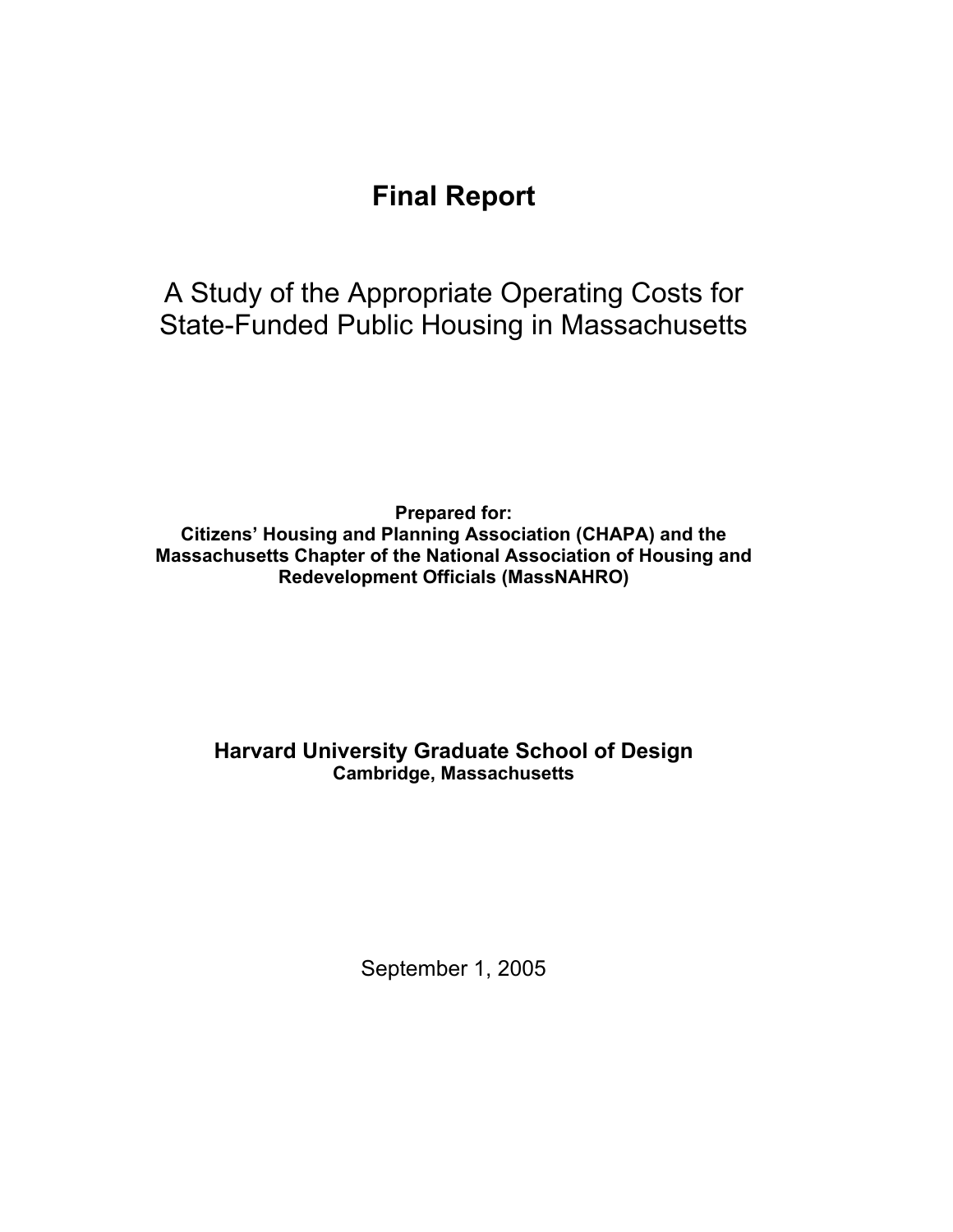# **Final Report**

### **A Study of the Appropriate Operating Costs for State-Funded Public Housing in Massachusetts**

## **Harvard University Graduate School of Design 420 Gund Hall 48 Quincy Street Cambridge, MA 02138 (617) 495-5988**

**James G. Stockard, Jr., Principal Investigator (stockard@gsd.harvard.edu) Gregory A. Byrne, Senior Consultant Jill Khadduri, Abt Associates Ken Lam, Abt Associates** 

#### **Acknowledgements**

Special thanks are extended to Ray Frieden and Carole Collins of the Massachusetts Department of Housing and Community Development for their helpful and timely assistance in obtaining data on state-funded public housing in Massachusetts. Similarly, Tom Gleason and Gail Bishop were generous and responsive in providing the data base of operating costs for developments financed by MassHousing.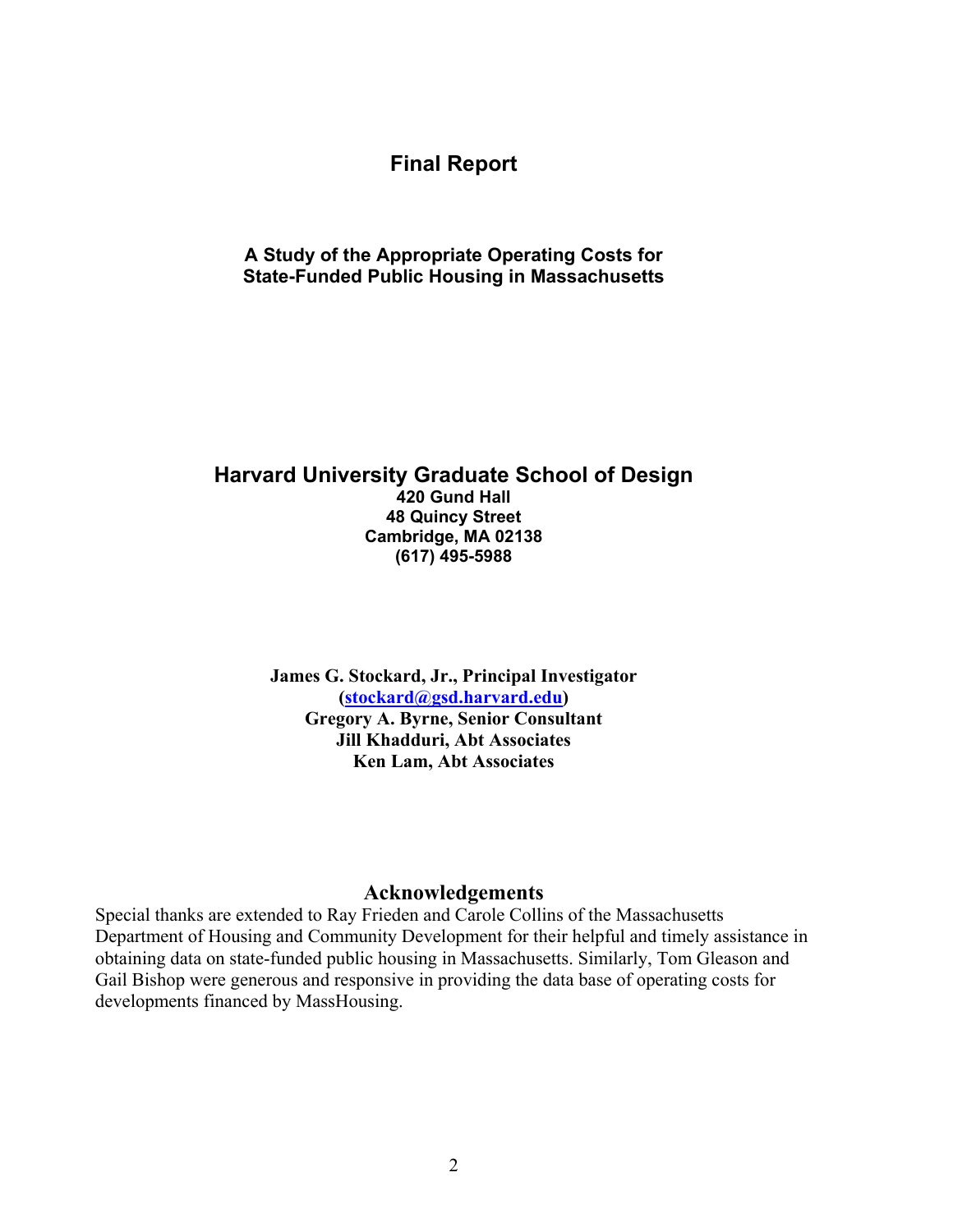# **Executive Summary**

#### **Background and Approach**

 This study deals with the question of the appropriate costs for operating at a quality level the public housing that is financed and subsidized by the Commonwealth of Massachusetts. This stock, which includes approximately 47,000 homes, has been modeled on the federal public housing program. Buildings were built with capital grants, so that no mortgage is held on the properties. Residency is limited to households with incomes at or below specified modest levels and rents are restricted to a percentage of that income. The Commonwealth supplies an operating subsidy which makes up the difference between the income from residents and the reasonable operating costs for the housing. The size of the appropriate subsidy, therefore, depends on an accurate assessment of the reasonable operating costs for a particular property.

 Since the earliest developments were built under Massachusetts statutes in the mid-50s, the estimates of reasonable operating costs have been generated from Local Housing Agency (LHA) requests, anecdotal stories about cost issues, and state budget constraints. This study represents the first scientific research into appropriate operating costs in the history of the Commonwealth's several public housing programs.

 The study takes advantage of extensive research into this same question for the federal public housing program completed by the Harvard University Graduate School of Design between 2000 and 2003. This study, commissioned by the US Congress, involved extensive analysis of the Federal Housing Administration (FHA) data base of over 1.5 million units of multifamily housing across the nation. The research involved both mathematical calculations and on-site examinations of FHA and public housing properties. The Principal Investigator, the Senior Consultant and the consultants on mathematical analysis for this study were the same as those who worked on the national study.

 The national study developed a formula for estimating the appropriate operating costs of any housing development operating under similar conditions as properties insured by the FHA. This formula (the Harvard Cost Model) could then be applied to any individual public housing property with a few small adjustments for the very minor ways in which public housing differs from the FHA stock. The Harvard Cost Model includes ten variables. 147 variables were examined for the national study, but all the others were too inconsequential to be useful. As is widely understood in the real estate industry, much of the operating cost of a particular property depends on its physical characteristics – where it is located, how old it is, how many units it contains, the number of bedrooms in those units, how tall it is, etc. All but one of the ten key variables (type of resident – elderly, family, etc.) are physical elements of the property. The regression analysis that produced the Harvard Cost Model measured the impact of each of these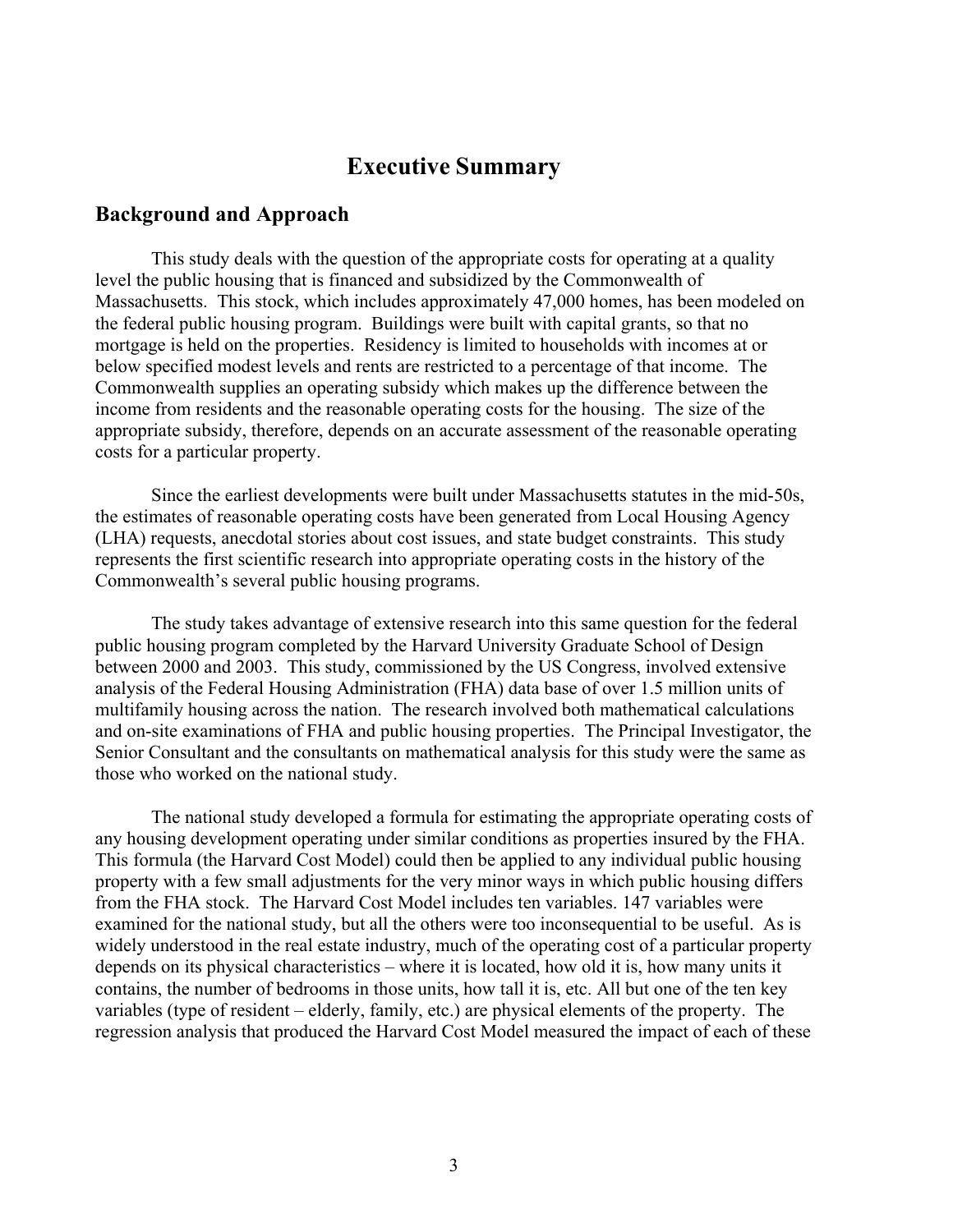variables on the operating cost for a particular property. This Model was then used to generate an appropriate operating cost for each of the more than 10,000 federally subsidized public housing properties. By subtracting the rents paid by the residents at that development, the correct operating subsidy can be calculated. The total operating subsidy necessary for a Public Housing Authority (PHA) to operate its portfolio effectively is the sum of the subsidies it needs for each of its properties. The costs of central administration are included in the operating budgets analyzed by the formula as Management Fees. The Harvard Cost Model is now being implemented by the US Department of Housing and Urban Development.

 This study began by applying the Harvard Cost Model to the public housing in Massachusetts that is funded by the Commonwealth rather than by HUD. The FHA data base used for the national study includes numerous Massachusetts properties so any unusual elements of residential operating costs in this state are included in the original analysis. Further, the Harvard Cost Model was used to estimate costs for **federally-funded** public housing in Massachusetts, so the model has been applied in the state already. But for this study, the Harvard Cost Model was applied for the first time to **Commonwealth-funded** public housing.

 The next step in the process was to find a data-base, similar to the FHA information used for the national study, which could be used to verify the estimates of the Harvard Cost Model. That data-base was generously supplied by MassHousing, the Commonwealth's Housing Finance Agency. The study examined the operating costs of 474 properties located in Massachusetts and managed under conditions quite similar to those of the public housing in the state. The analysis of the MassHousing data confirmed very powerfully the accuracy of the Harvard Cost Model as applied to public housing funded and supported by the Commonwealth of Massachusetts.

# **Results**

The results of this analysis show the need for a dramatic increase in the operating support for state-funded public housing in Massachusetts. The current average Allowable Non-Utility Expense Level (ANUEL) used by the Department of Housing and Community Development is \$202 per unit per month (weighted by project size). The Harvard Cost Model indicates that number should be \$341. When the MassHousing data is analyzed to estimate the same number for verification purposes, the result is \$336. The report breaks these numbers further into appropriate operating costs for programs and for particular types of housing. Attachment C shows the reasonable operating costs for each Commonwealth-funded housing property in Massachusetts. There can be no question that the current funding is severely hampering the LHA's ability to serve the more than 47,000 Massachusetts households who live in this housing, and to preserve and extend the useful life of an asset worth over \$10 billion.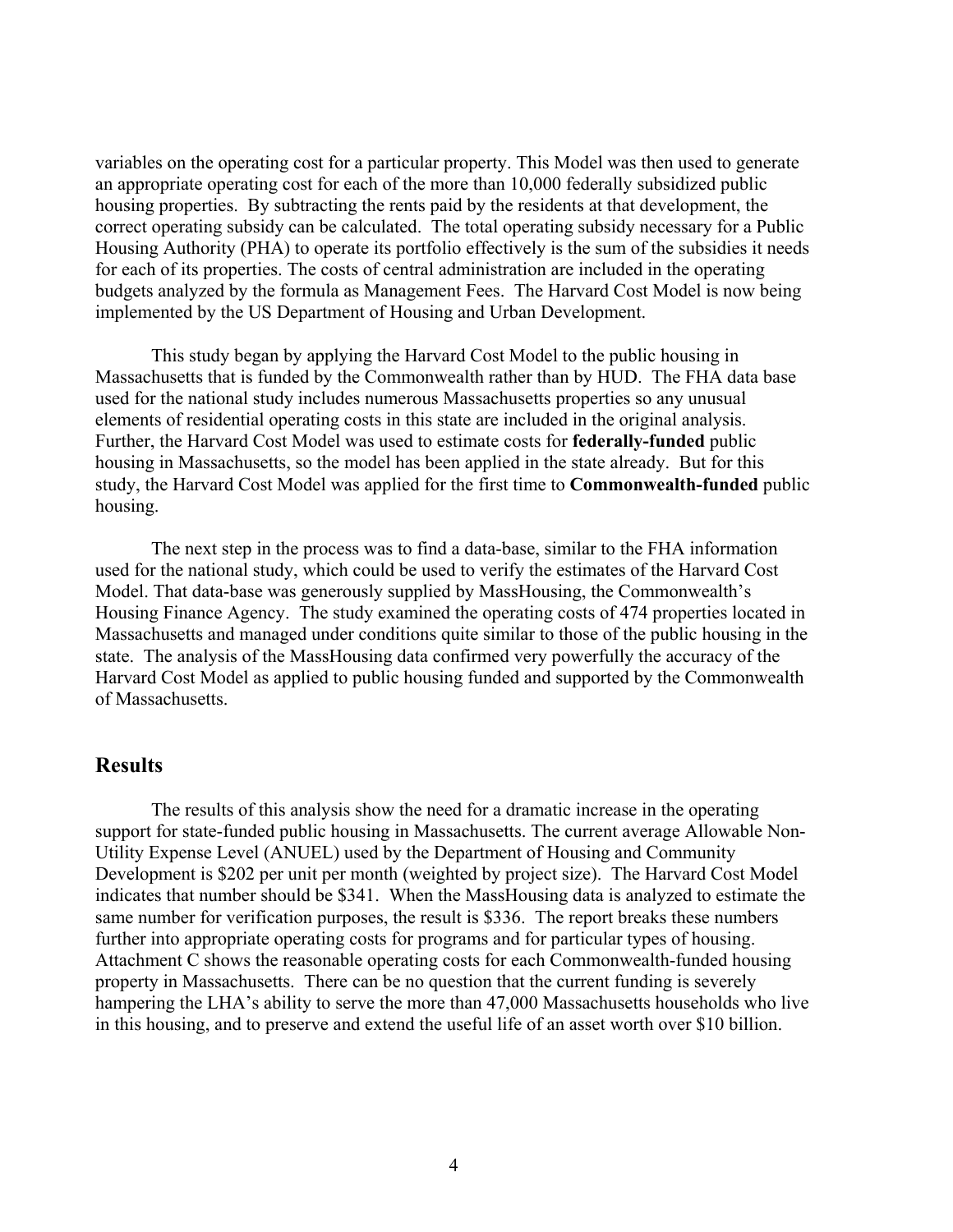#### **Recommendations**

**1. Increase the operating support for Commonwealth-funded public housing by approximately \$80 million per year as per the projections included in Attachment C of this research report. If this cannot be accomplished in a single year, the increases should be phased in over a three to five year period.** 

The dramatic findings of this research document a case that has been made anecdotally for many years by those who manage public housing in the Commonwealth. In essence, this study says that it costs about \$340 per unit per month to cover the non-utility costs of adequately running modest housing in this state. The mixed-income developments funded by MassHousing average \$336 and the projections of the national study using the Harvard Cost Model suggest the number is \$341. Current funding from the state supports operating costs at the level of only the \$202. If the Commonwealth is to maintain even the most basic minimum professional standards for its assets, it is vital that this level of subsidy be substantially increased in the near future. In order to reach the levels necessary to provide adequate support for reasonable operations, annual appropriations should increase by approximately \$80 million to an annual level of about \$115 million. This is particularly true because of the next recommendation.

### **2. Create a more adequate and predictable process of funding for capital improvements. The ideal system would use a funded capital reserve account, but at a minimum, annual grants of a consistent and reasonable level should be put in place.**

While this study did not look at the question of capital improvements, it is impossible to ignore this factor when considering operating costs. Capital costs and operating costs are inextricably linked. Unlike the operating cost area, DHCD has completed capital needs studies over recent years, and has a clear idea of the level of funding needed to bring Commonwealthsupported public housing up to a reasonable physical standard. CHAPA also conducted a study of state-funded public housing several years ago that made recommendations regarding the need for increased and dependable funding for capital improvements. We recommend that the state move as rapidly as possible to an adequately funded capital reserve system and ask LHAs to plan and prioritize their capital improvements in order to place their properties in good condition in the near future. Absent such a system, the costs involved in providing an adequate operating budget for the LHAs should be increased still further to cover the extra costs of maintaining housing units that are in poor condition because of a lack of proper capital improvements.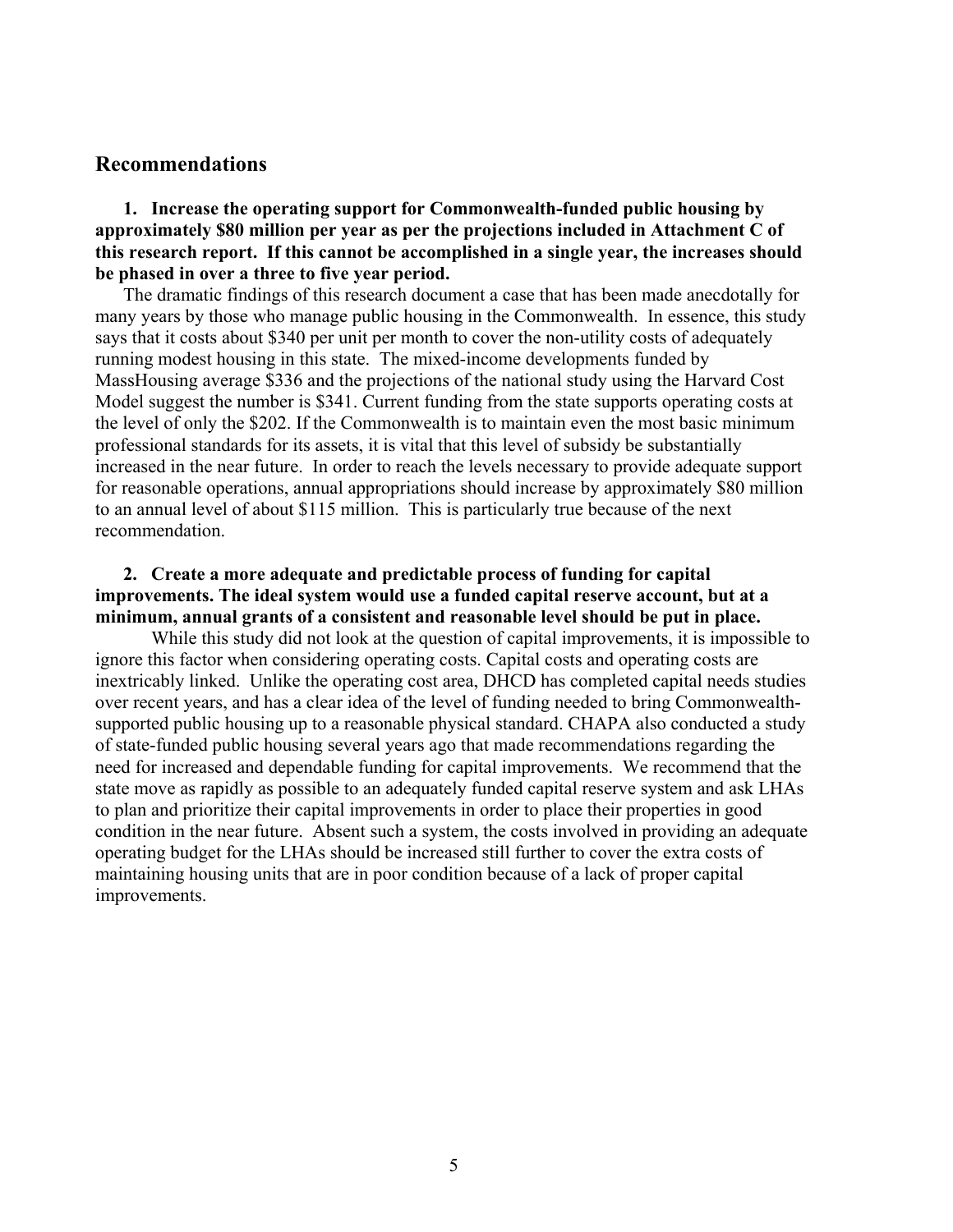### **3. Develop a consistent method of extending and updating this analysis for continued use in the future.**

The data analyzed in this study changes constantly. In order to reasonably respond to LHA needs, DHCD will need to update the projections in this study on a regular basis. We recommend the state conduct additional research tasks to refine this data and then replicate this research every five years in order to establish reasonable expense levels for Commonwealthfunded public housing until such time as each property is being managed as a separate entity, and the state is ready to react to sound annual operating budget submissions.

### **4. Create a process that will lead to a smooth transition to this new way of conducting the Commonwealth's public housing program, including adequate amounts of training and an appeals system for LHAs who feel the projections for a particular property are inaccurate.**

We believe the Harvard Cost Model as it has been applied here is very accurate, but not perfect. For a typical residential property of any kind, the annual budgeting process involves researching costs for normal operating budget items (e.g. calling insurance agents and utility companies about likely costs in the coming year), looking at historical trends for the property, comparing estimates with actual costs for other comparable properties and projecting important changes (positive or negative) that will result from new conditions (a new roof will reduce costs for roof maintenance) or new policies (owners want a better image for the property and the landscape budget will have to increase). These are tasks LHAs should be expected to perform if they believe the operating budget projected for one of their properties is too restricted. DHCD should establish a process that will hear such appeals and make judgments as to the reasonableness of the request and the quality of the documentation. We recommend a board of DHCD officials and real estate experts with experience in residential property management.

### **5. DHCD should require that LHAs move, over time, to a property-based system of asset and property management.**

HUD has now instructed its PHAs that they must adopt a property-based management approach and is providing training to assist PHAs in moving in that direction. DHCD should do the same thing. This will require a change in the procedures of the department and it will require LHAs to make significant changes in their management operations. But the end result will be a mainstreaming of public housing and a marked increase in the professionalism of the public housing industry. While we believe this is a very important element in the improvement of the 47,000 public housing units that serve over 100,000 of the Commonwealth's citizens, it is a step that makes sense only after the state makes a concomitant commitment to fund this program at a reasonable level.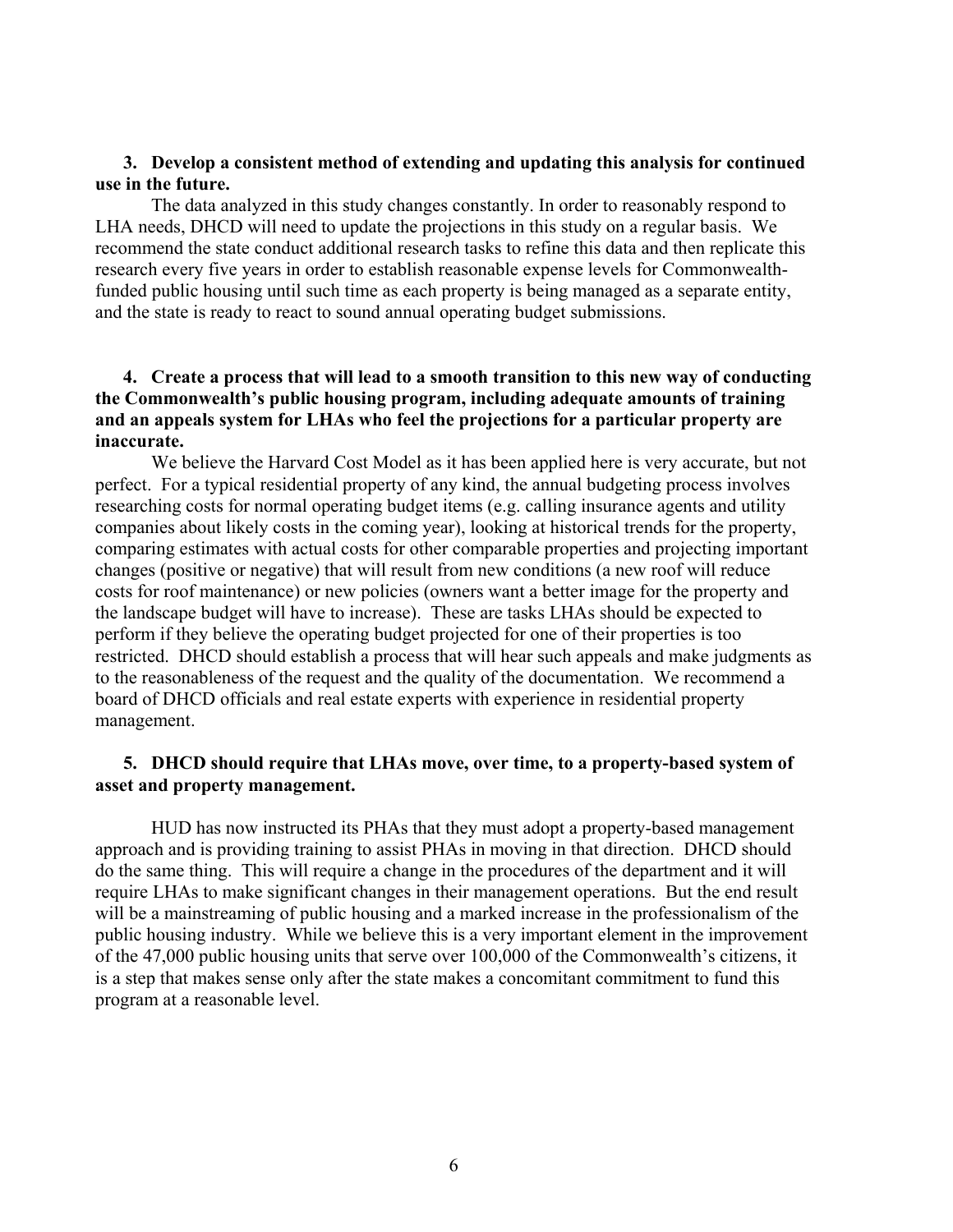# **A Study of the Appropriate Operating Costs for Massachusetts State-Funded Public Housing**

# **Introduction**

The Citizens Housing and Planning Association (CHAPA), in conjunction with the Massachusetts Chapter of the National Association of Housing and Redevelopment Organizations (MassNAHRO), contracted with Harvard University's Graduate School of Design (GSD) to estimate the reasonable cost to operate Commonwealth-funded public housing in Massachusetts. Massachusetts has the largest State-funded program in the country, with approximately 47,000 units.

The work on this project was to be conducted in two phases:

- First, the GSD would apply the same model it developed under the Federal Public Housing Operating Cost Study to estimate the cost to operate each State-funded property in Massachusetts.<sup>1</sup> The Harvard Cost Model is based on operating costs of some 1.5 million units of multifamily housing insured by the Federal Housing Administration (FHA).
- Second, the GSD would compare the actual costs of properties financed by MassHousing (formerly the Massachusetts Housing Finance Agency) against model estimates for the public housing portfolio. The MassHousing database includes more properties than the FHA database for Massachusetts

# **Background**

Local Housing Authorities (LHAs) in Massachusetts are provided with operating subsidy essentially in accordance with the following rules, which, except for minor adjustments, have been in place for a number of years:

- For utility costs, LHAs are funded dollar-for-dollar for actual expenses.
- For non-utility operating costs, LHAs are assigned an Allowable Non-Utility Expense Level (ANUEL), based on the type of program (see below).

 $\overline{a}$ <sup>1</sup> See *Final Report, Public Housing Operating Cost Study, Harvard University Graduate School of Design, June, 2003* (www.gsd.harvard.edu/phocs).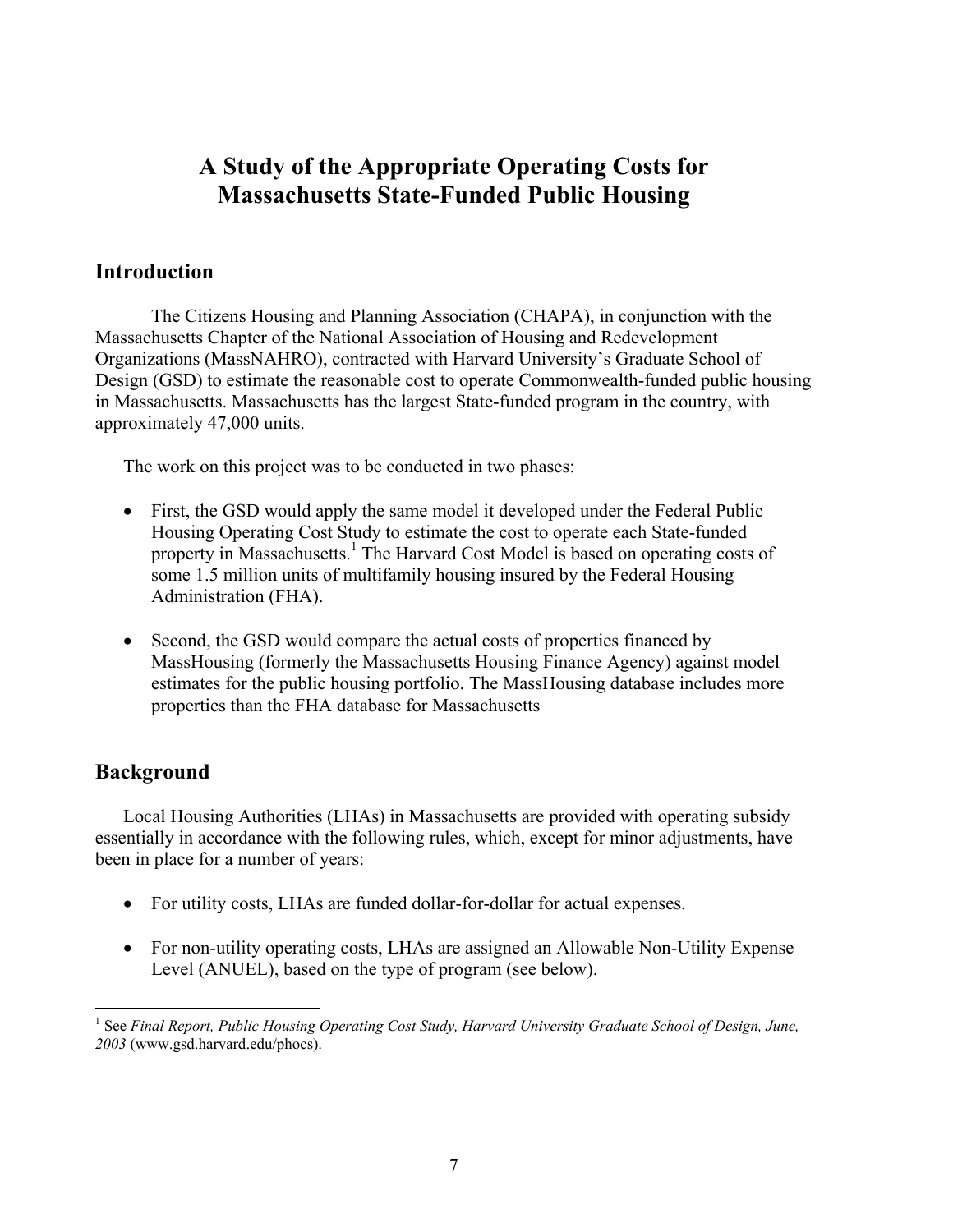• A LHA's estimated utility costs, plus its ANUEL, are added together to obtain a total allowable operating cost figure. From this total amount, the LHA subtracts projected rental and other revenue, with the difference representing the operating subsidy for which it is eligible.

ANUELs for 2005 are as follows (expressed in per-unit monthly amounts, or PUMs). It is important to note that the ANUELs are set for all properties funded under one of the state's three public housing programs. Chapter 200 created a Veteran's Housing Program, which built family housing in the middle 50s. Chapter 667 funds the state's public housing program for the elderly, by far the largest part of the portfolio. Chapter 705 began as a program to provide public housing for large families in the 70s, but was eventually used for a wider variety of family housing over the two decades of its use. Under the current state program, the ANUEL for every property funded under chapter 200, for example -- no matter where it is located, how large it is, or what size families it serves -- is the same number.

| Program     | <b>ANUEL</b> |
|-------------|--------------|
| Chapter 200 | \$286.62     |
| Chapter 667 | \$157.60     |
| Chapter 705 | \$313.66     |

ANUELs have not been increased since 2002.

# **Context**

LHAs that operate both State and Federal public housing have long observed that the State formula results in funding levels that are substantially less than Federal levels. Overall, Federal public housing in Massachusetts is funded at levels that are about 50% higher than State public housing (these figures do not control for any differences in the housing stock between the two programs – for example, there is a higher percentage of elderly units in the State program than the Federal program). LHAs have also informally noted that the operating funding for State public housing appears to be substantially less than what other operators of assisted housing spend locally, e.g., properties financed through MassHousing. The main question for this study, therefore, is, "What should it cost to operate Commonwealth-funded public housing in Massachusetts?"

The Federal cost study was charged with the same basic question. For that study, Harvard used a "benchmark" or "proxy" approach, wherein it estimated the cost to operate Federal public housing based on the operating costs of properties insured by FHA, which includes some 1.0 million assisted units and 0.5 million unassisted units. This approach was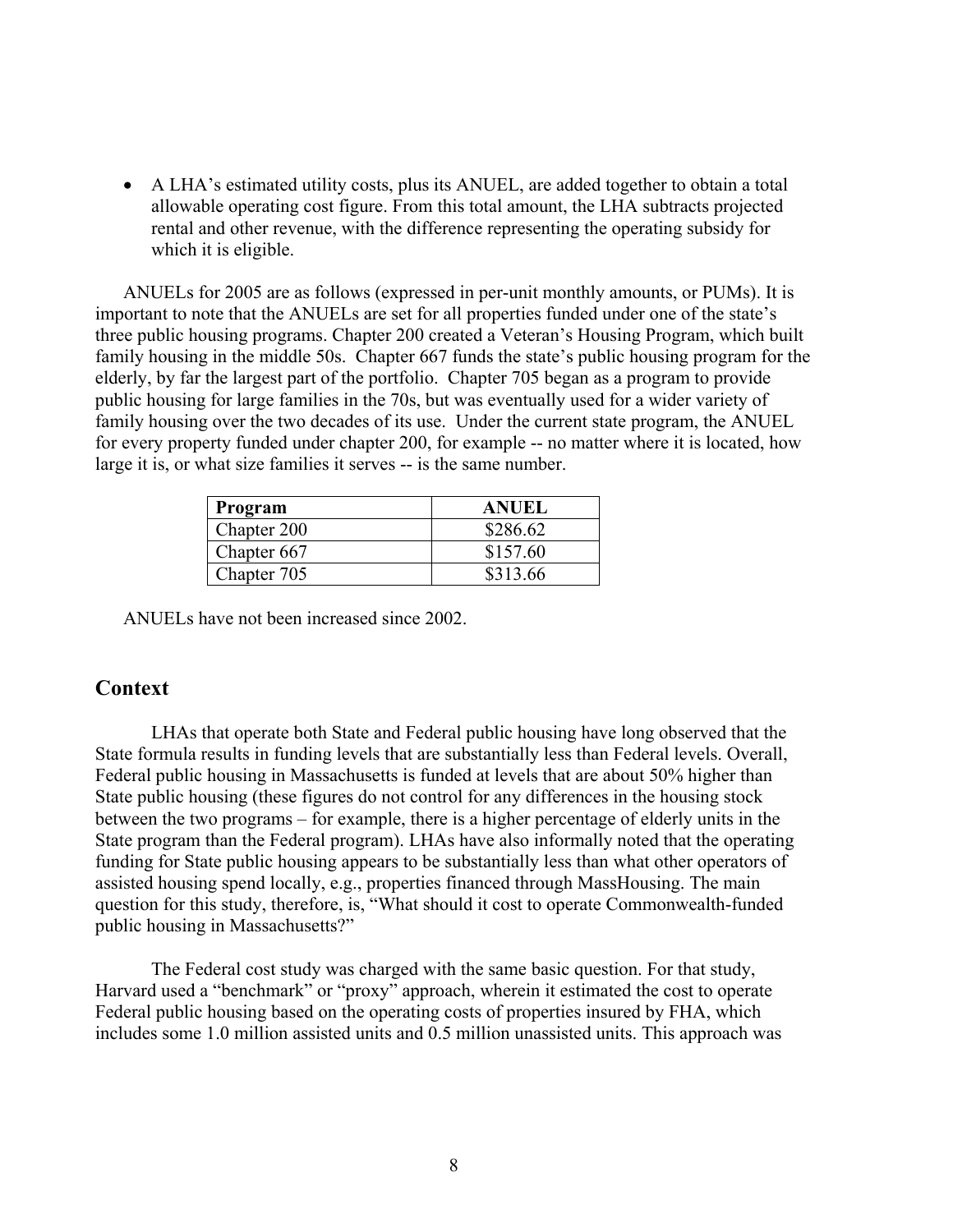necessary because Public Housing Agencies (PHAs – the federal name for the same entities that Massachusetts refers to as LHAs) do not keep records of expenses on a property specific basis. It was therefore impossible to analyze public housing budgets to determine whether PHAs spent more on insurance for high rise buildings than low rise buildings, or whether they spent less on maintenance labor on newer buildings than on older buildings. The "benchmark" process also has the advantage of avoiding the "circular reasoning" problem for this type of research.

The GSD determined, in the course of the national study, that there were ten factors that played a significant role in operating costs, from the number of bedrooms per unit to the incidence of poverty in the surrounding neighborhood. (See Attachment B for a list of these "coefficients".) Harvard found that, nationally, allowable expense levels for Federal public housing should be increased 5% to make them consistent with what other non-profit operators of assisted housing would spend to operate housing with similar characteristics. For Massachusetts, the Harvard Cost Model estimated that **Federal** public housing expense levels should be increased 16%, or from \$305 PUM to \$353 PUM (2002 figures).

Under the Negotiated Rulemaking Agreement on the Operating Fund Rule (June, 2004), the Harvard Cost Model was accepted as the method for determining Federal public housing operating subsidies, beginning in  $2006$ <sup>2</sup>

### **Phase One Results**

Summarized in the table below are the results of applying the Harvard Cost Model to State public housing in Massachusetts.<sup>3</sup> Statewide, the Harvard Cost Model results in a nonutility operating cost figure for 2002 of \$341 PUM, or an increase of 69% over the weighted average of the ANUEL expense levels assigned by the State. The highest increase is in the Chapter 667 (elderly) program, where expense levels would increase 92%, or from \$158 PUM to \$303 PUM. The actual impact on any particular LHA will vary. LHAs with a higher percentage of Chapter 667 units, for example, would experience a higher rate of increase in total subsidy than LHAs with predominantly Chapter 200 or Chapter 705 units.

 $\overline{a}$ 

<sup>&</sup>lt;sup>2</sup> Implementing regulations forthcoming.

 $3$  Included with the application of the Harvard Cost Model are the "out-of-model" adjustments of (1) a floor of \$200 PUM and \$215 PUM for senior and family properties, respectively, (2) a ceiling of \$420 for family properties, and (3) a 4% reduction in model values greater than \$325. For further details, see *Cost Study Final Report, June, 2003.*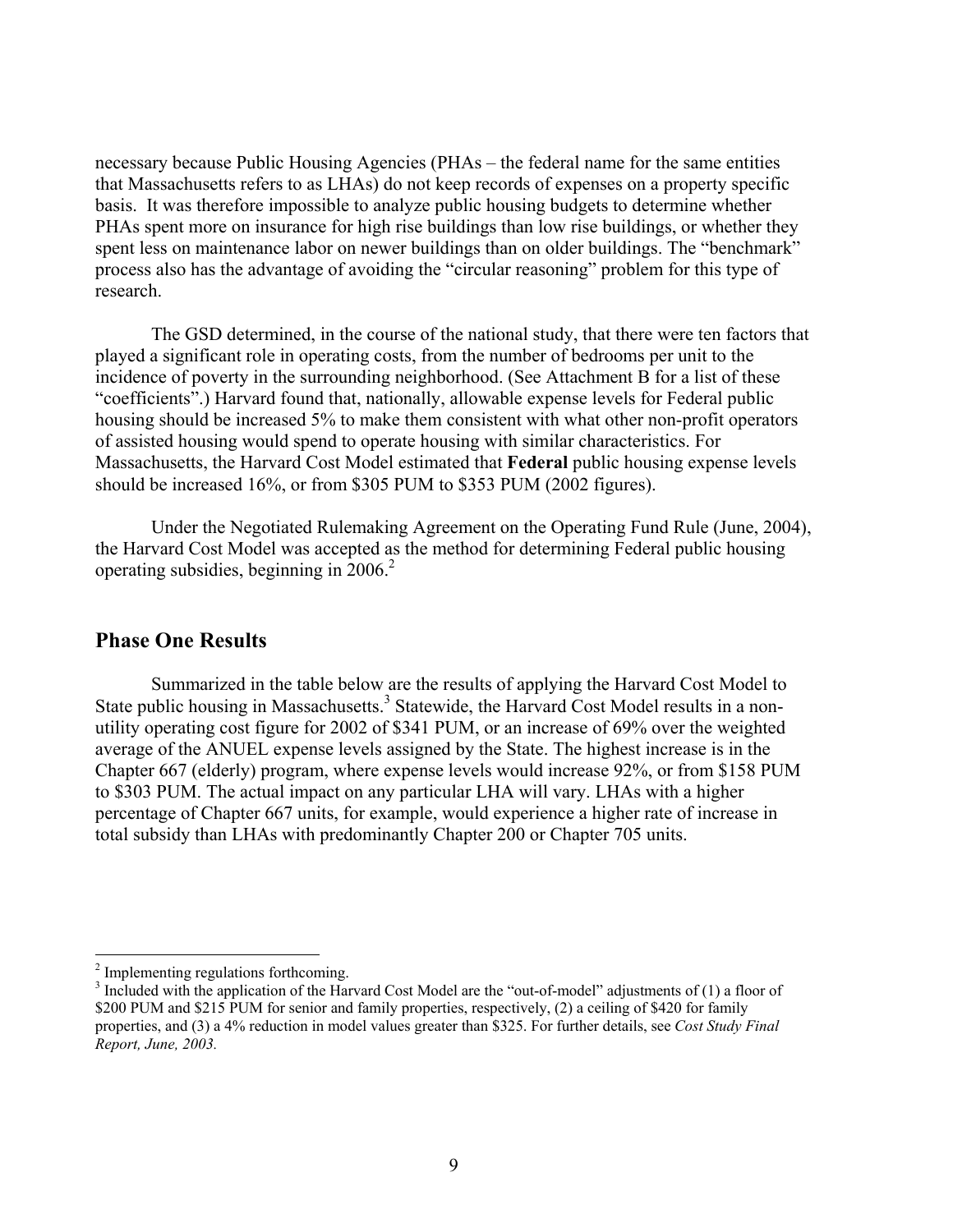| <b>Current vs. Model-estimated Expense Levels, FY 2002</b><br>Note: ANUELs have not increased since 2002<br>Weighted by project size |        |                                |                                        |                                 |  |
|--------------------------------------------------------------------------------------------------------------------------------------|--------|--------------------------------|----------------------------------------|---------------------------------|--|
|                                                                                                                                      | All    | <b>Chapter 200</b><br>(Family) | <b>Chapter 705</b><br>(Scattered Site) | <b>Chapter 667</b><br>(Elderly) |  |
| <b>Current ANUEL</b>                                                                                                                 | \$202  | \$287                          | \$314                                  | \$158                           |  |
| Model Estimate                                                                                                                       | \$341  | \$422                          | \$399                                  | \$303                           |  |
| $%$ Increase                                                                                                                         | 69%    | 47%                            | 27%                                    | 92%                             |  |
|                                                                                                                                      |        |                                |                                        |                                 |  |
| <b>Total Number of Projects</b>                                                                                                      | 1,326  | 120                            | 623                                    | 583                             |  |
| Total Number of Units                                                                                                                | 47,312 | 12,552                         | 2,965                                  | 31,795                          |  |

The distribution of model values is shown below, with a minimum of \$216 PUM, a maximum of \$441 PUM, and a mean of \$341 PUM.

| Weighted by project size | <b>Distribution of Model Values for State Public Housing</b> |
|--------------------------|--------------------------------------------------------------|
| Category                 | <b>Model Estimate (PUMs)</b>                                 |
| Minimum                  | \$216                                                        |
| 25 Percentile            | \$287                                                        |
| Mean                     | \$341                                                        |
| Median                   | \$324                                                        |
| 75 Percentile            | \$397                                                        |
| Maximum                  | \$441                                                        |

# **Fiscal Impact**

The annual appropriation for operating subsidies for State public housing in Massachusetts is around \$30-\$35 million.<sup>4</sup> Based on this analysis of applying the Harvard Cost Model to State-funded public housing, operating subsidies would need to increase by approximately \$79 million annually to match the spending patterns observed in the FHA

 4 Funding for 2005 was \$34.8 million, which included \$4.5 million in supplemental funds to cover higher-thanprojected utility costs in 2004.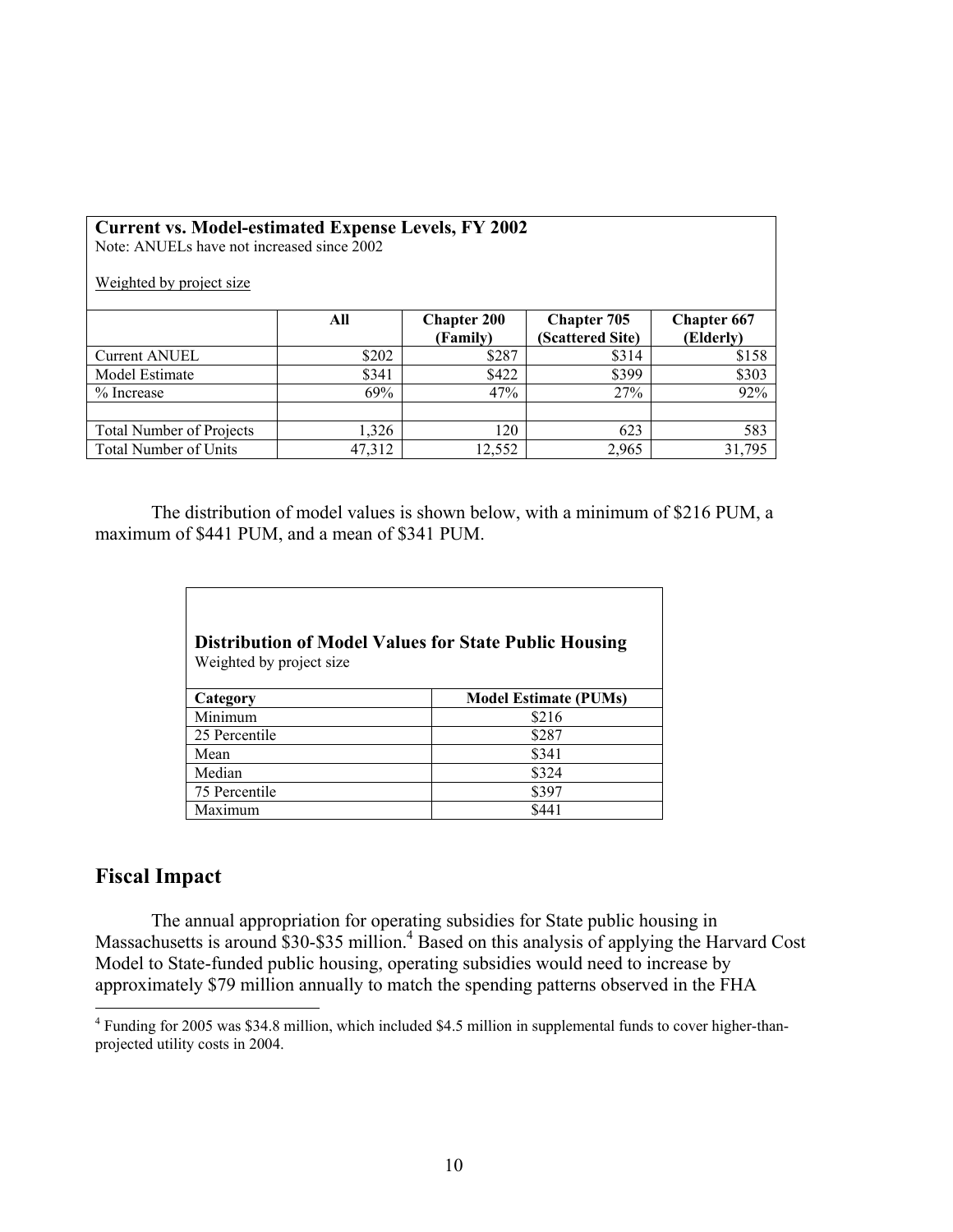inventory. This estimate assumes that rents remain constant, i.e., the increase in ANUELs is funded entirely with operating subsidy.

| <b>Item</b>                                                 | <b>Amount/Figure</b> |
|-------------------------------------------------------------|----------------------|
| 2002 Median ANUELs                                          | \$202                |
| Times: number of Units                                      | x 47,312             |
| Equals: monthly ANUELs                                      | \$9,557,024          |
| Times: 12 months                                            | x 12                 |
| <b>Annual ANUELS</b>                                        | \$114,684,288        |
|                                                             |                      |
| 2002 Cost Model Estimate                                    | \$341                |
| Times: number of Units                                      | x 47,312             |
| Equals: monthly Non-Utility Expense Levels under Cost Model | \$16,133,392         |
| Times: 12 months                                            | x 12                 |
| Annual Non-Utility Expense Levels under Cost Model          | \$193,600,704        |
|                                                             |                      |
| Annual Difference between Actual and Estimated Cost Levels  | \$78,916,416         |

# **Comment**

In the Federal study, Harvard noted that, in many of the markets with relatively high model estimates, it was likely that reported operating costs included some degree of nonroutine expenditures – mostly, items that might otherwise be funded through a replacement reserve account. This situation is quite likely to also be the case in Massachusetts. While this pattern of non-routine spending might overstate routine operating costs, it does not imply that this spending is unnecessary, especially in light of the absence of capital reserve accounts and the anecdotal reports of inadequate periodical grants of capital dollars. All rental properties require a source of funding for the regular replacement of building systems and other nonroutine expenditures, regardless of the source of funding or where the costs are accounted for.

It should also be noted that the Harvard Cost Model assigns to Federal public housing a 10% cost differential for non-profit ownership (10% higher than FHA properties with ownership structures that may take unlimited dividends). The national study found the operating and regulatory environment of Federal PHAs to be more closely aligned to non-profit ownership of FHA housing than owners who were not restricted in the dividends they could take. The relationship is probably similar in Massachusetts (it was not examined for this study) though it may not be exactly the same. The regulatory environment, for example, in State public housing is somewhat less onerous than in Federal public housing and there are certain costs that State LHAs do not incur that are present in the FHA database. For example, in the State public housing program, LHAs are not required to produce property-level audits and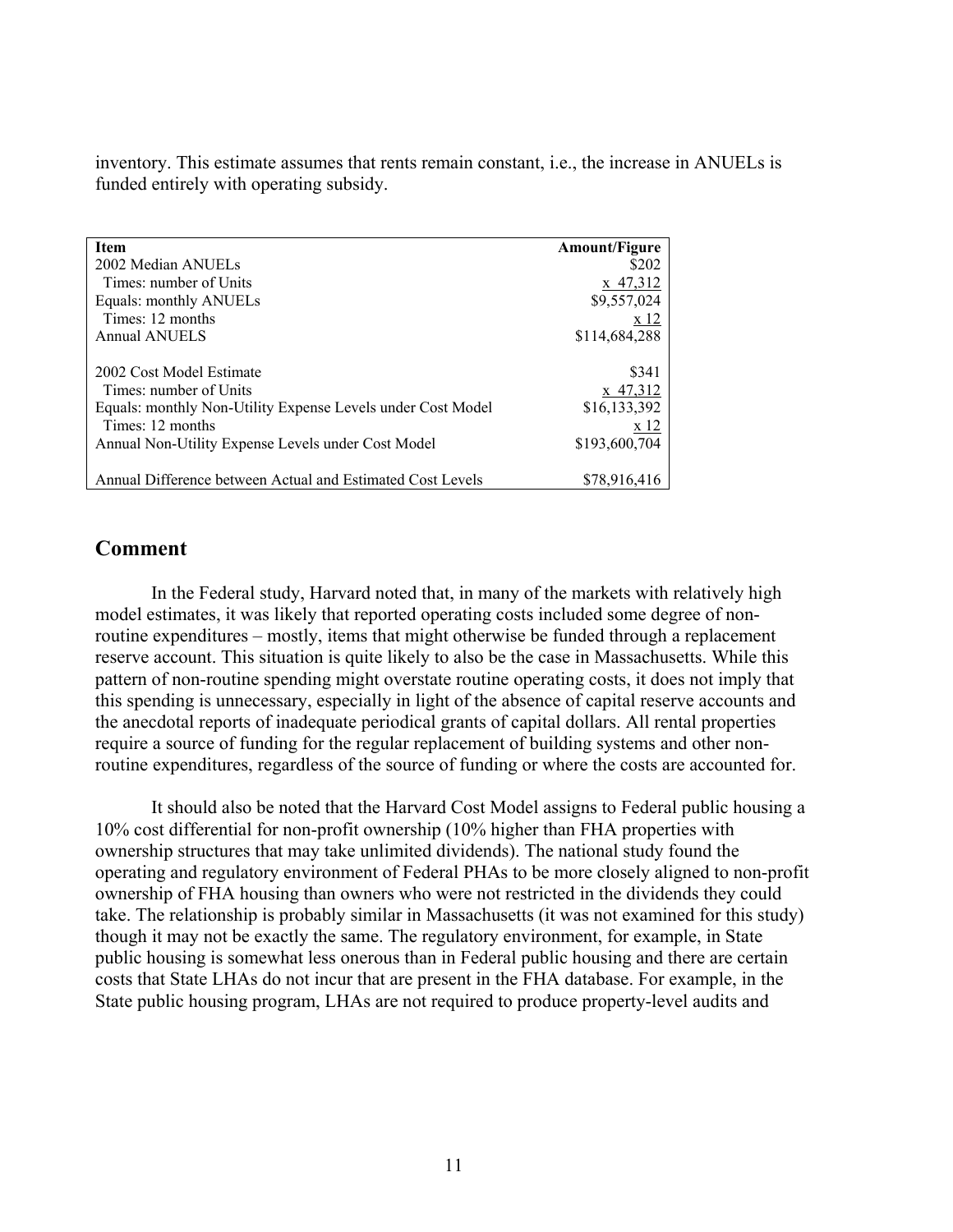certain insurance costs are covered directly by the State. These estimates do not attempt to control for any such special (and likely quite minor) considerations.

### **Phase Two**

In the second phase of this study, the research team examined the operating costs of properties financed by MassHousing. The Commonwealth's state Housing Finance Agency provided records for approximately 474 multifamily properties (59,373 units) that it has financed and for which it receives annual financial statements. This section summarizes the results from our review of the MassHousing operating cost database.

# **Methodology**

 $\overline{a}$ 

From this MassHousing database, we computed a three-year average of operating costs on each property, using data from 2001, 2002, and 2003. These are the latest years for which complete reports are available. Figures were adjusted to 2002 using the Consumer Price Index (CPI).

Total operating costs were defined as follows:

#### **Total Administrative Expenses + Total Maintenance Expenses + Total Taxes & Insurance**

The above calculation essentially equates with the State's Allowable Non-utility Expense Level (ANUEL) for public housing, i.e., it excludes utilities, real estate taxes, capital reserves, and mortgage payments.

Annual figures were then converted into a "per unit monthly" amount, or PUM. Five properties were excluded from the analysis because of extreme values (defined as more than \$800 PUM).

On the above, we then performed a series of "cross-tabulations" $-$  i.e., we examined average operating costs according to various single variables, e.g., age, metropolitan area, program type, etc. $5$ 

 $<sup>5</sup>$  The MassHousing database does not have construction year information. Property age is defined as the year the</sup> property entered the MassHousing portfolio.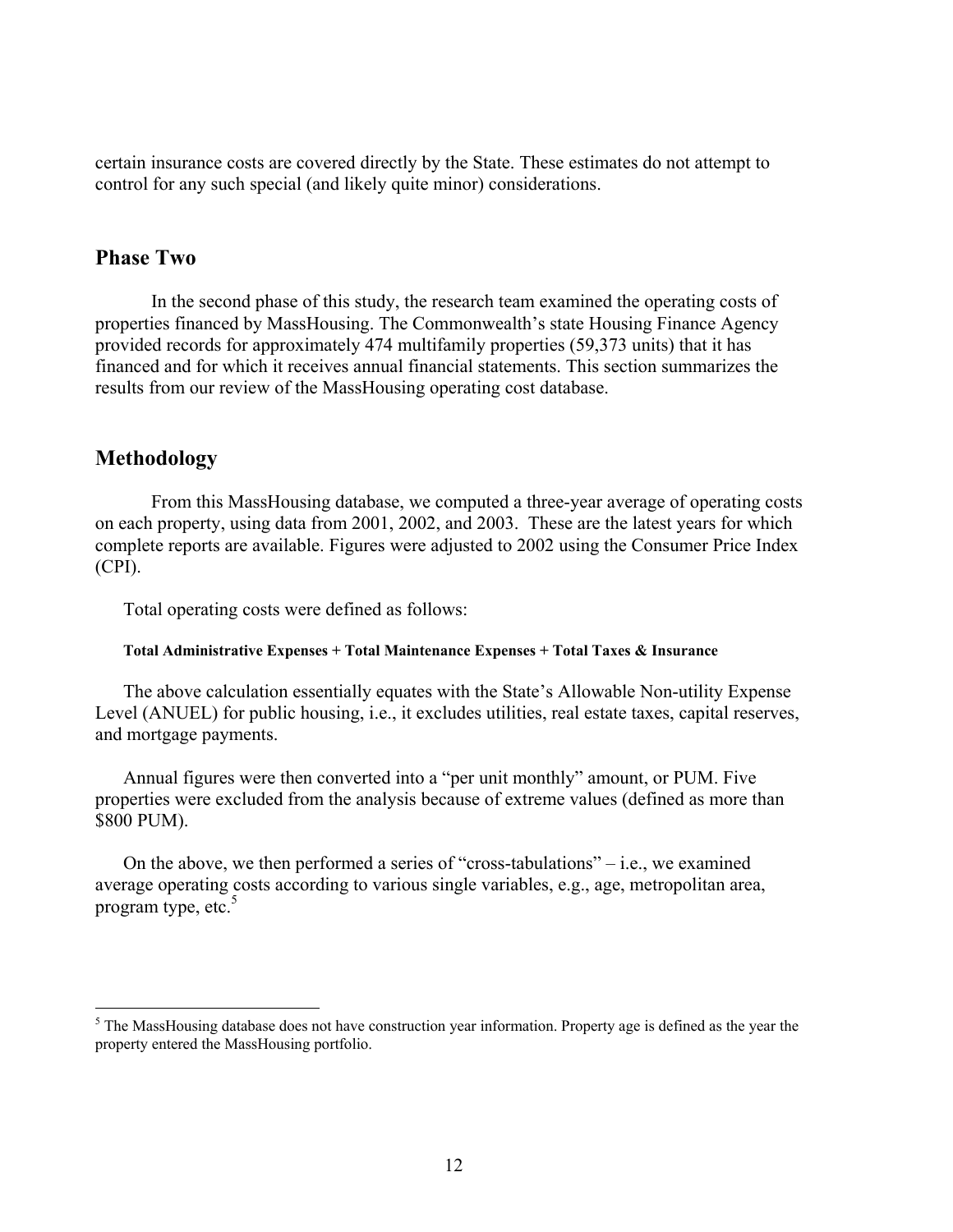# **Phase Two Results**

Presented on the next page are the cross-tabulations run for the MassHousing database in accordance with the rules prescribed above.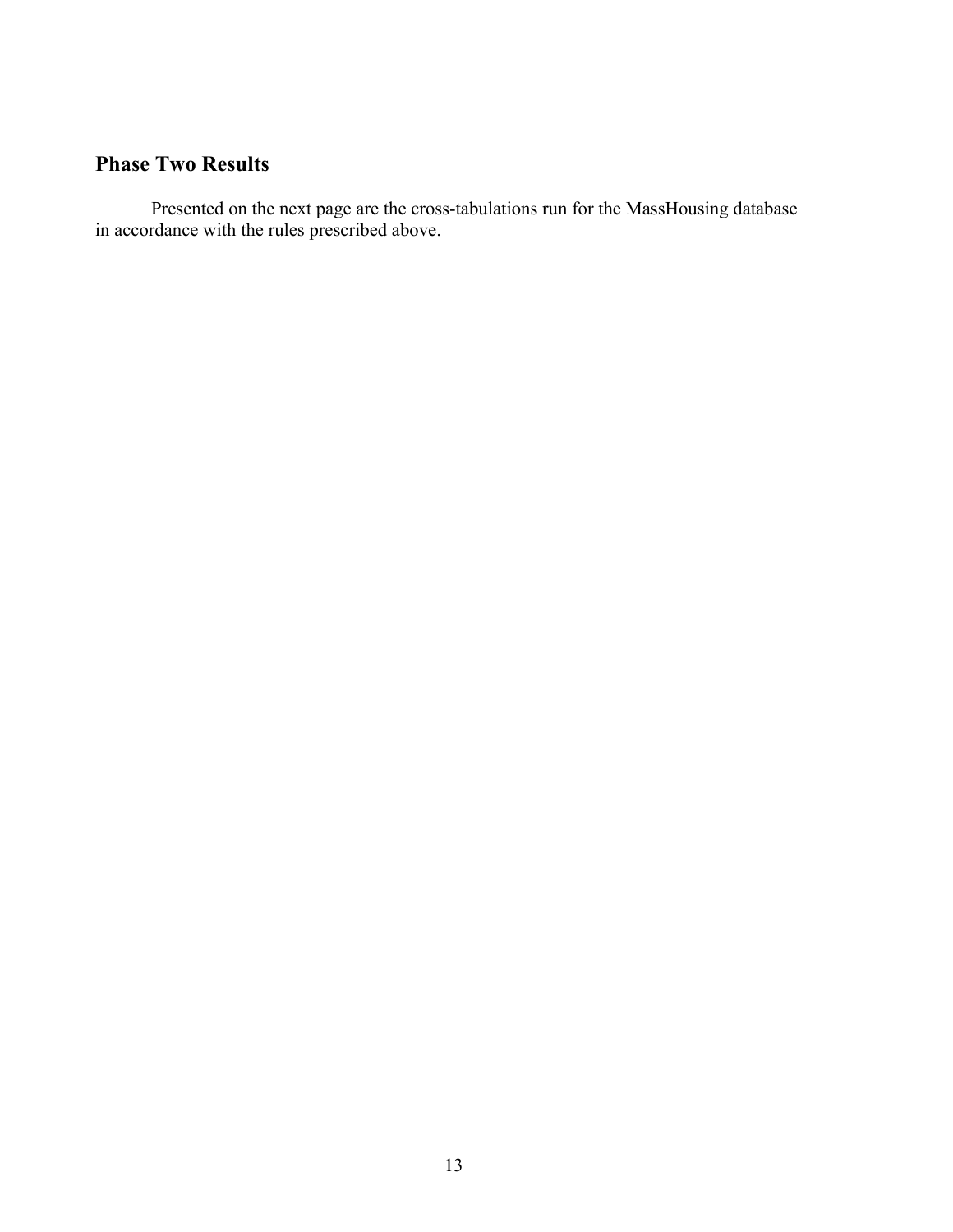| Label                     | <b>Number</b><br>of<br>Projects | <b>Number</b><br>of<br><b>Units</b> | Minimum<br>(PUM)  | Mean<br>(PUM)     | Median<br>(PUM) | <b>Maximum</b><br>(PUM) |
|---------------------------|---------------------------------|-------------------------------------|-------------------|-------------------|-----------------|-------------------------|
| All Properties            | 469                             | 59,374                              | \$165             | \$336             | \$320           | \$739                   |
| Age                       |                                 |                                     |                   |                   |                 |                         |
| <16                       | 79                              | 10,230                              | \$168             | \$369             | \$342           | $\sqrt{$739}$           |
| $16 - 20$                 | 81                              | 9,640                               | \$186             | \$342             | \$327           | \$639                   |
| $21 - 25$                 | 111                             | 12,199                              | \$197             | \$331             | \$324           | \$578                   |
| $26+$                     | 189                             | 26.209                              | \$165             | \$319             | \$300           | \$709                   |
| <b>Site Type</b>          |                                 |                                     |                   |                   |                 |                         |
| Scattered                 | 98                              | 10,642                              | \$194             | \$358             | \$364           | \$550                   |
| Single or Adjacent        | 371                             | 48,372                              | \$165             | \$330             | \$309           | \$739                   |
|                           |                                 |                                     |                   |                   |                 |                         |
| <b>Occupancy</b>          |                                 |                                     |                   |                   |                 |                         |
| Elderly                   | 134                             | 15,462                              | \$165             | \$320             | \$279           | \$739                   |
| Mixed                     | 62                              | 11,151                              | \$172             | \$323             | \$324           | \$509                   |
| Unrestricted              | 273                             | 32,761                              | \$168             | \$347             | \$335           | \$709                   |
| <b>MSA</b>                |                                 |                                     |                   |                   |                 |                         |
| Non-metro                 | 12                              | 1,068                               | \$200             | $\sqrt{$292}$     | \$304           | \$377                   |
| Barnstable-Yarmouth MSA   | $\boldsymbol{7}$                | 739                                 | \$272             | \$367             | \$309           | \$706                   |
| <b>Boston PMSA</b>        | 292                             | 33,881                              | \$186             | \$359             | \$349           | \$739                   |
| <b>Brockton PMSA</b>      | 11                              | 1,935                               | \$168             | \$326             | \$326           | \$589                   |
| Fitchburg-Leominster PMSA | 9                               | 1,280                               | \$222             | \$288             | \$296           | \$364                   |
| Lawrence PMSA             | 17                              | 2,441                               | \$233             | \$328             | \$317           | \$609                   |
| Lowell PMSA               | 10                              | 1,973                               | \$255             | \$306             | \$276           | \$444                   |
| New Bedford PMSA          | 11                              | 1,495                               | \$172             | \$244             | \$233           | \$368                   |
| Pittsfield MSA            | 5                               | 544                                 | \$219             | \$279             | \$289           | \$335                   |
| Provid-Fall River-Warwick | $\mathbf{1}$                    | 83                                  | \$270             | $\overline{$270}$ | \$270           | \$270                   |
| Provid-Fall River-War MSA | 13                              | 1,878                               | $\overline{$201}$ | \$277             | \$286           | \$355                   |
| Springfield MSA           | $\overline{52}$                 | 6,887                               | \$165             | \$279             | \$280           | \$379                   |
| <b>Worcester PMSA</b>     | 29                              | 5,370                               | \$182             | 3327              | \$310           | $\sqrt{$730}$           |
| Program                   |                                 |                                     |                   |                   |                 |                         |
| 236 and 13 A Subsidized   | $\overline{c}$                  | 510                                 | \$213             | \$246             | \$246           | \$279                   |
| 80/20                     | 32                              | 4,858                               | \$215             | \$321             | \$323           | \$475                   |
| Elder CHOICE              | 10                              | 912                                 | \$609             | \$673             | \$676           | \$739                   |
| Other Subsidy             | $\boldsymbol{7}$                | 276                                 | \$212             | \$403             | \$444           | \$564                   |
| <b>RDAL Only</b>          | $\overline{4}$                  | 606                                 | \$194             | \$295             | \$314           | \$358                   |
| <b>SHARP Only</b>         | 64                              | 7527                                | \$186             | \$338             | \$326           | \$550                   |
| <b>SHARP</b> and RDAL     | 14                              | 1,606                               | \$267             | \$330             | \$293           | \$639                   |
| Section 8 Other           | $\overline{31}$                 | 3,956                               | \$197             | \$352             | \$374           | \$474                   |
| Section 13A               | 59                              | 7.006                               | \$165             | \$310             | \$302           | \$709                   |
| Section 236               | 82                              | 12,954                              | \$168             | \$307             | \$294           | \$650                   |
| Section 8 NC/SR/MR        | 164                             | 19,163                              | \$197             | \$338             | \$328           | \$578                   |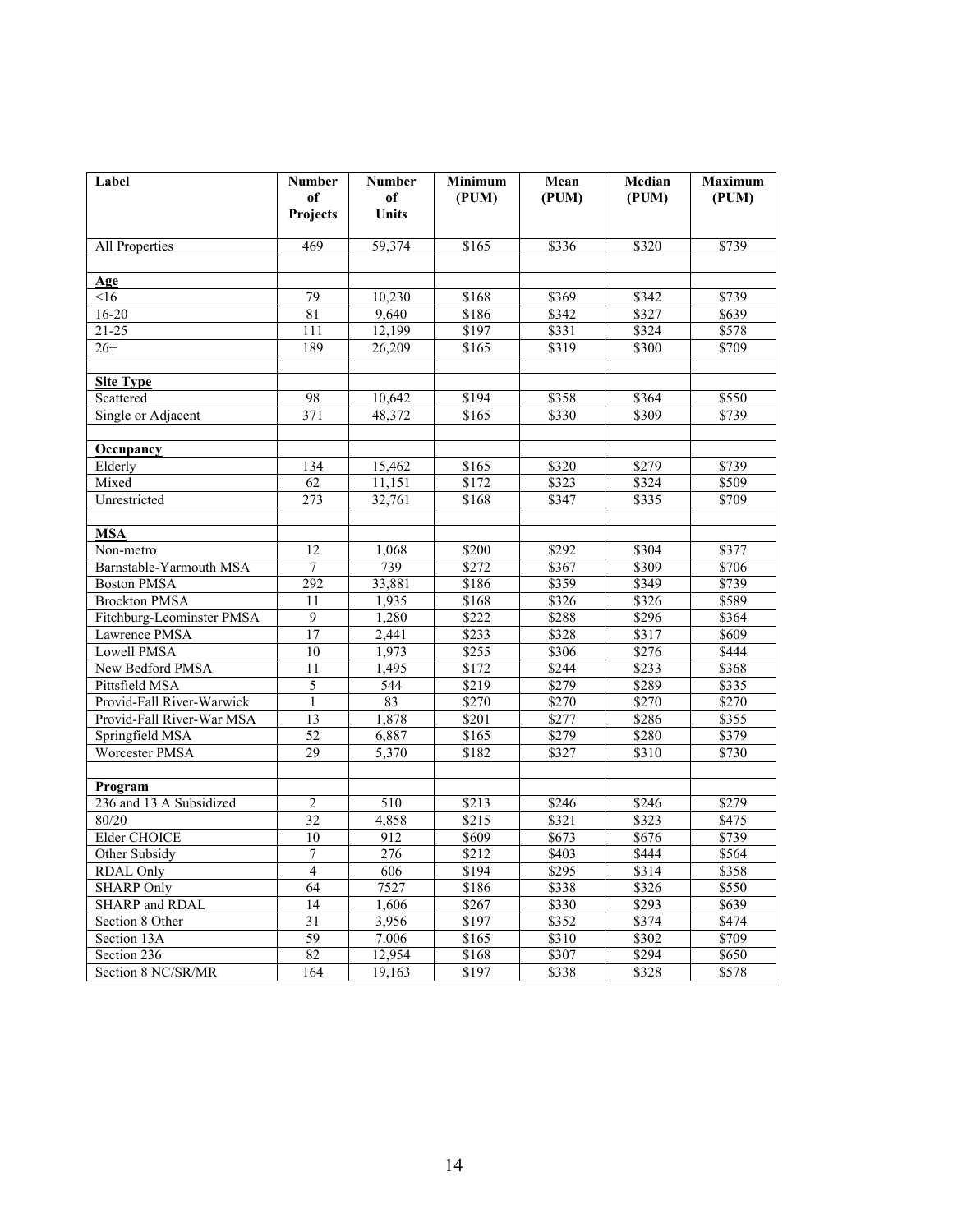### **Comment**

With the caution that the figures presented in this paper are only cross-tabulations and do not attempt to control for multiple variables (for example, the cost of older family properties in Boston), the overall results strongly affirm the conclusion of the earlier report that State public housing is substantially under-funded relative to other operators of multifamily housing in Massachusetts.

| <b>Current Mean</b> | Harvard        | Increase of    | MassHousing            | Increase of  |
|---------------------|----------------|----------------|------------------------|--------------|
| <b>ANUEL</b>        | Model Estimate | Model Estimate | Mean                   | MassHousing  |
| (PUM)               | (PUM)          | over Current   | <b>Operating Costs</b> | over Current |
|                     |                | Funding        | (PUM)                  | Funding      |
|                     |                |                |                        |              |
| \$202               | \$341          | 69%            | \$336                  | 66%          |

Again, as noted, the MassHousing figures are not adjusted for differences in the stock between the two portfolios, though we do not think this is an important distinction.

If further research were to be performed, as described below, it is possible that the results might require some adjustment in the Harvard Cost Model estimates for State public housing. The overall picture would remain unchanged, i.e., operating funding for State public housing is remarkably below levels of spending in comparable private housing.

### Additional Research Tasks

The research conducted for this study has taken advantage of a much larger and more complex analysis of national data, much of which is directly relevant to the Commonwealth, in order to project appropriate operating costs for each of the public housing properties in the state. We believe this level of research provides an entirely adequate basis for developing policy and projecting funding needs, particularly in light of the confirming evidence of the Phase Two calculations.

However, we would be remiss if we did not identify further research steps that could be taken to refine these numbers even further. Potentially, the MassHousing database could lead to refinements in the Harvard Cost Model for Massachusetts. These additional steps could quite possibly, for example, make more precise the geographical component of the Harvard Cost Model for Massachusetts. This would mean that the costs to operate a ten-story high rise property for the elderly in Hingham could be more accurately distinguished from the costs to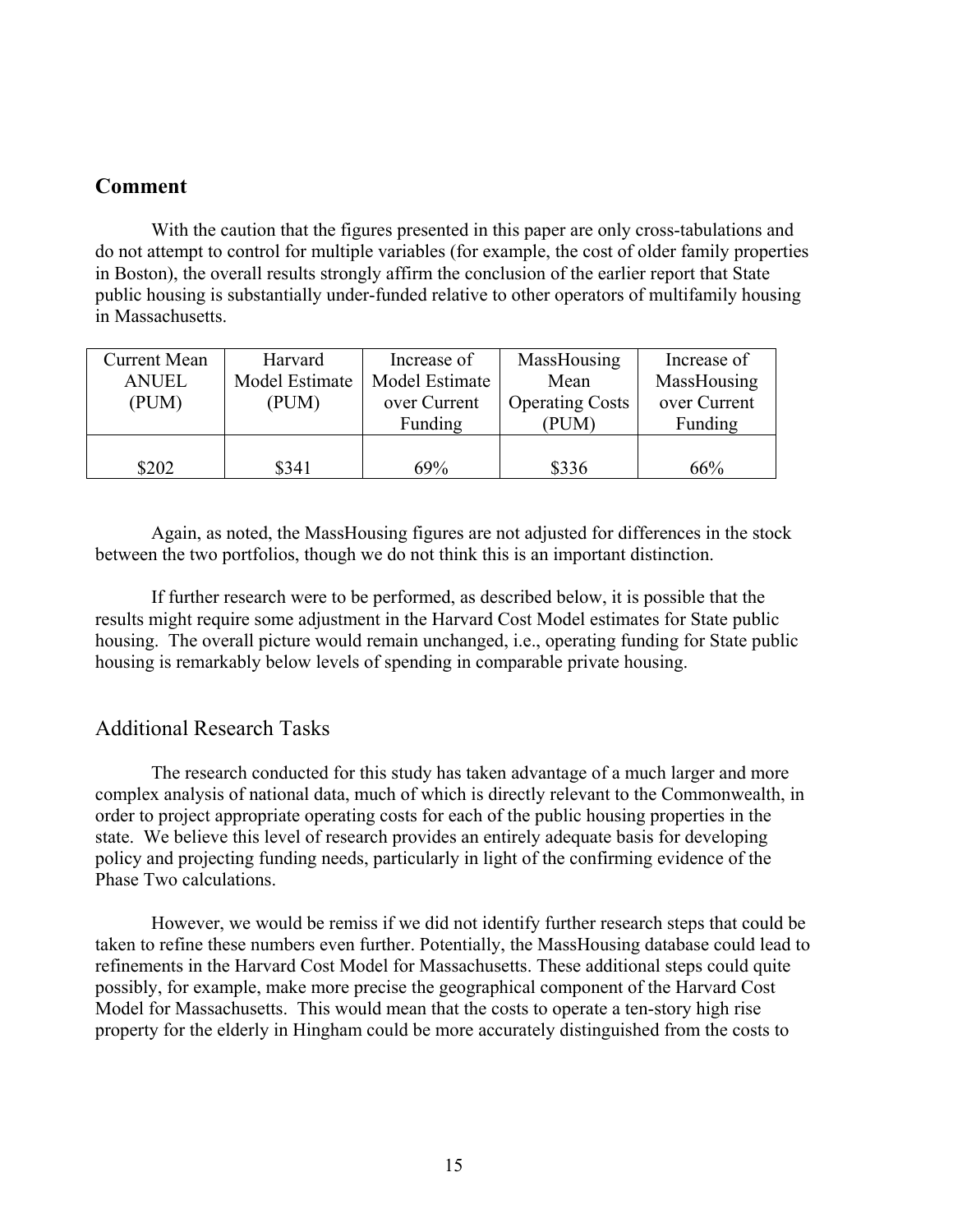operate the same property in Williamstown. Under the Harvard Cost Model, Massachusetts is divided into three geographic areas – the Boston MSA, a Southern New England MSA (which would include places like Worcester, New Bedford and Springfield grouped with locations like Pawtucket, RI, and New London, CT) and New England non-metro (every place in New England that is not in one of the other two groups). The MassHousing database might make it possible to distinguish smaller geographic groupings for the purposes of estimating operating costs somewhat more accurately (see Attachment A for distribution of State-funded public housing by the three geographic areas in the national study).

It is extremely unlikely these refinements would change any of the numbers projected in Attachment C by more than 20% up or down. More reasonable expectations are that any adjustments would be in the single digit percentages. The bottom line for the Commonwealth would not be likely to change at all. Any adjustments that might occur with additional calculations would likely balance among increases and decreases for individual properties. The primary reason for not undertaking these additional research tasks was the small likelihood of their making a significant difference in the results of the study. Following are the additional tasks that would help to further refine the projections of this study.

- 1. Remove from the MassHousing (MHFA) database projects of program types that include a supportive service component (for example, Elder Care projects). The cross-tabs would then be re-run using the revised MassHousing database. This is a small number of projects and should not effect the database substantially, but will make it slightly more accurate.
- 2. Apply the national Harvard Cost Model to the MassHousing properties to determine how well the Harvard Cost Model predicts the actual costs of each of these sites. This is another form of confirmation to check the accuracy of the Harvard Cost Model as applied to a housing stock operating under similar conditions in the state.
- 3. Based on the MassHousing data, and the projections of Task 2, investigate whether refinements can be made to the Harvard Cost Model (particularly in the geographic coefficients) for project located in Massachusetts.
- 4. Re-run the operating cost estimates for each of the Commonwealth-funded public housing sites if there are significant refinements to the Harvard Cost Model.

If any of the appropriate actors believe this additional research would help create substantially better policy or cost estimates, we would support their undertaking this work. We do not, however, believe it would lead to different conclusions or significantly better projections.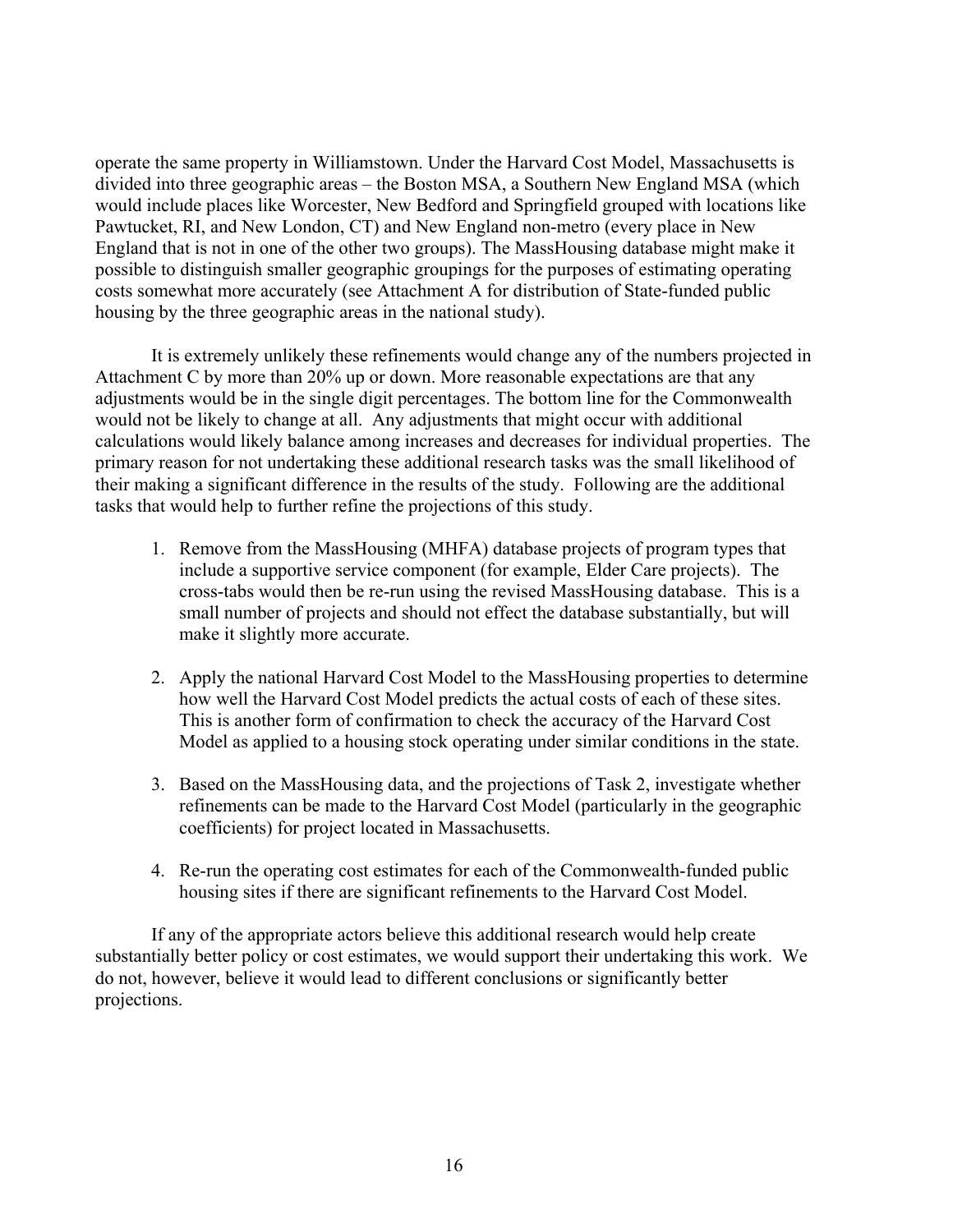### Final Comments and Recommendations

 While this study dealt entirely with operating costs projections, there are several other related areas of public housing management in the Commonwealth that cannot be omitted in any responsible discussion of operating costs.

 The first is the question of capital improvements. Unfortunately, Commonwealthfunded public housing suffers from an even more flawed approach to real estate asset management than that of the federal public housing program. LHAs are not allowed to maintain capital reserve accounts, and can only rely on irregular disbursements of state funds for capital improvements. Anecdotally, these funds have been delayed in their timing, inadequate in their amounts, and inconsistent in their priorities.

In every part of the real estate world except public housing, there is an intimate relationship between operating expenses and capital expenses. Adequate operating budgets can fund preventive as well as routine maintenance, thus extending the useful life of building components and reducing or spreading out demands on capital budgets. Adequate capital budgets can reduce operating costs by allowing the timely replacement of worn out components before they demand an excessive amount of maintenance time. But when both budgets are inadequate, the problems compound each other.

The Commonwealth's approach to the public housing stock it has financed amounts to irresponsible stewardship of a significant public resource, currently worth upwards of \$10 Billion. To fail to provide the funding to adequately maintain this valuable asset is to waste taxpayer dollars and break the promise of decent, safe, and sanitary housing made to the 47,000 Massachusetts households for whom these developments are home. While it is beyond the scope of this report to propose specific dollar amounts or procedures for correcting this failure, it would be irresponsible not to connect capital needs with any recommendations regarding adequate operating funding.

We recommend that the state move as rapidly as possible to a funded capital reserve system or at least a more dependable and predictable system of annual grants such as the one the federal government uses. At the same time, it would be reasonable to require LHAs to plan and prioritize their capital improvements in order to place their properties in good condition in the near future. Absent such a system, the costs projected in this study as necessary to provide an adequate operating budget for Massachusetts public housing properties should be increased still further to cover the extra costs of maintaining housing units that are in poor condition because of a lack of proper capital improvements.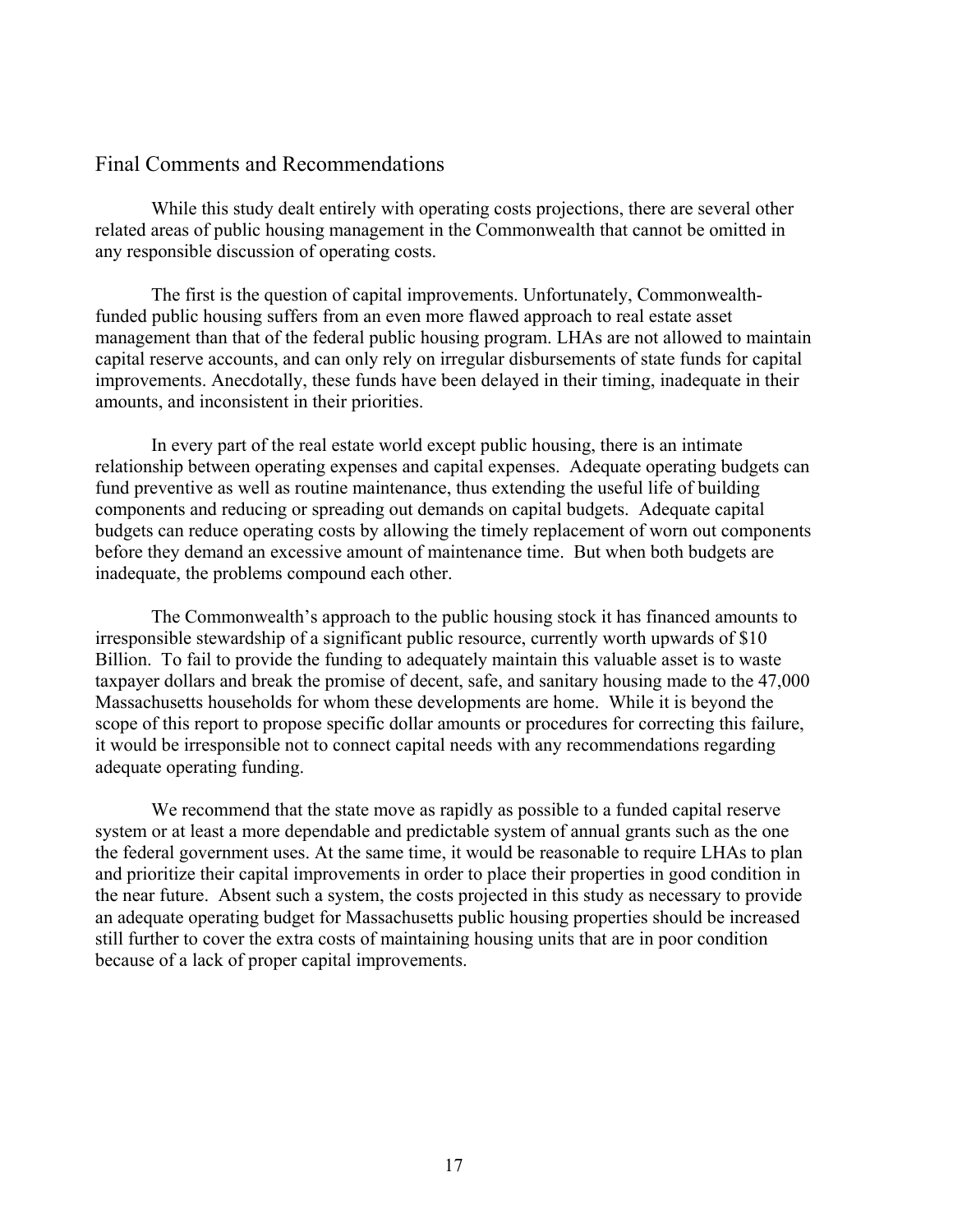The second area of concern that must be noted in any discussion of reasonable operating budgets is that of the form of management used by virtually every LHA in the state. 98% of all real estate in the United States operates on a site-based methodology. Annual operating and capital budgets, financial accounting, and management reporting are all accomplished on a property-specific basis, even in private companies that own hundreds of developments. This is a matter of basic policy in assisted housing (other than public housing), market rate housing, and luxury housing.

 No serious professional in this field questions the concept that it is important to know about income and costs, about vacancy and turn around time, about development popularity among applicants and about tenant satisfaction for each individual property an owner controls. Only public housing operates on a portfolio basis, where summary numbers are the only ones reported and costs are attributed to individual properties almost entirely on the basis of numerical percentages, not actual expenditures of funds.

At the federal level, this practice was encouraged by HUD's system of distributing funds and its system of reporting. These practices were copied by the Commonwealth when it established its public housing program and remain in use today. HUD has now instructed its PHAs that they must adopt a property-based management approach and is acting to help PHAs move in that direction. DHCD should do the same thing. This will require a change in the procedures of the department and it will require LHAs to change their management operations. But the end result will be a mainstreaming of public housing and a marked increase in the professionalism of the public housing industry. All the properties in the FHA data-base and all the properties in the MassHousing data-base against which state-funded public housing has been benchmarked in this study are managed in a property-specific manner. The costs projected for each development in Attachment C should therefore provide the funding necessary to manage in this fashion.

We believe this is a very important element in the improvement of the 47,000 public housing units that serve over 100,000 of the Commonwealth's citizens, and a change in operating style that DHCD could and should reasonably ask the LHAs to undertake. The 80 PHAs that manage federally-funded public housing in Massachusetts will be moving in that direction over the next several years as a part of HUD's new regulations. It only makes sense for those agencies to manage their Commonwealth-funded public housing in the same fashion and for other LHAs to follow as soon as possible. We do note, however that this is a step that makes sense only along with a simultaneous commitment from the state to provide operating subsidies that will fund the program at a reasonable level.

Finally, it is important to take into consideration the transition period that will exist if the state is to transform its public housing program into a highly professional, asset-based management effort. First the state may wish to consider the additional research steps noted in an earlier part of this text.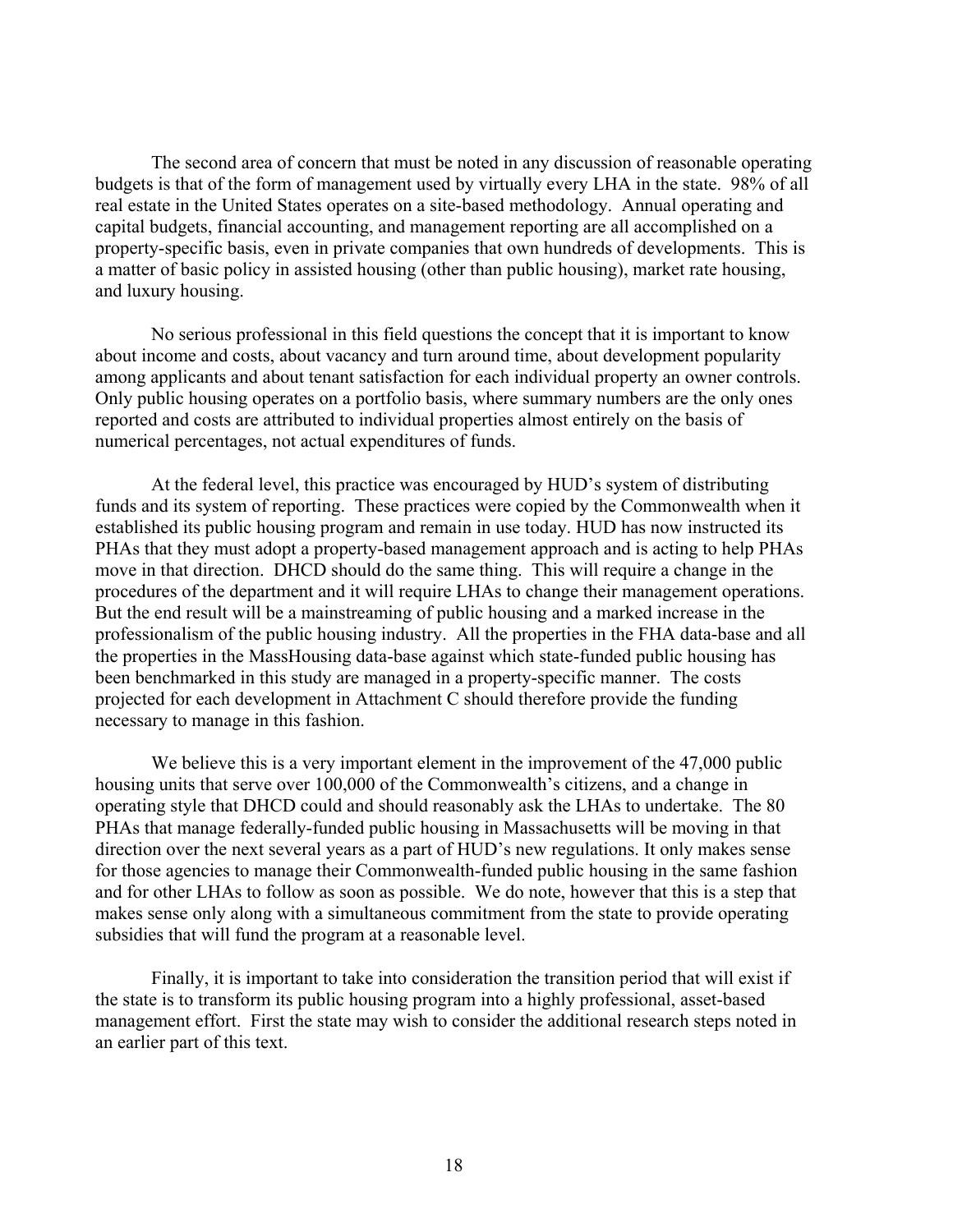Next, DHCD will need to make provisions for updating the cost projections in this study on a regular basis. While it is possible to apply routine inflationary numbers to increase the ANUELs each year, such an approach will eventually stray further from an accurate estimate of the required costs. Costs for operating real estate do not increase in the same manner as typical CPI or other readily available inflationary indices.

In the ideal world, DHCD will reach a stage where it is able to request annual operating budgets from LHAs for each of their properties and respond to them as appropriate. This is the way MassHousing, HUD (in the case of Section 202 and Section 8 developments, but not for public housing), and other lenders and subsidy providers in the assisted housing world do business. It is also the way the marketplace works, with property managers submitting annual requests to owners for approval of rent increases and operating budgets. But this change in operations at the LHAs and DHCD will take some time.

In the interim, the idea of continuing to benchmark the operating costs of Massachusetts public housing to those of local FHA-insured properties and MassHousing-financed housing is a sensible one. We recommend that DHCD replicate this research every five years in order to establish reasonable expense levels for Commonwealth-funded public housing until such time as each property is being managed as a separate entity, and the state is ready to react to sound annual operating budget submissions.

The last part of the transition issue is the creation of an appeals process. No mathematical model can predict absolutely accurately the precise costs for operating a particular residential property. Some important factors are simply mathematically unmeasurable (e.g. skill and judgment of the property manager), and others are too specific to be captured in even the best model (e.g. the model can incorporate the normal costs for grounds care for a one acre site, but if the site happens to be very steeply sloped, extra costs might be reasonably incurred and the budget should therefore be higher than the model suggests).

For a typical residential property of any kind, the annual budgeting process involves researching costs for normal operating budget items (e.g. calling insurance agents and utility companies about likely costs in the coming year), looking at historical trends for the property's budget, comparing estimates with actual costs for other comparable properties and projecting important changes (positive or negative) that will result from new conditions (a new roof will reduce costs for roof maintenance) or new policies (owners want a better image for the property and the landscape budget will have to increase). These are the tasks LHAs should be expected to perform if they believe the operating budget projected for one of their properties is too restricted.

In the initial year of operations under a system such as we recommend here, DHCD would begin the process by calculating the subsidy due to each LHA for each of its properties.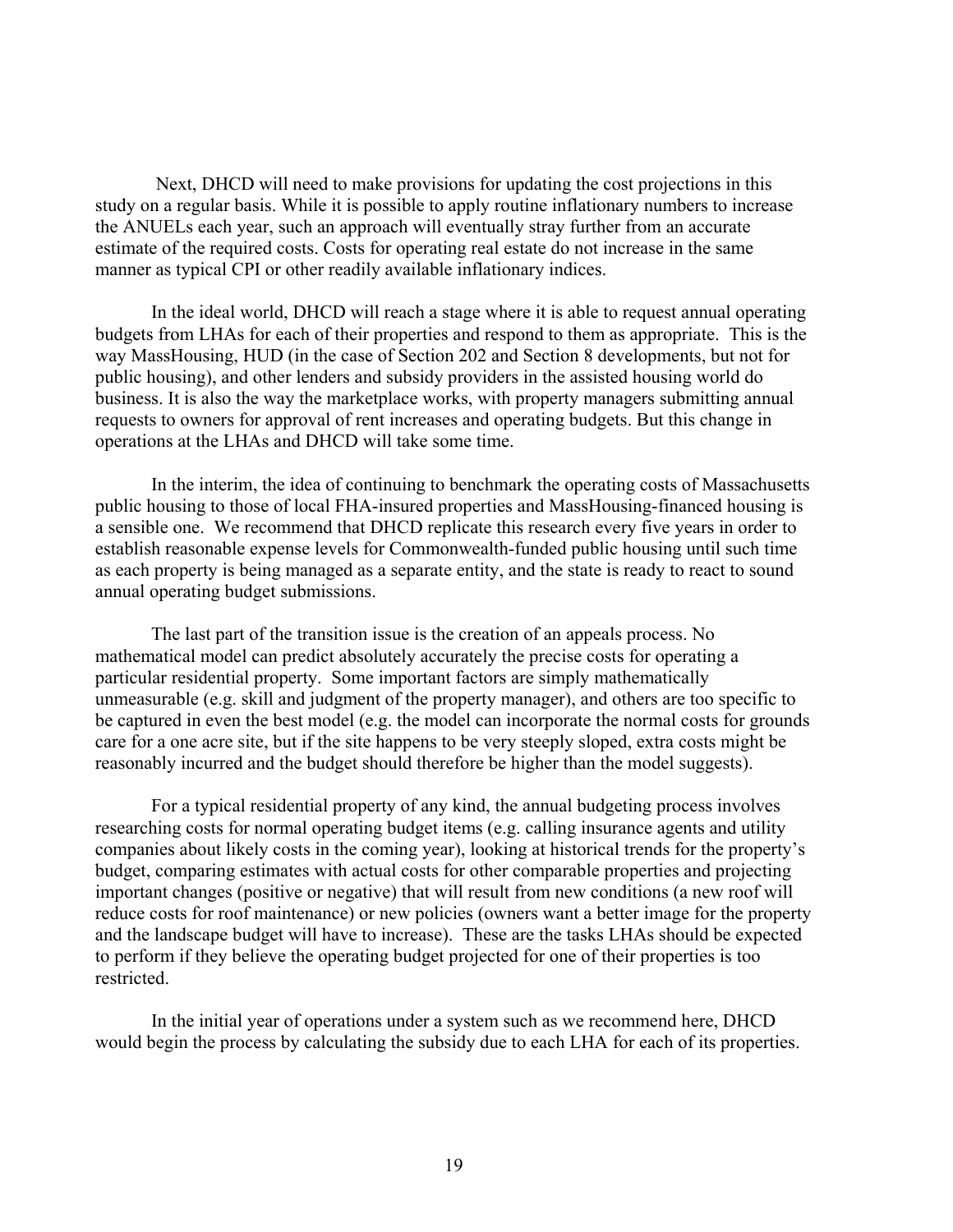It would take the projections in Attachment C, add the utility allowance for that development and subtract the rents anticipated to be received during the coming year. The result would be the subsidy for that development.

DHCD should then establish a process that will hear any appeals from this calculation and make judgments as to the reasonableness of the request and the quality of the documentation. We recommend a board of DHCD officials and real estate experts with experience in residential property management. The private members of the appeals board should have among them experience in both urban and suburban/rural projects in various parts of the state. As the system recommended in this report moves forward, the operating cost estimates that it projects each year should become more and more accurate since they will be based increasingly on experience at that particular site. Appeals should be reduced to a minimum (primarily when a new initiative is undertaken and the LHA requires more money to fund improvements in operations at a particular site).

In summary, then, we make the following five recommendations:

- **1. Increase the operating support for Commonwealth-funded public housing by approximately \$80 million per year as per the projections included in Attachment C of this research report. If this cannot be accomplished in a single year, the increases should be phased in over a three to five year period.**
- **2. Create a more adequate and predictable process of funding for capital improvements. The ideal system would use a funded capital reserve account, but at a minimum, annual grants of a consistent and reasonable level should be put in place.**
- **3. Develop a consistent method of extending and updating this analysis for continued use in the future.**
- **4. Create a process that will lead to a smooth transition to this new way of conducting the Commonwealth's public housing program, including adequate amounts of training and an appeals system for LHAs who feel the projections for a particular property are inaccurate.**
- **5. DHCD should require that LHAs move, over time, to a property-based system of asset and property management.**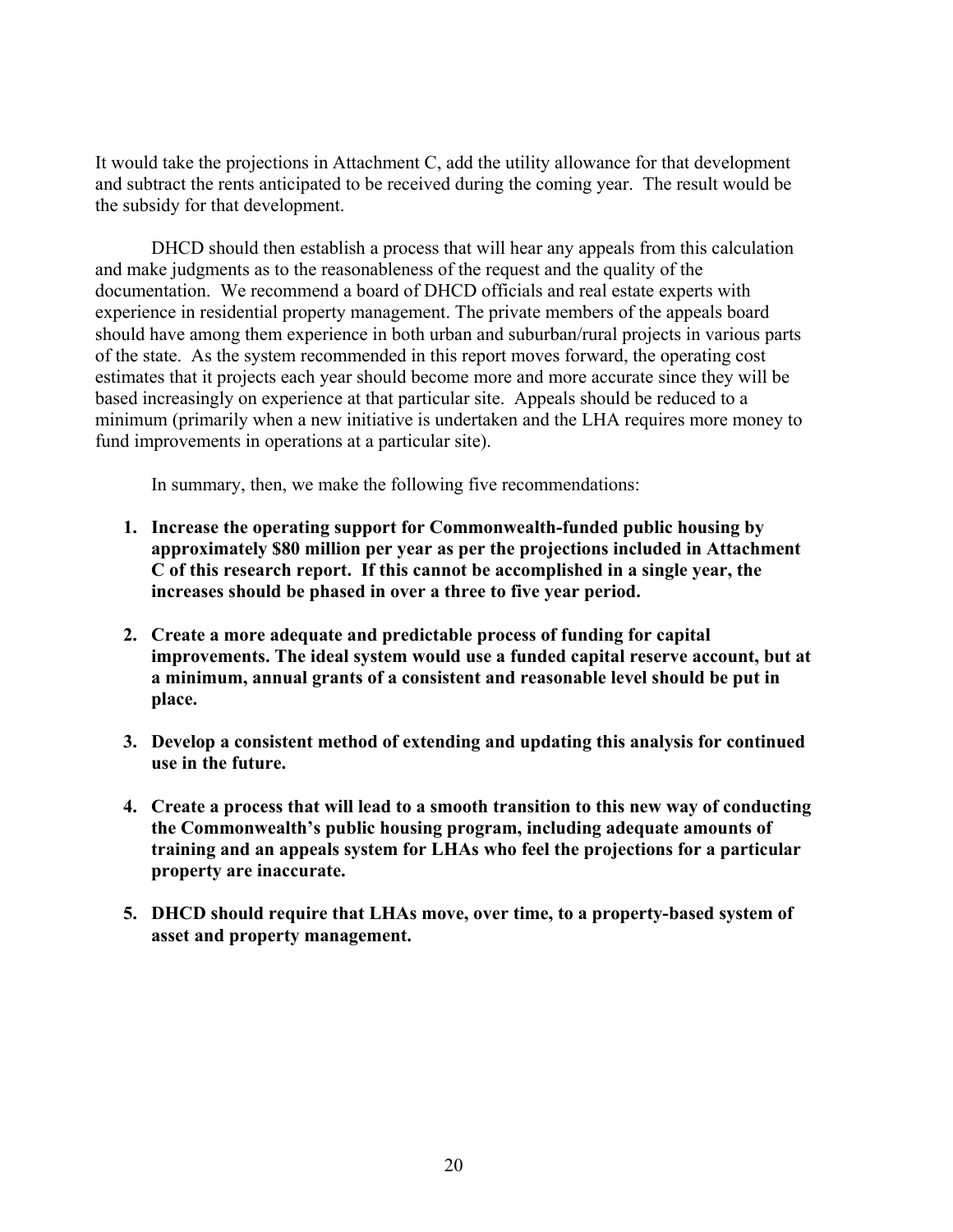# **Attachment A Geographical Distribution of State-funded Public Housing in Massachusetts**

The Harvard Cost Model divided Massachusetts into three geographic areas for the purposes of assigning a "geographic coefficient." The table below shows the distribution of properties by these three geographic areas, as well as the coefficient that was assigned.

| Location              | Coefficient | <b>Number of Projects</b> | <b>Number of Units</b> |
|-----------------------|-------------|---------------------------|------------------------|
|                       |             |                           |                        |
| Boston MSA            | 33%         | 618                       | 26.434                 |
| South New England MSA | 19%         | 616                       | 19.697                 |
| New England Non-Metro | $12\%$      |                           | .181                   |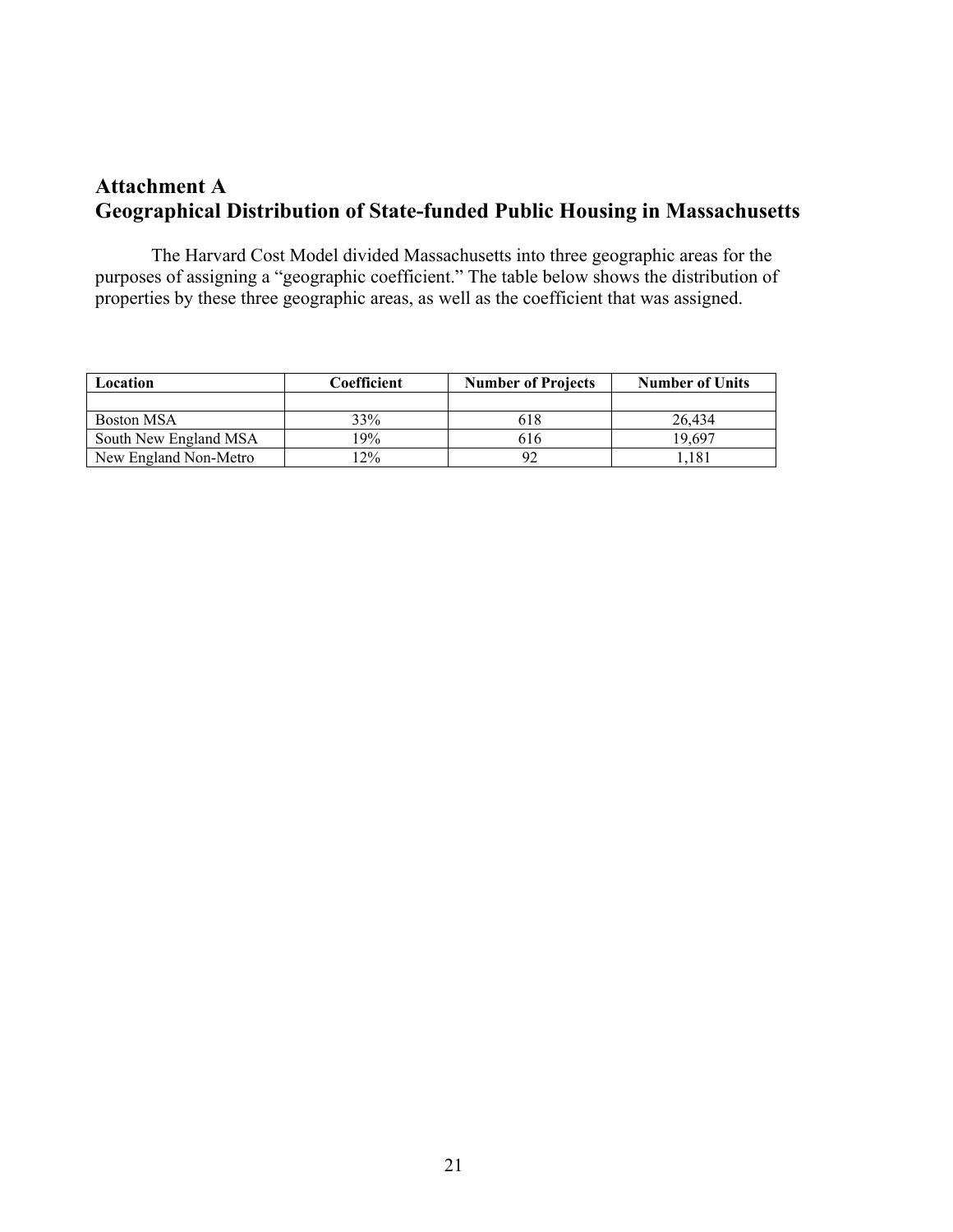# **Attachment B Harvard Cost Model Coefficients**

 These coefficients indicate the additions to or subtractions from a normative budget that result from each of the variables that significantly impact an operating budget. For example, a property that is identical in every respect with the normative property except that it is 28 years old rather than 9 years old costs 10% more to manage than the normative property. A property just like another in all respects except that it is in the central city will cost 3% more to manage. Coefficients are additive.

| <b>Size</b>                   |        | <b>Building Type</b>                                                                                                          |        |
|-------------------------------|--------|-------------------------------------------------------------------------------------------------------------------------------|--------|
| $0-150$ units                 | $0\%$  | Walkup/Garden                                                                                                                 | $0\%$  |
| $>150$ units                  | $-1\%$ | Detached/Semi-detached                                                                                                        | $-2\%$ |
|                               |        | Row/Townhouse                                                                                                                 | $0\%$  |
| Age                           |        | High-Rise/Mixed                                                                                                               | 0%     |
| $0-8$ years                   | $0\%$  |                                                                                                                               |        |
| 9 years                       | $0\%$  | Occupancy                                                                                                                     |        |
| 10 years                      | $1\%$  | Family Property                                                                                                               | $0\%$  |
| 11 years                      | $1\%$  | Senior Property                                                                                                               | $-6%$  |
| 12 years                      | $1\%$  |                                                                                                                               |        |
| 13 years                      | $1\%$  | <b>Location</b>                                                                                                               |        |
| 14 years                      | 2%     | Rural                                                                                                                         | $0\%$  |
| 15 years                      | 2%     | Metropolitan: Non-Central City                                                                                                | $0\%$  |
| 16 years                      | 2%     | Metropolitan: Central City                                                                                                    | 3%     |
| 17 years                      | 3%     |                                                                                                                               |        |
| 18 years                      | 3%     | <b>Neighborhood Poverty Rate</b>                                                                                              |        |
| 19 years                      | 4%     | $0\% - 20\%$                                                                                                                  | $0\%$  |
| 20 years                      | 4%     | 20%-30%                                                                                                                       | $2\%$  |
| 21 years                      | $5\%$  | 30%-40%                                                                                                                       | 4%     |
| 22 years                      | 6%     | Greater than 40%                                                                                                              | 7%     |
| 23 years                      | 7%     |                                                                                                                               |        |
| 24 years                      | 7%     | <b>Percent Assisted</b>                                                                                                       |        |
| 25 years                      | 8%     | $0\%$                                                                                                                         | $0\%$  |
| 26 years                      | 9%     | $0\% - 20\%$                                                                                                                  | 2%     |
| 27 years                      | 9%     | 21%-80%                                                                                                                       | 2%     |
| 28 years                      | 10%    | 81%-99%                                                                                                                       | $5\%$  |
| 29 years                      | 10%    | 100%                                                                                                                          | 6%     |
| 30 or more years              | 10%    |                                                                                                                               |        |
|                               |        | <b>Ownership Type</b>                                                                                                         |        |
| <b>Unit Size</b>              |        | Non-Profit                                                                                                                    | 10%    |
| Percent of 2 BR units         | 18%    | For-Profit (unlimited dividend)                                                                                               | $0\%$  |
| Percent of 3 BR units         | 38%    | Limited Dividend                                                                                                              | 8%     |
| Percent of 4 or more BR units | 49%    |                                                                                                                               |        |
|                               |        |                                                                                                                               |        |
|                               |        | Note: The Harvard Model also includes an adjustment for the property rent level (the effect of which is to benchmark public   |        |
|                               |        | housing operating costs equal to properties renting between 90% - 110% of the Fair Market Rent). For further information, see |        |

Appendix A of the *Cost Study Final Report*.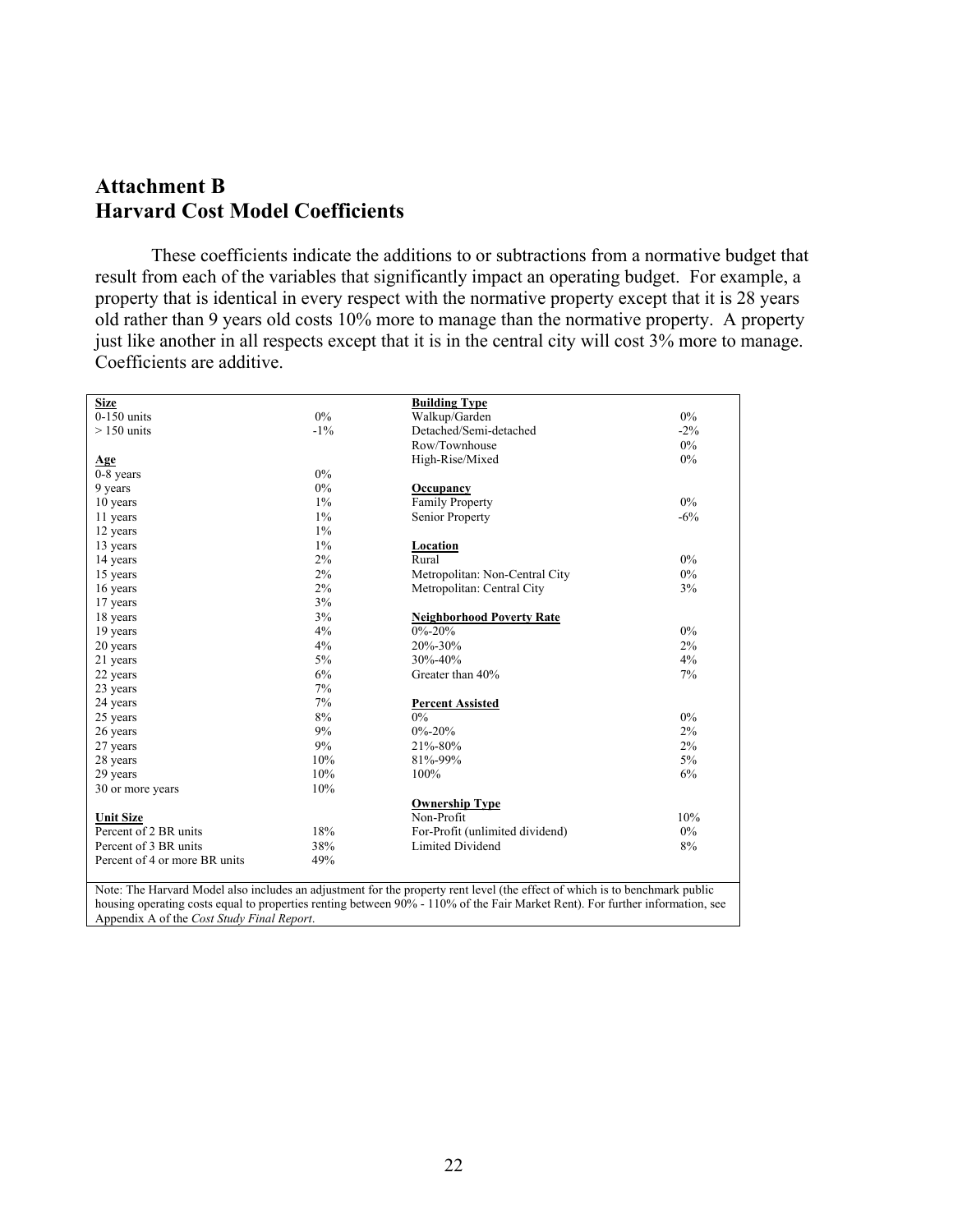# **Attachment C Individual Public Housing Property Operating Cost Projections, 2002**

| <b>COMMUNITY</b> | <b>DEVELOPM</b><br>ENT<br><b>NUMBER</b> | <b>DEVELOPMENT</b><br><b>NAME</b>                   | <b>NUMBER OF</b><br><b>UNITS</b> | 2002<br><b>ALLOWABLE</b><br><b>NON-UTILITY</b><br><b>EXPENSE</b><br>(ANUEL) | <b>HARVARD</b><br><b>COST MODEL-</b><br><b>ESTIMATED</b><br><b>EXPENSE</b> |
|------------------|-----------------------------------------|-----------------------------------------------------|----------------------------------|-----------------------------------------------------------------------------|----------------------------------------------------------------------------|
| <b>ABINGTON</b>  | 667-1                                   | <b>LEAVITT TERRACE</b>                              | 40                               | \$158                                                                       | \$280                                                                      |
| <b>ABINGTON</b>  | 667-2                                   | <b>VINSON</b><br><b>BLANCHARD</b><br><b>GARDENS</b> | 72                               | \$158                                                                       | \$275                                                                      |
| <b>ABINGTON</b>  |                                         | 705-1 210 GREEN STREET                              | 3                                | \$314                                                                       | \$424                                                                      |
| <b>ABINGTON</b>  | 705-1A                                  | <b>36 DORSEY STREET</b>                             | 1                                | \$314                                                                       | \$424                                                                      |
| <b>ACTON</b>     | 667-1                                   | <b>WINDSOR GREEN</b>                                | 68                               | \$158                                                                       | \$317                                                                      |
| <b>ACTON</b>     |                                         | 667-2 MCCARTHY VILLAGE                              | 23                               | \$158                                                                       | \$303                                                                      |
| <b>ACTON</b>     |                                         | 705-1 MCCARTHY VILLAGE                              | 12                               | \$314                                                                       | \$441                                                                      |
| <b>ACTON</b>     | 705-C1                                  | <b>COLONIAL PINES</b>                               | $\overline{2}$                   | \$314                                                                       | \$402                                                                      |
| <b>ACTON</b>     | 705-C2                                  | PARKER VILLAGE                                      | 4                                | \$314                                                                       | \$402                                                                      |
| <b>ACTON</b>     | 705-C2                                  | <b>MEADOW BROOK</b>                                 | 2                                | \$314                                                                       | \$402                                                                      |
| <b>ACTON</b>     | 705-C3                                  | PILLAR I                                            | 3                                | \$314                                                                       | \$402                                                                      |
| <b>ACTON</b>     | 705-C3                                  | ROSE STONE                                          | 3                                | \$314                                                                       | \$424                                                                      |
| <b>ACTON</b>     | 705-C3                                  | PILLAR II                                           | 1                                | \$314                                                                       | \$402                                                                      |
| <b>ACTON</b>     | 705-C3                                  | <b>GREAT ROAD</b>                                   | 4                                | \$314                                                                       | \$402                                                                      |
| <b>ACTON</b>     | 705-C4                                  | YANKEE VILLAGE                                      | 3                                | \$314                                                                       | \$429                                                                      |
| <b>ACTON</b>     | 705-C6                                  | <b>BRIARBROOK</b>                                   | 5                                | \$314                                                                       | \$429                                                                      |
| <b>ACUSHNET</b>  | 667-1                                   | <b>PRESIDENTIAL</b><br>TERRACE                      | 60                               | \$158                                                                       | \$280                                                                      |
| <b>ADAMS</b>     | 667-1                                   | <b>COLUMBIA VALLEY</b>                              | 64                               | \$158                                                                       | \$275                                                                      |
| <b>ADAMS</b>     | 705-1A                                  | 102-104 COLUMBIA<br>STREET                          | $\overline{2}$                   | \$314                                                                       | \$414                                                                      |
| <b>ADAMS</b>     | 705-1B                                  | <b>20 SAYLES STREET</b>                             | 3                                | \$314                                                                       | \$379                                                                      |
| <b>ADAMS</b>     | 705-1C                                  | 174 NORTH<br><b>SUMMER STREET</b>                   | 3                                | \$314                                                                       | \$297                                                                      |
| <b>ADAMS</b>     | 705-1D                                  | 9-11 NORTH<br><b>HOOSAC STREET</b>                  | $\overline{2}$                   | \$314                                                                       | \$354                                                                      |
| <b>ADAMS</b>     | 705-1E                                  | 3-1/2 GROVE<br><b>STREET</b>                        | 3                                | \$314                                                                       | \$436                                                                      |
| <b>ADAMS</b>     | 705-1F                                  | <b>19 COMMERCIAL</b><br><b>STREET</b>               | 3                                | \$314                                                                       | \$382                                                                      |
| <b>ADAMS</b>     | 705-1G                                  | 221 EAST ROAD                                       | 2                                | \$314                                                                       | \$414                                                                      |
| <b>ADAMS</b>     | 705-2                                   | 113-123 COLUMBIA<br>AVE                             | 6                                | \$314                                                                       | \$417                                                                      |
| <b>AGAWAM</b>    | 200-1                                   | J. J. BRADY VILLAGE                                 | 32                               | \$287                                                                       | \$372                                                                      |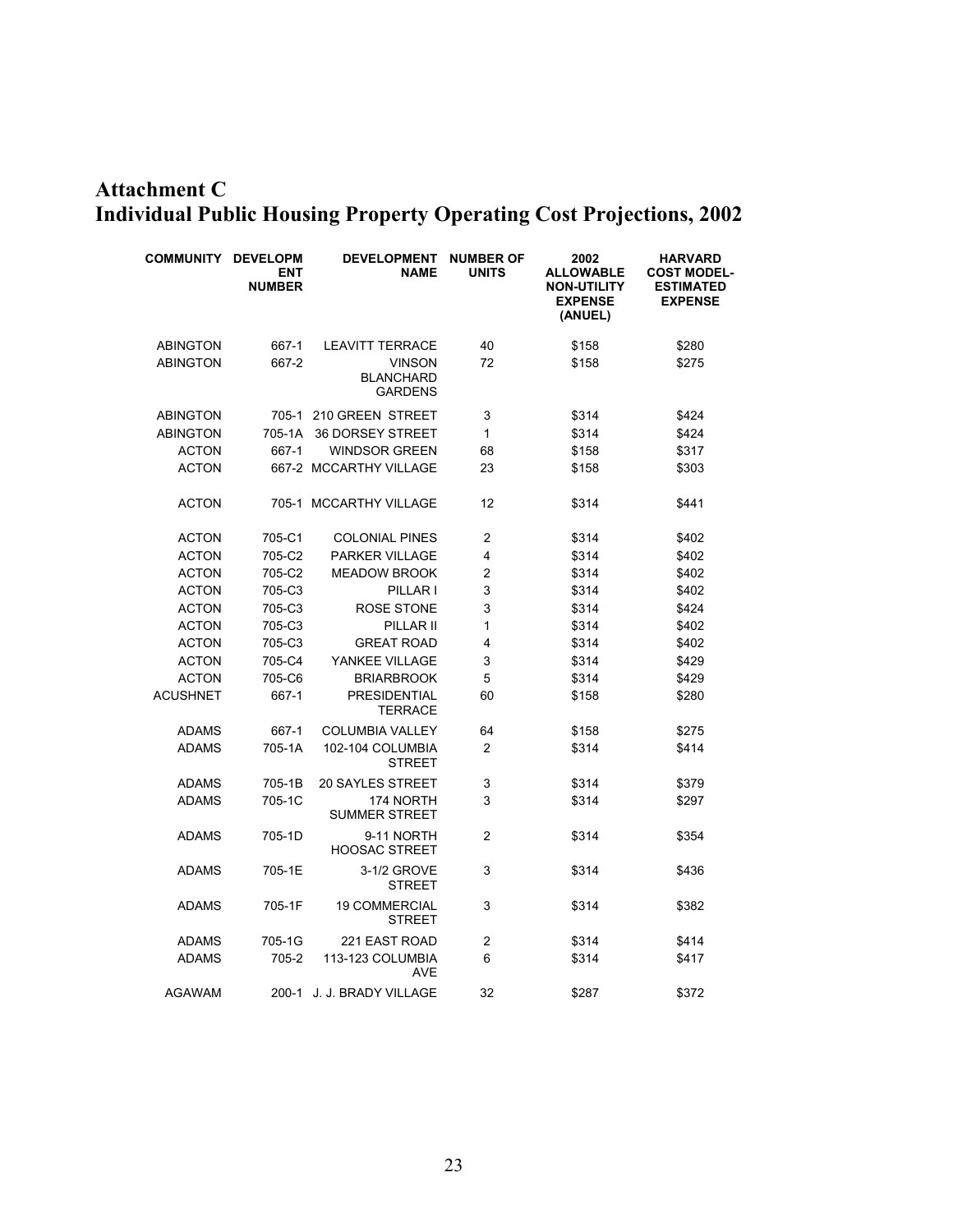| <b>AGAWAM</b>    |                               | 200-2 J. J. BRADY VILLAGE          | 12                               | \$287                                           | \$354                                |
|------------------|-------------------------------|------------------------------------|----------------------------------|-------------------------------------------------|--------------------------------------|
| <b>AGAWAM</b>    | 667-1                         | <b>COUNTRY VIEW</b>                | 40                               | \$158                                           | \$275                                |
| <b>COMMUNITY</b> | <b>DEVELOPM</b><br><b>ENT</b> | <b>DEVELOPMENT</b><br><b>NAME</b>  | <b>NUMBER OF</b><br><b>UNITS</b> | 2002<br><b>ALLOWABLE</b>                        | <b>HARVARD</b><br><b>COST MODEL-</b> |
|                  | <b>NUMBER</b>                 |                                    |                                  | <b>NON-UTILITY</b><br><b>EXPENSE</b><br>(ANUEL) | <b>ESTIMATED</b><br><b>EXPENSE</b>   |
| <b>AGAWAM</b>    | 667-2                         | <b>COLONIAL HAVEN</b>              | 52                               | \$158                                           | \$275                                |
| <b>AGAWAM</b>    | 667-3                         | <b>MEADOWBROOK</b><br><b>MANOR</b> | 64                               | \$158                                           | \$273                                |
| <b>AGAWAM</b>    | 667-4                         | THE DANAHY<br><b>SCHOOLHOUSE</b>   | 37                               | \$158                                           | \$260                                |
| <b>AGAWAM</b>    | 705-1                         | <b>WADE VILLAGE</b>                | 7                                | \$314                                           | \$403                                |
| <b>AMESBURY</b>  | $200-1$                       | <b>VETERANS</b><br><b>HOUSING</b>  | 27                               | \$287                                           | \$441                                |
| <b>AMESBURY</b>  | 667-1                         | POWOW VILLA                        | 30                               | \$158                                           | \$318                                |
| <b>AMESBURY</b>  | 667-2                         | POWOW VILLA                        | 30                               | \$158                                           | \$318                                |
| <b>AMESBURY</b>  | 667-3                         | <b>HERITAGE VALE</b>               | 43                               | \$158                                           | \$339                                |
| <b>AMESBURY</b>  | 667-4                         | <b>HERITAGE TOWERS</b>             | 102                              | \$158                                           | \$322                                |
| <b>AMESBURY</b>  | 705-1                         | <b>MACY TERRACE</b>                | 10                               | \$314                                           | \$441                                |
| <b>AMESBURY</b>  | 705-1A                        | <b>ORCHARD PARK</b>                | 13                               | \$314                                           | \$437                                |
| <b>AMHERST</b>   | 667-1                         | <b>CHESTNUT COURT</b>              | 30                               | \$158                                           | \$280                                |
| <b>AMHERST</b>   | 667-2                         | <b>ANN WHALEN</b>                  | 80                               | \$158                                           | \$286                                |
| <b>AMHERST</b>   | 667-3                         | <b>JEAN ELDER</b><br>(CONGREGATE)  | 23                               | \$158                                           | \$279                                |
| <b>AMHERST</b>   | 705-1A                        | <b>OLYMPIA DRIVE</b>               | 4                                | \$314                                           | \$367                                |
| <b>AMHERST</b>   | 705-1B                        | <b>FAIRFIELD STREET</b>            | 6                                | \$314                                           | \$406                                |
| <b>AMHERST</b>   | 705-1C                        | <b>CUSHMAN VILLAGE</b>             | 6                                | \$314                                           | \$380                                |
| <b>AMHERST</b>   | 705-2                         | <b>MISTY MEADOW</b>                | 2                                | \$314                                           | \$364                                |
| <b>AMHERST</b>   | 705-3                         | <b>JENKS STREET</b>                | 4                                | \$314                                           | \$401                                |
| <b>ANDOVER</b>   | 200-1                         | MEMORIAL CIRCLE                    | 56                               | \$287                                           | \$408                                |
| <b>ANDOVER</b>   | 667-1                         | <b>CHESTNUT COURT</b>              | 41                               | \$158                                           | \$275                                |
| <b>ANDOVER</b>   | 667-2                         | <b>GRANDVIEW</b><br>TERRACE        | 40                               | \$158                                           | \$280                                |
| <b>ANDOVER</b>   | 667-3                         | <b>FRYE CIRCLE</b>                 | 104                              | \$158                                           | \$280                                |
| <b>ANDOVER</b>   | 667-4                         | <b>STOWE COURT</b>                 | 40                               | \$158                                           | \$270                                |
| <b>ARLINGTON</b> | $200-1$                       | <b>MENOTOMY MANOR</b>              | 126                              | \$287                                           | \$441                                |
| <b>ARLINGTON</b> | 200-2                         | <b>MENOTOMY MANOR</b>              | 50                               | \$287                                           | \$441                                |
| <b>ARLINGTON</b> | 667-1                         | <b>DRAKE VILLAGE</b>               | 72                               | \$158                                           | \$324                                |
| <b>ARLINGTON</b> | 667-2                         | <b>CHESTNUT MANOR</b>              | 100                              | \$158                                           | \$387                                |
| <b>ARLINGTON</b> | 667-3                         | <b>WINSLOW TOWERS</b>              | 132                              | \$158                                           | \$324                                |
| <b>ARLINGTON</b> | 667-4                         | <b>HAUSER BLDG</b>                 | 144                              | \$158                                           | \$324                                |
| <b>ARLINGTON</b> | 667-5                         | <b>CUSACK TERRACE</b>              | 67                               | \$158                                           | \$310                                |
| <b>ARLINGTON</b> | 667-6                         | <b>MYSTIC GARDENS</b>              | 5                                | \$158                                           | \$307                                |
| <b>ASHLAND</b>   | 667-1                         |                                    | 40                               | \$158                                           | \$324                                |
| <b>ATHOL</b>     |                               | 667-1 MORTON MEADOWS               | 27                               | \$158                                           | \$233                                |
| <b>ATHOL</b>     | 667-2                         | <b>LAKESIDE APTS</b>               | 50                               | \$158                                           | \$238                                |
| <b>ATHOL</b>     | 705-1                         | <b>KENNEBUNK</b><br><b>STREET</b>  | 3                                | \$314                                           | \$336                                |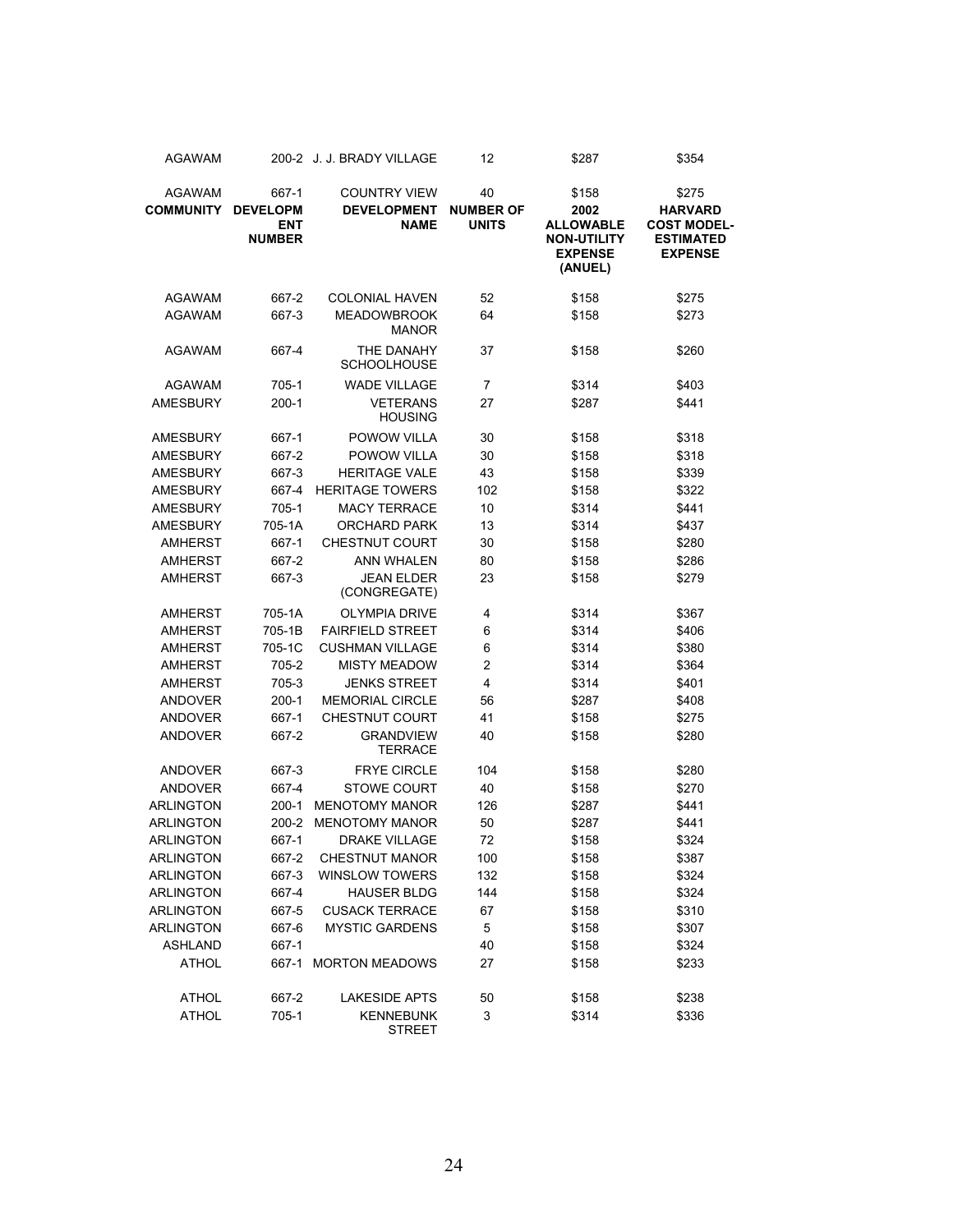| <b>ATHOL</b>      | 705-1                       | <b>PARK STREET</b>                              | $\overline{c}$   | \$314                                                               | \$367                                                    |
|-------------------|-----------------------------|-------------------------------------------------|------------------|---------------------------------------------------------------------|----------------------------------------------------------|
| <b>ATHOL</b>      | 705-2                       | <b>FERRON CIRCLE</b>                            | 8                | \$314                                                               | \$320                                                    |
| <b>ATHOL</b>      | 705-3                       | PARTRIDGE COURT                                 | 3                | \$314                                                               | \$314                                                    |
| <b>COMMUNITY</b>  | <b>DEVELOPM</b>             | <b>DEVELOPMENT</b>                              | <b>NUMBER OF</b> | 2002                                                                | <b>HARVARD</b>                                           |
|                   | <b>ENT</b><br><b>NUMBER</b> | <b>NAME</b>                                     | <b>UNITS</b>     | <b>ALLOWABLE</b><br><b>NON-UTILITY</b><br><b>EXPENSE</b><br>(ANUEL) | <b>COST MODEL-</b><br><b>ESTIMATED</b><br><b>EXPENSE</b> |
| ATTLEBORO         | $200-1$                     | <b>HILLCREST OAKS</b>                           | 92               | \$287                                                               | \$393                                                    |
| ATTLEBORO         | 667-1                       | <b>OAKHURST</b>                                 | 113              | \$158                                                               | \$282                                                    |
| <b>ATTLEBORO</b>  | 667-3                       | <b>MAPLE TERRACE</b>                            | 80               | \$158                                                               | \$287                                                    |
| ATTLEBORO         | 667-4                       | <b>BROOKSIDE</b>                                | 75               | \$158                                                               | \$287                                                    |
| <b>ATTLEBORO</b>  | 667-5                       | <b>RIVERCOURT</b>                               | 59               | \$158                                                               | \$292                                                    |
| <b>ATTLEBORO</b>  | $705 - 1$                   | <b>MARTIN STREET</b>                            | 15               | \$314                                                               | \$355                                                    |
| <b>AUBURN</b>     | 667-1                       | <b>PAKACHOAG</b><br><b>VILLAGE</b>              | 60               | \$158                                                               | \$280                                                    |
| <b>AUBURN</b>     | 667-2                       | <b>PACACHOAG</b><br><b>VILLAGE</b>              | 40               | \$158                                                               | \$272                                                    |
| <b>AUBURN</b>     | 705-1                       | PHEASANT VILLAGE                                | 20               | \$314                                                               | \$362                                                    |
| <b>AUBURN</b>     | 705-2                       | PINEBROOK CT.                                   | 12               | \$314                                                               | \$356                                                    |
| <b>AVON</b>       | 667-1                       | <b>FELLOWSHIP</b><br><b>CIRCLE</b>              | 70               | \$158                                                               | \$280                                                    |
| <b>AYER</b>       | 667-1                       | <b>18 POND STREET</b>                           | 54               | \$158                                                               | \$313                                                    |
| <b>AYER</b>       | 667-2                       | <b>18 POND STREET</b>                           | 7                | \$158                                                               | \$303                                                    |
| <b>AYER</b>       | 705-1                       | <b>ISSACS LANE</b>                              | 13               | \$314                                                               | \$430                                                    |
| <b>BARNSTABLE</b> | 667-1                       | <b>ADAMS COURT</b>                              | 64               | \$158                                                               | \$287                                                    |
| <b>BARNSTABLE</b> | 667-2                       | <b>BARNSTABLE &amp;</b><br><b>HYANNIS HOUSE</b> | 71               | \$158                                                               | \$314                                                    |
| <b>BARNSTABLE</b> |                             | 667-3 CAPTAIN ELDREDGE<br><b>HOUSE</b>          | 18               | \$158                                                               | \$281                                                    |
| <b>BARNSTABLE</b> | 705                         | <b>20 LOUIS STREET</b>                          | 1                | \$314                                                               | \$441                                                    |
| <b>BARNSTABLE</b> | 705                         | 55 HARTFORD<br><b>AVENUE</b>                    | 4                | \$314                                                               | \$305                                                    |
| <b>BARNSTABLE</b> | 705                         | 108 MIDWAY DRIVE                                | 1                | \$314                                                               | \$420                                                    |
| <b>BARNSTABLE</b> | 705                         | 950 FALMOUTH<br><b>ROAD</b>                     | 1                | \$314                                                               | \$425                                                    |
| <b>BARNSTABLE</b> | 705                         | 54 ELM STREET                                   | 1                | \$314                                                               | \$356                                                    |
| <b>BARNSTABLE</b> | 705                         | 44 KELLEY ROAD                                  | 5                | \$314                                                               | \$305                                                    |
| <b>BARNSTABLE</b> | 705                         | <b>68 BRISTOL AVENUE</b>                        | 1                | \$314                                                               | \$435                                                    |
| <b>BARNSTABLE</b> | 705                         | <b>72 CHESTNUT</b><br><b>STREET</b>             | 1                | \$314                                                               | \$441                                                    |
| <b>BARNSTABLE</b> | 705                         | 311 BEARSES WAY                                 | 1                | \$314                                                               | \$441                                                    |
| <b>BARNSTABLE</b> | 705                         | <b>84 OLD PHINNEYS</b><br>LANE                  | 1                | \$314                                                               | \$441                                                    |
| BARNSTABLE        | 705                         | <b>164 ARROWHEAD</b><br><b>DRIVE</b>            | 1                | \$314                                                               | \$435                                                    |
| BARNSTABLE        | 705                         | <b>190 FAWCETT LANE</b>                         | 4                | \$314                                                               | \$305                                                    |
| <b>BARNSTABLE</b> | 705                         | 57 WOODLAND<br><b>AVENUE</b>                    | 1                | \$314                                                               | \$433                                                    |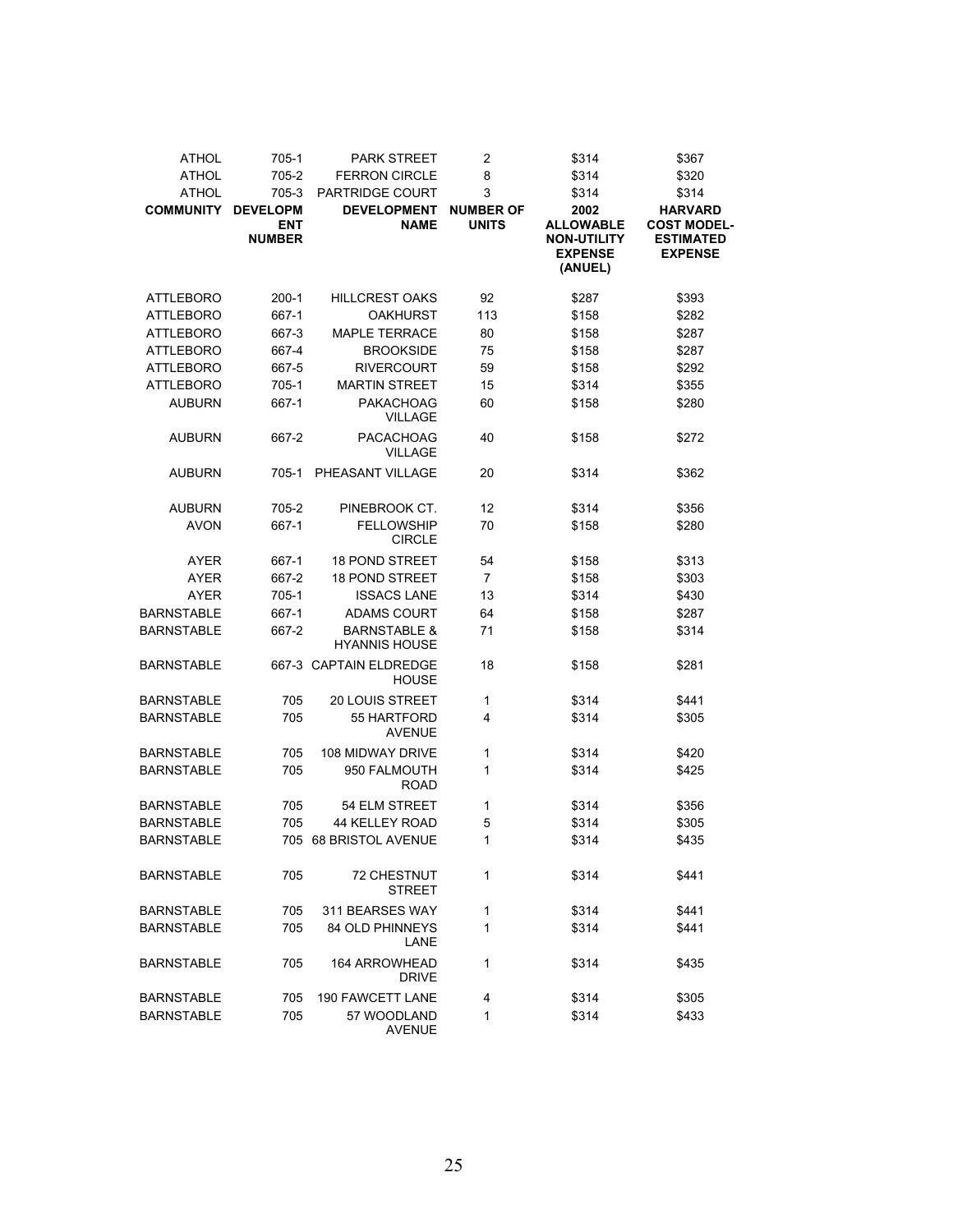| <b>BARNSTABLE</b> | 705                                            | <b>189 HINKLEY ROAD</b>                                     | 1                                | \$314                                                                       | \$356                                                                      |
|-------------------|------------------------------------------------|-------------------------------------------------------------|----------------------------------|-----------------------------------------------------------------------------|----------------------------------------------------------------------------|
| <b>BARNSTABLE</b> | 705                                            | 442 BISHOPS<br><b>TERRACE</b>                               | 4                                | \$314                                                                       | \$282                                                                      |
| <b>COMMUNITY</b>  | <b>DEVELOPM</b><br><b>ENT</b><br><b>NUMBER</b> | <b>DEVELOPMENT</b><br><b>NAME</b>                           | <b>NUMBER OF</b><br><b>UNITS</b> | 2002<br><b>ALLOWABLE</b><br><b>NON-UTILITY</b><br><b>EXPENSE</b><br>(ANUEL) | <b>HARVARD</b><br><b>COST MODEL-</b><br><b>ESTIMATED</b><br><b>EXPENSE</b> |
| <b>BARNSTABLE</b> | 705                                            | <b>16 GENERAL</b><br><b>PATTON DRIVE</b>                    | 1                                | \$314                                                                       | \$356                                                                      |
| <b>BARNSTABLE</b> | 705                                            | 151 BISHOPS<br><b>TERRACE</b>                               | 1                                | \$314                                                                       | \$435                                                                      |
| BARNSTABLE        | 705                                            | <b>SEA MEADOW</b><br><b>CONDOS</b>                          | 9                                | \$314                                                                       | \$337                                                                      |
| <b>BARNSTABLE</b> | 705                                            | 20 GREGOIRE<br><b>CIRCLE</b>                                | 1                                | \$314                                                                       | \$420                                                                      |
| BARNSTABLE        | 705                                            | <b>7 MOUNTAIN ASH</b><br><b>RD.-MARSTON</b><br><b>MILLS</b> | 4                                | \$314                                                                       | \$284                                                                      |
| <b>BARNSTABLE</b> |                                                | 705 163 / 165 SEABROOK                                      | $\overline{2}$                   | \$314                                                                       | \$402                                                                      |
| <b>BARNSTABLE</b> | 705                                            | TANBARK ROAD /<br><b>MOSS PLACE</b>                         | 5                                | \$314                                                                       | \$381                                                                      |
| <b>BARNSTABLE</b> | 705                                            | <b>100 EMERSON WAY</b>                                      | 1                                | \$314                                                                       | \$435                                                                      |
| <b>BARNSTABLE</b> | 705                                            | 458 BISHOPS<br><b>TERRACE</b>                               | 1                                | \$314                                                                       | \$411                                                                      |
| <b>BARNSTABLE</b> | 705                                            | <b>71 MAPLE STREET</b>                                      | 1                                | \$314                                                                       | \$435                                                                      |
| <b>BARNSTABLE</b> | 705                                            | <b>188 HINKLEY ROAD</b>                                     | 1                                | \$314                                                                       | \$356                                                                      |
| <b>BARNSTABLE</b> | 705                                            | <b>281 WILLMANTIC</b><br><b>DRIVE</b>                       | 1                                | \$314                                                                       | \$435                                                                      |
| <b>BARNSTABLE</b> | 705                                            | <b>47 WOLLEY ROAD</b>                                       | 1                                | \$314                                                                       | \$423                                                                      |
| <b>BARNSTABLE</b> | 705                                            | <b>8 GENERAL PATTON</b><br><b>DRIVE</b>                     | 1                                | \$314                                                                       | \$435                                                                      |
| BARNSTABLE        | 705                                            | 436 BISHOPS<br><b>TERRACE</b>                               | 1                                | \$314                                                                       | \$411                                                                      |
| BARNSTABLE        | 705                                            | 462 BISHOPS<br><b>TERRACE</b>                               | 1                                | \$314                                                                       | \$411                                                                      |
| <b>BARNSTABLE</b> | 705                                            | 170 MELBOURNE<br><b>ROAD</b>                                | 1                                | \$314                                                                       | \$420                                                                      |
| <b>BARNSTABLE</b> | 705                                            | 1 BROOKSHIRE<br><b>ROAD</b>                                 | 1                                | \$314                                                                       | \$441                                                                      |
| BARNSTABLE        | 705                                            | 33 WESTBURY WAY                                             | 1                                | \$314                                                                       | \$441                                                                      |
| BARNSTABLE        | 705                                            | <b>131 LAFRANCE</b><br><b>AVENUE</b>                        | 4                                | \$314                                                                       | \$299                                                                      |
| BARNSTABLE        | 705                                            | 227 SEA STREET                                              | 1                                | \$314                                                                       | \$441                                                                      |
| <b>BARNSTABLE</b> | 705-2                                          | 218 ARROWHEAD<br><b>DRIVE</b>                               | 1                                | \$314                                                                       | \$441                                                                      |
| BARNSTABLE        | 705-2                                          | 33 GENERAL<br>PATTON DRIVE                                  | 1                                | \$314                                                                       | \$356                                                                      |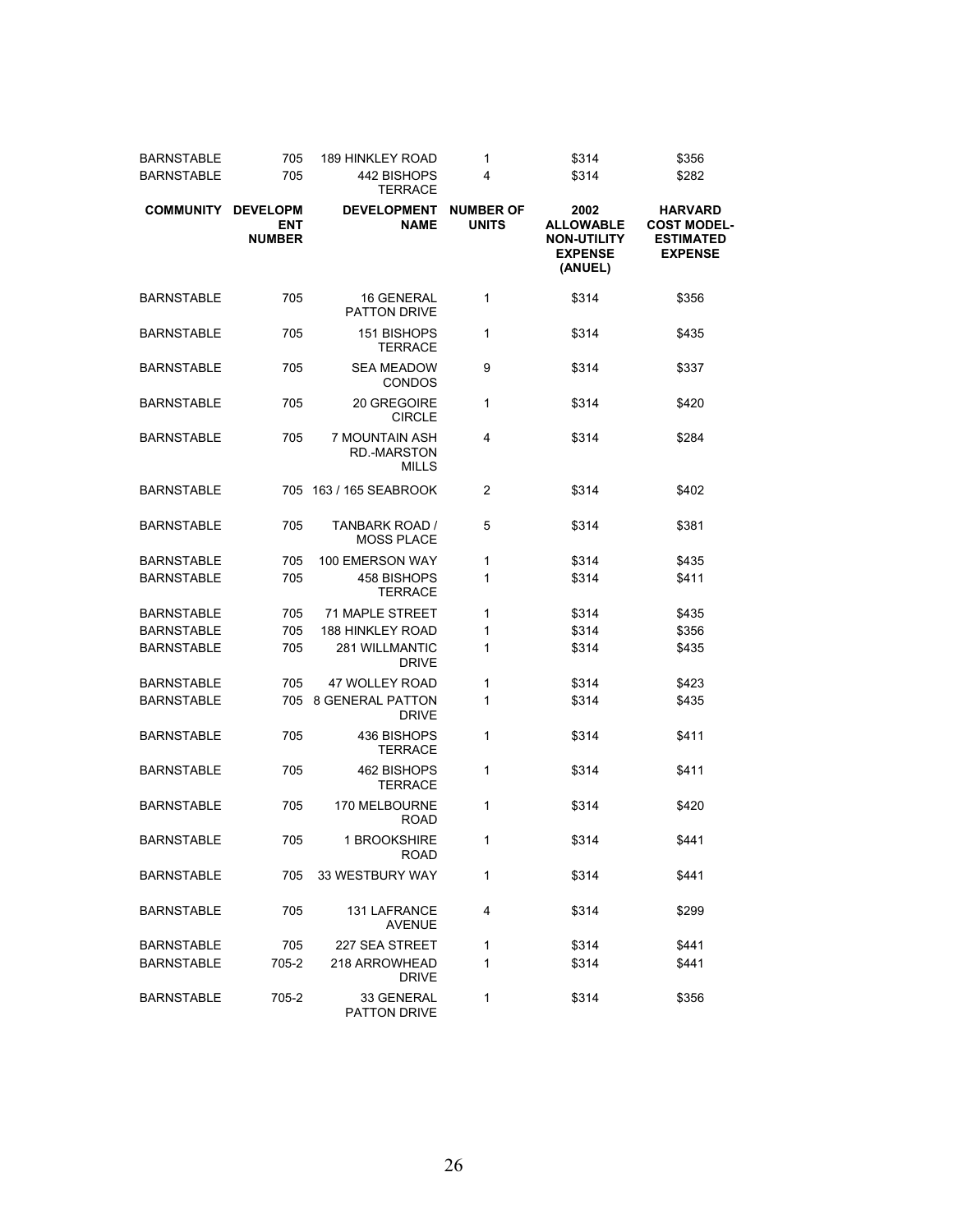| <b>BARNSTABLE</b>  | 705-2                                          | 35 GENERAL<br><b>PATTON DRIVE</b>   | 1                                | \$314                                                                       | \$435                                                                      |
|--------------------|------------------------------------------------|-------------------------------------|----------------------------------|-----------------------------------------------------------------------------|----------------------------------------------------------------------------|
| <b>BARRE</b>       | 667-1                                          | <b>GRANDVIEW</b><br><b>TERRACE</b>  | 52                               | \$158                                                                       | \$280                                                                      |
| <b>COMMUNITY</b>   | <b>DEVELOPM</b><br><b>ENT</b><br><b>NUMBER</b> | <b>DEVELOPMENT</b><br><b>NAME</b>   | <b>NUMBER OF</b><br><b>UNITS</b> | 2002<br><b>ALLOWABLE</b><br><b>NON-UTILITY</b><br><b>EXPENSE</b><br>(ANUEL) | <b>HARVARD</b><br><b>COST MODEL-</b><br><b>ESTIMATED</b><br><b>EXPENSE</b> |
| <b>BARRE</b>       | 705-1                                          | <b>BRADFORD APTS</b>                | 14                               | \$314                                                                       | \$373                                                                      |
| <b>BEDFORD</b>     | $200 - 1$                                      | <b>ELM STREET</b>                   | 12                               | \$287                                                                       | \$441                                                                      |
| <b>BEDFORD</b>     | 667-1                                          | <b>ASHBY PLACE</b>                  | 40                               | \$158                                                                       | \$324                                                                      |
| <b>BEDFORD</b>     | 667-2                                          | <b>ASHBY PLACE</b>                  | 40                               | \$158                                                                       | \$324                                                                      |
| BELCHERTOWN        | 667-1                                          | <b>EVERETT ACRES</b>                | 48                               | \$158                                                                       | \$280                                                                      |
| BELCHERTOWN        | 705-1                                          | <b>45 STATE STREET</b>              | 7                                | \$314                                                                       | \$396                                                                      |
| BELCHERTOWN        | 705-1                                          | 95 GEORGE<br>HANNON ST.             | 6                                | \$314                                                                       | \$389                                                                      |
| <b>BELLINGHAM</b>  | 667-1                                          | <b>DEPOT COURT</b>                  | 64                               | \$158                                                                       | \$324                                                                      |
| <b>BELLINGHAM</b>  | 667-2                                          | <b>WRENTHAM MANOR</b>               | 56                               | \$158                                                                       | \$324                                                                      |
| <b>BELLINGHAM</b>  | 705-A                                          |                                     | 2                                | \$314                                                                       | \$402                                                                      |
| <b>BELLINGHAM</b>  | 705-B                                          |                                     | 1                                | \$314                                                                       | \$441                                                                      |
| <b>BELMONT</b>     | $200-1$                                        | <b>BELMONT VILLAGE</b>              | 100                              | \$287                                                                       | \$441                                                                      |
| <b>BELMONT</b>     | 667-1                                          | <b>SHERMAN</b><br><b>GARDENS</b>    | 80                               | \$158                                                                       | \$324                                                                      |
| <b>BELMONT</b>     | 667-2                                          | <b>WAVERLEY OAKS</b>                | 74                               | \$158                                                                       | \$318                                                                      |
| <b>BERNARDSTON</b> | 667-1                                          | <b>STRATTON MANOR</b>               | 20                               | \$158                                                                       | \$229                                                                      |
| <b>BEVERLY</b>     | $200-1$                                        | <b>FAMILY APTS</b>                  | 77                               | \$287                                                                       | \$441                                                                      |
| <b>BEVERLY</b>     | $200 - 2$                                      | <b>COURTNEY DRIVE</b>               | 40                               | \$287                                                                       | \$441                                                                      |
| <b>BEVERLY</b>     | 667-1                                          |                                     | 20                               | \$158                                                                       | \$318                                                                      |
| <b>BEVERLY</b>     | 667-2                                          | <b>BALCH APTS</b>                   | 26                               | \$158                                                                       | \$318                                                                      |
| <b>BEVERLY</b>     | 667-3                                          | <b>KELLEHER ROAD</b><br><b>APTS</b> | 54                               | \$158                                                                       | \$318                                                                      |
| <b>BEVERLY</b>     | 667-4                                          | <b>CEDAR ST APTS</b>                | 50                               | \$158                                                                       | \$318                                                                      |
| <b>BEVERLY</b>     | 667-5                                          | <b>ESSEX APTS</b>                   | 50                               | \$158                                                                       | \$339                                                                      |
| <b>BEVERLY</b>     | 667-6                                          | ROGER CONANT<br><b>APTS</b>         | 50                               | \$158                                                                       | \$324                                                                      |
| <b>BEVERLY</b>     | 667-7                                          | <b>FEDERAL ST APTS</b>              | 57                               | \$158                                                                       | \$315                                                                      |
| <b>BEVERLY</b>     |                                                | 667-8 UPTON PLACE APTS              | 35                               | \$158                                                                       | \$323                                                                      |
| <b>BEVERLY</b>     | 705-1                                          | 705 FAMILY APTS                     | 12                               | \$314                                                                       | \$441                                                                      |
| <b>BILLERICA</b>   | 667-1                                          | <b>OLIVER</b><br><b>GREENWOOD</b>   | 64                               | \$158                                                                       | \$280                                                                      |
| <b>BILLERICA</b>   | 667-2                                          | <b>CARRIAGE HOUSE</b>               | 80                               | \$158                                                                       | \$275                                                                      |
| <b>BILLERICA</b>   | 667-3                                          | <b>TALBOT SCHOOL</b><br><b>APTS</b> | 33                               | \$158                                                                       | \$264                                                                      |
| <b>BILLERICA</b>   | 705-1                                          | 705 HOUSE                           | 3                                | \$314                                                                       | \$405                                                                      |
| <b>BILLERICA</b>   | 705-2                                          | 705 HOUSE                           | 1                                | \$314                                                                       | \$424                                                                      |
| <b>BILLERICA</b>   | 705-3                                          | 705 HOUSE                           | 1                                | \$314                                                                       | \$424                                                                      |
| <b>BILLERICA</b>   | 705-4                                          | 705 HOUSE                           | 1                                | \$314                                                                       | \$441                                                                      |
|                    |                                                |                                     |                                  |                                                                             |                                                                            |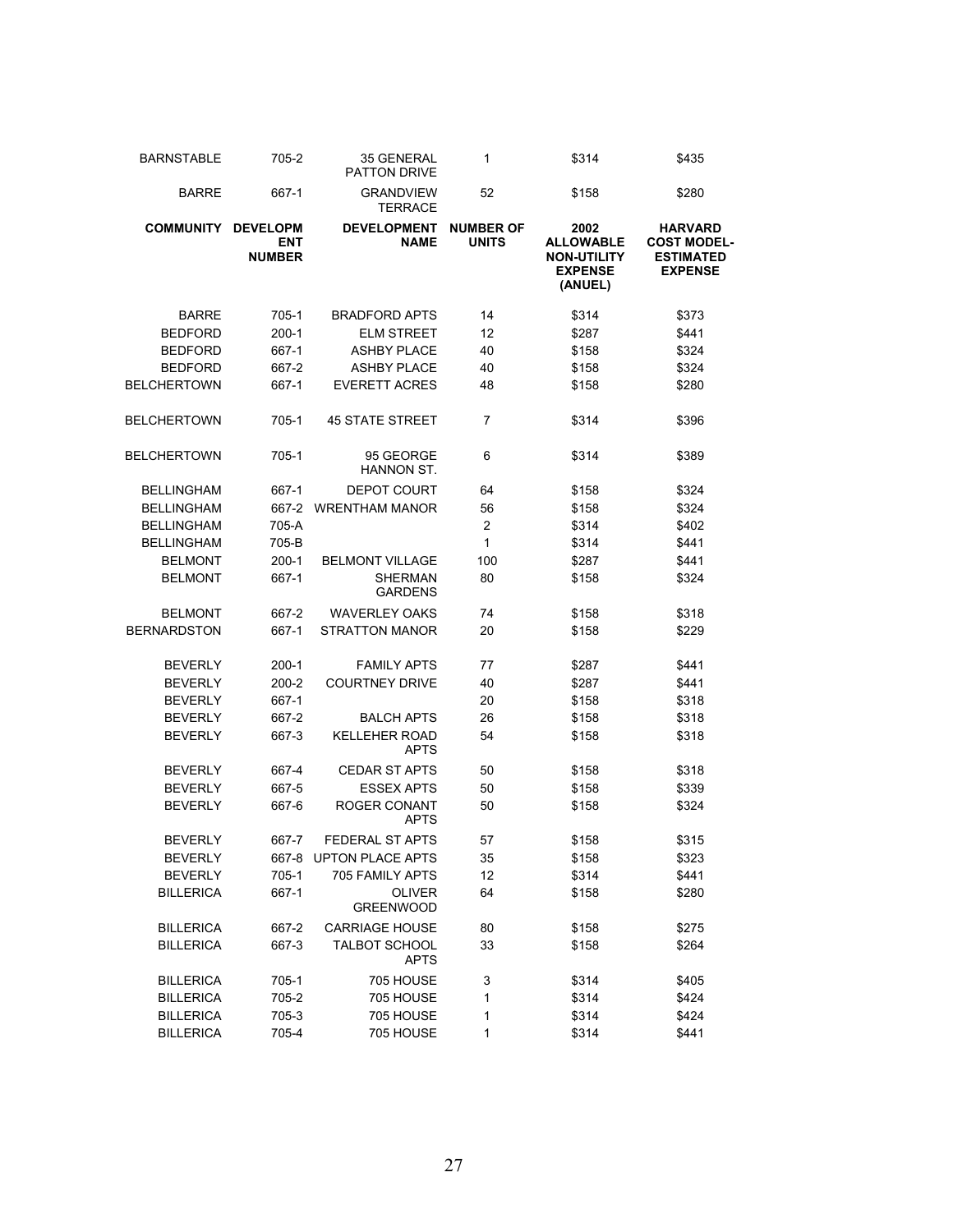| <b>BILLERICA</b>   | 705-5                                          | 705 HOUSE                                 | 1                                | \$314                                                                       | \$424                                                                      |
|--------------------|------------------------------------------------|-------------------------------------------|----------------------------------|-----------------------------------------------------------------------------|----------------------------------------------------------------------------|
| <b>BILLERICA</b>   |                                                | 705 HOUSE                                 | 1                                | \$314                                                                       |                                                                            |
|                    | 705-6                                          |                                           |                                  |                                                                             | \$424                                                                      |
| <b>BILLERICA</b>   | 705-7                                          | 705 HOUSE                                 | 1                                | \$314                                                                       | \$424                                                                      |
| <b>BILLERICA</b>   | 705-8                                          | 705 HOUSE                                 | $\overline{c}$                   | \$314                                                                       | \$433                                                                      |
| <b>COMMUNITY</b>   | <b>DEVELOPM</b><br><b>ENT</b><br><b>NUMBER</b> | <b>DEVELOPMENT</b><br><b>NAME</b>         | <b>NUMBER OF</b><br><b>UNITS</b> | 2002<br><b>ALLOWABLE</b><br><b>NON-UTILITY</b><br><b>EXPENSE</b><br>(ANUEL) | <b>HARVARD</b><br><b>COST MODEL-</b><br><b>ESTIMATED</b><br><b>EXPENSE</b> |
| <b>BLACKSTONE</b>  |                                                | 667-1 FOX BROOK MANOR                     | 56                               | \$158                                                                       | \$324                                                                      |
| <b>BOSTON</b>      | $200-1$                                        | <b>WEST BROADWAY</b>                      | 687                              | \$287                                                                       | \$440                                                                      |
| <b>BOSTON</b>      | 200-10                                         | <b>GALLIVAN</b><br><b>BOULEVARD</b>       | 249                              | \$287                                                                       | \$441                                                                      |
| <b>BOSTON</b>      | 200-12                                         | <b>SOUTH STREET</b>                       | 132                              | \$287                                                                       | \$441                                                                      |
| <b>BOSTON</b>      | $200 - 2$                                      | <b>CAMDEN</b>                             | 72                               | \$287                                                                       | \$423                                                                      |
| <b>BOSTON</b>      | $200 - 4$                                      | <b>FANEUIL</b>                            | 252                              | \$287                                                                       | \$441                                                                      |
| <b>BOSTON</b>      | $200 - 5$                                      | <b>FAIRMOUNT</b>                          | 202                              | \$287                                                                       | \$441                                                                      |
| <b>BOSTON</b>      | $200 - 7$                                      | <b>ARCHDALE</b>                           | 278                              | \$287                                                                       | \$441                                                                      |
| <b>BOSTON</b>      | $200 - 8$                                      | <b>ORIENT HEIGHTS</b>                     | 314                              | \$287                                                                       | \$441                                                                      |
| <b>BOSTON</b>      | 667-1                                          | <b>FRANKLIN FIELD</b>                     | 40                               | \$158                                                                       | \$414                                                                      |
| <b>BOSTON</b>      | 667-2                                          | <b>FRANKLIN FIELD</b>                     | 80                               | \$158                                                                       | \$347                                                                      |
| <b>BOSTON</b>      | 667-3                                          | <b>MSGR POWERS</b>                        | 68                               | \$158                                                                       | \$338                                                                      |
| <b>BOSTON</b>      | 667-6                                          | <b>BASILICA CONDOS</b>                    | 5                                | \$158                                                                       | \$335                                                                      |
| <b>BOSTON</b>      | 705-1                                          | 81 EAST BERKLEY<br>ST.                    | 7                                | \$314                                                                       | \$424                                                                      |
| <b>BOSTON</b>      | 705-1                                          | 23-25 BOWDOIN ST.                         | 6                                | \$314                                                                       | \$441                                                                      |
| <b>BOSTON</b>      | 705-3                                          | <b>HARWOOD ST</b>                         | 10                               | \$314                                                                       | \$386                                                                      |
| <b>BOSTON</b>      | 705-3                                          | 33 WINSTON ROAD                           | $\overline{2}$                   | \$314                                                                       | \$386                                                                      |
| <b>BOSTON</b>      | 705-6                                          | <b>SCATTERED SITES -</b><br><b>CONDOS</b> | 112                              | \$314                                                                       | \$437                                                                      |
| <b>BOURNE</b>      | 667-1                                          | <b>CONT APTS</b>                          | 36                               | \$158                                                                       | \$242                                                                      |
| <b>BOURNE</b>      | $705-1$                                        | <b>WINDSWEPT ACRES</b>                    | 14                               | \$314                                                                       | \$308                                                                      |
| <b>BRAINTREE</b>   | 667-1                                          | <b>MCRAE HOUSING</b><br><b>COMPLEX</b>    | 76                               | \$158                                                                       | \$324                                                                      |
| <b>BRAINTREE</b>   | 667-2                                          | <b>MCRAE HOUSING</b><br><b>COMPLEX</b>    | 28                               | \$158                                                                       | \$324                                                                      |
| <b>BRAINTREE</b>   | 667-3                                          | <b>HIGHLANDS GREEN</b>                    | 58                               | \$158                                                                       | \$315                                                                      |
| <b>BRAINTREE</b>   | 667-4                                          | CONGREGATE<br><b>HOUSE</b>                | 17                               | \$158                                                                       | \$301                                                                      |
| <b>BRAINTREE</b>   | 705-1A                                         | 43 HILLVIEW RD                            | 1                                | \$314                                                                       | \$441                                                                      |
| <b>BRAINTREE</b>   | 705-1B                                         | 166 CLEVELAND<br>AVE                      | 1                                | \$314                                                                       | \$441                                                                      |
| <b>BRAINTREE</b>   | 705-1C                                         | <b>16 BELLEVUE RD</b>                     | 1                                | \$314                                                                       | \$441                                                                      |
| <b>BRAINTREE</b>   | 705-2A                                         | 40-42 TREMONT ST                          | $\overline{\mathbf{c}}$          | \$314                                                                       | \$441                                                                      |
| <b>BRAINTREE</b>   | 705-2B                                         | 285 QUINCY AVE                            | $\overline{\mathbf{c}}$          | \$314                                                                       | \$441                                                                      |
| <b>BREWSTER</b>    | 667-1                                          | <b>FREDERICK COURT</b>                    | 32                               | \$158                                                                       | \$259                                                                      |
| <b>BREWSTER</b>    | 705-2                                          | <b>HUCKLEBERRY</b><br>LANE                | 24                               | \$314                                                                       | \$381                                                                      |
| <b>BRIDGEWATER</b> | 667-1                                          | <b>HEMLOCK DRIVE</b>                      | 96                               | \$158                                                                       | \$280                                                                      |
| <b>BRIDGEWATER</b> | 667-3                                          | <b>HERITAGE CIRCLE</b>                    | 52                               | \$158                                                                       | \$257                                                                      |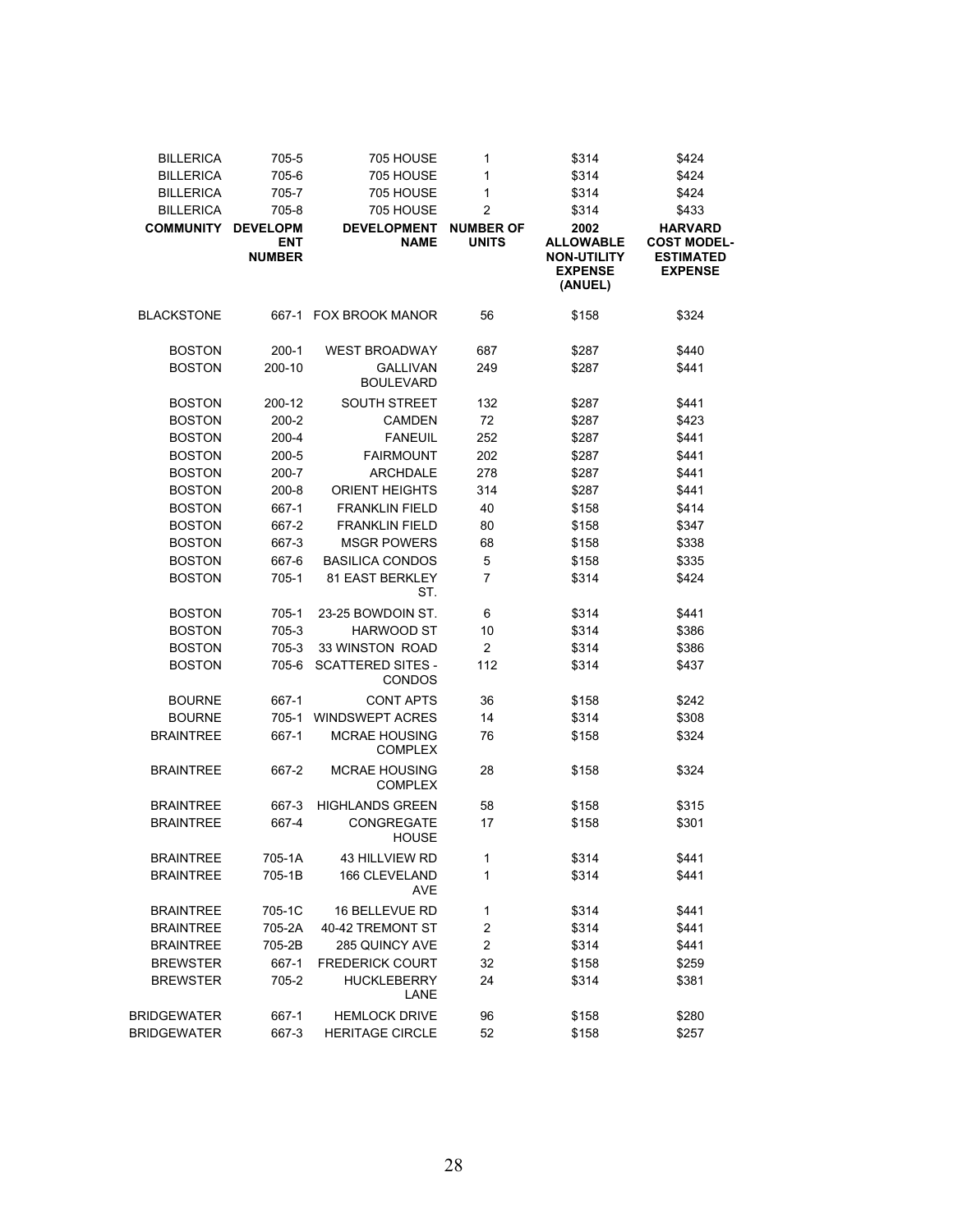| <b>BRIDGEWATER</b> | 705-1A                                         | <b>FAMILY HOUSING</b>                   | 2                                | \$314                                                                       | \$417                                                                      |
|--------------------|------------------------------------------------|-----------------------------------------|----------------------------------|-----------------------------------------------------------------------------|----------------------------------------------------------------------------|
| <b>BRIDGEWATER</b> | 705-1B                                         | <b>FAMILY HOUSING</b>                   | $\overline{2}$                   | \$314                                                                       | \$346                                                                      |
| <b>BRIDGEWATER</b> | 705-1C                                         | <b>FAMILY HOUSING</b>                   | 1                                | \$314                                                                       | \$422                                                                      |
| <b>BRIDGEWATER</b> | 705-1D                                         | <b>FAMILY HOUSING</b>                   | $\overline{2}$                   | \$314                                                                       | \$422                                                                      |
| <b>COMMUNITY</b>   | <b>DEVELOPM</b><br><b>ENT</b><br><b>NUMBER</b> | <b>DEVELOPMENT</b><br><b>NAME</b>       | <b>NUMBER OF</b><br><b>UNITS</b> | 2002<br><b>ALLOWABLE</b><br><b>NON-UTILITY</b><br><b>EXPENSE</b><br>(ANUEL) | <b>HARVARD</b><br><b>COST MODEL-</b><br><b>ESTIMATED</b><br><b>EXPENSE</b> |
| <b>BRIDGEWATER</b> | 705-1E                                         | <b>FAMILY HOUSING</b>                   | $\overline{c}$                   | \$314                                                                       | \$342                                                                      |
| <b>BRIDGEWATER</b> | 705-1F                                         | <b>FAMILY HOUSING</b>                   | 3                                | \$314                                                                       | \$382                                                                      |
| <b>BRIDGEWATER</b> | 705-1G                                         | <b>FAMILY HOUSING</b>                   | 1                                | \$314                                                                       | \$422                                                                      |
| <b>BRIMFIELD</b>   | 667-1                                          | <b>COLONIAL PARK</b>                    | 60                               | \$158                                                                       | \$240                                                                      |
| <b>BROCKTON</b>    | $200-1$                                        | <b>ROOSEVELT</b><br><b>HEIGHTS</b>      | 124                              | \$287                                                                       | \$406                                                                      |
| <b>BROCKTON</b>    | 200-2                                          | <b>WASHBURN</b><br><b>HEIGHTS</b>       | 50                               | \$287                                                                       | \$397                                                                      |
| <b>BROCKTON</b>    | 667-1A                                         | <b>RAINBOW TERRACE</b>                  | 64                               | \$158                                                                       | \$287                                                                      |
| <b>BROCKTON</b>    | 667-2                                          | <b>KENNEDY DRIVE</b>                    | 120                              | \$158                                                                       | \$288                                                                      |
| <b>BROCKTON</b>    | 667-4                                          | <b>CROSBY GARDENS</b>                   | 74                               | \$158                                                                       | \$275                                                                      |
| <b>BROCKTON</b>    | 667-5                                          | ANN L. WARD                             | 23                               | \$158                                                                       | \$281                                                                      |
|                    |                                                | <b>HOUSE</b><br>CONGREGATE              |                                  |                                                                             |                                                                            |
| <b>BROCKTON</b>    | $705-1$                                        | <b>WALNUT-CROWELL</b>                   | 18                               | \$314                                                                       | \$441                                                                      |
| <b>BROCKTON</b>    | 705-2A                                         | <b>GOLDEN CIRCLE</b>                    | 19                               | \$314                                                                       | \$378                                                                      |
| <b>BROCKTON</b>    | 705-3                                          | <b>TURNER STREET</b>                    | $\overline{c}$                   | \$314                                                                       | \$352                                                                      |
| <b>BROOKFIELD</b>  | 705-1                                          |                                         | 2                                | \$314                                                                       | \$339                                                                      |
| <b>BROOKLINE</b>   | $200-1$                                        | <b>HIGH STREET VETS</b>                 | 177                              | \$287                                                                       | \$420                                                                      |
| <b>BROOKLINE</b>   | $200 - 2$                                      | <b>EGMONT STREET</b><br><b>VETERANS</b> | 114                              | \$287                                                                       | \$429                                                                      |
| <b>BROOKLINE</b>   | 667-1                                          | COL. FLOYD APTS                         | 60                               | \$158                                                                       | \$324                                                                      |
| <b>BROOKLINE</b>   | 705-1                                          | <b>TRUSTMAN APTS</b>                    | 72                               | \$314                                                                       | \$417                                                                      |
| <b>BUCKLAND</b>    | 705-1F                                         | <b>CLEMENT STREET</b>                   | 3                                | \$314                                                                       | \$354                                                                      |
| <b>BURLINGTON</b>  | 667-1                                          | <b>BIRCHCREST ARMS</b>                  | 40                               | \$158                                                                       | \$324                                                                      |
| <b>BURLINGTON</b>  | 667-2                                          | <b>TOWER HILL</b><br><b>APARTMENTS</b>  | 65                               | \$158                                                                       | \$318                                                                      |
| <b>BURLINGTON</b>  | $705-1$                                        |                                         | 1                                | \$314                                                                       | \$360                                                                      |
| <b>BURLINGTON</b>  | 705-1A                                         |                                         | 1                                | \$314                                                                       | \$441                                                                      |
| <b>CAMBRIDGE</b>   | $200-1$                                        | WOODROW WILSON<br><b>COURT</b>          | 69                               | \$287                                                                       | \$392                                                                      |
| <b>CAMBRIDGE</b>   | 200-2                                          | <b>JEFFERSON PARK</b>                   | 109                              | \$287                                                                       | \$425                                                                      |
| <b>CAMBRIDGE</b>   | $200-3$                                        | <b>LINCOLN WAY</b>                      | 60                               | \$287                                                                       | \$441                                                                      |
| CAMBRIDGE          | $200 - 4$                                      | <b>ROOSEVELT</b><br><b>TOWERS</b>       | 75                               | \$287                                                                       | \$373                                                                      |
| <b>CAMBRIDGE</b>   | 200-5                                          | <b>JACKSON GARDENS</b>                  | 46                               | \$287                                                                       | \$441                                                                      |
| <b>CAMBRIDGE</b>   | 667-1                                          | <b>MANNING APTS</b>                     | 199                              | \$158                                                                       | \$331                                                                      |
| <b>CAMBRIDGE</b>   | 667-2                                          | 116 NORFOLK<br><b>STREET</b>            | 39                               | \$158                                                                       | \$344                                                                      |
| <b>CAMBRIDGE</b>   | 667-3A                                         | <b>45 LINNAEAN</b><br><b>STREET</b>     | 24                               | \$158                                                                       | \$323                                                                      |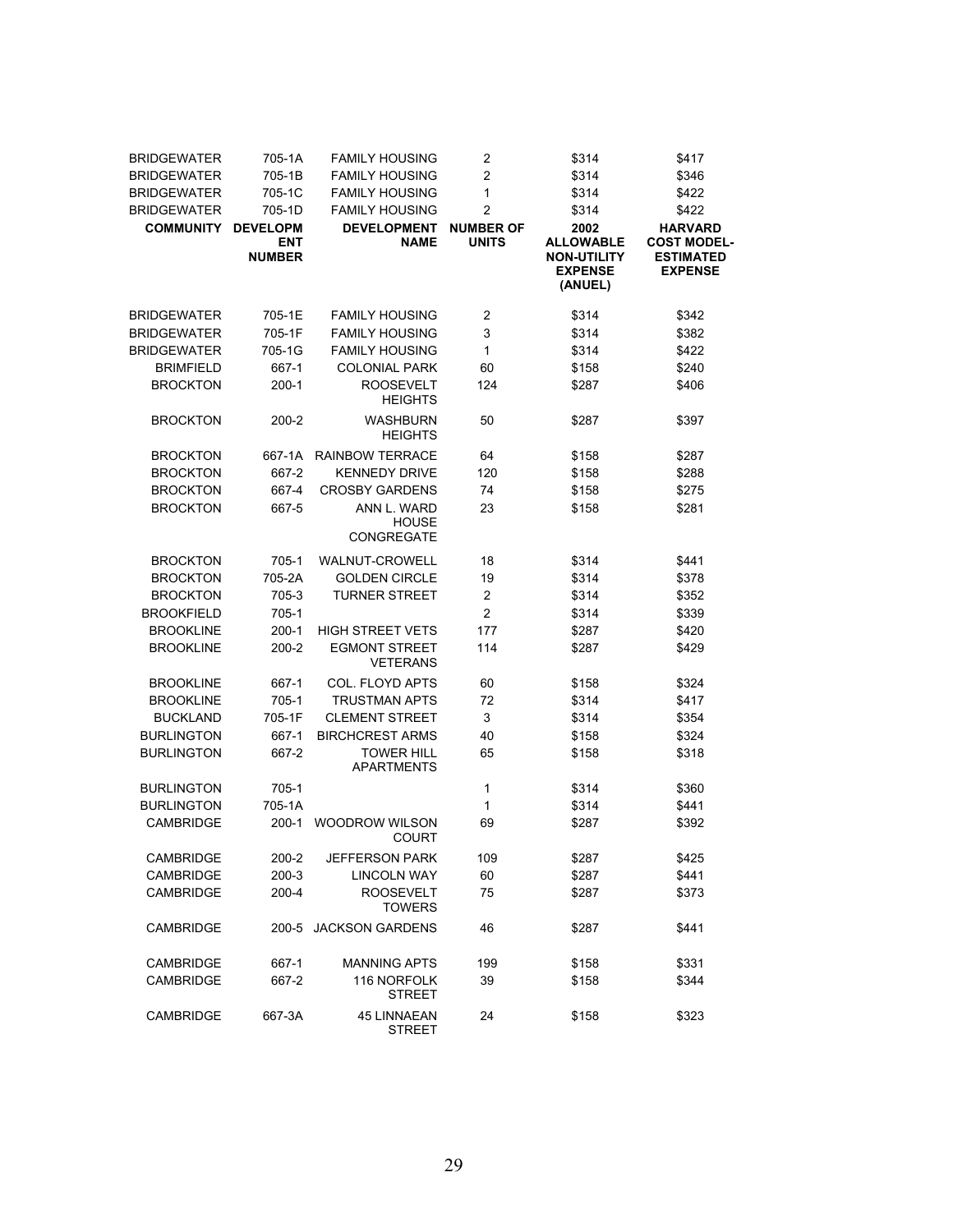| CAMBRIDGE         | 667-3B               | PUTMAN SCHOOL                        | 33                      | \$158                                                    | \$318                                                    |
|-------------------|----------------------|--------------------------------------|-------------------------|----------------------------------------------------------|----------------------------------------------------------|
| CAMBRIDGE         | 667-4                | <b>RUSSELL APTS</b>                  | 51                      | \$158                                                    | \$316                                                    |
| <b>CAMBRIDGE</b>  | 667-6                | ST. PAUL'S                           | 22                      | \$158                                                    | \$339                                                    |
| <b>COMMUNITY</b>  | <b>DEVELOPM</b>      | <b>DEVELOPMENT</b>                   | <b>NUMBER OF</b>        | 2002                                                     | <b>HARVARD</b>                                           |
|                   | ENT<br><b>NUMBER</b> | <b>NAME</b>                          | <b>UNITS</b>            | <b>ALLOWABLE</b><br><b>NON-UTILITY</b><br><b>EXPENSE</b> | <b>COST MODEL-</b><br><b>ESTIMATED</b><br><b>EXPENSE</b> |
|                   |                      |                                      |                         | (ANUEL)                                                  |                                                          |
| CAMBRIDGE         | $705-1$              | <b>WILLOW STREET</b><br><b>HOMES</b> | 15                      | \$314                                                    | \$441                                                    |
| <b>CAMBRIDGE</b>  | 705-2A               | 12-18 HINGHAM<br><b>STREET</b>       | 4                       | \$314                                                    | \$439                                                    |
| <b>CAMBRIDGE</b>  | 705-2B               | <b>15 INMAN SQUARE</b>               | 4                       | \$314                                                    | \$432                                                    |
| <b>ANTON</b>      | $200-1$              | <b>VETERAN HOUSING</b>               | 26                      | \$287                                                    | \$441                                                    |
| <b>CANTON</b>     | 667-1                | <b>NEWELL S. HAGAN</b>               | 72                      | \$158                                                    | \$324                                                    |
|                   |                      | <b>COURT</b>                         |                         |                                                          |                                                          |
| <b>CANTON</b>     | 667-2                | <b>JULIUS RUBIN</b><br><b>COURT</b>  | 74                      | \$158                                                    | \$346                                                    |
| <b>CANTON</b>     | 667-3                | <b>HEMEN WAY</b>                     | 56                      | \$158                                                    | \$310                                                    |
| <b>CANTON</b>     | 705                  | <b>HOWARD STREET</b>                 | $\overline{\mathbf{c}}$ | \$314                                                    | \$441                                                    |
| <b>CANTON</b>     | 705                  | <b>CONCORD AVENUE</b>                | $\overline{2}$          | \$314                                                    | \$441                                                    |
| <b>CANTON</b>     | 705-2                | 833 WASHINGTON<br>ST.                | 3                       | \$314                                                    | \$441                                                    |
| <b>CARVER</b>     | 667-1                | <b>MEADOWBROOK</b><br><b>NORTH</b>   | 20                      | \$158                                                    | \$308                                                    |
| <b>CARVER</b>     | 705-1                | <b>MEADOWBROOK</b><br><b>NORTH</b>   | 8                       | \$314                                                    | \$441                                                    |
| CHARLEMONT        | 705-1A               | <b>SANTELLA</b><br><b>PROPERTY</b>   | 3                       | \$314                                                    | \$333                                                    |
| <b>CHARLTON</b>   | 667-1                | <b>MEADOWVIEW</b>                    | 30                      | \$158                                                    | \$278                                                    |
| <b>CHARLTON</b>   | 705-1                | <b>MEADOWVIEW</b>                    | 6                       | \$314                                                    | \$411                                                    |
| <b>CHATHAM</b>    | 667-1                | ANCHORAGE                            | 40                      | \$158                                                    | \$275                                                    |
| <b>CHATHAM</b>    | 667-2                | <b>CONGREGATE</b>                    | 19                      | \$158                                                    | \$265                                                    |
| <b>CHATHAM</b>    | 705-1A               | <b>INDEPENDENT</b>                   | $\overline{c}$          | \$314                                                    | \$323                                                    |
|                   |                      | LIVING                               |                         |                                                          |                                                          |
| CHELMSFORD        | 667-1                | <b>ARMS</b>                          | 64                      | \$158                                                    | \$275                                                    |
| <b>CHELMSFORD</b> | 667-2                |                                      | 6                       | \$158                                                    | \$299                                                    |
| <b>CHELMSFORD</b> | 667-3                | <b>MCFARLIN MANOR</b>                | 47                      | \$158                                                    | \$273                                                    |
| <b>CHELMSFORD</b> | 667-4                |                                      | 6                       | \$158                                                    | \$350                                                    |
| <b>CHELMSFORD</b> | 667-5                | <b>DELANEY TERRACE</b>               | 49                      | \$158                                                    | \$274                                                    |
| <b>CHELMSFORD</b> | 705-1                | <b>MILL ROAD</b>                     | 4                       | \$314                                                    | \$400                                                    |
| <b>CHELMSFORD</b> | 705-1A               |                                      | 4                       | \$314                                                    | \$427                                                    |
| <b>CHELMSFORD</b> | 705-1B               |                                      | $\overline{\mathbf{c}}$ | \$314                                                    | \$427                                                    |
| CHELMSFORD        | 705-1C               |                                      | 1                       | \$314                                                    | \$419                                                    |
| <b>CHELSEA</b>    | $200-1$              | <b>FITZPATRICK</b>                   | 70                      | \$287                                                    | \$441                                                    |
| <b>CHELSEA</b>    | 200-2                | PRATTVILLE APTS                      | 128                     | \$287                                                    | \$441                                                    |
| <b>CHELSEA</b>    | 200-3                | <b>INNIS APTS</b>                    | 96                      | \$287                                                    | \$441                                                    |
| <b>CHELSEA</b>    | 667-1                | <b>UNION PARK</b>                    | 56                      |                                                          | \$331                                                    |
|                   |                      | <b>BUCKLEY</b>                       |                         | \$158                                                    |                                                          |
| <b>CHELSEA</b>    | 667-2                | LEO P. SENECAL                       | 208                     | \$158                                                    | \$326                                                    |
| <b>CHICOPEE</b>   | $200-1$              | APARTMENTS                           | 226                     | \$287                                                    | \$389                                                    |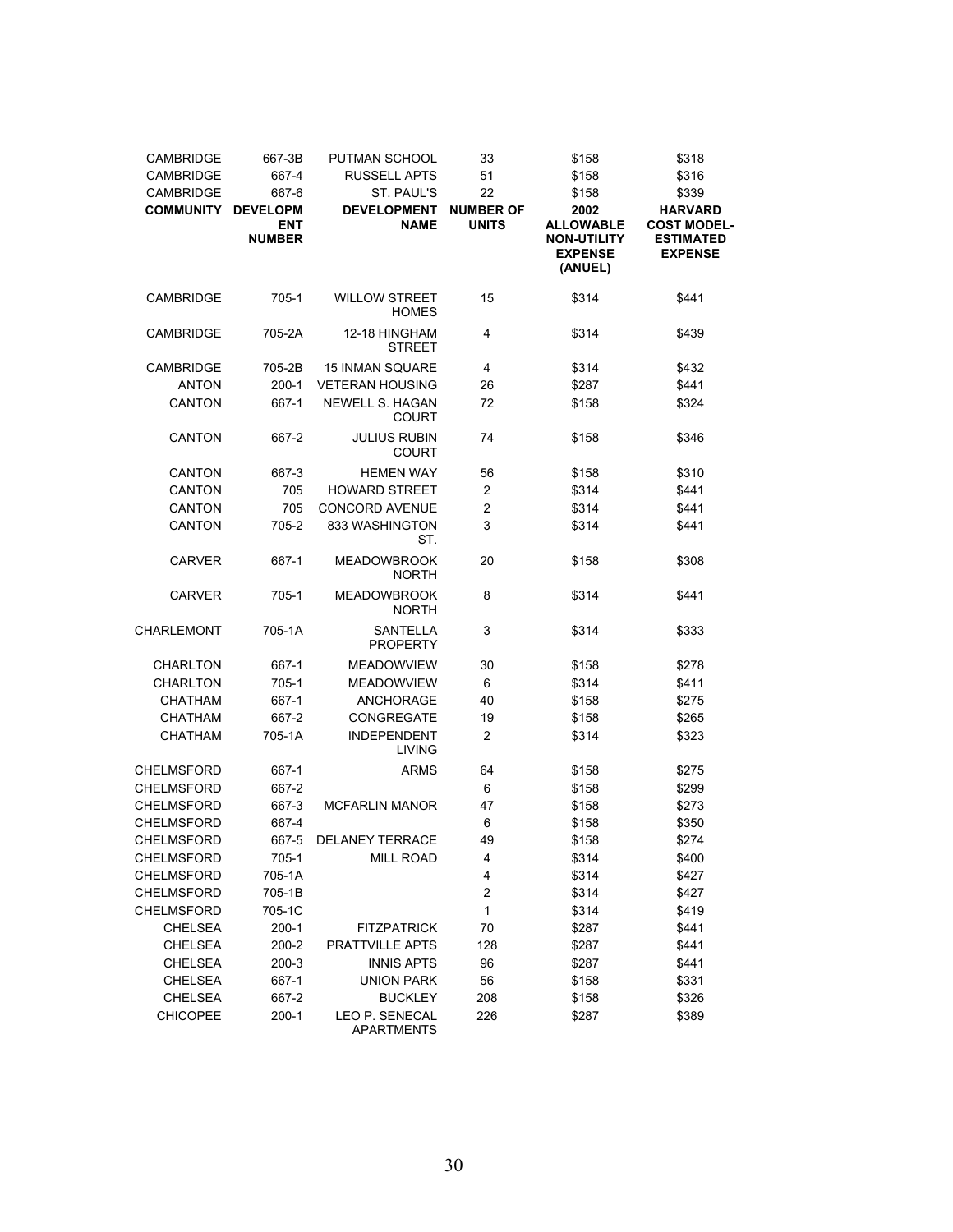| <b>CHICOPEE</b>   | 667-1                                          | <b>GOVERNOR</b><br><b>GEORGE ROBINSON</b>               | 36                               | \$158                                                                       | \$280                                                                      |
|-------------------|------------------------------------------------|---------------------------------------------------------|----------------------------------|-----------------------------------------------------------------------------|----------------------------------------------------------------------------|
| <b>COMMUNITY</b>  | <b>DEVELOPM</b><br><b>ENT</b><br><b>NUMBER</b> | <b>DEVELOPMENT</b><br><b>NAME</b>                       | <b>NUMBER OF</b><br><b>UNITS</b> | 2002<br><b>ALLOWABLE</b><br><b>NON-UTILITY</b><br><b>EXPENSE</b><br>(ANUEL) | <b>HARVARD</b><br><b>COST MODEL-</b><br><b>ESTIMATED</b><br><b>EXPENSE</b> |
| <b>CHICOPEE</b>   | 667-1A                                         | <b>GOVERNOR</b><br><b>ROBINSON</b><br><b>APARTMENTS</b> | 40                               | \$158                                                                       | \$280                                                                      |
| <b>CHICOPEE</b>   | 667-2                                          | <b>GOVERNOR</b><br><b>GEORGE ROBINSON</b>               | 40                               | \$158                                                                       | \$280                                                                      |
| <b>CHICOPEE</b>   | 667-2A                                         | GOV. GEORGE<br><b>ROBINSON</b>                          | 26                               | \$158                                                                       | \$280                                                                      |
| <b>CHICOPEE</b>   | 667-3                                          | EDWARD J. BURY<br><b>APARTMENTS</b>                     | 68                               | \$158                                                                       | \$280                                                                      |
| <b>CHICOPEE</b>   | 667-4                                          | <b>CPL. EDMUND KIDA</b><br>APTS.                        | 92                               | \$158                                                                       | \$280                                                                      |
| <b>CHICOPEE</b>   | 667-6                                          | <b>FAIRHAVEN</b>                                        | 96                               | \$158                                                                       | \$280                                                                      |
| <b>CHICOPEE</b>   | 667-7                                          | <b>VALLEY VIEW</b>                                      | 40                               | \$158                                                                       | \$280                                                                      |
| <b>CHICOPEE</b>   | 667-8                                          | <b>BIRCH BARK PLACE</b>                                 | 72                               | \$158                                                                       | \$270                                                                      |
| <b>CHICOPEE</b>   | 705-1                                          | <b>VOLPE</b>                                            | 80                               | \$314                                                                       | \$311                                                                      |
| <b>CLINTON</b>    | $200-1$                                        | WOODLAWN&FITCH                                          | 32                               | \$287                                                                       | \$399                                                                      |
| <b>CLINTON</b>    | 667-1                                          | 367 WATER                                               | 40                               | \$158                                                                       | \$275                                                                      |
| <b>CLINTON</b>    | 667-2                                          | <b>SHAUGHNESSY</b><br><b>APTS</b>                       | 40                               | \$158                                                                       | \$280                                                                      |
| <b>CLINTON</b>    | 667-3                                          | <b>PRESENTATION</b><br><b>APTS</b>                      | 55                               | \$158                                                                       | \$270                                                                      |
| <b>COHASSET</b>   | 667-1                                          | <b>HARBORVIEW</b>                                       | 64                               | \$158                                                                       | \$324                                                                      |
| <b>CONCORD</b>    | 667-1                                          | <b>EVERETT GARDENS</b>                                  | 32                               | \$158                                                                       | \$339                                                                      |
| CONCORD           | 667-2                                          | PETER BULKELEY<br><b>TERRACE</b>                        | 36                               | \$158                                                                       | \$315                                                                      |
| <b>CONCORD</b>    | 667-3                                          | <b>EVERETT GARDENS</b><br><b>EXPANSION</b>              | 20                               | \$158                                                                       | \$317                                                                      |
| CONCORD           | 705-1                                          | <b>THOREAU STREET</b>                                   | 3                                | \$314                                                                       | \$441                                                                      |
| <b>CONCORD</b>    | 705-2                                          | <b>STRAWBERRY HILL</b><br>ROAD / BEDFORD<br>ST          | 14                               | \$314                                                                       | \$441                                                                      |
| CONCORD           | 705-3                                          |                                                         | 7                                | \$314                                                                       | \$397                                                                      |
| CONCORD           | 705-4                                          | <b>SCATTERED SITE</b>                                   | 4                                | \$314                                                                       | \$410                                                                      |
| <b>CUMMINGTON</b> | 667-1A                                         | <b>HILLSIDE TERRACE</b>                                 | 14                               | \$158                                                                       | \$227                                                                      |
| <b>CUMMINGTON</b> | 705-1B                                         | MAIN ST.<br><b>CUMMINTON</b>                            | 2                                | \$314                                                                       | \$368                                                                      |
| <b>DALTON</b>     | 667-1                                          | POMEROY MANOR                                           | 40                               | \$158                                                                       | \$293                                                                      |
| <b>DALTON</b>     | 667-2                                          | PINEGROVE MANOR                                         | 42                               | \$158                                                                       | \$281                                                                      |
| <b>DANVERS</b>    | 667-1                                          | PERRY TERRACE                                           | 26                               | \$158                                                                       | \$318                                                                      |
| <b>DANVERS</b>    | 667-2                                          | <b>HAWKES MANOR</b>                                     | 62                               | \$158                                                                       | \$318                                                                      |
| <b>DANVERS</b>    | 667-3                                          | <b>TAPLEY MANOR</b>                                     | 40                               | \$158                                                                       | \$315                                                                      |
| <b>DANVERS</b>    | 667-4                                          | <b>MAPLE &amp; CHARTER</b>                              | 38                               | \$158                                                                       | \$312                                                                      |
| <b>DANVERS</b>    | 705-1                                          | PORT SCHOOL                                             | 8                                | \$314                                                                       | \$434                                                                      |
| <b>DANVERS</b>    | 705-2                                          | <b>SCATTERED II</b>                                     | $\boldsymbol{2}$                 | \$314                                                                       | \$378                                                                      |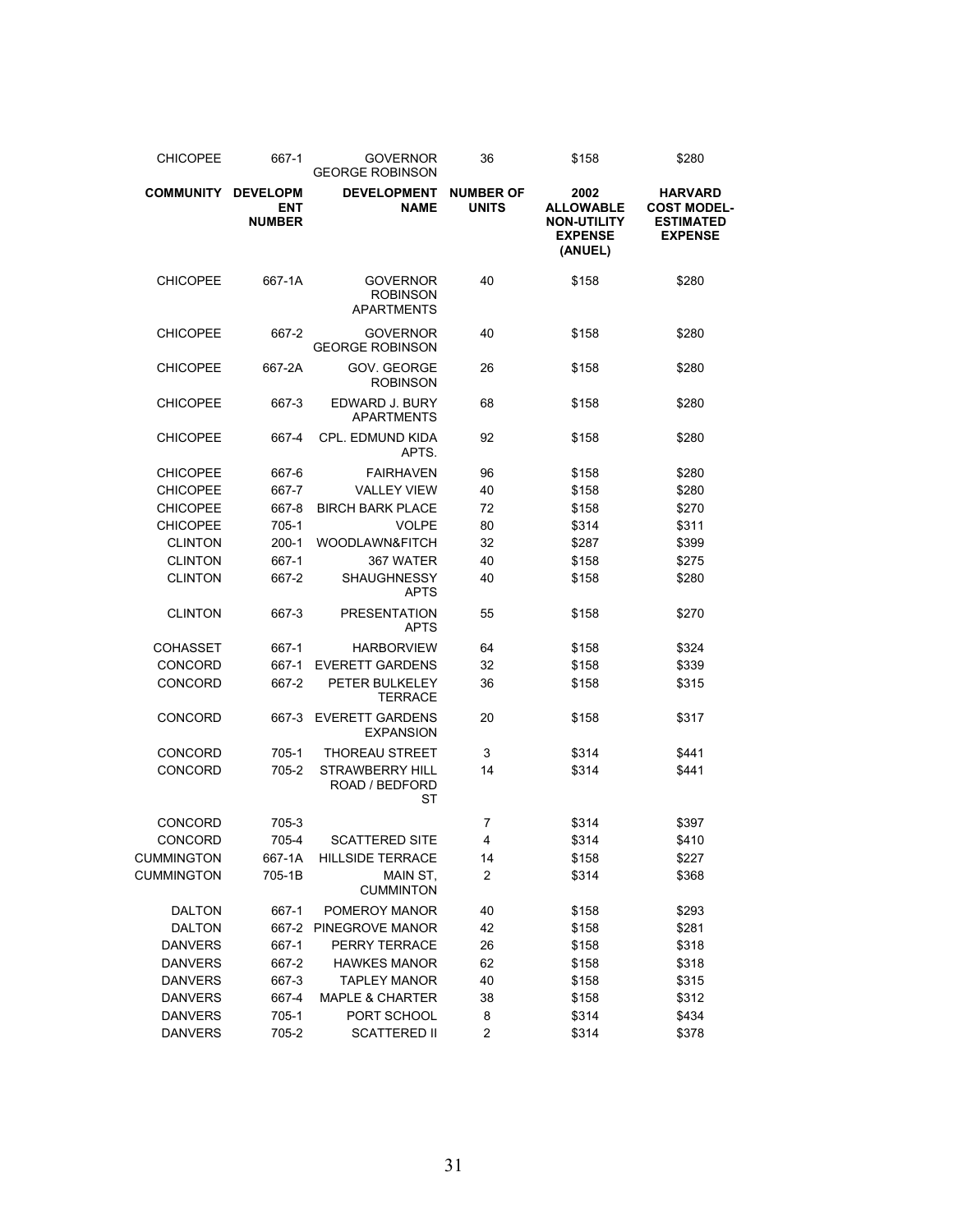| <b>DANVERS</b><br><b>DANVERS</b> | 705-2<br>705-2                                 | <b>SCATTERED III</b><br><b>SCATTERED I</b>             | $\overline{2}$<br>4              | \$314<br>\$314                                                              | \$378<br>\$441                                                             |
|----------------------------------|------------------------------------------------|--------------------------------------------------------|----------------------------------|-----------------------------------------------------------------------------|----------------------------------------------------------------------------|
| <b>COMMUNITY</b>                 | <b>DEVELOPM</b><br><b>ENT</b><br><b>NUMBER</b> | <b>DEVELOPMENT</b><br><b>NAME</b>                      | <b>NUMBER OF</b><br><b>UNITS</b> | 2002<br><b>ALLOWABLE</b><br><b>NON-UTILITY</b><br><b>EXPENSE</b><br>(ANUEL) | <b>HARVARD</b><br><b>COST MODEL-</b><br><b>ESTIMATED</b><br><b>EXPENSE</b> |
| <b>DARTMOUTH</b>                 | 667-1                                          | SOL-E-MAR                                              | 44                               | \$158                                                                       | \$275                                                                      |
| <b>DARTMOUTH</b>                 | 667-2                                          | <b>MUNROE</b>                                          | 80                               | \$158                                                                       | \$275                                                                      |
| <b>DEDHAM</b>                    | 200-1                                          | <b>TERRRACE</b><br><b>EAST DEDHAM</b><br><b>FAMILY</b> | 80                               | \$287                                                                       | \$427                                                                      |
| <b>DEDHAM</b>                    | 200-2                                          | <b>PARKER STAPLES</b><br>RD                            | 26                               | \$287                                                                       | \$441                                                                      |
| <b>DEDHAM</b>                    | 667-1                                          | <b>PARKWAY COURT</b>                                   | 25                               | \$158                                                                       | \$318                                                                      |
| <b>DEDHAM</b>                    | 667-2                                          | DOGGETT CIRCLE                                         | 80                               | \$158                                                                       | \$324                                                                      |
| <b>DEDHAM</b>                    | 667-3                                          | O'NEIL DRIVE                                           | 100                              | \$158                                                                       | \$337                                                                      |
| <b>DENNIS</b>                    |                                                | 667-1 CENTER ST VILLAGE                                | 52                               | \$158                                                                       | \$299                                                                      |
| <b>DENNIS</b>                    | 667-1A                                         | <b>WINDMILL VILLAGE</b>                                | 40                               | \$158                                                                       | \$354                                                                      |
| <b>DENNIS</b>                    | 667-2                                          | OLD BASS RIVER<br><b>VILLAGE</b>                       | 32                               | \$158                                                                       | \$279                                                                      |
| <b>DENNIS</b>                    | 705-1                                          | 7-9 CRESTWOOD                                          | 2                                | \$314                                                                       | \$441                                                                      |
| <b>DENNIS</b>                    | 705-1                                          | <b>6-8 GRASSY POND</b>                                 | 2                                | \$314                                                                       | \$395                                                                      |
| <b>DENNIS</b>                    | 705-1                                          | 157-159 BAYRIDGE<br><b>DRIVE</b>                       | 2                                | \$314                                                                       | \$422                                                                      |
| <b>DENNIS</b>                    | 705-1                                          | 6-8 ELLIS DRIVE                                        | $\overline{2}$                   | \$314                                                                       | \$422                                                                      |
| <b>DENNIS</b>                    | 705-2                                          | <b>MULHERN DRIVE</b><br><b>FAMILY HOUSING</b>          | 12                               | \$314                                                                       | \$439                                                                      |
| <b>DIGHTON</b>                   | 667-1                                          | <b>LINCOLN VILLAGE</b>                                 | 64                               | \$158                                                                       | \$346                                                                      |
| <b>DRACUT</b>                    | 667-1                                          | <b>HANSON GLEN</b>                                     | 80                               | \$158                                                                       | \$273                                                                      |
| <b>DRACUT</b>                    | 705-3                                          | <b>PERROW LANE</b><br><b>FAMILY HOUSING</b>            | 19                               | \$314                                                                       | \$427                                                                      |
| <b>DRACUT</b>                    | 705-C0                                         | 901 MAMMOTH                                            | 18                               | \$314                                                                       | \$274                                                                      |
| DRACUT                           | 705-C1                                         | 61 & 63 HAMPSON<br>ST                                  | $\overline{2}$                   | \$314                                                                       | \$422                                                                      |
| DRACUT                           | 705-C2                                         | <b>SCATTERED SITE-</b><br>216 BOUCHARD AVE             | 1                                | \$314                                                                       | \$441                                                                      |
| <b>DRACUT</b>                    | 705-C3                                         | <b>SCATTERED SITE-</b><br>51 TURGEON AVE               | 1                                | \$314                                                                       | \$424                                                                      |
| DRACUT                           | 705-C4                                         | <b>SCATTERED SITE-</b><br>67 TANGLEWOOD<br>DR          | 1                                | \$314                                                                       | \$414                                                                      |
| <b>DRACUT</b>                    | 705-C5                                         | <b>SCATTERED SITE-</b><br>47 & 49 HAMPSON<br>ST        | $\overline{2}$                   | \$314                                                                       | \$433                                                                      |
| <b>DRACUT</b>                    | 705-C6                                         | SCATTERED SITE-<br><b>485 HILDRETH ST</b>              | 1                                | \$314                                                                       | \$424                                                                      |
| DRACUT                           | 705-C7                                         | <b>SCATTERED SITE-</b><br>125 SLADEN                   | 1                                | \$314                                                                       | \$424                                                                      |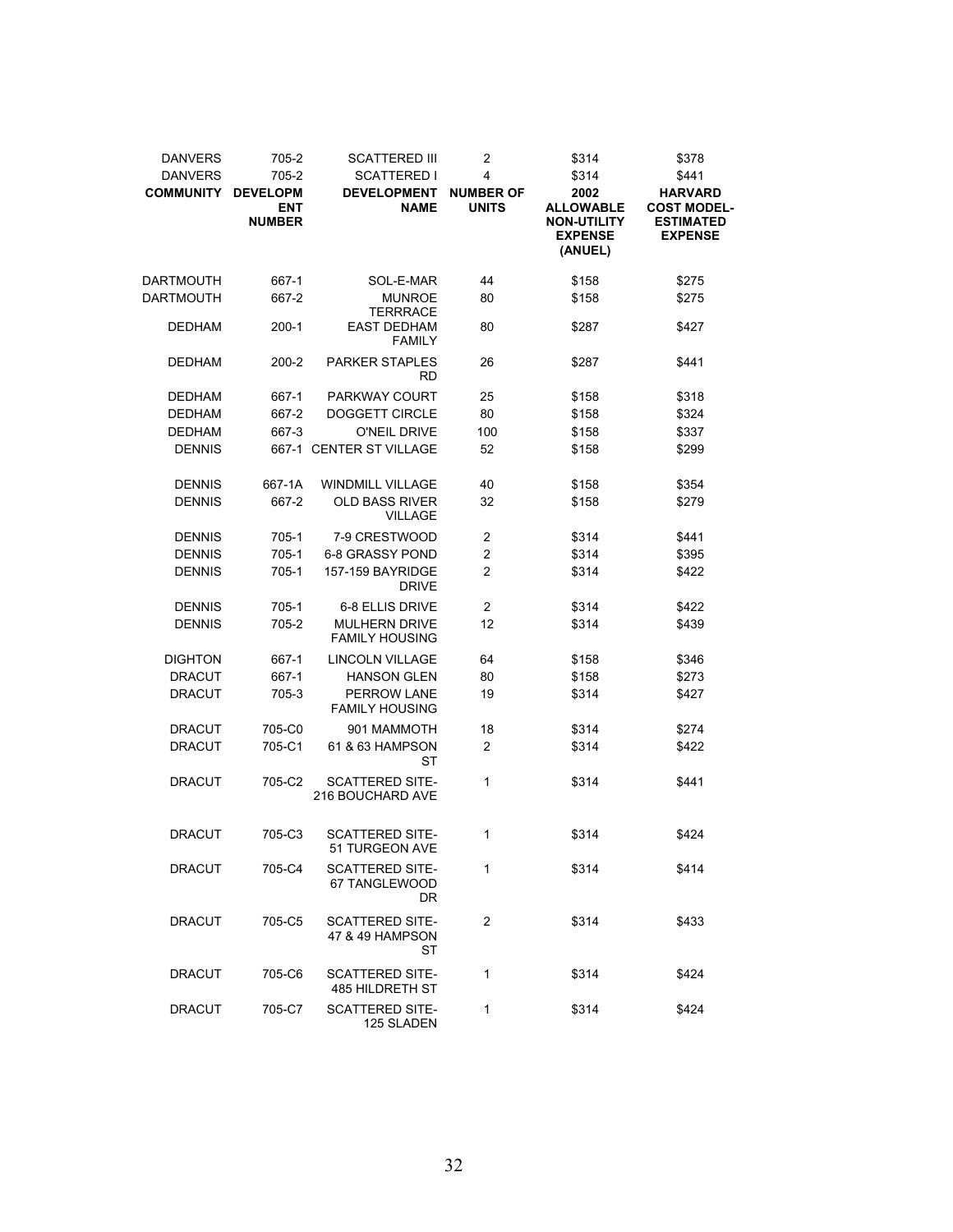| <b>DRACUT</b>                     | 705-C8                                         | <b>SCATTERED SITE-</b><br><b>45 BOLTON AVE</b> | 1                                | \$314                                                                       | \$441                                                                      |
|-----------------------------------|------------------------------------------------|------------------------------------------------|----------------------------------|-----------------------------------------------------------------------------|----------------------------------------------------------------------------|
| <b>COMMUNITY</b>                  | <b>DEVELOPM</b><br><b>ENT</b><br><b>NUMBER</b> | <b>DEVELOPMENT</b><br><b>NAME</b>              | <b>NUMBER OF</b><br><b>UNITS</b> | 2002<br><b>ALLOWABLE</b><br><b>NON-UTILITY</b><br><b>EXPENSE</b><br>(ANUEL) | <b>HARVARD</b><br><b>COST MODEL-</b><br><b>ESTIMATED</b><br><b>EXPENSE</b> |
| <b>DRACUT</b>                     | 705-C9                                         | <b>SCATTERED SITE-</b><br>135 MYRON ST         | 1                                | \$314                                                                       | \$417                                                                      |
| <b>DUDLEY</b>                     | 667-1                                          | <b>JOSHUA PLACE</b>                            | 80                               | \$158                                                                       | \$272                                                                      |
| <b>DUXBURY</b>                    | 667-1                                          | <b>DUXBOROUGH</b><br><b>VILLAGE</b>            | 52                               | \$158                                                                       | \$324                                                                      |
| <b>DUXBURY</b>                    | 705-1A                                         | <b>UNION STREET</b>                            | 1                                | \$314                                                                       | \$441                                                                      |
| <b>DUXBURY</b>                    | 705-1B                                         | <b>CHESTNUT STREET</b>                         | 2                                | \$314                                                                       | \$441                                                                      |
| <b>DUXBURY</b>                    | 705-1C                                         | <b>BAY ROAD</b>                                | 3                                | \$314                                                                       | \$389                                                                      |
| <b>EAST</b><br><b>BRIDGEWATER</b> | 667-1                                          | <b>RIDDELL ROAD</b>                            | 48                               | \$158                                                                       | \$280                                                                      |
| <b>EAST</b><br><b>BRIDGEWATER</b> | 667-2                                          | RIDDELL ROAD                                   | 48                               | \$158                                                                       | \$275                                                                      |
| <b>EAST</b><br><b>BRIDGEWATER</b> | 667-3                                          | <b>PROSPECT STREET</b>                         | 33                               | \$158                                                                       | \$259                                                                      |
| <b>EAST</b><br><b>BRIDGEWATER</b> | 705-1                                          | <b>PROSPECT STREET</b>                         | 8                                | \$314                                                                       | \$400                                                                      |
| <b>EAST</b><br>LONGMEADOW         | 667-1                                          | <b>VILLAGE GREEN</b>                           | 40                               | \$158                                                                       | \$275                                                                      |
| <b>EAST</b><br>LONGMEADOW         | 667-2                                          | <b>INWARD COMMONS</b>                          | 52                               | \$158                                                                       | \$280                                                                      |
| <b>EAST</b><br>LONGMEADOW         | 667-3                                          | <b>QUARRY HILL</b>                             | 80                               | \$158                                                                       | \$278                                                                      |
| <b>EAST</b><br>LONGMEADOW         | 667-4                                          | <b>MCLAREN HOUSE</b>                           | 15                               | \$158                                                                       | \$263                                                                      |
| <b>EAST</b><br>LONGMEADOW         | 705-1                                          | FAMILY/27 BARNUM<br><b>STREET</b>              | 1                                | \$314                                                                       | \$408                                                                      |
| <b>EAST</b><br>LONGMEADOW         |                                                | 705-1A FAMILY/38 HOLLAND<br><b>DRIVE</b>       | 1                                | \$314                                                                       | \$331                                                                      |
| <b>EAST</b><br>LONGMEADOW         | 705-1B                                         | FAMILY/46<br><b>THOMPKINS</b><br><b>AVENUE</b> | 1                                | \$314                                                                       | \$441                                                                      |
| <b>EAST</b><br><b>LONGMEADOW</b>  | 705-1C                                         | <b>FAMILY/1 LYRIC</b><br><b>AVENUE</b>         | 1                                | \$314                                                                       | \$403                                                                      |
| <b>EAST</b><br>LONGMEADOW         | 705-1D                                         | FAMILY/1 LULL<br><b>STREET</b>                 | 1                                | \$314                                                                       | \$405                                                                      |
| <b>EAST</b><br>LONGMEADOW         | 705-1E                                         | FAMILY/39 WOOD<br><b>AVENUE</b>                | 1                                | \$314                                                                       | \$408                                                                      |
| EASTHAMPTON                       | $200-1$                                        | <b>GLADACRES</b>                               | 31                               | \$287                                                                       | \$395                                                                      |
| EASTHAMPTON                       | 667-1                                          | <b>SUNRISE MANOR</b>                           | 30                               | \$158                                                                       | \$275                                                                      |
| EASTHAMPTON                       | 667-2                                          | <b>CLIFFVIEW MANOR</b>                         | 40                               | \$158                                                                       | \$275                                                                      |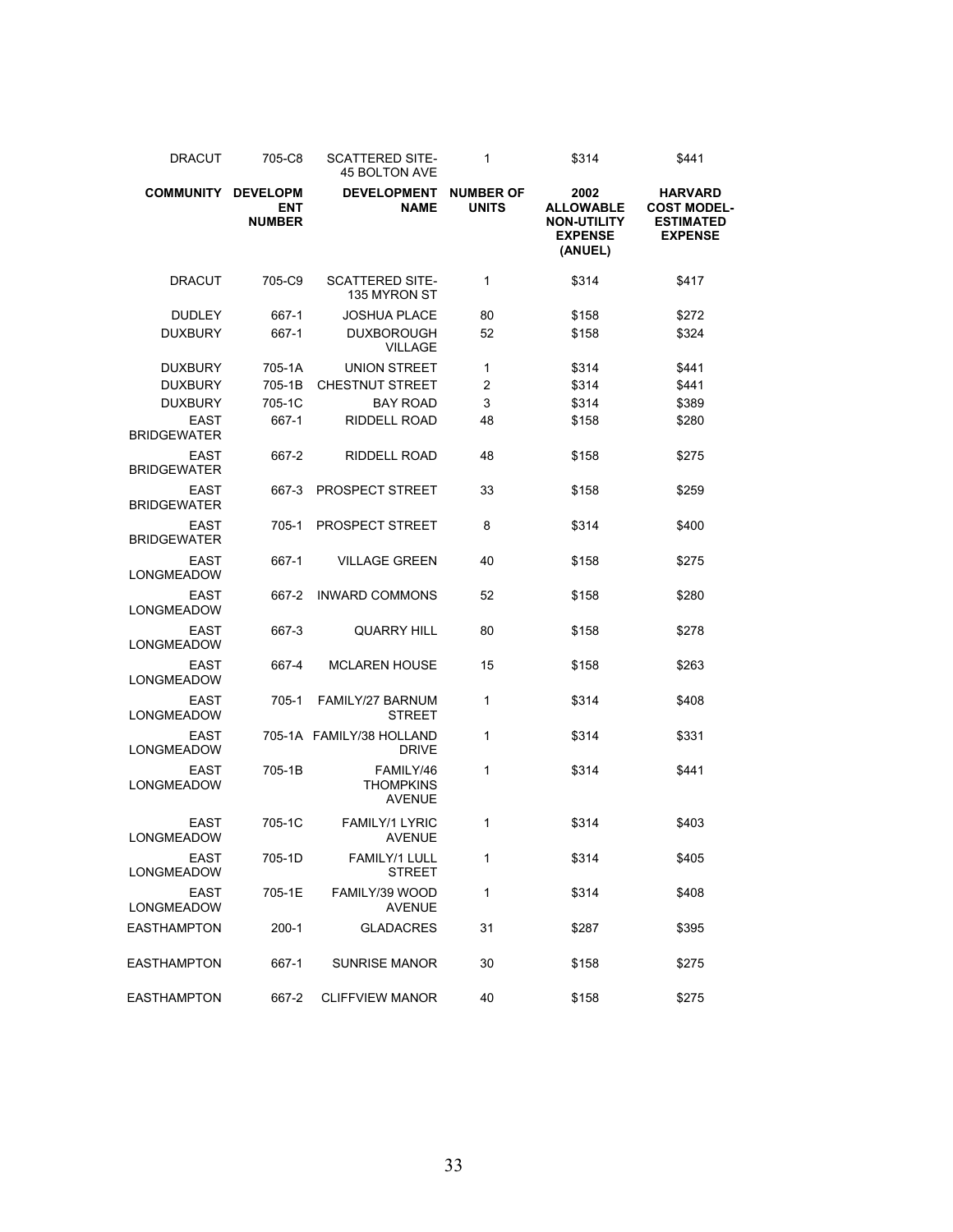| EASTHAMPTON        | 667-3                                          | <b>CLIFFVIEW MANOR</b>            | 50                               | \$158                                                                       | \$275                                                                      |  |
|--------------------|------------------------------------------------|-----------------------------------|----------------------------------|-----------------------------------------------------------------------------|----------------------------------------------------------------------------|--|
| <b>COMMUNITY</b>   | <b>DEVELOPM</b><br><b>ENT</b><br><b>NUMBER</b> | <b>DEVELOPMENT</b><br>NAME        | <b>NUMBER OF</b><br><b>UNITS</b> | 2002<br><b>ALLOWABLE</b><br><b>NON-UTILITY</b><br><b>EXPENSE</b><br>(ANUEL) | <b>HARVARD</b><br><b>COST MODEL-</b><br><b>ESTIMATED</b><br><b>EXPENSE</b> |  |
| <b>EASTHAMPTON</b> | 667-4                                          | <b>DICKINSON COURT</b>            | 30                               | \$158                                                                       | \$270                                                                      |  |
| <b>EASTHAMPTON</b> | 705-1                                          | <b>ARLINGTON ST</b>               | 2                                | \$314                                                                       | \$441                                                                      |  |
| <b>EASTHAMPTON</b> | 705-1                                          | <b>PLEASANT ST</b>                | $\overline{c}$                   | \$314                                                                       | \$411                                                                      |  |
| <b>EASTON</b>      | 667-1                                          | <b>ELISE CIRCLE</b>               | 64                               | \$158                                                                       | \$280                                                                      |  |
| <b>EASTON</b>      | 667-2                                          | <b>PARKER TERRACE</b>             | 80                               | \$158                                                                       | \$280                                                                      |  |
| <b>EASTON</b>      | 667-3                                          | <b>PARKER TERRACE</b>             | 24                               | \$158                                                                       | \$266                                                                      |  |
| <b>EASTON</b>      | 667-3A                                         | <b>ELISE CIRCLE</b>               | 16                               | \$158                                                                       | \$266                                                                      |  |
| <b>EASTON</b>      | 705-1                                          | DAY STREET                        | 1                                | \$314                                                                       | \$433                                                                      |  |
| <b>EASTON</b>      | 705-1                                          | <b>BARROWS STREET</b>             | 1                                | \$314                                                                       | \$433                                                                      |  |
| <b>EASTON</b>      | 705-1A                                         | <b>SCATTERED SITE</b>             | 1                                | \$314                                                                       | \$347                                                                      |  |
| <b>EASTON</b>      | 705-2                                          | <b>CHANDLER WAY</b>               | 7                                | \$314                                                                       | \$411                                                                      |  |
| <b>ESSEX</b>       | 667-1                                          | <b>CHEBACCO</b><br><b>TERRACE</b> | 40                               | \$158                                                                       | \$324                                                                      |  |
| <b>EVERETT</b>     | $200-1$                                        | <b>VETERANS AVENUE</b>            | 268                              | \$287                                                                       | \$441                                                                      |  |
| <b>EVERETT</b>     | 200-2                                          | <b>DUNCAN ROAD</b>                | 60                               | \$287                                                                       | \$441                                                                      |  |
| <b>EVERETT</b>     | 200-3                                          | <b>CHERRY STREET</b>              | 64                               | \$287                                                                       | \$441                                                                      |  |
| <b>EVERETT</b>     | 667-1                                          | GOLDEN AGE<br><b>CIRCLE</b>       | 39                               | \$158                                                                       | \$318                                                                      |  |
| <b>EVERETT</b>     | 667-1A                                         | <b>NORTH EVERETT</b>              | 120                              | \$158                                                                       | \$324                                                                      |  |
| <b>EVERETT</b>     |                                                | 667-2 GLENDALE TOWERS             | 120                              | \$158                                                                       | \$324                                                                      |  |
| <b>FAIRHAVEN</b>   | 667-1                                          | <b>GREEN MEADOWS</b>              | 40                               | \$158                                                                       | \$275                                                                      |  |
| <b>FAIRHAVEN</b>   | 667-2                                          | <b>GREEN MEADOWS II</b>           | 52                               | \$158                                                                       | \$280                                                                      |  |
| <b>FAIRHAVEN</b>   | 667-3                                          | <b>OXFORD TERRACE</b>             | 108                              | \$158                                                                       | \$280                                                                      |  |
| <b>FAIRHAVEN</b>   | 667-4                                          | DANA COURT                        | 55                               | \$158                                                                       | \$270                                                                      |  |
| <b>FAIRHAVEN</b>   | 667-5                                          | <b>ANTHONY HAVEN</b>              | 24                               | \$158                                                                       | \$260                                                                      |  |
| <b>FAIRHAVEN</b>   | 705-1                                          |                                   | 6                                | \$314                                                                       | \$388                                                                      |  |
| <b>FALL RIVER</b>  | 200-1                                          | PLEASANT VIEW                     | 131                              | \$287                                                                       | \$403                                                                      |  |
| <b>FALL RIVER</b>  | 200-2                                          | <b>MAPLE GARDENS</b>              | 196                              | \$287                                                                       | \$397                                                                      |  |
| <b>FALL RIVER</b>  | 200-3                                          | <b>WATUPPA HEIGHTS</b>            | 100                              | \$287                                                                       | \$405                                                                      |  |
| <b>FALL RIVER</b>  | 667-1                                          | <b>BARRESI HEIGHTS</b>            | 149                              | \$158                                                                       | \$287                                                                      |  |
| <b>FALL RIVER</b>  | 667-2                                          | <b>DOOLAN APTS</b>                | 152                              | \$158                                                                       | \$302                                                                      |  |
| <b>FALL RIVER</b>  | 667-3                                          | <b>BISHOP EID</b>                 | 54                               | \$158                                                                       | \$283                                                                      |  |
| <b>FALL RIVER</b>  | 667-4                                          | <b>BATES &amp; TOWER</b>          | 61                               | \$158                                                                       | \$269                                                                      |  |
| <b>FALL RIVER</b>  | 705-1                                          | <b>CORKY ROW</b><br><b>REHAB</b>  | 9                                | \$314                                                                       | \$437                                                                      |  |
| <b>FALL RIVER</b>  | 705-2                                          | <b>CORKY ROW</b>                  | 24                               | \$314                                                                       | \$418                                                                      |  |
| <b>FALMOUTH</b>    | 667-1                                          | <b>MAYFLOWER</b>                  | 24                               | \$158                                                                       | \$249                                                                      |  |
| <b>FALMOUTH</b>    | 667-2                                          | <b>SALT SEA</b>                   | 30                               | \$158                                                                       | \$233                                                                      |  |
| <b>FALMOUTH</b>    | 667-3                                          | <b>BAYBERRY</b>                   | 59                               | \$158                                                                       | \$233                                                                      |  |
| <b>FALMOUTH</b>    |                                                | 705-A 86 MEREDITH DRIVE           | 1                                | \$314                                                                       | \$392                                                                      |  |
|                    |                                                |                                   |                                  |                                                                             |                                                                            |  |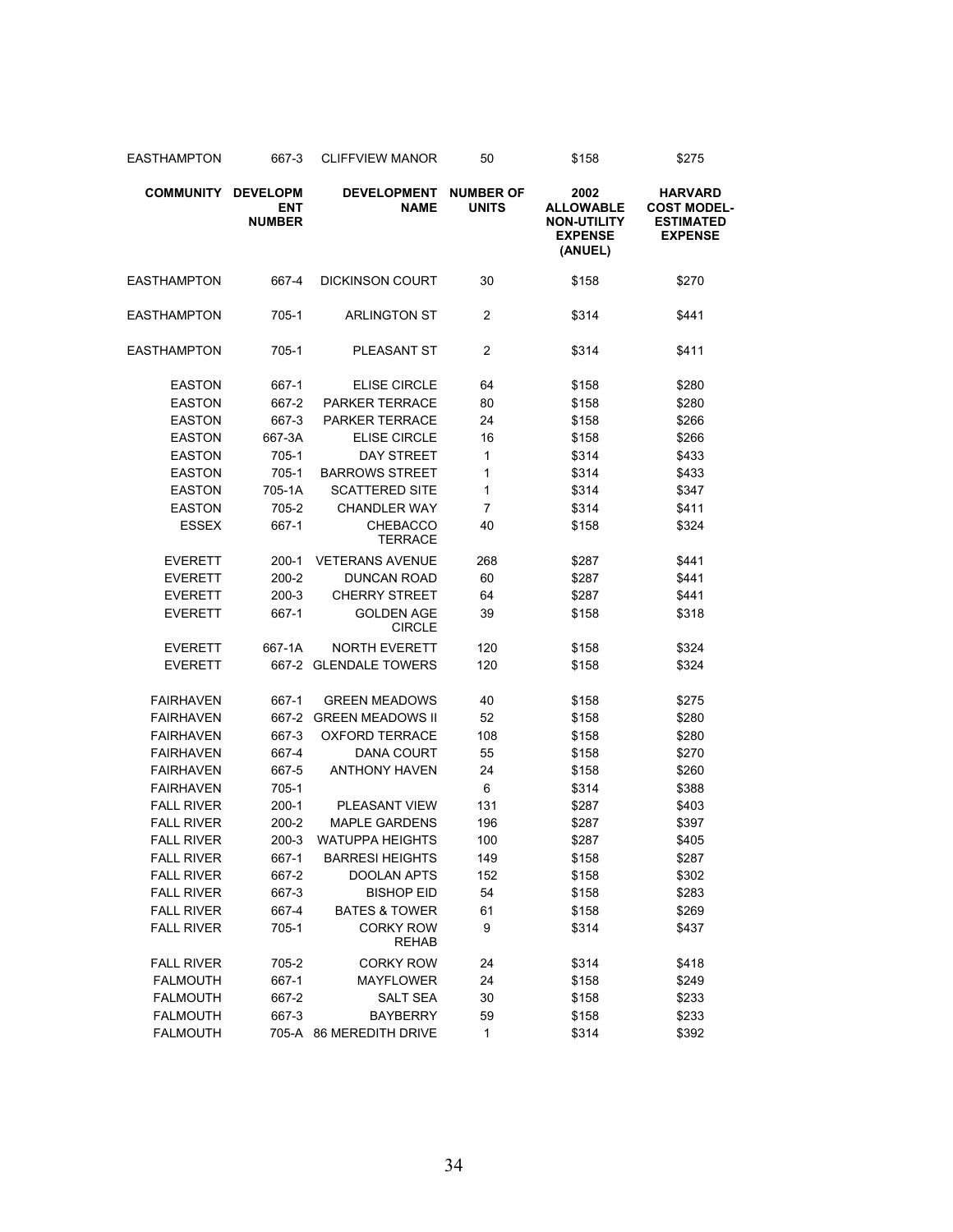| <b>FALMOUTH</b><br><b>COMMUNITY</b> | 705-B<br><b>DEVELOPM</b><br><b>ENT</b><br><b>NUMBER</b> | <b>44 CAROLYN LANE</b><br><b>DEVELOPMENT</b><br><b>NAME</b> | 1<br><b>NUMBER OF</b><br><b>UNITS</b> | \$314<br>2002<br><b>ALLOWABLE</b><br><b>NON-UTILITY</b><br><b>EXPENSE</b><br>(ANUEL) | \$438<br><b>HARVARD</b><br><b>COST MODEL-</b><br><b>ESTIMATED</b><br><b>EXPENSE</b> |
|-------------------------------------|---------------------------------------------------------|-------------------------------------------------------------|---------------------------------------|--------------------------------------------------------------------------------------|-------------------------------------------------------------------------------------|
| <b>FALMOUTH</b>                     | 705-C                                                   | 26 ALDERBERRY<br>LANE                                       | 1                                     | \$314                                                                                | \$438                                                                               |
| <b>FALMOUTH</b>                     | 705-D                                                   | 20 MADELINE ROAD                                            | 1                                     | \$314                                                                                | \$387                                                                               |
| <b>FALMOUTH</b>                     | 705-E                                                   | 91 FORDHAM ROAD                                             | 1                                     | \$314                                                                                | \$428                                                                               |
| <b>FALMOUTH</b>                     | 705-F                                                   | 95 FORDHAM ROAD                                             | 1                                     | \$314                                                                                | \$428                                                                               |
| <b>FALMOUTH</b>                     | 705-G                                                   | 26 PINECREST<br><b>BEACH DRIVE</b>                          | 1                                     | \$314                                                                                | \$321                                                                               |
| <b>FALMOUTH</b>                     | 705-H                                                   | <b>130 EDGEWATER</b><br><b>DRIVE WEST</b>                   | 1                                     | \$314                                                                                | \$384                                                                               |
| <b>FALMOUTH</b>                     | 705-l                                                   | <b>14 ASHTON AVENUE</b>                                     | 1                                     | \$314                                                                                | \$438                                                                               |
| <b>FALMOUTH</b>                     | $705 - J$                                               | <b>86 PRISCILLA</b><br><b>STREET</b>                        | 1                                     | \$314                                                                                | \$384                                                                               |
| <b>FALMOUTH</b>                     | 705-K                                                   | <b>12 MONTAUK</b><br><b>STREET</b>                          | 1                                     | \$314                                                                                | \$438                                                                               |
| <b>FALMOUTH</b>                     | 705-L                                                   | 22 OAK STREET                                               | 1                                     | \$314                                                                                | \$438                                                                               |
| <b>FALMOUTH</b>                     | 705-M                                                   | <b>123 MARAVISTA</b><br><b>AVENUE</b>                       | 1                                     | \$314                                                                                | \$438                                                                               |
| <b>FALMOUTH</b>                     | 705-N                                                   | <b>28 MILTON STREET</b>                                     | 1                                     | \$314                                                                                | \$392                                                                               |
| <b>FALMOUTH</b>                     | 705-O                                                   | 466 BRICK KILN<br><b>ROAD</b>                               | 1                                     | \$314                                                                                | \$360                                                                               |
| <b>FALMOUTH</b>                     | 705-P                                                   | 42 JAMIE LANE                                               | 1                                     | \$314                                                                                | \$392                                                                               |
| <b>FALMOUTH</b>                     |                                                         | 705-Q 19 MARSHALL DRIVE                                     | 1                                     | \$314                                                                                | \$384                                                                               |
| <b>FALMOUTH</b>                     |                                                         | 705-R 38 MARSHALL DRIVE                                     | 1                                     | \$314                                                                                | \$392                                                                               |
| <b>FALMOUTH</b>                     | 705-S                                                   | <b>7 CAROL AVENUE</b>                                       | 1                                     | \$314                                                                                | \$384                                                                               |
| <b>FALMOUTH</b>                     | 705-T                                                   | 60 JOHN PARKER<br><b>ROAD</b>                               | 1                                     | \$314                                                                                | \$384                                                                               |
| <b>FALMOUTH</b>                     | 705-U                                                   | 24 SAO PAULO<br><b>DRIVE</b>                                | 1                                     | \$314                                                                                | \$384                                                                               |
| <b>FALMOUTH</b>                     | 705-V                                                   | <b>189 OLD</b><br><b>BARNSTABLE ROAD</b>                    | 1                                     | \$314                                                                                | \$384                                                                               |
| <b>FALMOUTH</b>                     | 705-W                                                   | 31 WINDSWEPT<br><b>DRIVE</b>                                | 1                                     | \$314                                                                                | \$384                                                                               |
| <b>FALMOUTH</b>                     | 705-X                                                   | <b>103 TURNER ROAD</b>                                      | 1                                     | \$314                                                                                | \$392                                                                               |
| <b>FALMOUTH</b>                     | 705-Y                                                   | 4 WHITE PINE LANE                                           | 1                                     | \$314                                                                                | \$384                                                                               |
| <b>FITCHBURG</b>                    | $200-1$                                                 | <b>GREEN ACRES</b><br><b>VILLAGE</b>                        | 160                                   | \$287                                                                                | \$392                                                                               |
| <b>FITCHBURG</b>                    | 667-1                                                   | <b>CANTON VALLEY</b>                                        | 48                                    | \$158                                                                                | \$282                                                                               |
| <b>FITCHBURG</b>                    | 667-2                                                   | <b>DANIEL HEIGHTS</b>                                       | 56                                    | \$158                                                                                | \$282                                                                               |
| <b>FITCHBURG</b>                    | 667-3                                                   | <b>WALLACE TOWER</b>                                        | 130                                   | \$158                                                                                | \$300                                                                               |
| <b>FITCHBURG</b>                    | 667-4                                                   | <b>COMMUNITY</b><br><b>RESIDENCE</b>                        | 10                                    | \$158                                                                                | \$287                                                                               |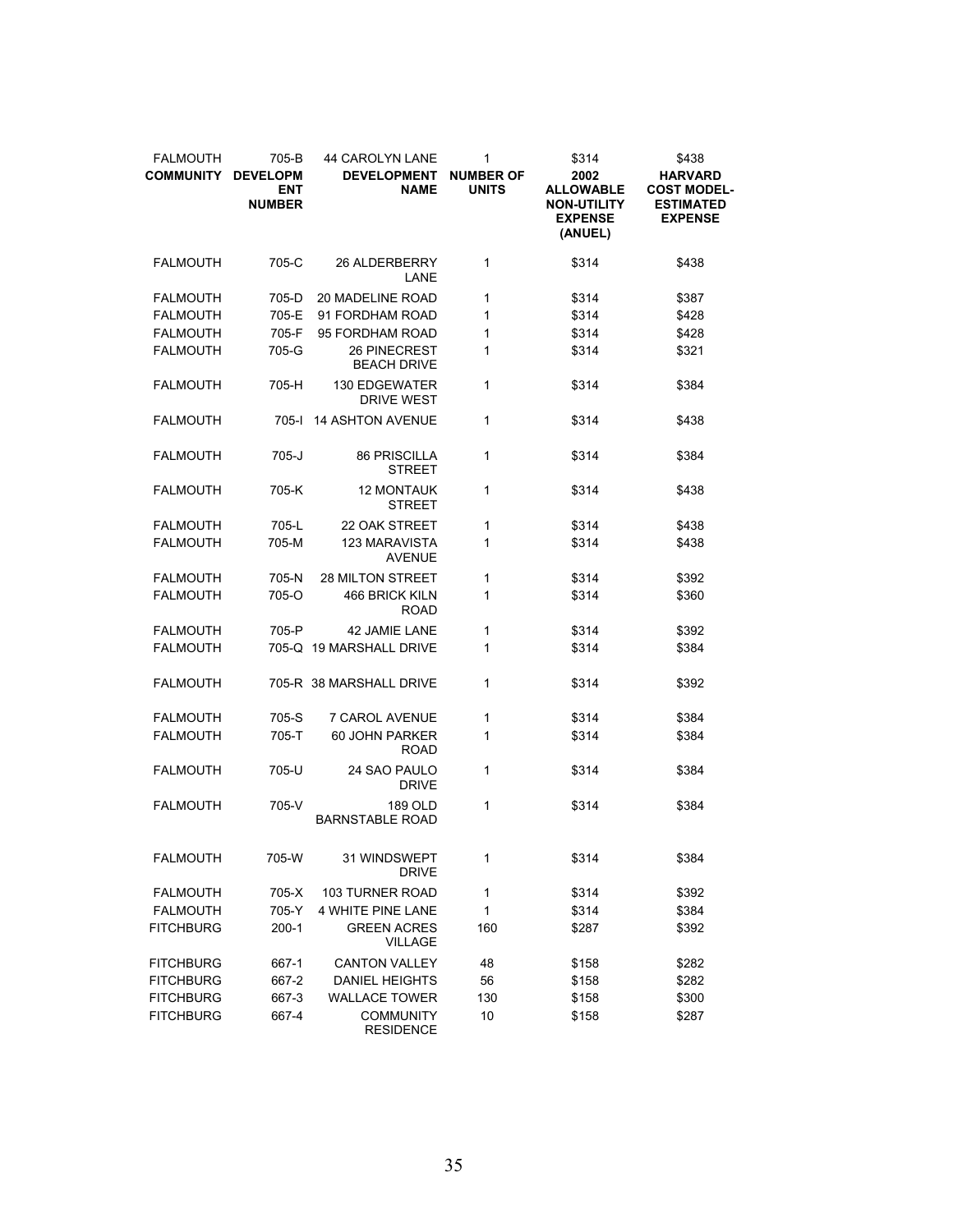| <b>FITCHBURG</b><br><b>COMMUNITY</b> | 667-5<br><b>DEVELOPM</b><br><b>ENT</b><br><b>NUMBER</b> | <b>CJ DURKIN APTS</b><br><b>DEVELOPMENT</b><br><b>NAME</b> | 125<br><b>NUMBER OF</b><br><b>UNITS</b> | \$158<br>2002<br><b>ALLOWABLE</b><br><b>NON-UTILITY</b><br><b>EXPENSE</b><br>(ANUEL) | \$293<br><b>HARVARD</b><br><b>COST MODEL-</b><br><b>ESTIMATED</b><br><b>EXPENSE</b> |
|--------------------------------------|---------------------------------------------------------|------------------------------------------------------------|-----------------------------------------|--------------------------------------------------------------------------------------|-------------------------------------------------------------------------------------|
| <b>FITCHBURG</b>                     | 705-1A                                                  | SHERIDAN ST                                                | 1                                       | \$314                                                                                | \$441                                                                               |
| <b>FITCHBURG</b>                     | 705-1B                                                  | <b>MAYLAND ST</b>                                          | 1                                       | \$314                                                                                | \$441                                                                               |
| <b>FITCHBURG</b>                     | 705-1C                                                  | <b>ALMOUNT RD</b>                                          | 1                                       | \$314                                                                                | \$441                                                                               |
| <b>FITCHBURG</b>                     | 705-1D                                                  | <b>ARLINGTON ST</b>                                        | 1                                       | \$314                                                                                | \$351                                                                               |
| <b>FITCHBURG</b>                     | 705-1F                                                  | <b>MILK ST</b>                                             | 1                                       | \$314                                                                                | \$441                                                                               |
| <b>FITCHBURG</b>                     | 705-1G                                                  | <b>PEARL ST</b>                                            | 1                                       | \$314                                                                                | \$429                                                                               |
| <b>FITCHBURG</b>                     | 705-1H                                                  | <b>EXETER ST</b>                                           | 1                                       | \$314                                                                                | \$420                                                                               |
| <b>FITCHBURG</b>                     | 705-11                                                  | TAFT ST                                                    | 1                                       | \$314                                                                                | \$441                                                                               |
| <b>FITCHBURG</b>                     | $705 - 1J$                                              | <b>CLINTON ST</b>                                          | 1                                       | \$314                                                                                | \$441                                                                               |
| <b>FITCHBURG</b>                     | 705-1K                                                  | <b>OVERLAND ST</b>                                         | $\overline{c}$                          | \$314                                                                                | \$428                                                                               |
| <b>FITCHBURG</b>                     | 705-1L                                                  | <b>CONGRESS ST</b>                                         | $\overline{2}$                          | \$314                                                                                | \$400                                                                               |
| <b>FITCHBURG</b>                     | 705-1M                                                  | <b>FOREST ST</b>                                           | 3                                       | \$314                                                                                | \$428                                                                               |
| <b>FOXBORO</b>                       | 705-4                                                   | <b>WALNUT TERRACE</b>                                      | 14                                      | \$314                                                                                | \$428                                                                               |
| FOXBOROUGH                           | 667-1                                                   | <b>CENTENNIAL</b><br><b>COURT</b>                          | 40                                      | \$158                                                                                | \$318                                                                               |
| FOXBOROUGH                           | 667-2                                                   | N. CARL ANNON<br>COURT                                     | 64                                      | \$158                                                                                | \$324                                                                               |
| FOXBOROUGH                           | 705-C                                                   | <b>SCATTERED SITE-</b><br>42 BAKER ST                      | 1                                       | \$314                                                                                | \$441                                                                               |
| FOXBOROUGH                           | 705-C0                                                  | <b>SCATTERED SITE-</b><br>102/104 EAST ST                  | 2                                       | \$314                                                                                | \$441                                                                               |
| FOXBOROUGH                           | 705-C1                                                  | <b>SCATTERED SITE-</b><br>57 WILLOW ST                     | 2                                       | \$314                                                                                | \$441                                                                               |
| FOXBOROUGH                           | 705-C2                                                  | <b>SCATTERED SITE-</b><br>46/48 NO. GROVE ST               | $\overline{c}$                          | \$314                                                                                | \$400                                                                               |
| <b>FOXBOROUGH</b>                    | 705-C3                                                  | <b>SCATTERED SITE-</b><br>58/60 NO. GROVE ST               | $\overline{c}$                          | \$314                                                                                | \$410                                                                               |
| FOXBOROUGH                           | 705-C4                                                  | <b>SCATTERED SITE-</b><br>92/94 MORSE ST                   | 2                                       | \$314                                                                                | \$410                                                                               |
| FOXBOROUGH                           | 705-C5                                                  | <b>SCATTERED SITE-</b><br>96/98 MORSE ST                   | 2                                       | \$314                                                                                | \$410                                                                               |
| FOXBOROUGH                           | 705-C6                                                  | <b>SCATTERED SITE-</b><br>73/75 MORSE ST                   | 2                                       | \$314                                                                                | \$441                                                                               |
| FOXBOROUGH                           | 705-C7                                                  | <b>SCATTERED SITE-</b><br>77/79 MORSE ST                   | 2                                       | \$314                                                                                | \$441                                                                               |
| FOXBOROUGH                           | 705-C8                                                  | <b>SCATTERED SITE-</b><br>104/106 MORSE ST                 | 2                                       | \$314                                                                                | \$410                                                                               |
| FOXBOROUGH                           | 705-C9                                                  | <b>SCATTERED SITE-</b><br>96/98 EAST ST                    | 2                                       | \$314                                                                                | \$441                                                                               |
| FOXBOROUGH                           | 705-Ca                                                  | <b>SCATTERED SITE-</b><br>106/108 EAST ST                  | 2                                       | \$314                                                                                | \$441                                                                               |
| FOXBOROUGH                           | 705-Cb                                                  | <b>SCATTERED SITE-</b><br>15/17 MARKET ST                  | 2                                       | \$314                                                                                | \$420                                                                               |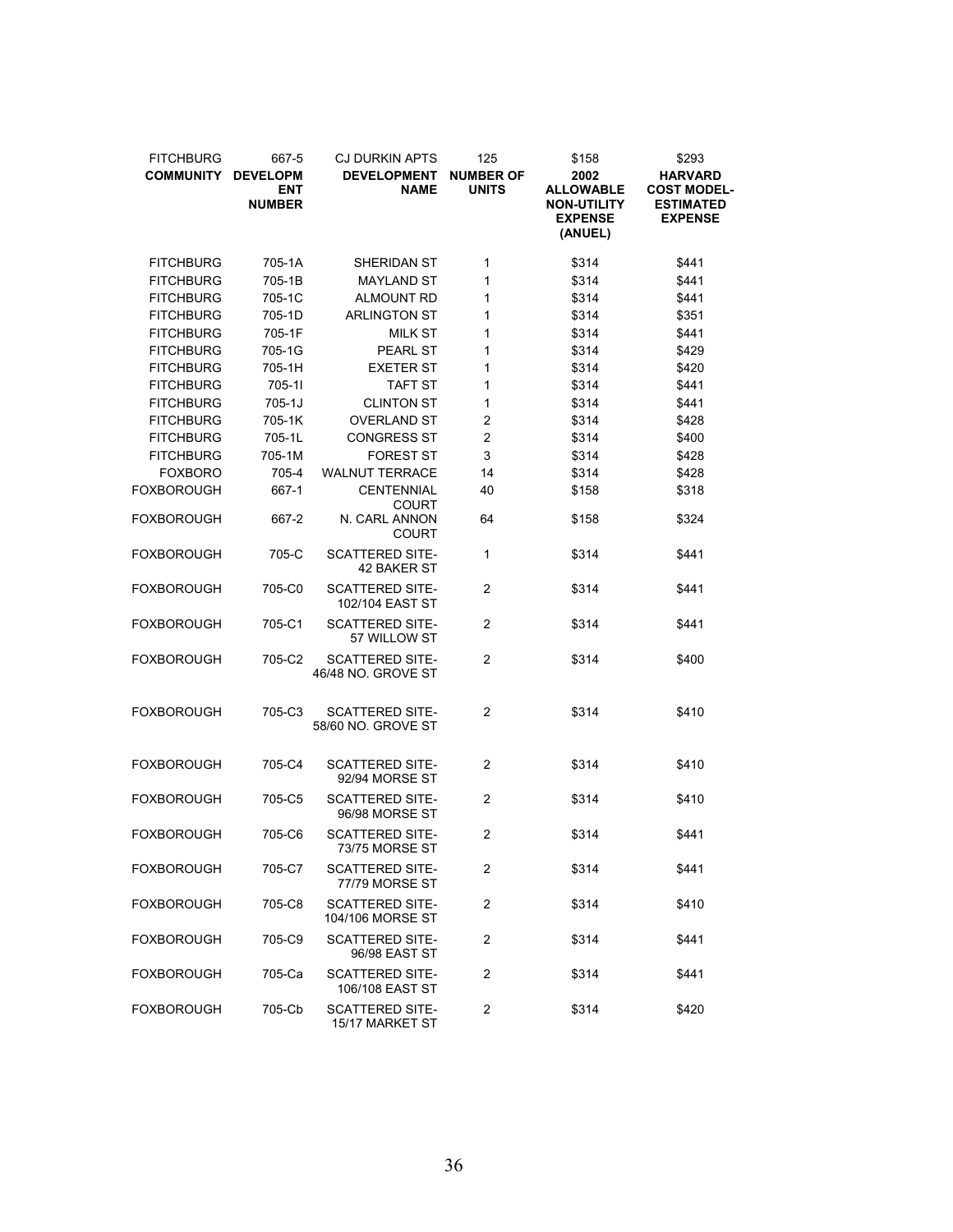| <b>COMMUNITY</b>                   | <b>DEVELOPM</b><br><b>ENT</b><br><b>NUMBER</b> | <b>DEVELOPMENT</b><br><b>NAME</b>          | <b>NUMBER OF</b><br><b>UNITS</b> | 2002<br><b>ALLOWABLE</b><br><b>NON-UTILITY</b><br><b>EXPENSE</b><br>(ANUEL) | <b>HARVARD</b><br><b>COST MODEL-</b><br><b>ESTIMATED</b><br><b>EXPENSE</b> |
|------------------------------------|------------------------------------------------|--------------------------------------------|----------------------------------|-----------------------------------------------------------------------------|----------------------------------------------------------------------------|
| <b>FOXBOROUGH</b>                  | 705-Cc                                         | <b>SCATTERED SITE-</b><br>66/68 LEONARD ST | $\overline{2}$                   | \$314                                                                       | \$441                                                                      |
| FOXBOROUGH                         | 705-Cd                                         | <b>SCATTERED SITE-</b><br>39 LEONARD ST    | 2                                | \$314                                                                       | \$400                                                                      |
| <b>FRAMINGHAM</b>                  | 200-1                                          |                                            | 110                              | \$287                                                                       | \$441                                                                      |
| <b>FRAMINGHAM</b>                  | 200-2                                          |                                            | 75                               | \$287                                                                       | \$429                                                                      |
| <b>FRAMINGHAM</b>                  | 667-1                                          | <b>ORAN ROAD</b>                           | 25                               | \$158                                                                       | \$324                                                                      |
| <b>FRAMINGHAM</b>                  | 667-2                                          |                                            | 40                               | \$158                                                                       | \$324                                                                      |
| <b>FRAMINGHAM</b>                  | 667-3                                          |                                            | 80                               | \$158                                                                       | \$324                                                                      |
| <b>FRAMINGHAM</b>                  | 667-4                                          |                                            | 80                               | \$158                                                                       | \$324                                                                      |
| <b>FRAMINGHAM</b>                  | 667-5                                          | <b>ROSE KENNEDY</b><br>LANE                | 120                              | \$158                                                                       | \$324                                                                      |
| <b>FRAMINGHAM</b>                  | 667-6                                          |                                            | 84                               | \$158                                                                       | \$339                                                                      |
| <b>FRAMINGHAM</b>                  | 667-7                                          | <b>HASTINGS HOUSE</b>                      | 72                               | \$158                                                                       | \$313                                                                      |
| <b>FRAMINGHAM</b>                  | 667-8                                          | <b>MEMORIAL HOUSE</b>                      | 66                               | \$158                                                                       | \$305                                                                      |
| <b>FRANKLIN</b>                    | $200-1$                                        |                                            | 28                               | \$287                                                                       | \$441                                                                      |
| <b>FRANKLIN</b>                    | 667-1                                          |                                            | 40                               | \$158                                                                       | \$318                                                                      |
| <b>FRANKLIN</b>                    | 667-2                                          |                                            | 40                               | \$158                                                                       | \$318                                                                      |
| <b>FRANKLIN</b>                    | 667-3                                          |                                            | 56                               | \$158                                                                       | \$324                                                                      |
| <b>FRANKLIN</b>                    | 667-4                                          |                                            | 29                               | \$158                                                                       | \$301                                                                      |
| <b>FRANKLIN</b>                    | 705-1                                          |                                            | 5                                | \$314                                                                       | \$413                                                                      |
| FRANKLIN COUNTY<br><b>REGIONAL</b> |                                                | 667-5 STOUGHTON PLACE                      | 14                               | \$158                                                                       | \$216                                                                      |
| FRANKLIN COUNTY<br><b>REGIONAL</b> | 705-1E                                         | SOUTH STREET,<br><b>BERNARDSTON</b>        | 2                                | \$314                                                                       | \$330                                                                      |
| <b>GARDNER</b>                     | 200-2                                          | <b>FOREST PARK</b>                         | 41                               | \$287                                                                       | \$379                                                                      |
| <b>GARDNER</b>                     | 200-3                                          | <b>WATERFORD</b><br><b>STREET</b>          | 26                               | \$287                                                                       | \$399                                                                      |
| <b>GARDNER</b>                     | 667-1                                          | <b>HILLSIDE GARDENS</b>                    | 84                               | \$158                                                                       | \$280                                                                      |
| <b>GARDNER</b>                     | 667-2                                          | <b>HIGH RISE</b>                           | 96                               | \$158                                                                       | \$280                                                                      |
| <b>GARDNER</b>                     | 667-3                                          | <b>GAR-WEST</b>                            | 69                               | \$158                                                                       | \$272                                                                      |
| <b>GARDNER</b>                     | 705-1                                          |                                            | 1                                | \$314                                                                       | \$424                                                                      |
| <b>GEORGETOWN</b>                  | 667-1                                          | <b>TRESTLE WAY</b>                         | 52                               | \$158                                                                       | \$280                                                                      |
| <b>GEORGETOWN</b>                  | 667-2                                          | <b>TRESTLE WAY</b>                         | 74                               | \$158                                                                       | \$278                                                                      |
| <b>GEORGETOWN</b>                  | $705-1$                                        | JEWETT ST                                  | 20                               | \$314                                                                       | \$370                                                                      |
| <b>GLOUCESTER</b>                  | $200-1$                                        | <b>RIVERDALE PARK</b>                      | 160                              | \$287                                                                       | \$441                                                                      |
| <b>GLOUCESTER</b>                  | 667-1                                          | <b>LINCOLN PARK</b>                        | 52                               | \$158                                                                       | \$326                                                                      |
| <b>GLOUCESTER</b>                  | 667-2                                          | POPLAR PARK                                | 76                               | \$158                                                                       | \$326                                                                      |
| <b>GLOUCESTER</b>                  | 667-4                                          | <b>MCPHERSON PARK</b>                      | 97                               | \$158                                                                       | \$333                                                                      |
| <b>GLOUCESTER</b>                  | 667-5                                          | <b>SHEEDY PARK</b>                         | 81                               | \$158                                                                       | \$323                                                                      |
| <b>GLOUCESTER</b>                  | 667-6                                          | <b>CURTIS B. CLARK</b>                     | 56                               | \$158                                                                       | \$311                                                                      |
| <b>GLOUCESTER</b>                  | 705-1                                          | <b>ARTHUR STREET</b>                       | 15                               | \$314                                                                       | \$438                                                                      |
| <b>GRAFTON</b>                     | $200-1$                                        | <b>VETERAN'S CIRCLE</b>                    | 16                               | \$287                                                                       | \$418                                                                      |
| <b>GRAFTON</b>                     | 667-1                                          | PLEASANT COURT                             | 40                               | \$158                                                                       | \$293                                                                      |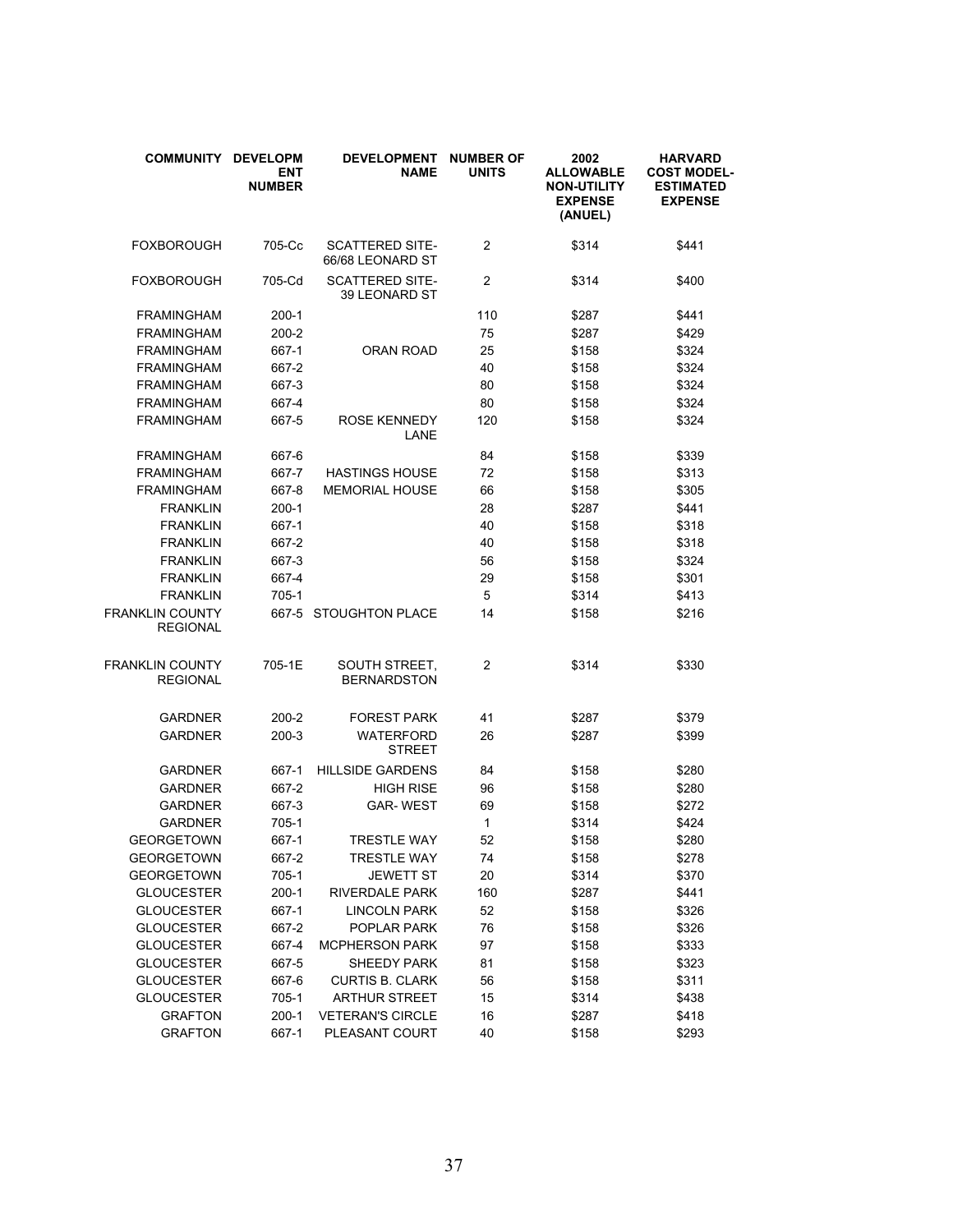| <b>COMMUNITY</b>                  | <b>DEVELOPM</b><br><b>ENT</b><br><b>NUMBER</b> | <b>DEVELOPMENT</b><br><b>NAME</b>        | <b>NUMBER OF</b><br><b>UNITS</b> | 2002<br><b>ALLOWABLE</b><br><b>NON-UTILITY</b><br><b>EXPENSE</b><br>(ANUEL) | <b>HARVARD</b><br><b>COST MODEL-</b><br><b>ESTIMATED</b><br><b>EXPENSE</b> |
|-----------------------------------|------------------------------------------------|------------------------------------------|----------------------------------|-----------------------------------------------------------------------------|----------------------------------------------------------------------------|
| <b>GRAFTON</b>                    | 667-2                                          | <b>FOREST LANE</b>                       | 64                               | \$158                                                                       | \$299                                                                      |
| <b>GRAFTON</b>                    | 667-3                                          | <b>FOREST LANE</b>                       | 24                               | \$158                                                                       | \$278                                                                      |
| <b>GRAFTON</b>                    | 705-1                                          | <b>MCHALE DRIVE</b>                      | 6                                | \$314                                                                       | \$390                                                                      |
| <b>GRANBY</b>                     | 667-1                                          | PHIN'S HILL MANOR                        | 56                               | \$158                                                                       | \$280                                                                      |
| <b>GREAT</b><br><b>BARRINGTON</b> | 667-1                                          | <b>BROOKSIDE MANOR</b>                   | 32                               | \$158                                                                       | \$233                                                                      |
| <b>GREAT</b><br>BARRINGTON        | 667-2                                          | <b>FLAG ROCK</b><br><b>VILLAGE</b>       | 32                               | \$158                                                                       | \$216                                                                      |
| <b>GREAT</b><br><b>BARRINGTON</b> | 705-1                                          | <b>FLAG ROCK</b><br><b>VILLAGE</b>       | 14                               | \$314                                                                       | \$316                                                                      |
| <b>GREENFIELD</b>                 | $200-1$                                        | <b>OAK COURTS</b>                        | 72                               | \$287                                                                       | \$328                                                                      |
| <b>GREENFIELD</b>                 | 667-1                                          | <b>ELM TERRACE</b>                       | 68                               | \$158                                                                       | \$243                                                                      |
| <b>GREENFIELD</b>                 | 667-2                                          | <b>ELM TERRACE</b>                       | 40                               | \$158                                                                       | \$243                                                                      |
| <b>GREENFIELD</b>                 | 667-3                                          | <b>MORGAN-ALLEN</b><br><b>HOUSE</b>      | 20                               | \$158                                                                       | \$224                                                                      |
| <b>GREENFIELD</b>                 | 705-1A                                         | <b>159 CONWAY</b><br><b>STREET</b>       | 1                                | \$314                                                                       | \$419                                                                      |
| <b>GREENFIELD</b>                 | 705-1B                                         | 9 GROVE STREET                           | 1                                | \$314                                                                       | \$419                                                                      |
| <b>GREENFIELD</b>                 | 705-1D                                         |                                          | 1                                | \$314                                                                       | \$419                                                                      |
| <b>GREENFIELD</b>                 | 705-1F                                         | <b>23 MILL STREET</b>                    | 2                                | \$314                                                                       | \$307                                                                      |
| <b>GREENFIELD</b>                 | 705-1G                                         | <b>24 PIERCE STREET</b>                  | 1                                | \$314                                                                       | \$419                                                                      |
| <b>GREENFIELD</b>                 | 705-2                                          | CONWAY-WELLS                             | 8                                | \$314                                                                       | \$359                                                                      |
| <b>GREENFIELD</b>                 | 705-2A                                         | <b>PHILLIPS STREET</b>                   | 2                                | \$314                                                                       | \$392                                                                      |
| <b>GREENFIELD</b>                 | 705-2B                                         | SPRUCE STREET                            | 2                                | \$314                                                                       | \$351                                                                      |
| <b>GREENFIELD</b>                 | 705-2C                                         | <b>CONWAY &amp; ELM</b><br><b>STREET</b> | 2                                | \$314                                                                       | \$351                                                                      |
| <b>GREENFIELD</b>                 | 705-3                                          | SULLIVAN LANE                            | 10                               | \$314                                                                       | \$342                                                                      |
| <b>GREENFIELD</b>                 | 705-4                                          | <b>BRIAR WAY</b>                         | 4                                | \$314                                                                       | \$278                                                                      |
| <b>GREENFIELD</b>                 | 705-4A                                         |                                          | 4                                | \$314                                                                       | \$284                                                                      |
| <b>GROTON</b>                     | 667-1                                          | PETAPWAG PLACE                           | 20                               | \$158                                                                       | \$257                                                                      |
| <b>GROTON</b>                     | 705-1                                          | PETAPAWAG PLACE                          | 7                                | \$314                                                                       | \$397                                                                      |
| <b>GROVELAND</b>                  | 705-1                                          |                                          | 1                                | \$314                                                                       | \$414                                                                      |
| <b>HADLEY</b>                     | 667-1                                          | <b>GOLDEN COURT</b><br><b>APTS</b>       | 40                               | \$158                                                                       | \$293                                                                      |
| <b>HADLEY</b>                     | 705-1                                          | <b>BURKEWAY APTS.</b>                    | 12                               | \$314                                                                       | \$427                                                                      |
| <b>HALIFAX</b>                    | 667-1                                          | <b>PARSONS LANE</b>                      | 20                               | \$158                                                                       | \$262                                                                      |
| <b>HALIFAX</b>                    | 705-1                                          | 20 ELEVENTH<br><b>AVENUE</b>             | $\mathbf{1}$                     | \$314                                                                       | \$441                                                                      |
| <b>HALIFAX</b>                    | 705-1A                                         | 103 HOLMES<br><b>STREET</b>              | 1                                | \$314                                                                       | \$412                                                                      |
| <b>HALIFAX</b>                    |                                                | 705-1B 37 CHESTNUT ROAD                  | 1                                | \$314                                                                       | \$412                                                                      |
| <b>HALIFAX</b>                    | 705-1C                                         | 331 HOLMES                               | 1                                | \$314                                                                       | \$414                                                                      |
| <b>HALIFAX</b>                    | 705-2                                          | <b>FAMILY</b>                            | 4                                | \$314                                                                       | \$366                                                                      |
| <b>HAMILTON</b>                   | 667-1                                          | <b>ELDERLY</b>                           | 40                               | \$158                                                                       | \$324                                                                      |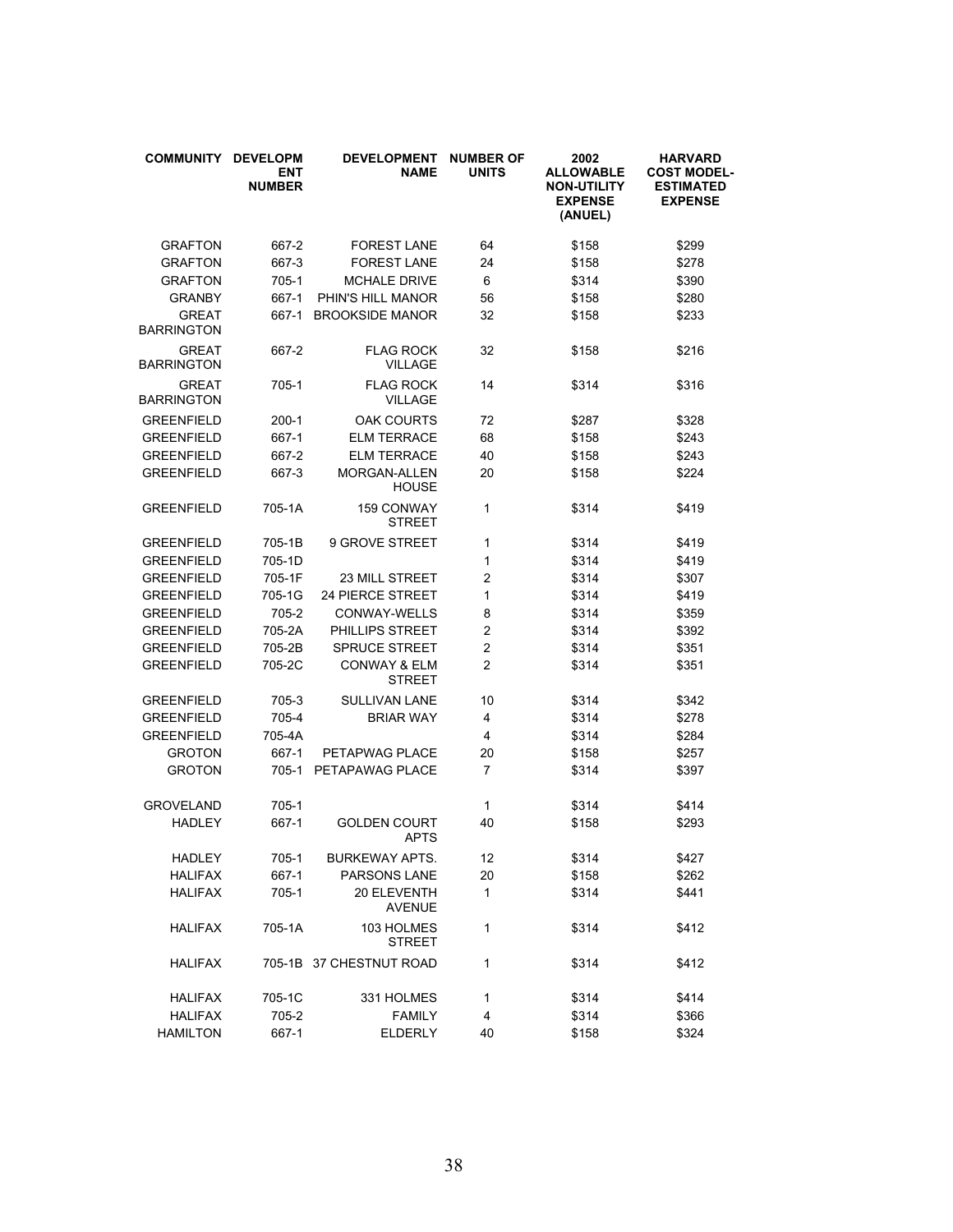| <b>COMMUNITY</b> | <b>DEVELOPM</b><br><b>ENT</b><br><b>NUMBER</b> | <b>DEVELOPMENT</b><br><b>NAME</b>            | <b>NUMBER OF</b><br><b>UNITS</b> | 2002<br><b>ALLOWABLE</b><br><b>NON-UTILITY</b><br><b>EXPENSE</b><br>(ANUEL) | <b>HARVARD</b><br><b>COST MODEL-</b><br><b>ESTIMATED</b><br><b>EXPENSE</b> |
|------------------|------------------------------------------------|----------------------------------------------|----------------------------------|-----------------------------------------------------------------------------|----------------------------------------------------------------------------|
| <b>HAMILTON</b>  | 667-2                                          | <b>CONGREGATE</b>                            | 12                               | \$158                                                                       | \$298                                                                      |
| <b>HAMILTON</b>  | $705-1$                                        | <b>UNION SQUARE</b>                          | $\overline{c}$                   | \$314                                                                       | \$439                                                                      |
| <b>HAMILTON</b>  | 705-B                                          | <b>FAMILY</b>                                | 3                                | \$314                                                                       | \$382                                                                      |
| <b>HAMPDEN</b>   | 667-1                                          | <b>CENTENNIAL</b><br><b>COMMONS</b>          | 60                               | \$158                                                                       | \$278                                                                      |
| <b>HANSON</b>    | 667-1                                          | <b>MEETINGHOUSE</b><br>LANE                  | 68                               | \$158                                                                       | \$273                                                                      |
| <b>HARWICH</b>   | 705-1                                          | <b>HEADWATERS</b>                            | 8                                | \$314                                                                       | \$381                                                                      |
| <b>HARWICH</b>   | 705-1                                          | <b>LONG POND</b>                             | 4                                | \$314                                                                       | \$401                                                                      |
| <b>HATFIELD</b>  | 667-1                                          | <b>CAPAWONK</b>                              | 44                               | \$158                                                                       | \$275                                                                      |
| <b>HAVERHILL</b> | 200-1                                          | <b>SUMMER STREET</b><br><b>VETERANS</b>      | 36                               | \$287                                                                       | \$387                                                                      |
| HAVERHILL        | 200-2                                          | <b>HILLDALE AVENUE</b><br><b>VETERANS</b>    | 68                               | \$287                                                                       | \$391                                                                      |
| <b>HAVERHILL</b> | 667-1                                          | <b>BRADFORD</b><br>TERRACE                   | 52                               | \$158                                                                       | \$275                                                                      |
| <b>HAVERHILL</b> | 667-2                                          | <b>KENNEDY CIRCLE</b>                        | 80                               | \$158                                                                       | \$275                                                                      |
| <b>HAVERHILL</b> | 667-3                                          | JULIAN D. STEELE                             | 92                               | \$158                                                                       | \$280                                                                      |
| <b>HAVERHILL</b> | 667-4                                          | <b>25 WASHINGTON</b><br>SQUARE               | 72                               | \$158                                                                       | \$278                                                                      |
| <b>HAVERHILL</b> | 705-1                                          | <b>8 SOUTH WARREN</b><br><b>FAMILY</b>       | 10                               | \$314                                                                       | \$441                                                                      |
| HAVERHILL        | 705-2                                          | <b>BROOK, ALBERT</b><br><b>STREETS</b>       | 16                               | \$314                                                                       | \$363                                                                      |
| HAVERHILL        | 705-2                                          | <b>TREMONT ST</b>                            | 9                                | \$314                                                                       | \$384                                                                      |
| <b>HINGHAM</b>   | 667-1                                          | THAXTER PARK                                 | 58                               | \$158                                                                       | \$324                                                                      |
| <b>HINGHAM</b>   | 667-2                                          | <b>THAXTER PARK</b>                          | 26                               | \$158                                                                       | \$301                                                                      |
| <b>HINGHAM</b>   | 705-1                                          | <b>THAXTER PARK</b>                          | 8                                | \$314                                                                       | \$441                                                                      |
| <b>HOLBROOK</b>  | 667-1                                          |                                              | 64                               | \$158                                                                       | \$324                                                                      |
| <b>HOLBROOK</b>  | 667-2                                          |                                              | 10                               | \$158                                                                       | \$310                                                                      |
| <b>HOLBROOK</b>  | 705-1                                          |                                              | 10                               | \$314                                                                       | \$441                                                                      |
| <b>HOLDEN</b>    | 667-1                                          | <b>CHECKERBERRY</b><br><b>VILLAGE</b>        | 48                               | \$158                                                                       | \$288                                                                      |
| <b>HOLDEN</b>    | $705-1$                                        | <b>HOLDEN COMMONS</b><br><b>CONDOMINIUMS</b> | 8                                | \$314                                                                       | \$397                                                                      |
| <b>HOLLISTON</b> | 667-1                                          | <b>COLE COURT</b>                            | 48                               | \$158                                                                       | \$324                                                                      |
| <b>HOLLISTON</b> | 667-2                                          | <b>COLE COURT</b>                            | 24                               | \$158                                                                       | \$300                                                                      |
| <b>HOLLISTON</b> | 705-1                                          | <b>CUTLER BUILDINGS</b>                      | 6                                | \$314                                                                       | \$396                                                                      |
| <b>HOLYOKE</b>   | $200-1$                                        | <b>BEAUDOIN VILLAGE</b>                      | 216                              | \$287                                                                       | \$400                                                                      |
| <b>HOLYOKE</b>   | 667-2                                          | EDWIN A. SEIBEL<br><b>APTS</b>               | 40                               | \$158                                                                       | \$300                                                                      |
| <b>HOLYOKE</b>   | 667-3                                          | <b>CONGREGATE</b><br><b>HOUSING</b>          | 20                               | \$158                                                                       | \$267                                                                      |
| <b>HOLYOKE</b>   | 705-1                                          | $705-1$                                      | 15                               | \$314                                                                       | \$340                                                                      |
| <b>HOPEDALE</b>  | 667-1                                          | <b>GRIFFIN</b><br>APARTMENTS                 | 40                               | \$158                                                                       | \$324                                                                      |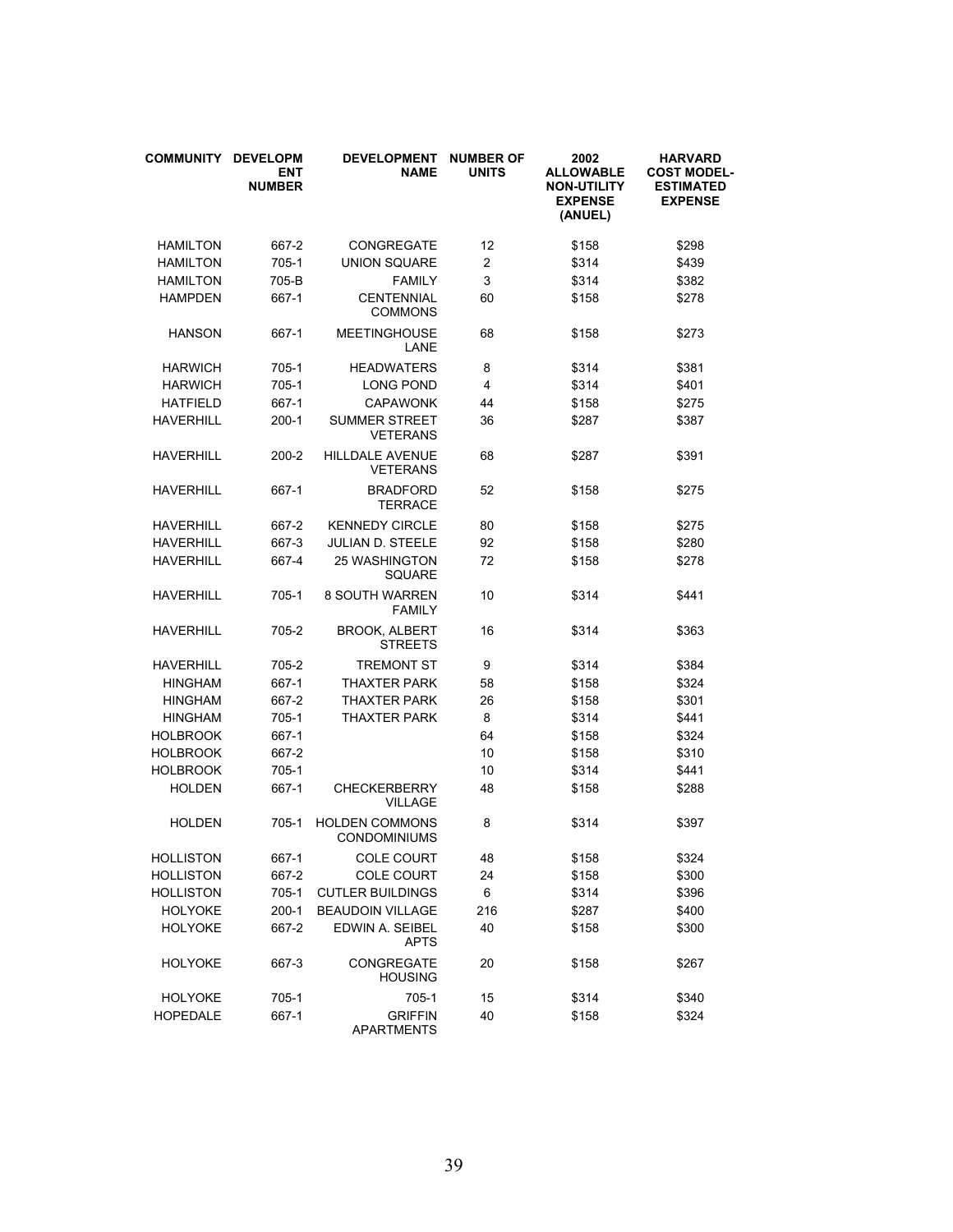| <b>COMMUNITY</b>  | <b>DEVELOPM</b><br><b>ENT</b><br><b>NUMBER</b> | <b>DEVELOPMENT</b><br><b>NAME</b>                  | <b>NUMBER OF</b><br><b>UNITS</b> | 2002<br><b>ALLOWABLE</b><br><b>NON-UTILITY</b><br><b>EXPENSE</b><br>(ANUEL) | <b>HARVARD</b><br><b>COST MODEL-</b><br><b>ESTIMATED</b><br><b>EXPENSE</b> |
|-------------------|------------------------------------------------|----------------------------------------------------|----------------------------------|-----------------------------------------------------------------------------|----------------------------------------------------------------------------|
| <b>HOPEDALE</b>   | 667-2                                          |                                                    | 40                               | \$158                                                                       | \$324                                                                      |
| <b>HOPKINTON</b>  | 667-1                                          | <b>BRAMPTON CIRCLE</b>                             | 92                               | \$158                                                                       | \$318                                                                      |
| <b>HOPKINTON</b>  | 705-1                                          | <b>BISSON RUE</b>                                  | 6                                | \$314                                                                       | \$419                                                                      |
| <b>HUDSON</b>     | 667-1                                          | <b>BRIGHAM CIRCLE</b>                              | 44                               | \$158                                                                       | \$324                                                                      |
| <b>HUDSON</b>     | 667-2                                          | <b>BRIGHAM CIRCLE</b>                              | 82                               | \$158                                                                       | \$324                                                                      |
| <b>HULL</b>       | $200-1$                                        | NANTASCOT APTS                                     | 28                               | \$287                                                                       | \$441                                                                      |
| <b>HULL</b>       | 667-1                                          | <b>MCTIGHE MANOR</b>                               | 40                               | \$158                                                                       | \$324                                                                      |
| <b>HUNTINGTON</b> | 667-1                                          | <b>HAMBLIN COURT</b>                               | 22                               | \$158                                                                       | \$268                                                                      |
| <b>HUNTINGTON</b> | 705-1A                                         | <b>EAST MAIN STREET,</b><br><b>HUNTINGTON</b>      | 2                                | \$314                                                                       | \$403                                                                      |
| <b>HUNTINGTON</b> | 705-1C                                         | PINE STREET.<br><b>HUNTINGTON</b>                  | 2                                | \$314                                                                       | \$439                                                                      |
| <b>IPSWICH</b>    | $200-1$                                        | <b>SOUTHERN</b><br><b>HEIGHTS</b>                  | 24                               | \$287                                                                       | \$441                                                                      |
| <b>IPSWICH</b>    | 667-1                                          | SOUTHERN MANOR                                     | 20                               | \$158                                                                       | \$361                                                                      |
| <b>IPSWICH</b>    | 667-2                                          | <b>WHITTIER PARK</b>                               | 42                               | \$158                                                                       | \$324                                                                      |
| <b>IPSWICH</b>    | 667-3                                          | <b>WHITTIER PARK</b>                               | 58                               | \$158                                                                       | \$324                                                                      |
| <b>IPSWICH</b>    | 667-4                                          | <b>AGAWAM VILLAGE</b>                              | 80                               | \$158                                                                       | \$317                                                                      |
| <b>IPSWICH</b>    | 705-1                                          | <b>AGAWAM VILLAGE</b><br>(F)                       | 14                               | \$314                                                                       | \$441                                                                      |
| <b>KINGSTON</b>   | 667-1                                          | <b>MEADOWCREST</b>                                 | 48                               | \$158                                                                       | \$324                                                                      |
| LANCASTER         | 667-1                                          | <b>BIGELOW GARDENS</b>                             | 70                               | \$158                                                                       | \$318                                                                      |
| <b>LAWRENCE</b>   | $200-1$                                        | <b>STADIUM COURTS</b>                              | 256                              | \$287                                                                       | \$385                                                                      |
| <b>LAWRENCE</b>   | 200-2                                          | <b>HANCOCK COURTS</b>                              | 195                              | \$287                                                                       | \$396                                                                      |
| <b>LAWRENCE</b>   | 667-1                                          | <b>BRUNSWICK HOUSE</b>                             | 71                               | \$158                                                                       | \$296                                                                      |
| LEE               | 667-1                                          | W.J. BROWN<br><b>MEMORIAL COURT</b>                | 48                               | \$158                                                                       | \$299                                                                      |
| LEE               | 705-2                                          | <b>CLARKE COURT</b>                                | 16                               | \$314                                                                       | \$368                                                                      |
| <b>LEICESTER</b>  | 667-2                                          | PLEASANT STREET                                    | 40                               | \$158                                                                       | \$275                                                                      |
| <b>LEICESTER</b>  | 667-2A                                         | <b>SUNSET GARDENS</b>                              | 40                               | \$158                                                                       | \$280                                                                      |
| <b>LEICESTER</b>  | 667-2B                                         | <b>RAINBOW TERRACE</b>                             | 44                               | \$158                                                                       | \$280                                                                      |
| <b>LENOX</b>      | 667-1                                          | <b>TURNER TERRACE</b>                              | 48                               | \$158                                                                       | \$280                                                                      |
| <b>LENOX</b>      | 667-2                                          | <b>CURTIS</b>                                      | 54                               | \$158                                                                       | \$275                                                                      |
| <b>LENOX</b>      | 705-1                                          | <b>CHURCH STREET</b><br><b>PROPERTY</b>            | 8                                | \$314                                                                       | \$387                                                                      |
| <b>LEOMINSTER</b> | 200-1                                          | <b>ALLENCREST</b>                                  | 73                               | \$287                                                                       | \$394                                                                      |
| <b>LEOMINSTER</b> | 667-1                                          | <b>LAURIE DRIVE</b>                                | 31                               | \$158                                                                       | \$287                                                                      |
| <b>LEOMINSTER</b> | 667-2                                          | <b>NOTRE DAME &amp;</b><br><b>ARLINGTON STREET</b> | 50                               | \$158                                                                       | \$287                                                                      |
| <b>LEOMINSTER</b> | 667-3                                          | <b>SUNSET TOWERS</b>                               | 117                              | \$158                                                                       | \$287                                                                      |
| <b>LEOMINSTER</b> | 667-4                                          | <b>LAPIERRE EAST</b>                               | 104                              | \$158                                                                       | \$284                                                                      |
| <b>LEOMINSTER</b> | 667-5                                          | <b>GEORGE STREET</b><br><b>HOUSING</b>             | 40                               | \$158                                                                       | \$273                                                                      |
| <b>LEOMINSTER</b> | 705-1                                          | <b>SCATTERED SITE</b>                              | 1                                | \$314                                                                       | \$441                                                                      |
| <b>LEOMINSTER</b> | 705-1A                                         | 89 ELM STREET                                      | 1                                | \$314                                                                       | \$441                                                                      |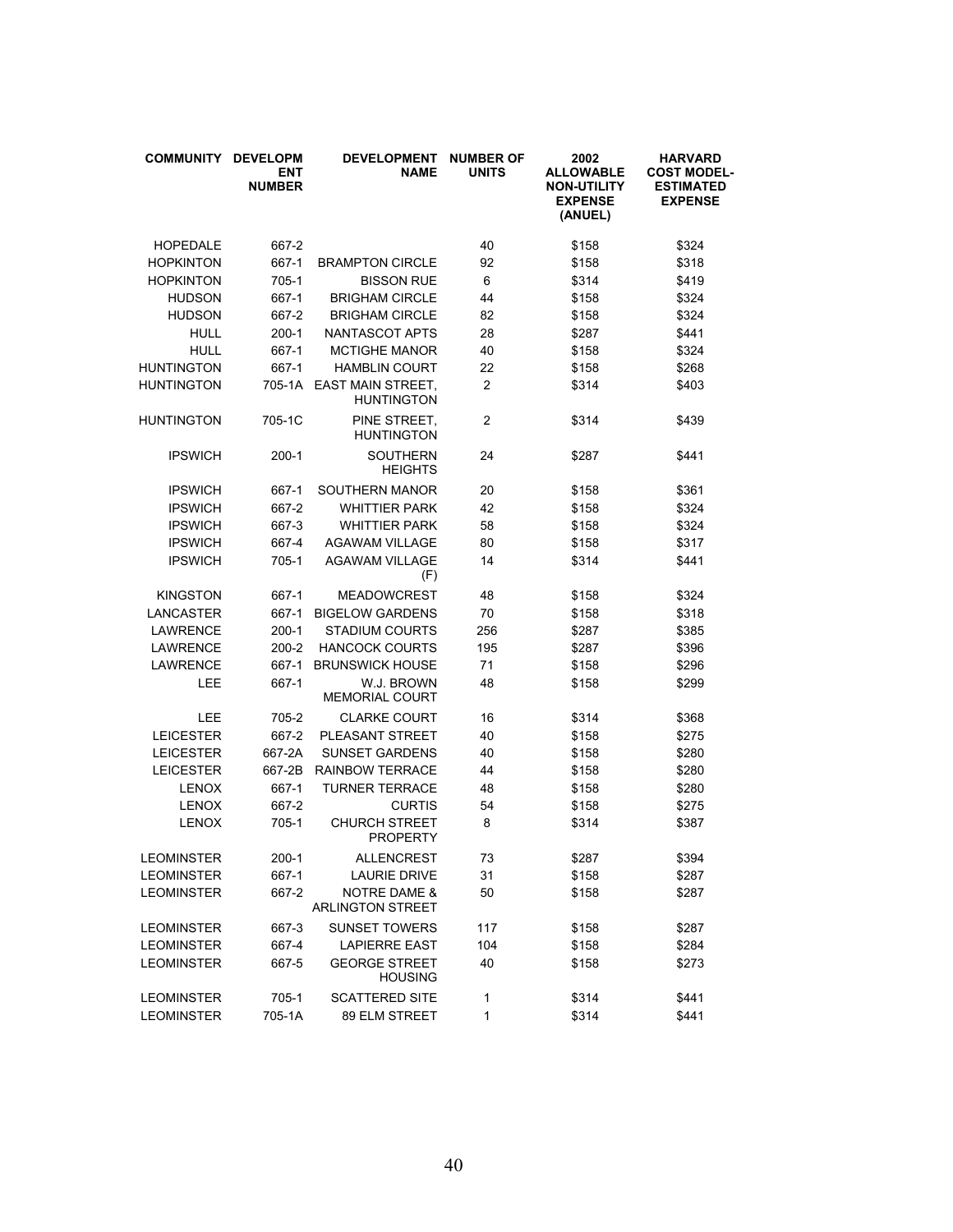| <b>COMMUNITY</b>  | <b>DEVELOPM</b><br><b>ENT</b><br><b>NUMBER</b> | <b>DEVELOPMENT</b><br><b>NAME</b>               | <b>NUMBER OF</b><br><b>UNITS</b> | 2002<br><b>ALLOWABLE</b><br><b>NON-UTILITY</b><br><b>EXPENSE</b><br>(ANUEL) | <b>HARVARD</b><br><b>COST MODEL-</b><br><b>ESTIMATED</b><br><b>EXPENSE</b> |
|-------------------|------------------------------------------------|-------------------------------------------------|----------------------------------|-----------------------------------------------------------------------------|----------------------------------------------------------------------------|
| <b>LEOMINSTER</b> | 705-1B                                         | 140 BISCAYNE<br><b>STREET</b>                   | 1                                | \$314                                                                       | \$441                                                                      |
| <b>LEOMINSTER</b> | 705-2                                          | <b>172 FLORENCE</b><br><b>STREET</b>            | 1                                | \$314                                                                       | \$425                                                                      |
| <b>LEOMINSTER</b> | 705-2A                                         | 164 JOHNSON<br><b>STREET</b>                    | 1                                | \$314                                                                       | \$423                                                                      |
| LEOMINSTER        | 705-2B                                         | <b>43 KENNISTON</b><br><b>STREET</b>            | 1                                | \$314                                                                       | \$423                                                                      |
| <b>LEOMINSTER</b> | 705-2C                                         | 1012 MAIN STREET                                | 1                                | \$314                                                                       | \$441                                                                      |
| <b>LEOMINSTER</b> | 705-2D                                         | 91 MALBURN<br><b>STREET</b>                     | 1                                | \$314                                                                       | \$441                                                                      |
| <b>LEOMINSTER</b> | 705-2E                                         | 182 VISCOLOID<br><b>AVENUE</b>                  | 1                                | \$314                                                                       | \$423                                                                      |
| <b>LEXINGTON</b>  | 667-1                                          | <b>GREELEY VILLAGE</b>                          | 100                              | \$158                                                                       | \$324                                                                      |
| <b>LEXINGTON</b>  | 667-2                                          | <b>VYNEBROOK</b><br><b>VILLAGE</b>              | 48                               | \$158                                                                       | \$346                                                                      |
| <b>LEXINGTON</b>  | 705-2                                          | 96 WOOD STREET                                  | 1                                | \$314                                                                       | \$441                                                                      |
| <b>LITTLETON</b>  | 667-1                                          | PINE TREE PARK                                  | 48                               | \$158                                                                       | \$318                                                                      |
| <b>LITTLETON</b>  | $705-1$                                        | <b>PATRIOT CIRCLE</b>                           | 12                               | \$314                                                                       | \$431                                                                      |
| LOWELL            | 667-2A                                         | <b>FATHER</b><br><b>MORRISSETTE</b>             | 57                               | \$158                                                                       | \$277                                                                      |
| LOWELL            | 667-2B                                         | <b>ARCHIE KENEFICK</b><br><b>MANOR</b>          | 42                               | \$158                                                                       | \$283                                                                      |
| LOWELL            | 667-5                                          | <b>LIBERTY STREET</b>                           | 4                                | \$158                                                                       | \$435                                                                      |
| LOWELL            | 667-C1                                         | 572-610 LAKEVIEW<br><b>STREET</b>               | 20                               | \$158                                                                       | \$288                                                                      |
| LOWELL            | 667-C2                                         | 129-151 LAKEVIEW<br><b>STREET</b>               | 12                               | \$158                                                                       | \$288                                                                      |
| LOWELL            | 667-C3                                         | <b>CONCORD &amp;</b><br><b>PLEASANT</b>         | 16                               | \$158                                                                       | \$282                                                                      |
| LOWELL            | 667-C4                                         | <b>HALE STREET</b>                              | 15                               | \$158                                                                       | \$282                                                                      |
| LOWELL            | 705                                            | <b>WILLIAM TRAINER</b><br>GR                    | 10                               | \$314                                                                       | \$346                                                                      |
| LOWELL            |                                                | 705 LOWER HIGHLANDS-<br>92 GRAND STREET         | $\overline{2}$                   | \$314                                                                       | \$402                                                                      |
| LOWELL            | 705                                            | 71 HOWARD<br><b>STREET</b>                      | 2                                | \$314                                                                       | \$441                                                                      |
| LOWELL            |                                                | 705 LOWER HIGHLANDS-<br><b>125 GRAND STREET</b> | 3                                | \$314                                                                       | \$388                                                                      |
| LOWELL            |                                                | 705 LOWER HIGHLANDS-<br><b>68 GRAND STREET</b>  | 1                                | \$314                                                                       | \$441                                                                      |
| LOWELL            | 705                                            | 1388 MIDDLESEX<br><b>STREET</b>                 | 5                                | \$314                                                                       | \$305                                                                      |
| LOWELL            |                                                | 705 LOWER HIGHLANDS-<br>102 GRAND STREET        | 9                                | \$314                                                                       | \$305                                                                      |
| LOWELL            | 705                                            | 22 ASTOR                                        | 4                                | \$314                                                                       | \$305                                                                      |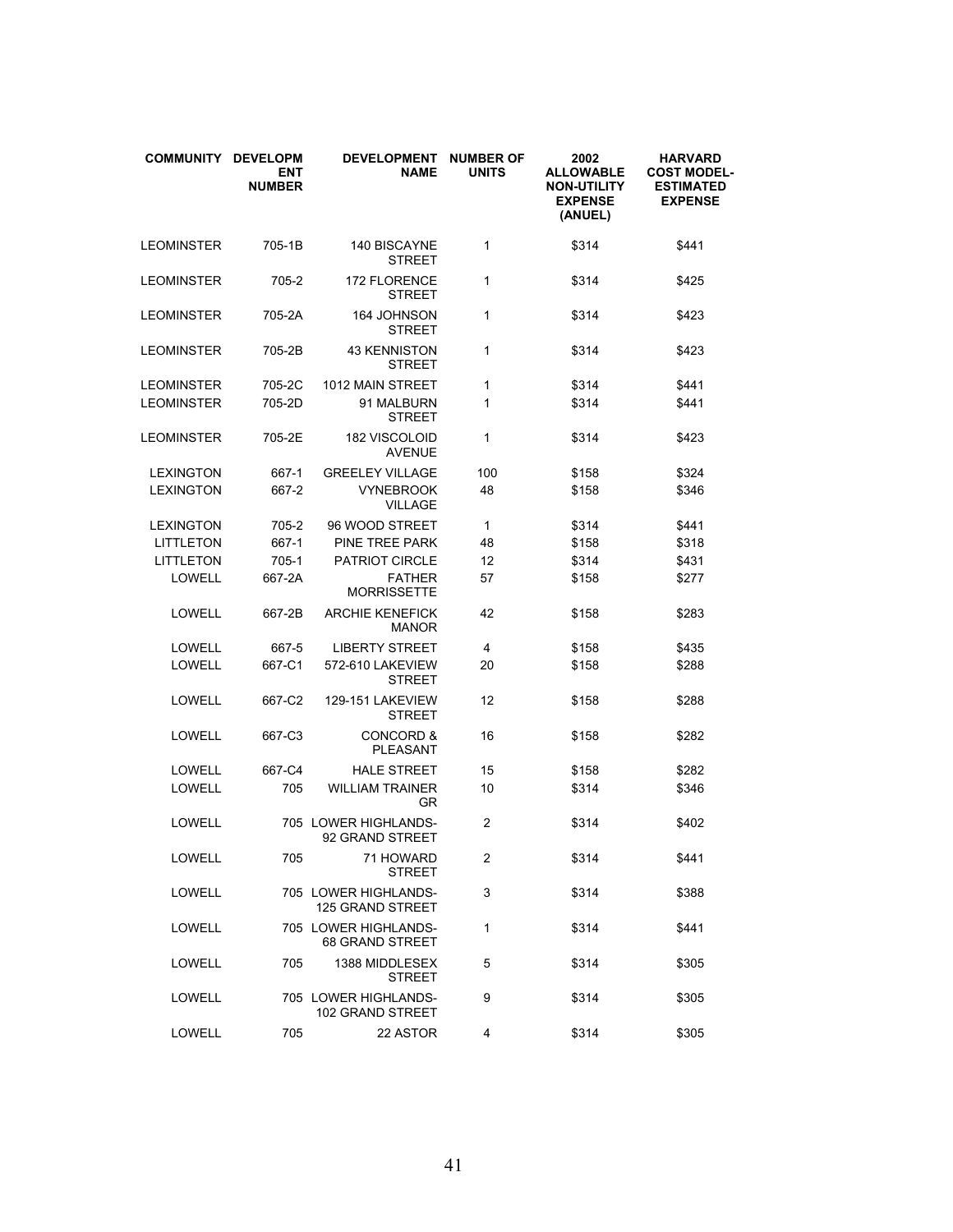| <b>COMMUNITY</b> | <b>DEVELOPM</b><br><b>ENT</b><br><b>NUMBER</b> | <b>DEVELOPMENT</b><br><b>NAME</b>             | <b>NUMBER OF</b><br><b>UNITS</b> | 2002<br><b>ALLOWABLE</b><br><b>NON-UTILITY</b><br><b>EXPENSE</b><br>(ANUEL) | <b>HARVARD</b><br><b>COST MODEL-</b><br><b>ESTIMATED</b><br><b>EXPENSE</b> |
|------------------|------------------------------------------------|-----------------------------------------------|----------------------------------|-----------------------------------------------------------------------------|----------------------------------------------------------------------------|
| LOWELL           |                                                | 705 LOWER HIGHLANDS-<br><b>37 WARE STREET</b> | 3                                | \$314                                                                       | \$415                                                                      |
| LOWELL           |                                                | 705 LOWER HIGHLANDS-<br><b>22 WARE STREET</b> | 8                                | \$314                                                                       | \$305                                                                      |
| LOWELL           | 705-8A                                         | <b>WALKER STREET</b>                          | 12                               | \$314                                                                       | \$345                                                                      |
| LOWELL           | 705-8B                                         | <b>LANE STREET</b><br><b>CONDOMINIUMS</b>     | 8                                | \$314                                                                       | \$346                                                                      |
| <b>LUDLOW</b>    | 667-1                                          | <b>STATE STREET</b>                           | 40                               | \$158                                                                       | \$280                                                                      |
| <b>LUDLOW</b>    | 667-2                                          | <b>COLONIAL MANOR</b>                         | 48                               | \$158                                                                       | \$280                                                                      |
| <b>LUDLOW</b>    | 667-3                                          | <b>CHESTNUT STREET</b>                        | 34                               | \$158                                                                       | \$276                                                                      |
| <b>LUDLOW</b>    | 667-4                                          | <b>WILSON STREET</b>                          | 25                               | \$158                                                                       | \$264                                                                      |
| <b>LUDLOW</b>    | 705-1                                          | <b>JOHN THOMPSON</b><br><b>MANOR</b>          | $\overline{2}$                   | \$314                                                                       | \$401                                                                      |
| <b>LUDLOW</b>    | 705-1A                                         | <b>JOHN THOMPSON</b><br><b>MANOR</b>          | 4                                | \$314                                                                       | \$401                                                                      |
| <b>LUDLOW</b>    | 705-1B                                         |                                               | 1                                | \$314                                                                       | \$421                                                                      |
| <b>LUDLOW</b>    | 705-1C                                         |                                               | 1                                | \$314                                                                       | \$412                                                                      |
| <b>LUDLOW</b>    | 705-1D                                         |                                               | 1                                | \$314                                                                       | \$421                                                                      |
| <b>LUDLOW</b>    | 705-1E                                         |                                               | 1                                | \$314                                                                       | \$441                                                                      |
| <b>LUDLOW</b>    | 705-1F                                         |                                               | 1                                | \$314                                                                       | \$421                                                                      |
| <b>LUDLOW</b>    | 705-1G                                         |                                               | 1                                | \$314                                                                       | \$406                                                                      |
| <b>LUDLOW</b>    | 705-1H                                         |                                               | 1                                | \$314                                                                       | \$406                                                                      |
| <b>LUDLOW</b>    | 705-11                                         |                                               | 1                                | \$314                                                                       | \$414                                                                      |
| <b>LUDLOW</b>    | $705 - 1J$                                     |                                               | 1                                | \$314                                                                       | \$417                                                                      |
| <b>LUDLOW</b>    | 705-1K                                         |                                               | 1                                | \$314                                                                       | \$411                                                                      |
| LUNENBURG        | 667-1                                          | PEARL BROOK                                   | 48                               | \$158                                                                       | \$280                                                                      |
| LUNENBURG        | 705-1                                          |                                               | 6                                | \$314                                                                       | \$363                                                                      |
| <b>LYNN</b>      | 667-1                                          | <b>OLIVE STREET</b>                           | 26                               | \$158                                                                       | \$333                                                                      |
| <b>LYNN</b>      | 667-2                                          | <b>ESSEX &amp; TILTON</b>                     | 47                               | \$158                                                                       | \$347                                                                      |
| <b>LYNN</b>      | 667-3A                                         | <b>MEADOW COURT</b>                           | 85                               | \$158                                                                       | \$333                                                                      |
| <b>LYNN</b>      | 667-3B                                         | <b>WOODMAN</b>                                | 40                               | \$158                                                                       | \$340                                                                      |
| <b>LYNN</b>      | 667-4                                          | <b>CAGGIANO PLAZA</b>                         | 105                              | \$158                                                                       | \$340                                                                      |
| <b>LYNN</b>      | 667-5                                          | <b>MCGEE HOUSE</b>                            | 50                               | \$158                                                                       | \$335                                                                      |
| <b>LYNN</b>      | 705-1                                          | <b>WEBSTER</b>                                | 3                                | \$314                                                                       | \$424                                                                      |
| LYNN             | 705-1A                                         | <b>JEFFERSON</b>                              | 1                                | \$314                                                                       | \$441                                                                      |
| <b>LYNN</b>      | 705-1B                                         | <b>EMPIRE</b>                                 | 3                                | \$314                                                                       | \$441                                                                      |
| <b>LYNN</b>      | 705-1C                                         | <b>PRESIDENT</b>                              | $\overline{\mathbf{c}}$          | \$314                                                                       | \$441                                                                      |
| <b>LYNN</b>      | 705-2A                                         | <b>COMMERCIAL ST</b>                          | 5                                | \$314                                                                       | \$441                                                                      |
| <b>LYNN</b>      | 705-2A                                         | <b>WARREN ST</b>                              | 8                                | \$314                                                                       | \$441                                                                      |
| <b>LYNN</b>      | 705-2B                                         | <b>CENTER</b>                                 | 1                                | \$314                                                                       | \$414                                                                      |
| <b>LYNN</b>      | 705-2C                                         | <b>HANOVER</b>                                | $\overline{\mathbf{c}}$          | \$314                                                                       | \$441                                                                      |
| <b>LYNN</b>      | 705-2C                                         | <b>JOHNSON ST</b>                             | 2                                | \$314                                                                       | \$441                                                                      |
| <b>LYNN</b>      | 705-A                                          | NEPTUNE                                       | 3                                | \$314                                                                       | \$441                                                                      |
| <b>LYNN</b>      | 705-C                                          | <b>WESTERN AVE</b>                            | 3                                | \$314                                                                       | \$441                                                                      |
| LYNN             | 705-D                                          | CHATHAM                                       | 1                                | \$314                                                                       | \$441                                                                      |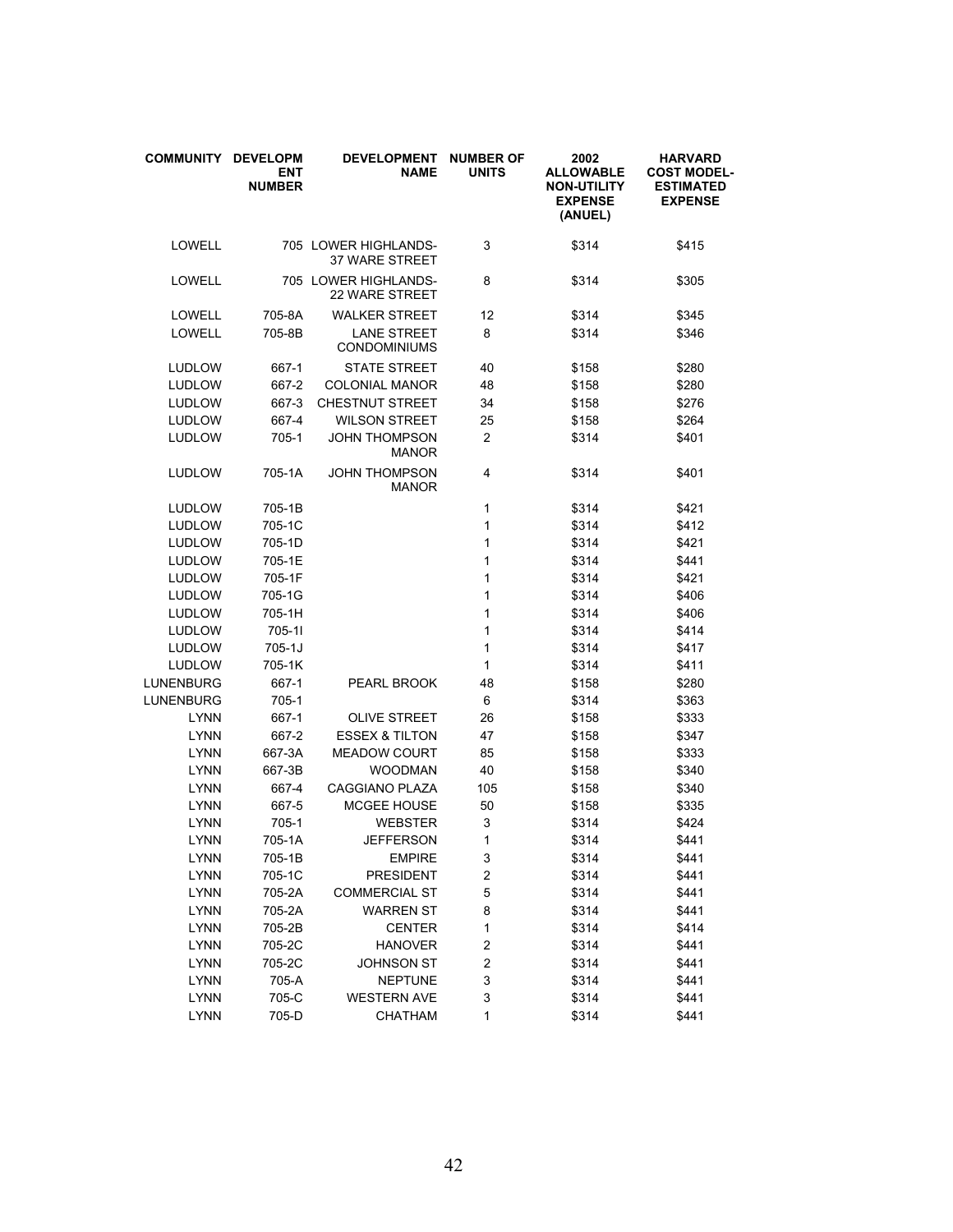| <b>COMMUNITY</b>  | <b>DEVELOPM</b><br><b>ENT</b><br><b>NUMBER</b> | <b>DEVELOPMENT</b><br><b>NAME</b>        | <b>NUMBER OF</b><br><b>UNITS</b> | 2002<br><b>ALLOWABLE</b><br><b>NON-UTILITY</b><br><b>EXPENSE</b><br>(ANUEL) | <b>HARVARD</b><br><b>COST MODEL-</b><br><b>ESTIMATED</b><br><b>EXPENSE</b> |
|-------------------|------------------------------------------------|------------------------------------------|----------------------------------|-----------------------------------------------------------------------------|----------------------------------------------------------------------------|
| LYNNFIELD         | 667-1                                          | COLONIAL<br><b>GARDENS</b>               | 65                               | \$158                                                                       | \$322                                                                      |
| <b>MALDEN</b>     | 200-C                                          | <b>LINDEN</b>                            | 220                              | \$287                                                                       | \$441                                                                      |
| <b>MALDEN</b>     | 667-1                                          | <b>FORESTDALE OLD</b>                    | 38                               | \$158                                                                       | \$324                                                                      |
| <b>MALDEN</b>     | 667-2                                          | <b>CLEMENT STREET</b>                    | 8                                | \$158                                                                       | \$301                                                                      |
| <b>MALDEN</b>     | 667-2                                          | <b>SPRINGDALE</b>                        | 24                               | \$158                                                                       | \$318                                                                      |
| <b>MALDEN</b>     | 667-3                                          | <b>FORESTDALE</b>                        | 103                              | \$158                                                                       | \$324                                                                      |
| <b>MALDEN</b>     | 667-4                                          | <b>CLEMENT STREET</b>                    | 12                               | \$158                                                                       | \$301                                                                      |
| <b>MANCHESTER</b> | 667-1                                          | <b>NEWPORT PARK</b>                      | 32                               | \$158                                                                       | \$324                                                                      |
| <b>MANCHESTER</b> | 667-2                                          | THE PLAINS                               | 48                               | \$158                                                                       | \$339                                                                      |
| <b>MANCHESTER</b> | 705-1                                          | FAMILY 705                               | 4                                | \$314                                                                       | \$419                                                                      |
| <b>MANSFIELD</b>  | $200-1$                                        | EDDY STREET 200-1                        | 10                               | \$287                                                                       | \$441                                                                      |
| <b>MANSFIELD</b>  | 667-1                                          | <b>CEDAR COURT</b>                       | 29                               | \$158                                                                       | \$339                                                                      |
| <b>MANSFIELD</b>  | 667-2                                          | <b>BICENTENNIAL</b><br><b>COURT</b>      | 60                               | \$158                                                                       | \$324                                                                      |
| <b>MANSFIELD</b>  | 667-3                                          | <b>PARK COURT</b>                        | 42                               | \$158                                                                       | \$307                                                                      |
| <b>MANSFIELD</b>  | 705-1B                                         | 705-1-253 WEST<br><b>STREET</b>          | 1                                | \$314                                                                       | \$441                                                                      |
| <b>MANSFIELD</b>  | 705-1C                                         | 41 DEAN STREET-<br>705-1                 | 1                                | \$314                                                                       | \$441                                                                      |
| <b>MANSFIELD</b>  | 705-1D                                         | 74/76 PINENEEDLE<br>LN                   | $\overline{c}$                   | \$314                                                                       | \$441                                                                      |
| <b>MANSFIELD</b>  | 705-2                                          | <b>HAWTHORN COURT</b>                    | 8                                | \$314                                                                       | \$441                                                                      |
| MARBLEHEAD        | $200-1$                                        | <b>BARNARD HAWKES</b>                    | 22                               | \$287                                                                       | \$441                                                                      |
| <b>MARBLEHEAD</b> | $200 - 2$                                      | <b>BROUGHTON ROAD</b>                    | 54                               | \$287                                                                       | \$441                                                                      |
| MARBLEHEAD        | 667-1                                          | POWDER HOUSE                             | 32                               | \$158                                                                       | \$318                                                                      |
| <b>MARBLEHEAD</b> | 667-2                                          | <b>GREEN STREET</b><br><b>COURT</b>      | 32                               | \$158                                                                       | \$324                                                                      |
| MARBLEHEAD        | 667-3                                          | <b>FARRELL COURT</b>                     | 64                               | \$158                                                                       | \$324                                                                      |
| MARBLEHEAD        | 667-4                                          | <b>FARRELL COURT</b>                     | 48                               | \$158                                                                       | \$324                                                                      |
| MARBLEHEAD        | 667-5                                          | ROADS SCHOOL                             | 41                               | \$158                                                                       | \$310                                                                      |
| MARBLEHEAD        | 705-1                                          | <b>BROUGHTON ROAD</b>                    | 8                                | \$314                                                                       | \$434                                                                      |
| MARLBOROUGH       | 667-1                                          | PLEASANT STREET<br><b>COMPLEX</b>        | 42                               | \$158                                                                       | \$324                                                                      |
| MARLBOROUGH       | 667-2                                          | <b>BOLTON STREET</b><br><b>COMPLEX</b>   | 60                               | \$158                                                                       | \$324                                                                      |
| MARLBOROUGH       | 667-3                                          | <b>LIBERTY HILL</b><br><b>APARTMENTS</b> | 125                              | \$158                                                                       | \$319                                                                      |
| <b>MARSHFIELD</b> | 667-1                                          | <b>TEA ROCK GARDEN</b>                   | 64                               | \$158                                                                       | \$324                                                                      |
| <b>MARSHFIELD</b> | 667-2                                          | <b>GRACE RYDER</b><br><b>COMPLEX</b>     | 33                               | \$158                                                                       | \$294                                                                      |
| <b>MARSHFIELD</b> | 705                                            | <b>6 ANDERSON DR</b>                     | 1                                | \$314                                                                       | \$441                                                                      |
| <b>MARSHFIELD</b> | 705                                            | 91 CHICATAWBUT<br><b>AVE</b>             | 1                                | \$314                                                                       | \$441                                                                      |
| <b>MARSHFIELD</b> | 705                                            | 62 ARLIETA ST                            | 1                                | \$314                                                                       | \$371                                                                      |
| <b>MARSHFIELD</b> | 705                                            | 305 WEBSTER ST                           | 1                                | \$314                                                                       | \$441                                                                      |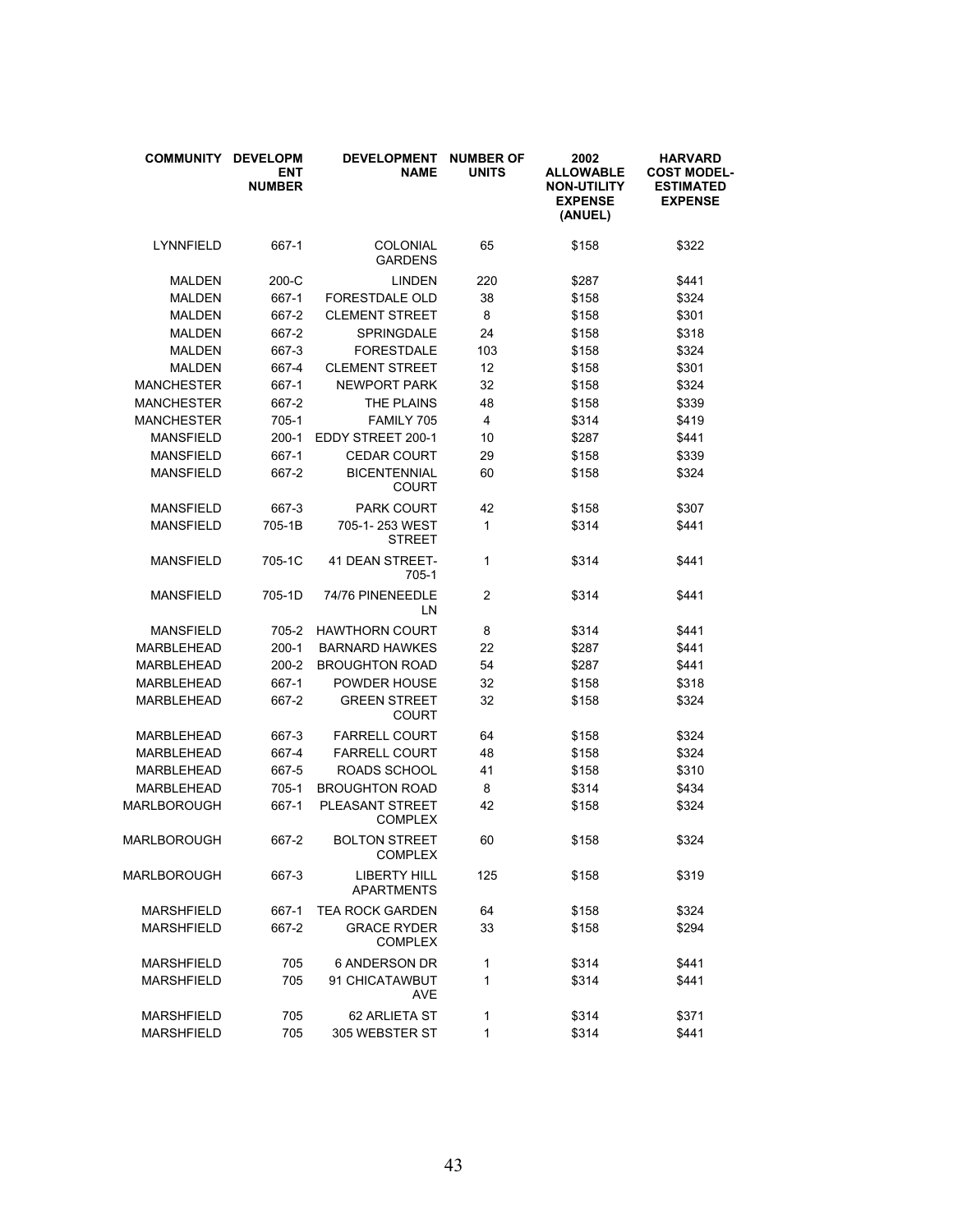| <b>COMMUNITY</b>  | <b>DEVELOPM</b><br><b>ENT</b><br><b>NUMBER</b> | <b>DEVELOPMENT</b><br><b>NAME</b>            | <b>NUMBER OF</b><br><b>UNITS</b> | 2002<br><b>ALLOWABLE</b><br><b>NON-UTILITY</b><br><b>EXPENSE</b><br>(ANUEL) | <b>HARVARD</b><br><b>COST MODEL-</b><br><b>ESTIMATED</b><br><b>EXPENSE</b> |
|-------------------|------------------------------------------------|----------------------------------------------|----------------------------------|-----------------------------------------------------------------------------|----------------------------------------------------------------------------|
| <b>MARSHFIELD</b> | 705                                            | 74 WEBSTER ST                                | $\mathbf{1}$                     | \$314                                                                       | \$441                                                                      |
| <b>MARSHFIELD</b> | 705                                            | 635 OCEAN ST                                 | 4                                | \$314                                                                       | \$317                                                                      |
| <b>MARSHFIELD</b> | 705                                            | 231 CARESWELL ST                             | 1                                | \$314                                                                       | \$441                                                                      |
| <b>MARSHFIELD</b> | 705                                            | 4 HARLOW RD                                  | 5                                | \$314                                                                       | \$322                                                                      |
| <b>MARSHFIELD</b> | 705                                            | 30 OLD COLONY<br>LANE                        | 1                                | \$314                                                                       | \$441                                                                      |
| <b>MARSHFIELD</b> | 705                                            | 1248 OCEAN ST                                | $\mathbf{1}$                     | \$314                                                                       | \$441                                                                      |
| <b>MARSHFIELD</b> | 705-3                                          | <b>TEA ROCK</b><br><b>GARDENS</b>            | 6                                | \$314                                                                       | \$441                                                                      |
| MASHPEE           | 667-1                                          | <b>FRANK J. HOMEYER</b><br><b>VILLAGE</b>    | 24                               | \$158                                                                       | \$258                                                                      |
| MASHPEE           | 705-1                                          |                                              | 6                                | \$314                                                                       | \$399                                                                      |
| MATTAPOISETT      | $200-1$                                        | <b>HOMESTEAD</b><br><b>COURT</b>             | 10                               | \$287                                                                       | \$384                                                                      |
| MATTAPOISETT      | 667-1                                          | <b>VILLAGE COURT</b>                         | 54                               | \$158                                                                       | \$270                                                                      |
| <b>MAYNARD</b>    | 667-1                                          | POWDERMILL<br><b>CIRCLE</b>                  | 56                               | \$158                                                                       | \$324                                                                      |
| <b>MEDFIELD</b>   | 667-1                                          | <b>TILDEN VILLAGE</b>                        | 60                               | \$158                                                                       | \$330                                                                      |
| <b>MEDFORD</b>    | $200-1$                                        | <b>LA PRISE VILLAGE</b>                      | 180                              | \$287                                                                       | \$432                                                                      |
| <b>MEDFORD</b>    | 667-3                                          | <b>WELDON MANOR</b>                          | 75                               | \$158                                                                       | \$315                                                                      |
| <b>MEDFORD</b>    | 667-C                                          | <b>WALKLING COURT</b>                        | 144                              | \$158                                                                       | \$339                                                                      |
| <b>MEDWAY</b>     | 667-1                                          | <b>KENNEY DRIVE</b>                          | 34                               | \$158                                                                       | \$346                                                                      |
| <b>MEDWAY</b>     | 667-2                                          | <b>LOVERING HEIGHTS</b>                      | 60                               | \$158                                                                       | \$324                                                                      |
| MELROSE           | 667-1                                          | <b>STEELE HOUSE</b>                          | 155                              | \$158                                                                       | \$319                                                                      |
| <b>MELROSE</b>    | 667-2                                          | <b>MC CARTHY</b>                             | 150                              | \$158                                                                       | \$322                                                                      |
| <b>MELROSE</b>    | 705-1                                          | 37 LEBANON<br><b>STREET</b>                  | 1                                | \$314                                                                       | \$441                                                                      |
| <b>MELROSE</b>    | 705-1A                                         | 42-44 OTIS STREET                            | $\overline{2}$                   | \$314                                                                       | \$441                                                                      |
| <b>MELROSE</b>    | 705-2                                          | <b>LEBANON STREET</b>                        | $\overline{c}$                   | \$314                                                                       | \$441                                                                      |
| <b>MELROSE</b>    | 705-2A                                         | <b>TRENTON/WASHING</b><br><b>TON STREETS</b> | $\overline{2}$                   | \$314                                                                       | \$441                                                                      |
| MELROSE           | 705-2B                                         | 969 MAIN STREET                              | 1                                | \$314                                                                       | \$441                                                                      |
| <b>MELROSE</b>    | 705-3                                          | 446 LEBANON<br><b>STREET</b>                 | 2                                | \$314                                                                       | \$441                                                                      |
| <b>MELROSE</b>    | 705-3A                                         | 76 BEECH AVENUE                              | $\overline{\mathbf{c}}$          | \$314                                                                       | \$427                                                                      |
| <b>MELROSE</b>    | 705-3B                                         | 70 EAST WYOMING<br><b>AVENUE</b>             | 1                                | \$314                                                                       | \$399                                                                      |
| MELROSE           | 705-3C                                         | <b>FELLSVIEW</b><br><b>TERRACE</b>           | $\overline{c}$                   | \$314                                                                       | \$437                                                                      |
| <b>MENDON</b>     | 667-1                                          | <b>SUNRISE</b><br><b>APARTMENTS</b>          | 30                               | \$158                                                                       | \$318                                                                      |
| <b>MERRIMAC</b>   | 667-1                                          | <b>MERRI VILLAGE</b>                         | 48                               | \$158                                                                       | \$275                                                                      |
| <b>MERRIMAC</b>   | 705-1                                          | <b>GREEN STREET</b>                          | 2                                | \$314                                                                       | \$421                                                                      |
| <b>MERRIMAC</b>   | 705-1                                          | <b>LINCOLN STREET</b>                        | $\overline{c}$                   | \$314                                                                       | \$421                                                                      |
| <b>METHUEN</b>    | $200-1$                                        | J.F.K. VILLAGE                               | 59                               | \$287                                                                       | \$392                                                                      |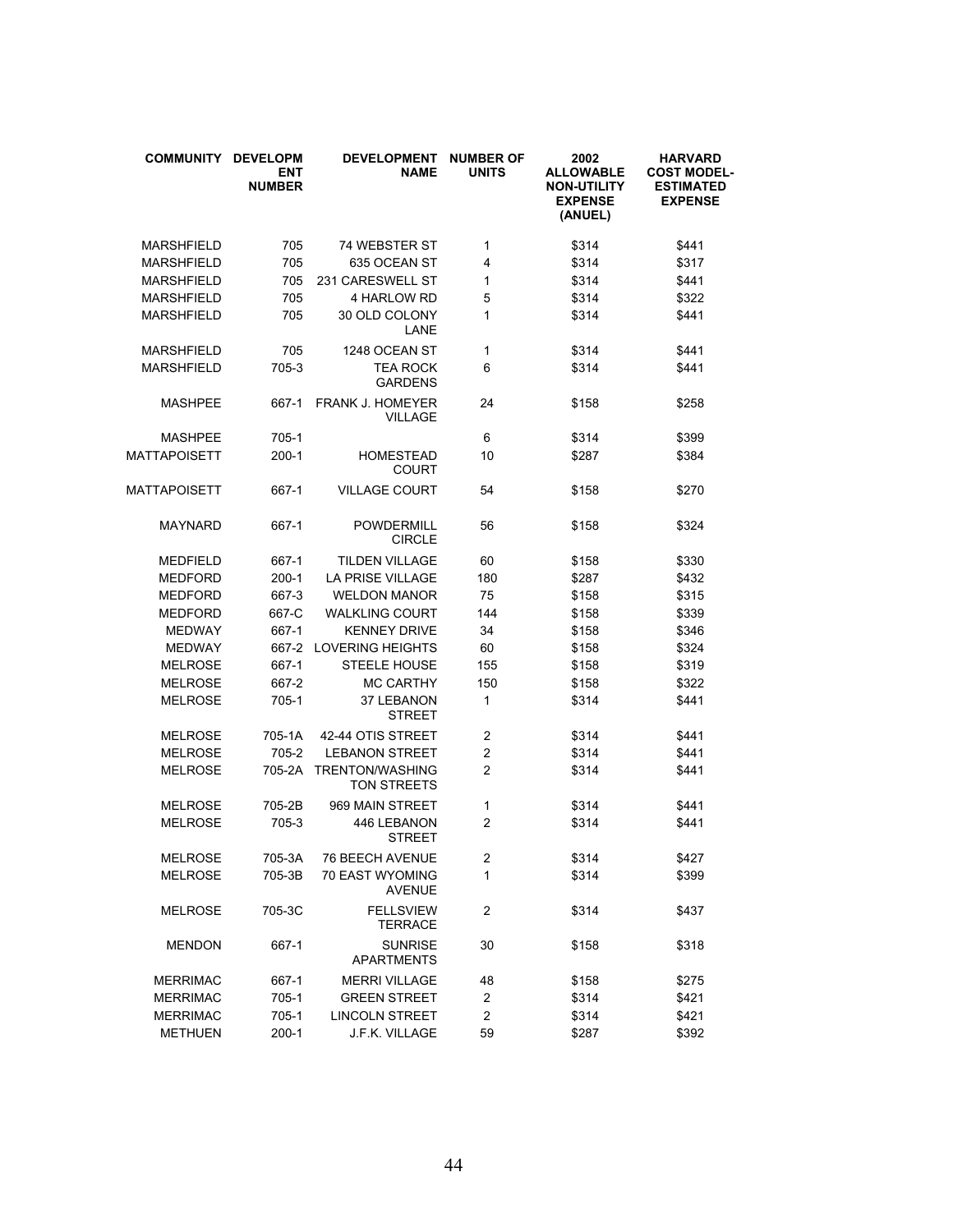| <b>COMMUNITY</b> | <b>DEVELOPM</b><br><b>ENT</b><br><b>NUMBER</b> | <b>DEVELOPMENT</b><br><b>NAME</b>                           | <b>NUMBER OF</b><br><b>UNITS</b> | 2002<br><b>ALLOWABLE</b><br><b>NON-UTILITY</b><br><b>EXPENSE</b><br>(ANUEL) | <b>HARVARD</b><br><b>COST MODEL-</b><br><b>ESTIMATED</b><br><b>EXPENSE</b> |
|------------------|------------------------------------------------|-------------------------------------------------------------|----------------------------------|-----------------------------------------------------------------------------|----------------------------------------------------------------------------|
| <b>METHUEN</b>   | 667-1                                          | <b>OAKLAND AVENUE</b><br><b>ELDERLY</b>                     | 40                               | \$158                                                                       | \$280                                                                      |
| <b>METHUEN</b>   | 667-2                                          | <b>EDGEWOOD</b><br><b>AVENUE ELDERLY</b>                    | 64                               | \$158                                                                       | \$280                                                                      |
| <b>METHUEN</b>   | 667-3                                          | <b>24 MYSTIC STREET</b><br><b>ELDERLY</b>                   | 72                               | \$158                                                                       | \$280                                                                      |
| <b>METHUEN</b>   | 667-4                                          | <b>22 MYSTIC STREET</b><br><b>ELDERLY</b>                   | 72                               | \$158                                                                       | \$280                                                                      |
| <b>METHUEN</b>   | 667-5                                          | CONGREGATE-<br><b>ELDERLY</b>                               | 41                               | \$158                                                                       | \$265                                                                      |
| <b>METHUEN</b>   | 705-1                                          | 601 LOWELL BLVD                                             | 8                                | \$314                                                                       | \$373                                                                      |
| <b>METHUEN</b>   | 705-2                                          | <b>MYSTIC ST FAMILY</b><br><b>HOUSING</b>                   | $\overline{2}$                   | \$314                                                                       | \$328                                                                      |
| <b>METHUEN</b>   | 705-4                                          | PRIDES CROSSING                                             | 4                                | \$314                                                                       | \$322                                                                      |
| MIDDLEBOROUGH    | $200-1$                                        | <b>ARCHER COURT</b>                                         | 28                               | \$287                                                                       | \$391                                                                      |
| MIDDLEBOROUGH    | 667-1                                          | <b>NEMASKET APTS</b>                                        | 40                               | \$158                                                                       | \$275                                                                      |
| MIDDLEBOROUGH    | 667-2                                          | <b>NEMASKET APTS</b>                                        | 50                               | \$158                                                                       | \$275                                                                      |
| MIDDLEBOROUGH    | 667-3                                          | <b>RIVERVIEW APTS</b>                                       | 64                               | \$158                                                                       | \$275                                                                      |
| <b>MIDDLETON</b> | 667-1                                          | ORCHARD CIRCLE                                              | 54                               | \$158                                                                       | \$339                                                                      |
| <b>MIDDLETON</b> | $705-1$                                        | <b>JACK PELLICELLI</b><br><b>MEMORIAL</b><br><b>HOUSING</b> | 12                               | \$314                                                                       | \$432                                                                      |
| <b>MILFORD</b>   | $200-1$                                        | <b>LUBY AVENUE</b>                                          | 69                               | \$287                                                                       | \$441                                                                      |
| <b>MILFORD</b>   | 667-1                                          | <b>FAIRFIELD COURT</b>                                      | 30                               | \$158                                                                       | \$339                                                                      |
| <b>MILFORD</b>   | 667-2                                          | <b>GREENLEAF</b><br><b>TERRACE</b>                          | 30                               | \$158                                                                       | \$346                                                                      |
| <b>MILFORD</b>   | 667-3                                          | <b>BIRMINGHAM</b><br>COURT                                  | 119                              | \$158                                                                       | \$346                                                                      |
| <b>MILFORD</b>   | 705-1                                          | PRINCETON DRIVE                                             | 1                                | \$314                                                                       | \$441                                                                      |
| <b>MILFORD</b>   | $705-1$                                        | <b>VINCENZO ROAD</b>                                        | 6                                | \$314                                                                       | \$398                                                                      |
| <b>MILFORD</b>   | 705-1                                          | 37 REDWOOD DRIVE                                            | 1                                | \$314                                                                       | \$441                                                                      |
| <b>MILFORD</b>   | $705-1$                                        | <b>CORNELL DRIVE</b>                                        | 1                                | \$314                                                                       | \$441                                                                      |
| <b>MILFORD</b>   |                                                | 705-1 32 REDWOOD DRIVE                                      | 1                                | \$314                                                                       | \$441                                                                      |
| <b>MILFORD</b>   | 705-1                                          | <b>WEST FOUNTAIN</b><br><b>STREET</b>                       | 1                                | \$314                                                                       | \$441                                                                      |
| <b>MILFORD</b>   | 705-1                                          | <b>HIGHLAND STREET</b>                                      | 1                                | \$314                                                                       | \$441                                                                      |
| <b>MILFORD</b>   | 705-2                                          | 20 CHURCHILL<br><b>STREET</b>                               | 1                                | \$314                                                                       | \$441                                                                      |
| <b>MILFORD</b>   | 705-2                                          | <b>87 EAST STREET</b>                                       | 1                                | \$314                                                                       | \$441                                                                      |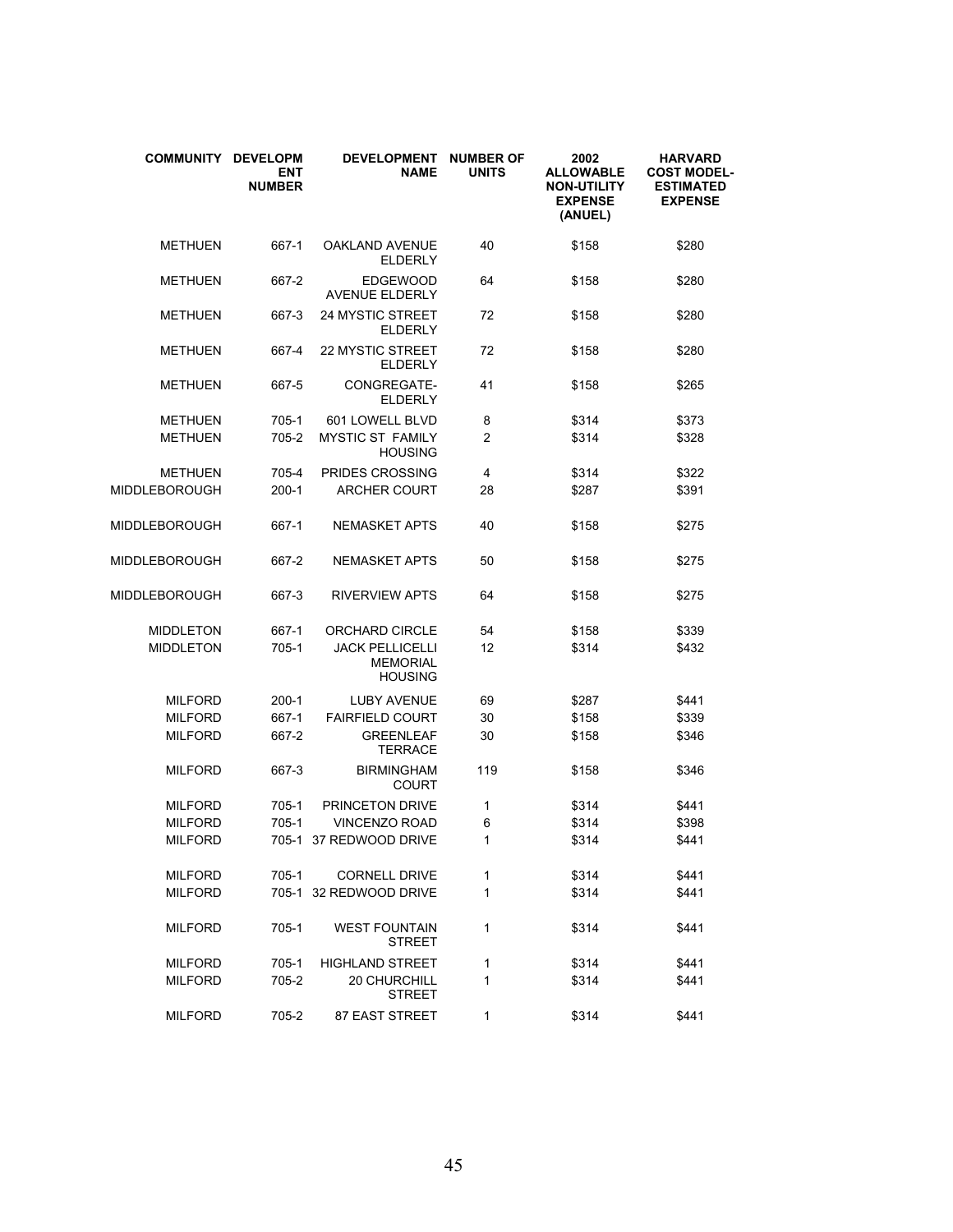| <b>COMMUNITY</b> | <b>DEVELOPM</b><br><b>ENT</b><br><b>NUMBER</b> | <b>DEVELOPMENT</b><br><b>NAME</b>           | <b>NUMBER OF</b><br><b>UNITS</b> | 2002<br><b>ALLOWABLE</b><br><b>NON-UTILITY</b><br><b>EXPENSE</b><br>(ANUEL) | <b>HARVARD</b><br><b>COST MODEL-</b><br><b>ESTIMATED</b><br><b>EXPENSE</b> |
|------------------|------------------------------------------------|---------------------------------------------|----------------------------------|-----------------------------------------------------------------------------|----------------------------------------------------------------------------|
| <b>MILFORD</b>   | 705-2                                          | <b>16 SOUTH HIGH</b><br><b>STREET</b>       | 1                                | \$314                                                                       | \$441                                                                      |
| <b>MILFORD</b>   | 705-2                                          | 1-85 EAST STREET                            | 3                                | \$314                                                                       | \$441                                                                      |
| <b>MILFORD</b>   | 705-2A                                         | <b>CEDAR ST</b>                             | 5                                | \$314                                                                       | \$441                                                                      |
| <b>MILLBURY</b>  | $200-1$                                        | <b>MEMORIAL DRIVE</b>                       | 25                               | \$287                                                                       | \$382                                                                      |
| <b>MILLBURY</b>  | 667-1                                          | <b>LINDEN APARTMENT</b>                     | 32                               | \$158                                                                       | \$280                                                                      |
| <b>MILLBURY</b>  | 667-2                                          | <b>COLONIAL DRIVE</b>                       | 60                               | \$158                                                                       | \$280                                                                      |
| <b>MILLBURY</b>  | 667-3                                          | <b>CENTERVIEW</b>                           | 54                               | \$158                                                                       | \$272                                                                      |
| <b>MILLBURY</b>  | 667-4                                          | CONGREGATE                                  | 3                                | \$158                                                                       | \$423                                                                      |
| <b>MILLBURY</b>  | 705-1                                          | 256 NORTH MAIN ST<br><b>ACQUISITION</b>     | 1                                | \$314                                                                       | \$441                                                                      |
| <b>MILLBURY</b>  | 705-1                                          | 47 RIVERLIN ST<br><b>ACQUISITION</b>        | 1                                | \$314                                                                       | \$414                                                                      |
| <b>MILLBURY</b>  | 705-1                                          | 21 FOREST DR<br><b>ACQUISITION</b>          | $\overline{c}$                   | \$314                                                                       | \$350                                                                      |
| <b>MILLBURY</b>  | 705-1                                          | 230 WEST MAIN ST<br>ACQUISITION             | $\overline{2}$                   | \$314                                                                       | \$417                                                                      |
| <b>MILLBURY</b>  | 705-1A                                         |                                             | 6                                | \$314                                                                       | \$354                                                                      |
| <b>MILLIS</b>    | 667-1                                          | <b>KENNEDY TERRACE</b>                      | 32                               | \$158                                                                       | \$346                                                                      |
| <b>MILLIS</b>    | 667-2                                          | <b>KING TERRACE</b>                         | 41                               | \$158                                                                       | \$324                                                                      |
| <b>MILLIS</b>    | 705-1                                          | <b>DANIELS STREET</b><br><b>APARTMENTS</b>  | 10                               | \$314                                                                       | \$425                                                                      |
| <b>MILTON</b>    | 667-1                                          | MILLER AVE.<br><b>APARTMENTS</b>            | 40                               | \$158                                                                       | \$305                                                                      |
| <b>MILTON</b>    | 705-1A                                         | 705-1A                                      | 2                                | \$314                                                                       | \$441                                                                      |
| <b>MILTON</b>    | 705-1B                                         | 705-1B                                      | $\overline{c}$                   | \$314                                                                       | \$441                                                                      |
| <b>MILTON</b>    | 705-2A                                         |                                             | $\overline{c}$                   | \$314                                                                       | \$441                                                                      |
| <b>MILTON</b>    | 705-2B                                         |                                             | $\overline{c}$                   | \$314                                                                       | \$441                                                                      |
| <b>MILTON</b>    | 705-2C                                         |                                             | $\overline{2}$                   | \$314                                                                       | \$441                                                                      |
| <b>MILTON</b>    | 705-2D                                         |                                             | $\overline{c}$                   | \$314                                                                       | \$441                                                                      |
| <b>MONSON</b>    | 667-1                                          | <b>COLONIAL VILLAGE</b>                     | 66                               | \$158                                                                       | \$299                                                                      |
| <b>MONSON</b>    | 667-2                                          | COLONIAL VILLAGE                            | 36                               | \$158                                                                       | \$286                                                                      |
| <b>MONSON</b>    | 705-1                                          | <b>39 STATE ST</b>                          | 4                                | \$314                                                                       | \$375                                                                      |
| <b>MONSON</b>    | 705-1                                          | 290 MAIN ST                                 | $\overline{c}$                   | \$314                                                                       | \$375                                                                      |
| <b>MONSON</b>    | 705-1                                          | LOW HAMDEN RD                               | 3                                | \$314                                                                       | \$441                                                                      |
| <b>MONSON</b>    | 705-2                                          | COLONIAL VILLAGE                            | 8                                | \$314                                                                       | \$294                                                                      |
| <b>MONTAGUE</b>  | $200-1$                                        | <b>HILLCREST HOMES</b>                      | 30                               | \$287                                                                       | \$352                                                                      |
| <b>MONTAGUE</b>  | 667-1                                          | <b>SUNRISE TERRACE</b>                      | 40                               | \$158                                                                       | \$249                                                                      |
| <b>MONTAGUE</b>  | 667-2                                          | <b>KEITH BLOCK</b>                          | 31                               | \$158                                                                       | \$253                                                                      |
| <b>MONTAGUE</b>  | 667-3                                          | <b>HIGHLAND SCHOOL</b>                      | 9                                | \$158                                                                       | \$245                                                                      |
| <b>MONTAGUE</b>  | 667-3                                          | <b>WINSLOW</b><br><b>WENTWORTH</b><br>HOUSE | 17                               | \$158                                                                       | \$237                                                                      |
| NAHANT           | $200-1$                                        | <b>SPRING &amp; EMERALD</b><br><b>ROAD</b>  | 14                               | \$287                                                                       | \$440                                                                      |
| <b>NAHANT</b>    | 667-1                                          | <b>SPINDRIFT</b>                            | 29                               | \$158                                                                       | \$310                                                                      |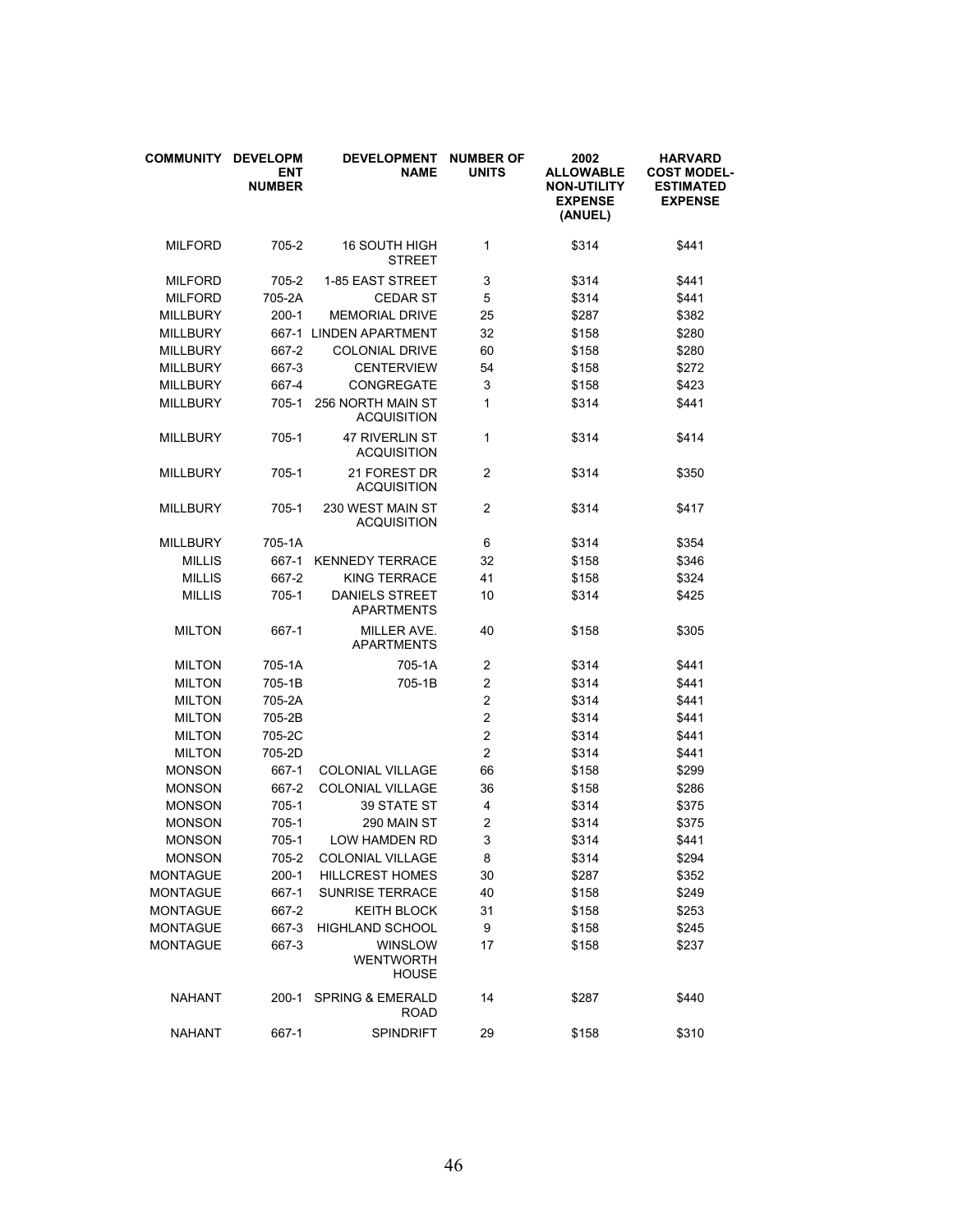| <b>COMMUNITY</b>   | <b>DEVELOPM</b><br><b>ENT</b><br><b>NUMBER</b> | <b>DEVELOPMENT</b><br><b>NAME</b>                       | <b>NUMBER OF</b><br><b>UNITS</b> | 2002<br><b>ALLOWABLE</b><br><b>NON-UTILITY</b><br><b>EXPENSE</b><br>(ANUEL) | <b>HARVARD</b><br><b>COST MODEL-</b><br><b>ESTIMATED</b><br><b>EXPENSE</b> |
|--------------------|------------------------------------------------|---------------------------------------------------------|----------------------------------|-----------------------------------------------------------------------------|----------------------------------------------------------------------------|
| NAHANT             | $705-1$                                        | <b>GREYSTONE ROAD</b>                                   | 5                                | \$314                                                                       | \$441                                                                      |
| <b>NANTUCKET</b>   | 667-1                                          | <b>MIACOMET VILLAGE</b>                                 | 10                               | \$158                                                                       | \$224                                                                      |
| <b>NANTUCKET</b>   | 705-1                                          | <b>MIACOMET VILLAGE</b>                                 | 12                               | \$314                                                                       | \$325                                                                      |
| <b>NATICK</b>      | $200-1$                                        | <b>FOREST GREEN</b>                                     | 50                               | \$287                                                                       | \$441                                                                      |
| <b>NATICK</b>      | 667-1                                          | <b>CEDAR GARDENS</b>                                    | 48                               | \$158                                                                       | \$346                                                                      |
| <b>NATICK</b>      | 667-2                                          | <b>CEDAR GARDENS</b>                                    | 44                               | \$158                                                                       | \$346                                                                      |
| <b>NATICK</b>      | 667-3                                          | <b>CEDAR GARDENS</b>                                    | 72                               | \$158                                                                       | \$346                                                                      |
| <b>NATICK</b>      | 667-4                                          | <b>CEDAR GARDENS</b>                                    | 96                               | \$158                                                                       | \$346                                                                      |
| <b>NATICK</b>      | 667-5                                          | <b>COOLIDGE</b><br><b>GARDENS</b>                       | 45                               | \$158                                                                       | \$318                                                                      |
| <b>NATICK</b>      | 667-6                                          | WM COOLIDGE HS<br><b>CONGREGATE</b>                     | 20                               | \$158                                                                       | \$299                                                                      |
| <b>NATICK</b>      | 705-2                                          | <b>SCATTERED SITE</b>                                   | $\overline{c}$                   | \$314                                                                       | \$430                                                                      |
| <b>NATICK</b>      | 705-3                                          | <b>SCHOOL STREET</b>                                    | 8                                | \$314                                                                       | \$441                                                                      |
| <b>NATICK</b>      | 705-4                                          | <b>WEST HILL PARK</b>                                   | 16                               | \$314                                                                       | \$441                                                                      |
| <b>NEEDHAM</b>     | $200-1$                                        | <b>HIGH ROCK</b>                                        | 80                               | \$287                                                                       | \$441                                                                      |
| <b>NEEDHAM</b>     | 667-1                                          | <b>LINDEN STREET - 1</b>                                | 32                               | \$158                                                                       | \$318                                                                      |
| <b>NEEDHAM</b>     | 667-2                                          | <b>LINDEN STREET - 2</b>                                | 40                               | \$158                                                                       | \$318                                                                      |
| <b>NEEDHAM</b>     | 667-3                                          | <b>CHAMBERS STREET</b>                                  | 80                               | \$158                                                                       | \$324                                                                      |
| <b>NEW BEDFORD</b> | $200-1$                                        | <b>PARKDALE</b>                                         | 98                               | \$287                                                                       | \$394                                                                      |
| NEW BEDFORD        | 200-2                                          | <b>BLUE MEADOWS</b>                                     | 150                              | \$287                                                                       | \$397                                                                      |
| NEW BEDFORD        | $200-3$                                        | <b>NASHMONT</b>                                         | 82                               | \$287                                                                       | \$403                                                                      |
| NEW BEDFORD        | 667-1                                          | <b>WESTWOOD</b>                                         | 30                               | \$158                                                                       | \$288                                                                      |
| NEW BEDFORD        | 667-1A                                         | <b>CRESTVIEW</b>                                        | 45                               | \$158                                                                       | \$294                                                                      |
| NEW BEDFORD        | 667-2                                          | <b>TRIPP TOWERS</b>                                     | 202                              | \$158                                                                       | \$296                                                                      |
| NEW BEDFORD        | 667-3                                          | <b>NEW BEDFORD</b><br><b>HOTEL</b><br><b>APARTMENTS</b> | 112                              | \$158                                                                       | \$304                                                                      |
| NEW BEDFORD        | $705-1$                                        | <b>DEMEDEIROS</b><br><b>APARTMENTS</b>                  | 24                               | \$314                                                                       | \$441                                                                      |
| NEW BEDFORD        | 705-2                                          | <b>BOURNE STREET</b>                                    | 12                               | \$314                                                                       | \$358                                                                      |
| NEW BEDFORD        | 705-2A                                         | <b>CHURCH STREET</b>                                    | 8                                | \$314                                                                       | \$402                                                                      |
| NEW BEDFORD        | 705-2B                                         | <b>SAWYER STREET</b>                                    | 18                               | \$314                                                                       | \$358                                                                      |
| NEW BEDFORD        | 705-3                                          | <b>BEN ROSE</b><br><b>GARDENS</b>                       | 58                               | \$314                                                                       | \$441                                                                      |
| NEW BEDFORD        | 705-4                                          | <b>742 SHAWMUT</b><br><b>AVENUE</b>                     | 9                                | \$314                                                                       | \$433                                                                      |
| <b>NEW BEDFORD</b> |                                                | 705-6 TOWNSEND STREET                                   | 4                                | \$314                                                                       | \$363                                                                      |
| NEW BEDFORD        | 705-6A                                         | <b>ALEC STREET</b>                                      | 12                               | \$314                                                                       | \$363                                                                      |
| <b>NEW BEDFORD</b> | 705-6B                                         | <b>FILLMORE STREET</b>                                  | 4                                | \$314                                                                       | \$363                                                                      |
| <b>NEW BEDFORD</b> | 705-7                                          | <b>DEMEDEIROS</b><br><b>APARTMENTS II</b>               | 8                                | \$314                                                                       | \$430                                                                      |
| NEW BEDFORD        | 705-7A                                         | <b>BEN ROSE</b><br><b>GARDENS II</b>                    | 2                                | \$314                                                                       | \$441                                                                      |
| NEW BEDFORD        | 705-8                                          | <b>RICHMOND STREET</b>                                  | $\overline{c}$                   | \$314                                                                       | \$421                                                                      |
| NEW BEDFORD        | 705-8A                                         | LOFTUS STREET                                           | 4                                | \$314                                                                       | \$431                                                                      |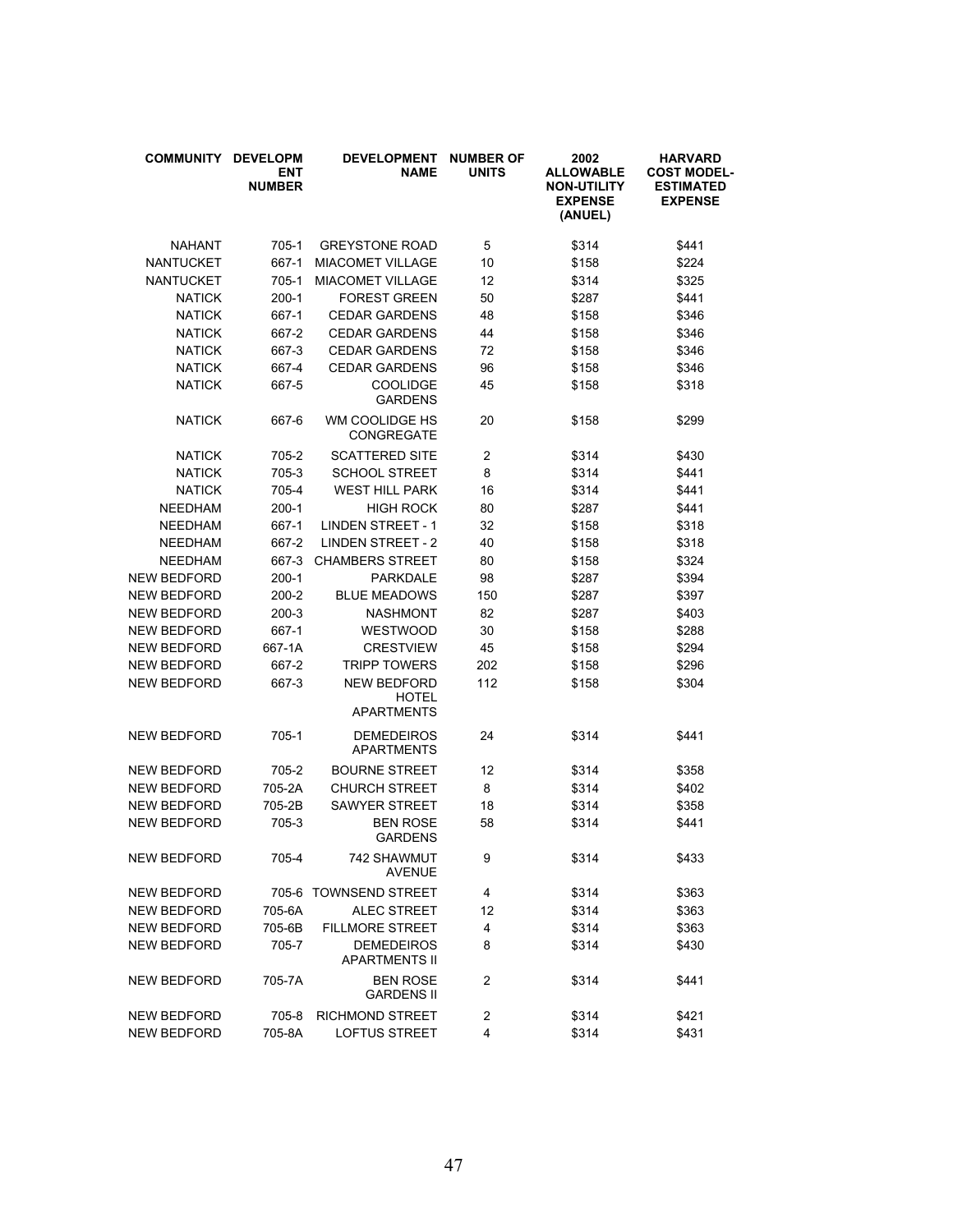| <b>COMMUNITY</b>   | <b>DEVELOPM</b><br>ENT<br><b>NUMBER</b> | <b>DEVELOPMENT</b><br><b>NAME</b>                 | <b>NUMBER OF</b><br><b>UNITS</b> | 2002<br><b>ALLOWABLE</b><br><b>NON-UTILITY</b><br><b>EXPENSE</b><br>(ANUEL) | <b>HARVARD</b><br><b>COST MODEL-</b><br><b>ESTIMATED</b><br><b>EXPENSE</b> |
|--------------------|-----------------------------------------|---------------------------------------------------|----------------------------------|-----------------------------------------------------------------------------|----------------------------------------------------------------------------|
| <b>NEW BEDFORD</b> | 705-8B                                  | <b>CHURCH STREET</b>                              | 4                                | \$314                                                                       | \$338                                                                      |
| NEWBURYPORT        | $200-1$                                 | <b>JOHN M KELLEHER</b>                            | 42                               | \$287                                                                       | \$441                                                                      |
| <b>NEWBURYPORT</b> | 667-1                                   | <b>JAMES E SULLIVAN</b>                           | 100                              | \$158                                                                       | \$346                                                                      |
| <b>NEWTON</b>      | 667-1                                   | <b>ECHO RIDGE</b>                                 | 40                               | \$158                                                                       | \$321                                                                      |
| <b>NEWTON</b>      | 667-2                                   | <b>HAMILTON GROVE</b>                             | 42                               | \$158                                                                       | \$313                                                                      |
| <b>NEWTON</b>      | 667-3                                   | <b>NONONTUM</b><br><b>VILLAGE -</b><br>CONGREGATE | 26                               | \$158                                                                       | \$302                                                                      |
| <b>NEWTON</b>      | 667-4                                   | <b>HAMPTON PLACE</b><br><b>CONDOS</b>             | 5                                | \$158                                                                       | \$296                                                                      |
| <b>NEWTON</b>      | 667-6                                   | <b>CENTENARY</b><br><b>VILLAGE</b>                | 17                               | \$158                                                                       | \$305                                                                      |
| <b>NEWTON</b>      | 705-1                                   | <b>BEACONWOOD</b>                                 | 20                               | \$314                                                                       | \$441                                                                      |
| <b>NEWTON</b>      | 705-4A                                  | 18 & 20 CARTER<br><b>STREET</b>                   | $\overline{2}$                   | \$314                                                                       | \$392                                                                      |
| <b>NEWTON</b>      | 705-4B                                  | 223-225 TREMONT<br><b>STREET</b>                  | 2                                | \$314                                                                       | \$441                                                                      |
| <b>NEWTON</b>      | 705-4C                                  | <b>CHESTNUT STREET</b>                            | $\overline{2}$                   | \$314                                                                       | \$399                                                                      |
| <b>NEWTON</b>      | 705-4D                                  | 6 & 6A BRYON ROAD                                 | $\overline{2}$                   | \$314                                                                       | \$437                                                                      |
| <b>NEWTON</b>      | 705-4E                                  | 29 & 31 BRYON<br><b>ROAD</b>                      | $\overline{2}$                   | \$314                                                                       | \$437                                                                      |
| <b>NEWTON</b>      | 705-4F                                  | 248 & 250<br><b>LAGRANGE STREET</b>               | 2                                | \$314                                                                       | \$437                                                                      |
| <b>NEWTON</b>      | 705-4G                                  | 91 CHRISTINA<br><b>STREET</b>                     | 1                                | \$314                                                                       | \$441                                                                      |
| <b>NEWTON</b>      | 705-4H                                  | 47 & 49 COLELLA<br><b>ROAD</b>                    | 2                                | \$314                                                                       | \$389                                                                      |
| <b>NEWTON</b>      | $705 - 5$                               | <b>WOODLAND GROVE</b><br><b>CONDO</b>             | 1                                | \$314                                                                       | \$376                                                                      |
| <b>NEWTON</b>      | $705 - 5$                               | <b>LANGLEY ROAD</b>                               | 2                                | \$314                                                                       | \$424                                                                      |
| <b>NEWTON</b>      | 705-5A                                  | <b>FALLS RIDGE</b><br><b>CONDOS</b>               | 3                                | \$314                                                                       | \$364                                                                      |
| <b>NEWTON</b>      | 705-5B                                  |                                                   | $\boldsymbol{2}$                 | \$314                                                                       | \$386                                                                      |
| <b>NEWTON</b>      | 705-5C                                  | <b>WINCHESTER PARK</b><br><b>CONDOS</b>           | $\overline{c}$                   | \$314                                                                       | \$441                                                                      |
| <b>NEWTON</b>      | 705-5D                                  | <b>JACKSON CONDOS</b>                             | 1                                | \$314                                                                       | \$441                                                                      |
| <b>NEWTON</b>      | 705-5E                                  | <b>NONANTUM</b><br><b>VILLAGE</b>                 | 6                                | \$314                                                                       | \$441                                                                      |
| <b>NEWTON</b>      | 705-6                                   | <b>ALDEN PARK</b><br><b>CONDOMINIUMS</b>          | 1                                | \$314                                                                       | \$441                                                                      |
| <b>NEWTON</b>      | 705-6A                                  | <b>GAZEBO</b><br>CONDOMINIUMS                     | 3                                | \$314                                                                       | \$441                                                                      |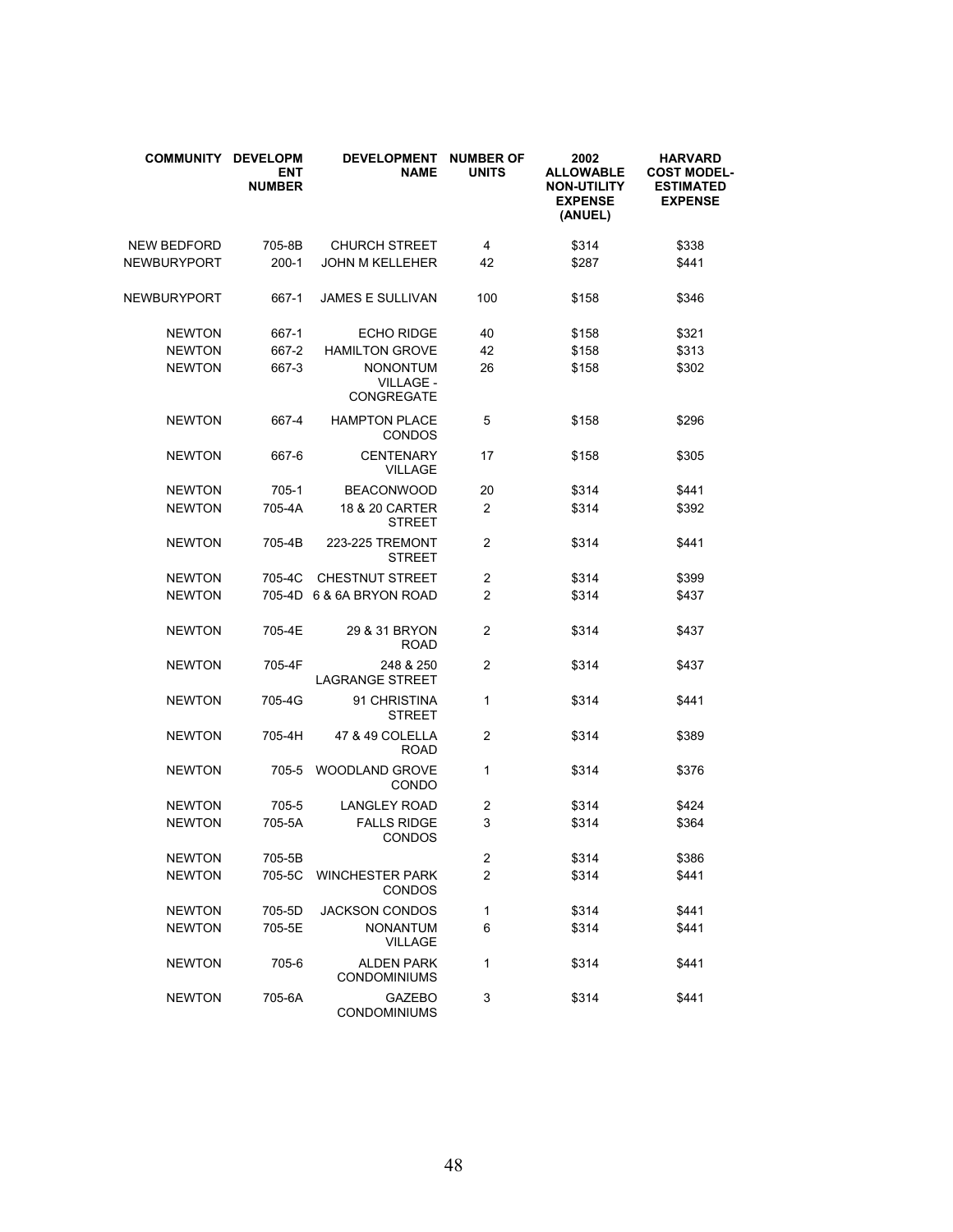| COMMUNITY DEVELOPM                  | <b>ENT</b><br><b>NUMBER</b> | <b>DEVELOPMENT</b><br><b>NAME</b>            | <b>NUMBER OF</b><br><b>UNITS</b> | 2002<br><b>ALLOWABLE</b><br><b>NON-UTILITY</b><br><b>EXPENSE</b><br>(ANUEL) | <b>HARVARD</b><br><b>COST MODEL-</b><br><b>ESTIMATED</b><br><b>EXPENSE</b> |
|-------------------------------------|-----------------------------|----------------------------------------------|----------------------------------|-----------------------------------------------------------------------------|----------------------------------------------------------------------------|
| <b>NEWTON</b>                       | 705-6B                      | <b>CLAFLIN</b><br><b>CONDOMINIUMS</b>        | 3                                | \$314                                                                       | \$399                                                                      |
| <b>NEWTON</b>                       | 705-6C                      | <b>FLORENCE COURT</b><br><b>CONDOS</b>       | 1                                | \$314                                                                       | \$373                                                                      |
| <b>NEWTON</b>                       | 705-6D                      |                                              | 1                                | \$314                                                                       | \$441                                                                      |
| <b>NEWTON</b>                       | 705-6E                      |                                              | 1                                | \$314                                                                       | \$441                                                                      |
| <b>NEWTON</b>                       | 705-7                       | <b>VILLAGE FALLS</b><br><b>CONDOMINIUMS</b>  | 14                               | \$314                                                                       | \$371                                                                      |
| <b>NEWTON</b>                       | 705-7A                      | <b>CHESTNUT GROVE</b><br><b>CONDOMINIUMS</b> | 4                                | \$314                                                                       | \$371                                                                      |
| <b>NORFOLK</b>                      |                             | 667-1 HILLCREST VILLAGE                      | 64                               | \$158                                                                       | \$324                                                                      |
| <b>NORFOLK</b>                      | 705-1                       | <b>PINE KNOLL</b>                            | 20                               | \$314                                                                       | \$426                                                                      |
| <b>NORTH ANDOVER</b>                | $200-1$                     | <b>VETERANS</b>                              | 24                               | \$287                                                                       | \$379                                                                      |
| <b>NORTH ANDOVER</b>                | 667-1                       | <b>FOUNTAIN DRIVE</b>                        | 40                               | \$158                                                                       | \$275                                                                      |
| <b>NORTH ANDOVER</b>                | 667-2                       | <b>BINGHAM WAY</b>                           | 42                               | \$158                                                                       | \$280                                                                      |
| NORTH ANDOVER                       | 667-3                       | <b>FOULD'S TERRACE</b>                       | 52                               | \$158                                                                       | \$280                                                                      |
| NORTH ANDOVER                       | 667-4                       | <b>O'CONNOR</b><br><b>HEIGHTS</b>            | 20                               | \$158                                                                       | \$260                                                                      |
| <b>NORTH ANDOVER</b>                | $705-1$                     | <b>ASHLAND STREET</b>                        | 2                                | \$314                                                                       | \$402                                                                      |
| <b>NORTH</b><br><b>ATTLEBOROUGH</b> | 200-1                       | <b>VETERAN'S</b>                             | 20                               | \$287                                                                       | \$384                                                                      |
| <b>NORTH</b><br><b>ATTLEBOROUGH</b> | 667-1                       | <b>CIRCLE COURT</b>                          | 104                              | \$158                                                                       | \$293                                                                      |
| <b>NORTH</b><br><b>ATTLEBOROUGH</b> | 667-2                       | <b>ELM TERRACE</b>                           | 72                               | \$158                                                                       | \$276                                                                      |
| <b>NORTH</b><br><b>ATTLEBOROUGH</b> | 667-3                       |                                              | 50                               | \$158                                                                       | \$262                                                                      |
| <b>NORTH</b><br><b>ATTLEBOROUGH</b> | 705-1                       | <b>JEFFERSON</b><br>ST/GOLDIR RD             | 4                                | \$314                                                                       | \$346                                                                      |
| <b>NORTH</b><br>ATTLEBOROUGH        | 705-2                       | <b>CLIFTON STREET</b>                        | 10                               | \$314                                                                       | \$305                                                                      |
| <b>NORTH</b><br><b>BROOKFIELD</b>   | 667-1                       | <b>HERARD-LANE</b><br><b>ESTATES</b>         | 64                               | \$158                                                                       | \$275                                                                      |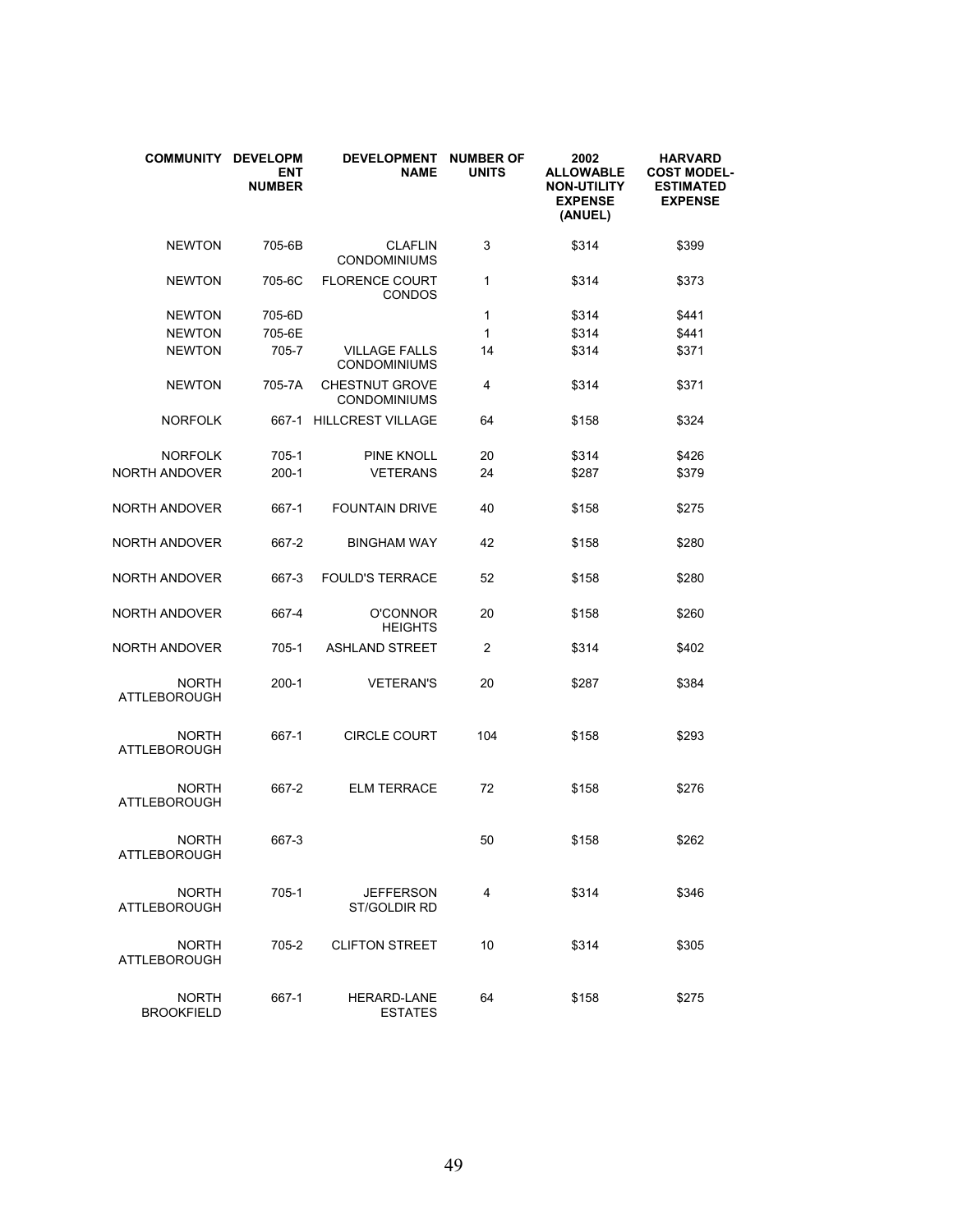| COMMUNITY DEVELOPM                | <b>ENT</b><br><b>NUMBER</b> | <b>DEVELOPMENT</b><br>NAME                | <b>NUMBER OF</b><br><b>UNITS</b> | 2002<br><b>ALLOWABLE</b><br><b>NON-UTILITY</b><br><b>EXPENSE</b><br>(ANUEL) | <b>HARVARD</b><br>COST MODEL-<br><b>ESTIMATED</b><br><b>EXPENSE</b> |
|-----------------------------------|-----------------------------|-------------------------------------------|----------------------------------|-----------------------------------------------------------------------------|---------------------------------------------------------------------|
| <b>NORTH</b><br><b>BROOKFIELD</b> | 705-1                       | <b>GROVE STREET</b><br><b>SCHOOL APTS</b> | 14                               | \$314                                                                       | \$343                                                               |
| <b>NORTH READING</b>              | 667-1                       | PEABODY COURT                             | 40                               | \$158                                                                       | \$318                                                               |
| NORTH READING                     | 705-1                       | <b>SWAN POND</b>                          | 4                                | \$314                                                                       | \$413                                                               |
| <b>NORTHAMPTON</b>                | $200-1$                     | <b>HAMPSHIRE</b><br>HEIGHTS               | 80                               | \$287                                                                       | \$427                                                               |
| <b>NORTHAMPTON</b>                | 667-1A                      | <b>CAHILL APTS</b>                        | 64                               | \$158                                                                       | \$307                                                               |
| <b>NORTHAMPTON</b>                | 667-1B                      | <b>FORSANDER APTS</b>                     | 72                               | \$158                                                                       | \$307                                                               |
| <b>NORTHAMPTON</b>                | 667-2A                      | <b>SALVO HOUSE</b>                        | 192                              | \$158                                                                       | \$284                                                               |
| <b>NORTHAMPTON</b>                | 667-3                       | <b>TOBIN MANOR</b>                        | 49                               | \$158                                                                       | \$293                                                               |
| <b>NORTHAMPTON</b>                | 705-1A                      | <b>18 CORTICELLI</b><br><b>STREET</b>     | 1                                | \$314                                                                       | \$355                                                               |
| <b>NORTHAMPTON</b>                | 705-1B                      | <b>28 WILLOW STREET</b>                   | 1                                | \$314                                                                       | \$403                                                               |
| <b>NORTHAMPTON</b>                | 705-1C                      | 145 SPRING STREET                         | 2                                | \$314                                                                       | \$430                                                               |
| <b>NORTHAMPTON</b>                | 705-1D                      | 151 SPRING STREET                         | 1                                | \$314                                                                       | \$430                                                               |
| <b>NORTHAMPTON</b>                | 705-1E                      | 163 SPRING STREET                         | 1                                | \$314                                                                       | \$430                                                               |
| <b>NORTHAMPTON</b>                | 705-1F                      | <b>36 PENCASAL</b>                        | 1                                | \$314                                                                       | \$427                                                               |
| <b>NORTHAMPTON</b>                | 705-1G                      | 319 SOUTH STREET                          | 1                                | \$314                                                                       | \$425                                                               |
| <b>NORTHAMPTON</b>                | 705-1H                      | <b>66 MARKET STREET</b>                   | 1                                | \$314                                                                       | \$427                                                               |
| <b>NORTHAMPTON</b>                | 705-2                       | <b>MILLBANK</b>                           | 4                                | \$314                                                                       | \$330                                                               |
| NORTHBOROUGH                      | 667-1                       | COLONIAL VILLAGE                          | 72                               | \$158                                                                       | \$293                                                               |
| NORTHBOROUGH                      | 667-2                       | <b>HERITAGE VILLAGE</b>                   | 32                               | \$158                                                                       | \$266                                                               |
| NORTHBOROUGH                      | 705-1A                      | <b>FAMILY HOUSING</b>                     | 1                                | \$314                                                                       | \$441                                                               |
| NORTHBOROUGH                      | 705-1B                      | <b>FAMILY HOUSING</b>                     | 1                                | \$314                                                                       | \$441                                                               |
| NORTHBOROUGH                      | 705-1C                      | <b>FAMILY HOUSING</b>                     | 1                                | \$314                                                                       | \$441                                                               |
| NORTHBOROUGH                      | 705-1D                      | <b>FAMILY HOUSING</b>                     | 1                                | \$314                                                                       | \$424                                                               |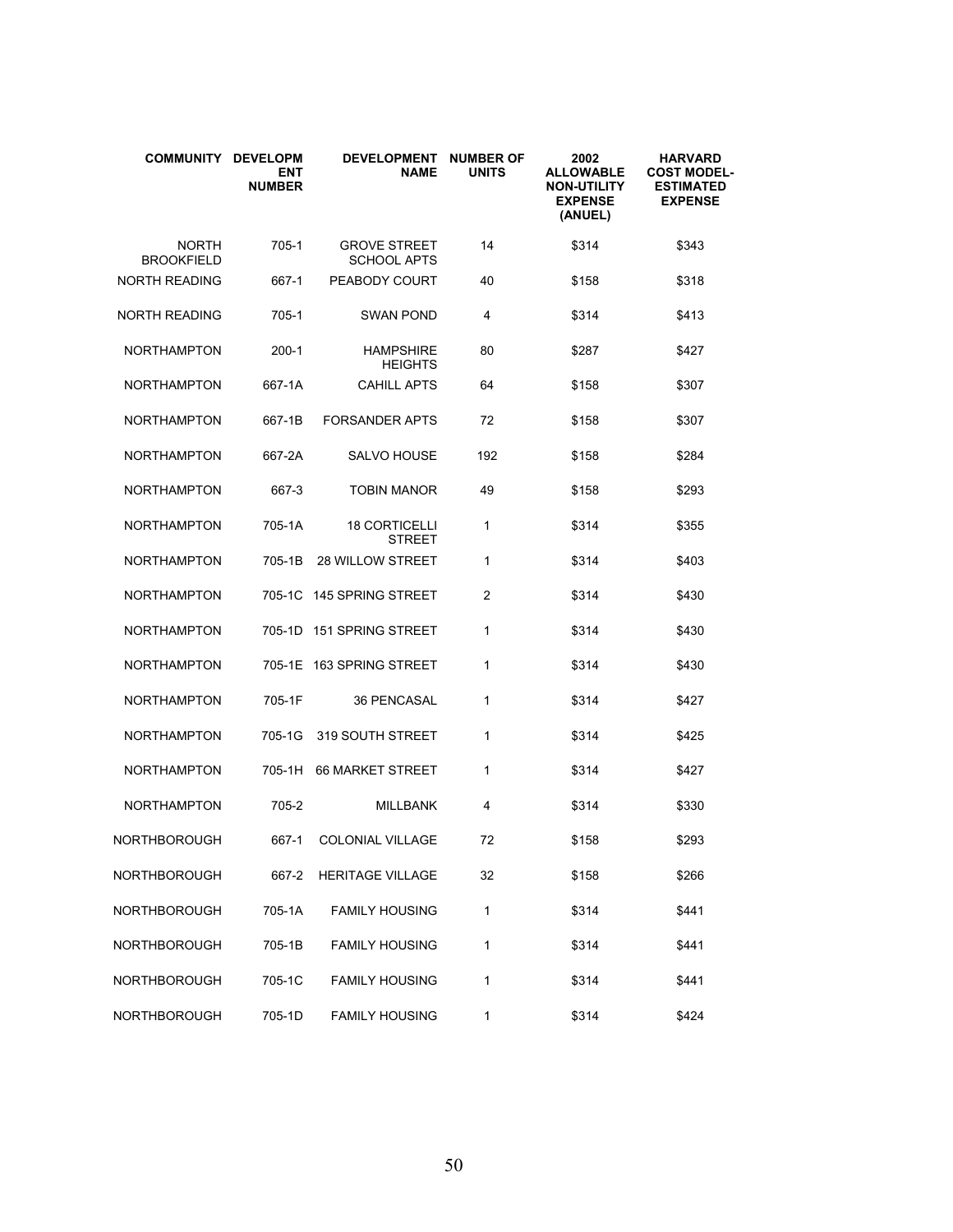| <b>COMMUNITY</b>   | <b>DEVELOPM</b><br>ENT<br><b>NUMBER</b> | <b>DEVELOPMENT</b><br>NAME                                      | <b>NUMBER OF</b><br><b>UNITS</b> | 2002<br><b>ALLOWABLE</b><br><b>NON-UTILITY</b><br><b>EXPENSE</b><br>(ANUEL) | <b>HARVARD</b><br><b>COST MODEL-</b><br><b>ESTIMATED</b><br><b>EXPENSE</b> |
|--------------------|-----------------------------------------|-----------------------------------------------------------------|----------------------------------|-----------------------------------------------------------------------------|----------------------------------------------------------------------------|
| NORTHBOROUGH       | 705-1E                                  | <b>FAMILY HOUSING</b>                                           | $\overline{2}$                   | \$314                                                                       | \$421                                                                      |
| NORTHBOROUGH       | 705-2A                                  | <b>CRESTWOOD</b><br><b>DRIVE</b>                                | 4                                | \$314                                                                       | \$375                                                                      |
| NORTHBOROUGH       | 705-2B                                  | OTIS STREET                                                     | 4                                | \$314                                                                       | \$391                                                                      |
| NORTHBOROUGH       | 705-3                                   | RUTLAND RD.                                                     | 12                               | \$314                                                                       | \$361                                                                      |
| <b>NORTHBRIDGE</b> | 667-1                                   | <b>LAKE TERRACE</b>                                             | 36                               | \$158                                                                       | \$299                                                                      |
| <b>NORTHBRIDGE</b> | 667-2                                   | <b>COLONIAL DRIVE</b>                                           | 44                               | \$158                                                                       | \$293                                                                      |
| <b>NORTHFIELD</b>  | 667-2                                   | <b>SQUAKHEAG</b><br><b>VILLAGE</b>                              | 20                               | \$158                                                                       | \$224                                                                      |
| <b>NORTHFIELD</b>  | 705-2                                   | <b>FAMILY HOUSING</b>                                           | 4                                | \$314                                                                       | \$313                                                                      |
| <b>NORTON</b>      | 667-1                                   | <b>WOODLAND</b><br><b>MEADOWS</b>                               | 130                              | \$158                                                                       | \$318                                                                      |
| <b>NORTON</b>      | $705-1$                                 | <b>JACOBS WAY</b>                                               | 14                               | \$314                                                                       | \$433                                                                      |
| <b>NORWELL</b>     | 667-1                                   | <b>NORWELL</b><br><b>GARDENS</b>                                | 80                               | \$158                                                                       | \$324                                                                      |
| <b>NORWOOD</b>     | $200-1$                                 | <b>WASHINGTON</b><br><b>HEIGHTS</b>                             | 75                               | \$287                                                                       | \$364                                                                      |
| <b>NORWOOD</b>     | 667-1                                   | <b>WILLOWOOD</b>                                                | 50                               | \$158                                                                       | \$324                                                                      |
| <b>NORWOOD</b>     | 667-2                                   | <b>WILLOWOOD</b>                                                | 36                               | \$158                                                                       | \$324                                                                      |
| <b>NORWOOD</b>     | 667-3                                   | <b>NAHATAN VILLAGE</b>                                          | 72                               | \$158                                                                       | \$324                                                                      |
| <b>NORWOOD</b>     | 667-4                                   | <b>NAHATAN VILLAGE</b>                                          | 80                               | \$158                                                                       | \$324                                                                      |
| <b>NORWOOD</b>     | 667-5                                   | <b>FRANK L. WALSH</b>                                           | 72                               | \$158                                                                       | \$317                                                                      |
| ORANGE             | 667-1                                   | <b>COLONIAL ACRES</b>                                           | 56                               | \$158                                                                       | \$238                                                                      |
| <b>ORANGE</b>      | $705-1$                                 | <b>MACINTOSH COURT</b>                                          | 8                                | \$314                                                                       | \$316                                                                      |
| ORANGE             | 705-1B                                  | 36 CONGRESS<br><b>STREET</b>                                    | 3                                | \$314                                                                       | \$379                                                                      |
| ORANGE             | 705-1C                                  | <b>RIVER STREET,</b><br>ORANGE                                  | 3                                | \$314                                                                       | \$319                                                                      |
| <b>ORANGE</b>      | 705-1D                                  | <b>WHITNEY STREET</b>                                           | 3                                | \$314                                                                       | \$379                                                                      |
| <b>ORANGE</b>      | $705-3$                                 | <b>OAK LAWN</b>                                                 | 6                                | \$314                                                                       | \$341                                                                      |
| <b>ORLEANS</b>     | 667-1                                   | <b>TONSET WOODS -</b><br><b>TOTAL 11 BLDGS</b><br>667-1 & 667-2 | 40                               | \$158                                                                       | \$280                                                                      |
| ORLEANS            | 667-2                                   | TONSET WOODS -<br><b>TOTAL 11 BLDGS</b><br>667-1 & 667-2        | 60                               | \$158                                                                       | \$273                                                                      |
| <b>ORLEANS</b>     | 705-1                                   |                                                                 | 11                               | \$314                                                                       | \$417                                                                      |
| <b>OXFORD</b>      | 667-1                                   | <b>HUGUENOT ARMS</b>                                            | 66                               | \$158                                                                       | \$280                                                                      |
| <b>OXFORD</b>      | 667-2                                   | <b>HUGUENOT ARMS</b>                                            | 52                               | \$158                                                                       | \$275                                                                      |
| <b>OXFORD</b>      | 705-1                                   | <b>COLONIAL VALLEY</b><br>APTS.                                 | 14                               | \$314                                                                       | \$345                                                                      |
| <b>PALMER</b>      | 667-1                                   | LAUREL MANOR                                                    | 48                               | \$158                                                                       | \$280                                                                      |
| <b>PEABODY</b>     | $200-1$                                 | <b>VETS MEM DR</b>                                              | 68                               | \$287                                                                       | \$441                                                                      |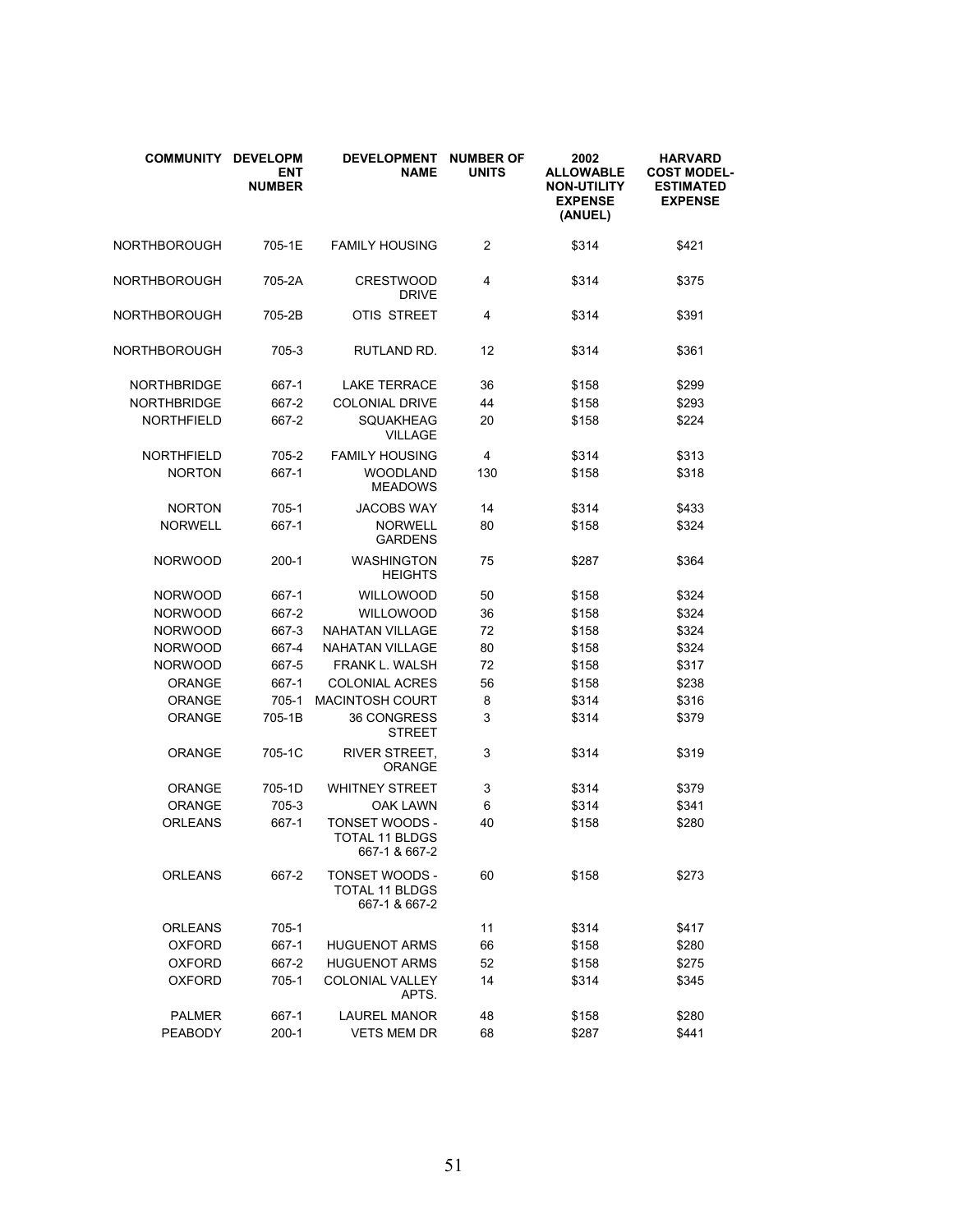| <b>COMMUNITY</b>  | <b>DEVELOPM</b><br><b>ENT</b><br><b>NUMBER</b> | <b>DEVELOPMENT</b><br><b>NAME</b>            | <b>NUMBER OF</b><br><b>UNITS</b> | 2002<br><b>ALLOWABLE</b><br><b>NON-UTILITY</b><br><b>EXPENSE</b><br>(ANUEL) | <b>HARVARD</b><br><b>COST MODEL-</b><br><b>ESTIMATED</b><br><b>EXPENSE</b> |
|-------------------|------------------------------------------------|----------------------------------------------|----------------------------------|-----------------------------------------------------------------------------|----------------------------------------------------------------------------|
| <b>PEABODY</b>    | $200 - 2$                                      | <b>TANNERS COURT</b>                         | 24                               | \$287                                                                       | \$441                                                                      |
| <b>PEABODY</b>    | 667-1                                          | <b>BRESNAHAN</b><br><b>STREET</b>            | 35                               | \$158                                                                       | \$339                                                                      |
| <b>PEABODY</b>    | 667-2                                          | <b>WILSON TERRACE</b>                        | 50                               | \$158                                                                       | \$339                                                                      |
| <b>PEABODY</b>    | 667-3                                          | <b>CONNOLLY</b><br>TERRACE                   | 52                               | \$158                                                                       | \$339                                                                      |
| <b>PEABODY</b>    | 667-4                                          | <b>EASTMAN PARK</b>                          | 52                               | \$158                                                                       | \$346                                                                      |
| <b>PEABODY</b>    | 667-5                                          | ROCKDALE PARK                                | 50                               | \$158                                                                       | \$346                                                                      |
| <b>PEABODY</b>    | 667-6                                          | <b>SEEGLITZ</b>                              | 78                               | \$158                                                                       | \$320                                                                      |
| <b>PEABODY</b>    | 667-7                                          | <b>FARNSWORTH</b>                            | 29                               | \$158                                                                       | \$300                                                                      |
| <b>PEABODY</b>    | 705-3                                          | <b>COLONIAL MANOR</b>                        | 25                               | \$314                                                                       | \$403                                                                      |
| <b>PEABODY</b>    | 705-5                                          | <b>GOLDBERG ROAD</b>                         | 15                               | \$314                                                                       | \$441                                                                      |
| <b>PEMBROKE</b>   | 667-1                                          | <b>MAYFLOWER</b><br><b>COURT</b>             | 56                               | \$158                                                                       | \$324                                                                      |
| <b>PEMBROKE</b>   | 667-2                                          | <b>KILCOMMONS</b>                            | 60                               | \$158                                                                       | \$317                                                                      |
| <b>PEMBROKE</b>   | 705-1                                          | <b>WEST ELM ST</b>                           | 1                                | \$314                                                                       | \$399                                                                      |
| <b>PEMBROKE</b>   | $705-1$                                        | <b>LAKE STREET</b>                           | 1                                | \$314                                                                       | \$441                                                                      |
| <b>PEMBROKE</b>   | 705-1                                          | <b>CENTER STREET</b>                         | 1                                | \$314                                                                       | \$441                                                                      |
| <b>PEMBROKE</b>   | $705-1$                                        | <b>HARVARD STREET</b>                        | 5                                | \$314                                                                       | \$344                                                                      |
| <b>PEMBROKE</b>   | 705-1                                          | <b>CRANBERRY ROAD</b>                        | 1                                | \$314                                                                       | \$441                                                                      |
| <b>PEMBROKE</b>   | 705-2                                          | <b>JOSSELYN FARMS</b><br><b>CONDOMINIUMS</b> | 2                                | \$314                                                                       | \$441                                                                      |
| PEPPERELL         | 667-1                                          | <b>BABBITASSIT</b><br><b>VILLAGE</b>         | 51                               | \$158                                                                       | \$273                                                                      |
| PEPPERELL         | 667-2                                          | <b>BABBITASSIT</b><br><b>VILLAGE</b>         | 6                                | \$158                                                                       | \$260                                                                      |
| PEPPERELL         | 705-1A                                         | <b>BABBITASSIT</b><br><b>VILLAGE</b>         | 5                                | \$314                                                                       | \$358                                                                      |
| PEPPERELL         | 705-1B                                         | <b>COTTAGE PLACE</b><br><b>CONDO</b>         | 2                                | \$314                                                                       | \$331                                                                      |
| <b>PITTSFIELD</b> | $200-1$                                        | <b>WILSON PARK</b>                           | 127                              | \$287                                                                       | \$388                                                                      |
| <b>PITTSFIELD</b> | 667-1                                          | <b>FRANCIS PLAZA</b>                         | 40                               | \$158                                                                       | \$287                                                                      |
| <b>PITTSFIELD</b> | 667-1A                                         | <b>WAHCONAH</b><br>HEIGHTS                   | 74                               | \$158                                                                       | \$282                                                                      |
| <b>PITTSFIELD</b> | 667-2                                          | <b>ROSE MANOR</b>                            | 153                              | \$158                                                                       | \$283                                                                      |
| <b>PITTSFIELD</b> | 667-3                                          | <b>PROVIDENCE</b><br><b>COURT</b>            | 103                              | \$158                                                                       | \$285                                                                      |
| <b>PITTSFIELD</b> | 705-1                                          | <b>CHRISTOPHER</b><br><b>ARMS</b>            | 24                               | \$314                                                                       | \$403                                                                      |
| <b>PITTSFIELD</b> | 705-2A                                         | 26 ESSEX                                     | 1                                | \$314                                                                       | \$441                                                                      |
| <b>PITTSFIELD</b> | 705-2B                                         | <b>13 ATLANTIC</b><br><b>AVENUE</b>          | 1                                | \$314                                                                       | \$441                                                                      |
| <b>PITTSFIELD</b> | 705-2C                                         | 73 STRATFORD<br><b>AVENUE</b>                | 1                                | \$314                                                                       | \$441                                                                      |
| <b>PITTSFIELD</b> | 705-2D                                         | 275-277 ELM<br><b>STREET</b>                 | 2                                | \$314                                                                       | \$441                                                                      |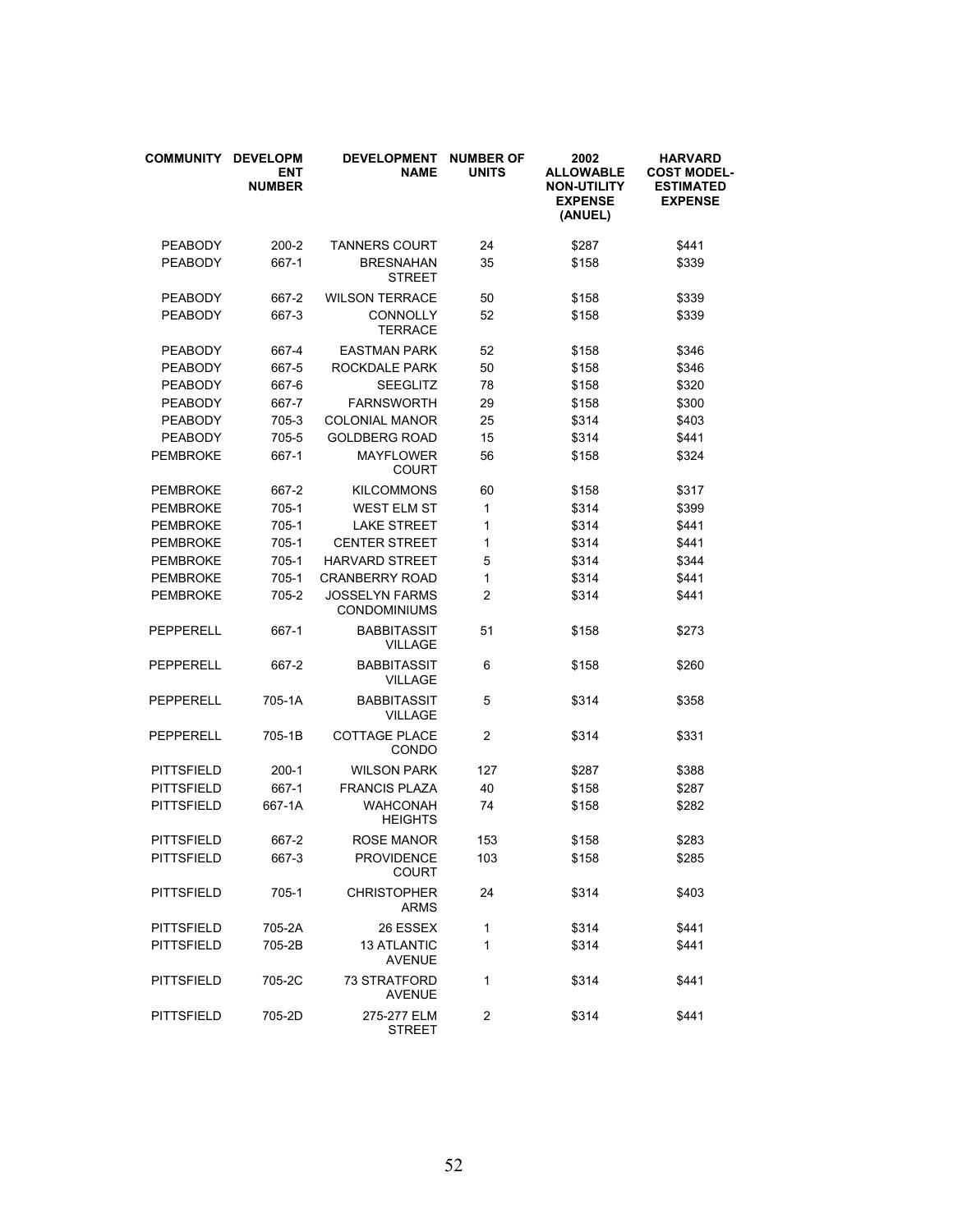| <b>COMMUNITY</b>  | <b>DEVELOPM</b><br><b>ENT</b><br><b>NUMBER</b> | <b>DEVELOPMENT</b><br><b>NAME</b>  | <b>NUMBER OF</b><br><b>UNITS</b> | 2002<br><b>ALLOWABLE</b><br><b>NON-UTILITY</b><br><b>EXPENSE</b><br>(ANUEL) | <b>HARVARD</b><br><b>COST MODEL-</b><br><b>ESTIMATED</b><br><b>EXPENSE</b> |
|-------------------|------------------------------------------------|------------------------------------|----------------------------------|-----------------------------------------------------------------------------|----------------------------------------------------------------------------|
| <b>PITTSFIELD</b> | 705-2E                                         | 495-497 SOUTH<br><b>STREET</b>     | $\overline{2}$                   | \$314                                                                       | \$441                                                                      |
| <b>PITTSFIELD</b> | 705-3                                          | <b>MCGILL COURT</b>                | 12                               | \$314                                                                       | \$413                                                                      |
| PLAINVILLE        | 667-1                                          | <b>HILLTOP TERRACE</b>             | 40                               | \$158                                                                       | \$324                                                                      |
| <b>PLYMOUTH</b>   | $200-1$                                        | <b>VETERANS</b>                    | 40                               | \$287                                                                       | \$441                                                                      |
| PLYMOUTH          | 667-1                                          | <b>CASTLE HILL</b>                 | 50                               | \$158                                                                       | \$324                                                                      |
| <b>PLYMOUTH</b>   | 667-2                                          | <b>SOUTHFIELD</b>                  | 60                               | \$158                                                                       | \$324                                                                      |
| PLYMOUTH          | 667-3                                          | <b>CHERRY HILL</b>                 | 81                               | \$158                                                                       | \$318                                                                      |
| PLYMOUTH          | $705-1$                                        | <b>WORRAL ROAD</b>                 | 1                                | \$314                                                                       | \$441                                                                      |
| PLYMOUTH          | 705-1                                          | <b>12 HUGHES STREET</b>            | 1                                | \$314                                                                       | \$441                                                                      |
| PLYMOUTH          | 705-1                                          | <b>MONTGOMERY</b><br><b>DRIVE</b>  | 1                                | \$314                                                                       | \$441                                                                      |
| <b>PLYMOUTH</b>   | 705-1                                          | <b>20 HUGHES STREET</b>            | 1                                | \$314                                                                       | \$441                                                                      |
| <b>PLYMOUTH</b>   | $705-1$                                        | <b>HEATHER DRIVE</b>               | 1                                | \$314                                                                       | \$441                                                                      |
| <b>PLYMOUTH</b>   | 705-1                                          | SOUTH POND ROAD                    | 1                                | \$314                                                                       | \$441                                                                      |
| PROVINCETOWN      | 667-1                                          | <b>MAUSHOPE</b>                    | 24                               | \$158                                                                       | \$222                                                                      |
| PROVINCETOWN      | 705-1                                          | 33 COURT STREET                    | 2                                | \$314                                                                       | \$300                                                                      |
| PROVINCETOWN      | $705-1$                                        | <b>PEARL STREET</b>                | 1                                | \$314                                                                       | \$358                                                                      |
| PROVINCETOWN      | 705-2                                          | <b>MAUSHOPE</b>                    | 3                                | \$314                                                                       | \$321                                                                      |
| QUINCY            | $200-1$                                        | <b>SNUG HARBOR</b>                 | 396                              | \$287                                                                       | \$441                                                                      |
| <b>QUINCY</b>     | 667-1                                          | DAVID J. CROWLEY<br>COURT          | 45                               | \$158                                                                       | \$325                                                                      |
| QUINCY            | 667-2                                          | LOUIS A. GEORGE<br><b>VILLAGE</b>  | 75                               | \$158                                                                       | \$324                                                                      |
| <b>QUINCY</b>     | 667-3                                          | <b>SAWYER TOWERS</b>               | 150                              | \$158                                                                       | \$324                                                                      |
| <b>QUINCY</b>     | 667-4                                          | <b>TOBIN TOWERS</b>                | 200                              | \$158                                                                       | \$322                                                                      |
| <b>QUINCY</b>     | 705-1                                          | <b>73 SOUTH STREET</b>             | $\overline{2}$                   | \$314                                                                       | \$441                                                                      |
| QUINCY            | 705-2                                          | <b>WESTACRES</b>                   | 36                               | \$314                                                                       | \$410                                                                      |
| <b>RANDOLPH</b>   | 667-1                                          | <b>WALTER LYON</b>                 | 48                               | \$158                                                                       | \$346                                                                      |
| <b>RANDOLPH</b>   | 667-2                                          | <b>GEORGE WELCH</b>                | 64                               | \$158                                                                       | \$324                                                                      |
| <b>RANDOLPH</b>   | 667-3                                          | <b>MCCAULEY LEWIS</b>              | 124                              | \$158                                                                       | \$324                                                                      |
| RAYNHAM           | 667-1                                          | <b>PINEWOOD</b><br>TERRACE         | 62                               | \$158                                                                       | \$268                                                                      |
| <b>READING</b>    | 667-1                                          |                                    | 40                               | \$158                                                                       | \$324                                                                      |
| <b>READING</b>    | 667-2                                          |                                    | 40                               | \$158                                                                       | \$324                                                                      |
| <b>READING</b>    | 705-1                                          |                                    | 6                                | \$314                                                                       | \$441                                                                      |
| <b>READING</b>    | 705-2                                          |                                    | 4                                | \$314                                                                       | \$441                                                                      |
| <b>REVERE</b>     | $200-1$                                        | <b>GOLD STAR</b><br><b>MOTHERS</b> | 286                              | \$287                                                                       | \$441                                                                      |
| <b>REVERE</b>     | 667-1A                                         | PROCTOR AVENUE                     | 20                               | \$158                                                                       | \$318                                                                      |
| <b>REVERE</b>     | 667-1B                                         | <b>CUSHMAN AVENUE</b>              | 16                               | \$158                                                                       | \$318                                                                      |
| <b>REVERE</b>     | 667-2                                          | <b>GARFIELD &amp; ELIOT</b>        | 46                               | \$158                                                                       | \$331                                                                      |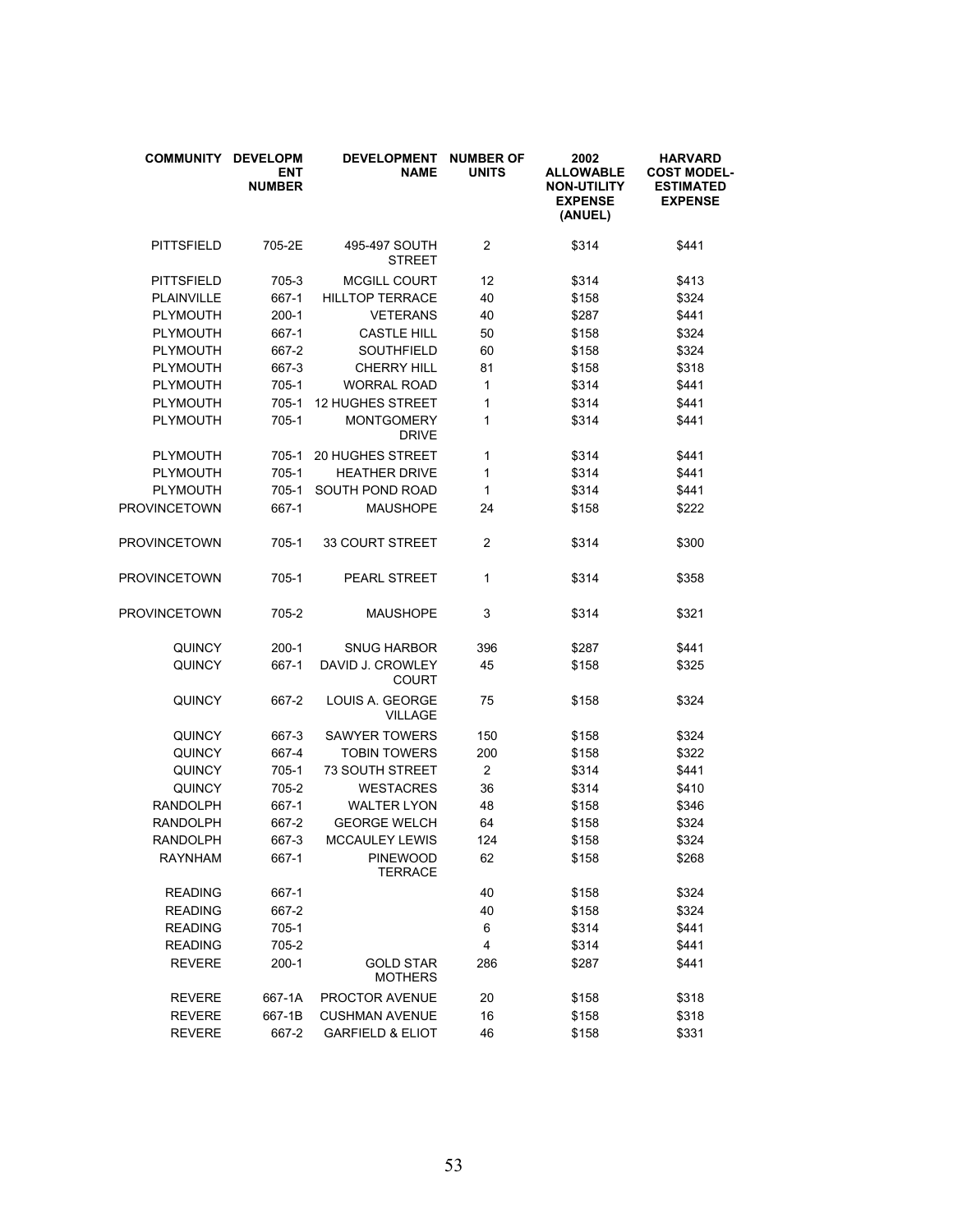| <b>COMMUNITY</b> | <b>DEVELOPM</b><br><b>ENT</b><br><b>NUMBER</b> | <b>DEVELOPMENT</b><br><b>NAME</b>                         | <b>NUMBER OF</b><br><b>UNITS</b> | 2002<br><b>ALLOWABLE</b><br><b>NON-UTILITY</b><br><b>EXPENSE</b><br>(ANUEL) | <b>HARVARD</b><br><b>COST MODEL-</b><br><b>ESTIMATED</b><br><b>EXPENSE</b> |
|------------------|------------------------------------------------|-----------------------------------------------------------|----------------------------------|-----------------------------------------------------------------------------|----------------------------------------------------------------------------|
| <b>REVERE</b>    | 667-3                                          | <b>ADAMS COURT</b>                                        | 60                               | \$158                                                                       | \$324                                                                      |
| <b>REVERE</b>    | 667-4                                          | <b>LISTON TOWERS</b>                                      | 103                              | \$158                                                                       | \$324                                                                      |
| <b>REVERE</b>    | 667-6                                          | <b>CARL HYMAN</b><br><b>TOWERS</b>                        | 106                              | \$158                                                                       | \$329                                                                      |
| <b>REVERE</b>    | 705-A                                          | 39 HIGHLAND                                               | 6                                | \$314                                                                       | \$409                                                                      |
| <b>REVERE</b>    | 705-B                                          | 128 WALNUT<br><b>AVENUE</b>                               | 3                                | \$314                                                                       | \$441                                                                      |
| <b>REVERE</b>    | 705-C                                          | 1-3 DANA STREET                                           | 3                                | \$314                                                                       | \$441                                                                      |
| <b>REVERE</b>    | 705-D                                          | <b>SCATTERED SITE-</b><br>168 & 170<br><b>HITCHBOURNE</b> | 6                                | \$314                                                                       | \$441                                                                      |
| <b>REVERE</b>    | 705-E                                          | <b>SCATTERED SITE-</b><br>174 & 176<br><b>HITCHBOURNE</b> | 6                                | \$314                                                                       | \$441                                                                      |
| <b>REVERE</b>    | 705-F                                          | <b>SCATTERED SITE-</b><br><b>47 NAHANT AVENUE</b>         | $\overline{2}$                   | \$314                                                                       | \$441                                                                      |
| <b>REVERE</b>    | 705-G                                          | <b>SCATTERED SITE-</b><br>51-57 NAHANT                    | 16                               | \$314                                                                       | \$419                                                                      |
| <b>REVERE</b>    | 705-H                                          | <b>SCATTERED SITE-</b><br>1513 NORTH SHORE<br>RD          | 2                                | \$314                                                                       | \$409                                                                      |
| <b>REVERE</b>    | 705-l                                          | <b>SCATTERED SITE-</b><br>50 PLEASANT ST                  | 2                                | \$314                                                                       | \$441                                                                      |
| <b>REVERE</b>    | $705 - J$                                      | <b>SCATTERED SITE-</b><br>110 SHIRLEY AVE                 | 3                                | \$314                                                                       | \$441                                                                      |
| <b>REVERE</b>    | 705-K                                          | <b>SCATTERED SITE-</b><br><b>112 SHIRLEY AVE</b>          | 3                                | \$314                                                                       | \$441                                                                      |
| <b>REVERE</b>    | 705-L                                          | <b>SCATTERED SITE-</b><br>20-22 THORNTON ST               | 6                                | \$314                                                                       | \$441                                                                      |
| <b>REVERE</b>    | 705-M                                          | <b>SCATTERED SITE-</b><br><b>65 THORNTON ST</b>           | 3                                | \$314                                                                       | \$441                                                                      |
| <b>REVERE</b>    | 705-N                                          | <b>SCATTERED SITE-</b><br><b>45 WALNUT AVE</b>            | 3                                | \$314                                                                       | \$441                                                                      |
| <b>REVERE</b>    | 705-O                                          | <b>SCATTERED SITE-</b><br>84-86 WALNUT ST                 | 4                                | \$314                                                                       | \$403                                                                      |
| <b>ROCKLAND</b>  | 667-1                                          | <b>STUDLEY COURT</b>                                      | 42                               | \$158                                                                       | \$318                                                                      |
| <b>ROCKPORT</b>  | 667-1                                          | <b>MILLBROOK PARK</b>                                     | 40                               | \$158                                                                       | \$324                                                                      |
| <b>ROCKPORT</b>  | 667-2                                          | <b>MILLBROOK PARK</b>                                     | 40                               | \$158                                                                       | \$324                                                                      |
| <b>ROCKPORT</b>  | 705-1                                          | KITEFIELD ROAD                                            | 24                               | \$314                                                                       | \$441                                                                      |
| <b>ROWLEY</b>    | 667-1                                          | <b>PLANTATION</b>                                         | 42                               | \$158                                                                       | \$324                                                                      |
| <b>ROWLEY</b>    | 705-1                                          | <b>DEPOT WAY</b>                                          | 12                               | \$314                                                                       | \$390                                                                      |
| SALEM            | $200-1$                                        | <b>GARDEN TERRACE</b>                                     | 32                               | \$287                                                                       | \$416                                                                      |
| SALEM            | $200 - 2$                                      | RAINBOW TERRACE                                           | 136                              | \$287                                                                       | \$441                                                                      |
| SALEM            | 667-1                                          | LEEFORT TERRACE                                           | 50                               | \$158                                                                       | \$318                                                                      |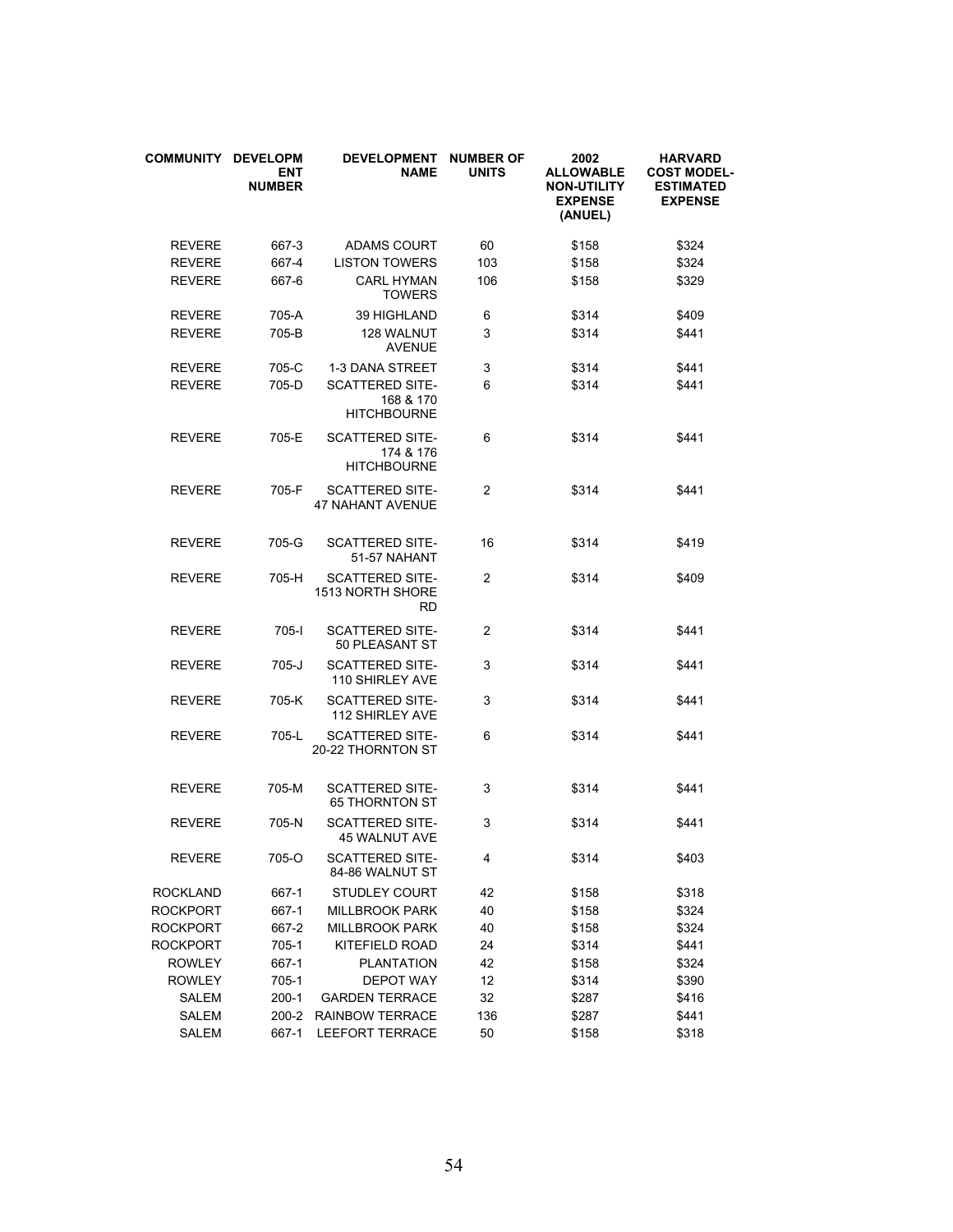| <b>COMMUNITY</b> | <b>DEVELOPM</b><br><b>ENT</b><br><b>NUMBER</b> | <b>DEVELOPMENT</b><br><b>NAME</b>              | <b>NUMBER OF</b><br><b>UNITS</b> | 2002<br><b>ALLOWABLE</b><br><b>NON-UTILITY</b><br><b>EXPENSE</b><br>(ANUEL) | <b>HARVARD</b><br><b>COST MODEL-</b><br><b>ESTIMATED</b><br><b>EXPENSE</b> |
|------------------|------------------------------------------------|------------------------------------------------|----------------------------------|-----------------------------------------------------------------------------|----------------------------------------------------------------------------|
| SALEM            |                                                | 667-1A BERTRAM TERRACE                         | 20                               | \$158                                                                       | \$324                                                                      |
| <b>SALEM</b>     |                                                | 667-2 COLONIAL TERRACE                         | 40                               | \$158                                                                       | \$324                                                                      |
| <b>SALEM</b>     | 667-3A                                         | <b>BATES TERRACE</b>                           | 8                                | \$158                                                                       | \$324                                                                      |
| <b>SALEM</b>     | 667-3B                                         | <b>NORTON TERRACE</b>                          | 20                               | \$158                                                                       | \$324                                                                      |
| SALEM            | 667-4                                          | PIONEER TERRACE                                | 104                              | \$158                                                                       | \$324                                                                      |
| <b>SALEM</b>     | 667-5                                          | <b>CHARTER STREET</b>                          | 110                              | \$158                                                                       | \$331                                                                      |
| <b>SALEM</b>     | 667-6                                          | <b>MORENCY MANOR</b>                           | 54                               | \$158                                                                       | \$310                                                                      |
| <b>SALEM</b>     | 667-7A                                         | <b>RUANE BUILDING</b>                          | 14                               | \$158                                                                       | \$300                                                                      |
| <b>SALEM</b>     | 667-7B                                         | <b>DALTON</b><br><b>RESIDENCE</b>              | 35                               | \$158                                                                       | \$301                                                                      |
| <b>SALEM</b>     | 705-2A                                         | 26 PRINCE/33 PARK<br><b>STREET</b>             | 6                                | \$314                                                                       | \$441                                                                      |
| <b>SALEM</b>     | 705-2B                                         | 117 CONGRESS<br>STREET                         | 8                                | \$314                                                                       | \$441                                                                      |
| <b>SALEM</b>     | 705-3                                          | <b>FARRELL COURT</b>                           | 12                               | \$314                                                                       | \$421                                                                      |
| SALISBURY        | 667-1                                          | <b>GREAT MEADOWS</b><br><b>VILLAGE</b>         | 80                               | \$158                                                                       | \$324                                                                      |
| <b>SANDWICH</b>  | 667-1                                          | <b>HANSEN VILLAGE</b>                          | 36                               | \$158                                                                       | \$255                                                                      |
| <b>SANDWICH</b>  | 705-1                                          | <b>FAMILY HOUSING</b>                          | 12                               | \$314                                                                       | \$401                                                                      |
| <b>SANDWICH</b>  | 705-1A                                         | <b>FAMILY HOUSING</b><br><b>SCATTERED SITE</b> | 1                                | \$314                                                                       | \$345                                                                      |
| <b>SAUGUS</b>    | 667-1                                          | <b>LAUREL GARDENS</b>                          | 45                               | \$158                                                                       | \$318                                                                      |
| <b>SAUGUS</b>    | 667-2                                          | <b>LAUREL GARDENS</b>                          | 40                               | \$158                                                                       | \$318                                                                      |
| <b>SAUGUS</b>    | 667-3                                          | <b>LAURELTOWERS</b>                            | 100                              | \$158                                                                       | \$324                                                                      |
| <b>SAUGUS</b>    | 667-4                                          | SWEETSER'S<br><b>CORNER</b>                    | 22                               | \$158                                                                       | \$312                                                                      |
| <b>SAUGUS</b>    | 705-1                                          | <b>ARMITAGE ARMS</b>                           | 8                                | \$314                                                                       | \$402                                                                      |
| <b>SCITUATE</b>  | 667-1                                          | <b>LINCOLN PARK</b>                            | 40                               | \$158                                                                       | \$339                                                                      |
| <b>SCITUATE</b>  | 667-2                                          | <b>WHEELER PARK I</b>                          | 40                               | \$158                                                                       | \$339                                                                      |
| <b>SCITUATE</b>  | 667-3                                          | <b>WHEELER PARK II</b>                         | 78                               | \$158                                                                       | \$324                                                                      |
| <b>SEEKONK</b>   | 667-1                                          | <b>SEEKONK COMMON</b>                          | 72                               | \$158                                                                       | \$280                                                                      |
| <b>SEEKONK</b>   | 705-1                                          | <b>SEEKONK COMMON</b>                          | 4                                | \$314                                                                       | \$291                                                                      |
| <b>SEEKONK</b>   | 705-1A                                         | 5-7 METROPOLITAN<br><b>PARK AVE</b>            | $\overline{2}$                   | \$314                                                                       | \$402                                                                      |
| <b>SEEKONK</b>   | 705-1A                                         | 75-77 SCHOOL ST                                | $\overline{\mathbf{c}}$          | \$314                                                                       | \$402                                                                      |
| <b>SEEKONK</b>   | 705-1B                                         | <b>SCATTERED SITE-</b><br>40-42 ELLIS ST       | 2                                | \$314                                                                       | \$329                                                                      |
| <b>SEEKONK</b>   | 705-1C                                         | <b>SCATTERED SITE-</b><br>35-37 CHAPPELL ST    | 2                                | \$314                                                                       | \$329                                                                      |
| <b>SHARON</b>    | 667-1                                          |                                                | 64                               | \$158                                                                       | \$318                                                                      |
| <b>SHARON</b>    | 667-2                                          |                                                | 24                               | \$158                                                                       | \$303                                                                      |
| <b>SHARON</b>    | 705-1                                          |                                                | 6                                | \$314                                                                       | \$389                                                                      |
| <b>SHEFFIELD</b> | 667-2                                          | <b>DEWEY COURT</b>                             | 22                               | \$158                                                                       | \$219                                                                      |
| <b>SHEFFIELD</b> | 705-2                                          | <b>DEWEY COURT</b>                             | 8                                | \$314                                                                       | \$338                                                                      |
| SHELBURNE        | 667-1A                                         | HIGHLAND VILLAGE                               | 46                               | \$158                                                                       | \$236                                                                      |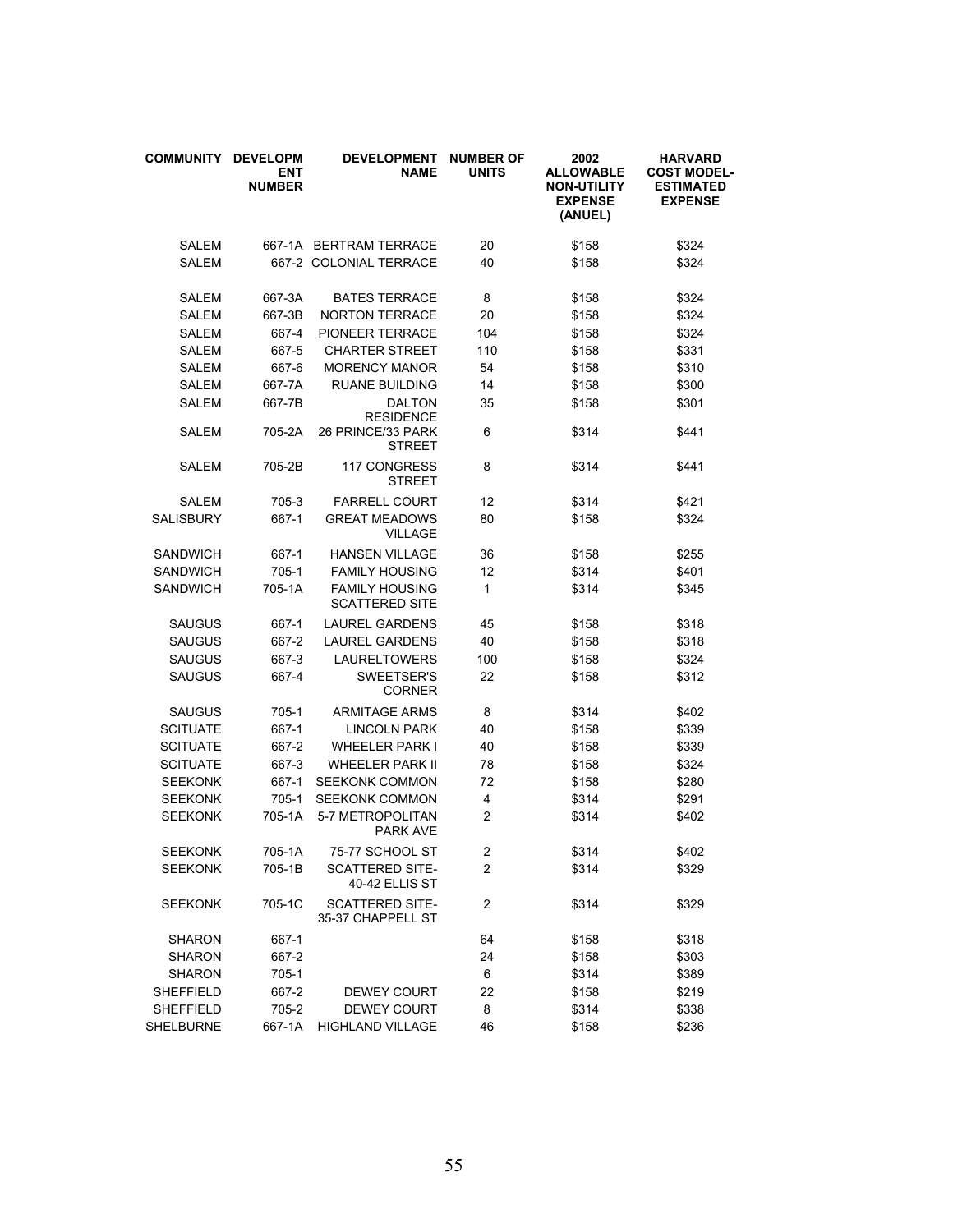| <b>COMMUNITY</b>    | <b>DEVELOPM</b><br><b>ENT</b><br><b>NUMBER</b> | <b>DEVELOPMENT</b><br><b>NAME</b>          | <b>NUMBER OF</b><br><b>UNITS</b> | 2002<br><b>ALLOWABLE</b><br><b>NON-UTILITY</b><br><b>EXPENSE</b><br>(ANUEL) | <b>HARVARD</b><br><b>COST MODEL-</b><br><b>ESTIMATED</b><br><b>EXPENSE</b> |
|---------------------|------------------------------------------------|--------------------------------------------|----------------------------------|-----------------------------------------------------------------------------|----------------------------------------------------------------------------|
| <b>SHREWSBURY</b>   | 667-1                                          | <b>FRANCIS GARDENS</b>                     | 100                              | \$158                                                                       | \$280                                                                      |
| <b>SHREWSBURY</b>   | 667-2                                          | <b>ELIZABETH</b><br><b>GARDENS</b>         | 36                               | \$158                                                                       | \$257                                                                      |
| <b>SHREWSBURY</b>   | 705-1                                          | <b>LIBERTY</b>                             | 2                                | \$314                                                                       | \$425                                                                      |
| <b>SHREWSBURY</b>   | 705-1A                                         | SAND<br>STREET/HOLDEN                      | 4                                | \$314                                                                       | \$397                                                                      |
| <b>SHREWSBURY</b>   | 705-1B                                         | <b>ROSEDALE</b>                            | 1                                | \$314                                                                       | \$390                                                                      |
| <b>SHREWSBURY</b>   | 705-1C                                         | PARKER ROAD                                | 6                                | \$314                                                                       | \$397                                                                      |
| SOMERSET            | 667-1                                          | JOHN F. KENNEDY<br><b>TERRACE</b>          | 60                               | \$158                                                                       | \$275                                                                      |
| <b>SOMERSET</b>     | 667-2                                          | <b>EUGENE MURPHY</b><br><b>VILLAGE</b>     | 75                               | \$158                                                                       | \$299                                                                      |
| <b>SOMERVILLE</b>   | 200-1                                          | <b>CLAREDON HILL</b>                       | 216                              | \$287                                                                       | \$406                                                                      |
| <b>SOMERVILLE</b>   | 200-2                                          | <b>MYSTIC RIVER</b>                        | 240                              | \$287                                                                       | \$441                                                                      |
| <b>SOMERVILLE</b>   | 667-1                                          | <b>CAPEN COURT</b>                         | 64                               | \$158                                                                       | \$324                                                                      |
| <b>SOMERVILLE</b>   | 667-2                                          | <b>CORBETT</b><br><b>APARTMENT</b>         | 100                              | \$158                                                                       | \$324                                                                      |
| <b>SOMERVILLE</b>   | 667-3                                          | PROPERZI MANOR                             | 110                              | \$158                                                                       | \$324                                                                      |
| <b>SOMERVILLE</b>   | 667-4                                          | <b>BRYANT MANOR</b>                        | 134                              | \$158                                                                       | \$317                                                                      |
| <b>SOMERVILLE</b>   | 667-6                                          | <b>CIAMPA MANOR</b>                        | 53                               | \$158                                                                       | \$302                                                                      |
| <b>SOUTH HADLEY</b> | 667-1                                          | <b>NEWTON MANOR</b>                        | 40                               | \$158                                                                       | \$275                                                                      |
| <b>SOUTH HADLEY</b> | 667-2                                          | <b>LATHROP VILLAGE</b>                     | 48                               | \$158                                                                       | \$280                                                                      |
| SOUTH HADLEY        | 667-3                                          | <b>LATHROP VILLAGE</b>                     | 48                               | \$158                                                                       | \$280                                                                      |
| <b>SOUTH HADLEY</b> | 705-1                                          | <b>ABBEY STREET</b>                        | 12                               | \$314                                                                       | \$384                                                                      |
| SOUTH HADLEY        | 705-1D                                         | NORTH STREET,<br><b>SOUTH HADLEY</b>       | 2                                | \$314                                                                       | \$399                                                                      |
| SOUTHBOROUGH        | 667-1                                          | <b>COLONIAL</b><br><b>GARDENS</b>          | 56                               | \$158                                                                       | \$324                                                                      |
| SOUTHBOROUGH        | 705-1                                          | <b>FAMILY</b>                              | 2                                | \$314                                                                       | \$441                                                                      |
| <b>SOUTHBRIDGE</b>  | 667-1                                          | <b>OUINEBAUG PLAZA</b>                     | 115                              | \$158                                                                       | \$292                                                                      |
| <b>SOUTHBRIDGE</b>  | 667-2                                          | <b>DRESSER PARK</b><br><b>APARTMENTS</b>   | 37                               | \$158                                                                       | \$280                                                                      |
| <b>SOUTHBRIDGE</b>  | 705-1                                          | <b>SCHOOL</b><br><b>APARTMENTS</b>         | 4                                | \$314                                                                       | \$414                                                                      |
| <b>SOUTHBRIDGE</b>  | 705-1                                          | <b>COLLIER STREET</b><br><b>APARTMENTS</b> | 4                                | \$314                                                                       | \$441                                                                      |
| <b>SOUTHWICK</b>    | 667-1                                          | <b>DEPOT COURT</b>                         | 48                               | \$158                                                                       | \$275                                                                      |
| <b>SOUTHWICK</b>    | 705-2A                                         | <b>15 GRANVILLE</b><br><b>ROAD</b>         | 1                                | \$314                                                                       | \$406                                                                      |
| <b>SOUTHWICK</b>    | 705-2B                                         | 2 BABB ROAD-<br><b>SCATTERED SITE</b>      | 1                                | \$314                                                                       | \$441                                                                      |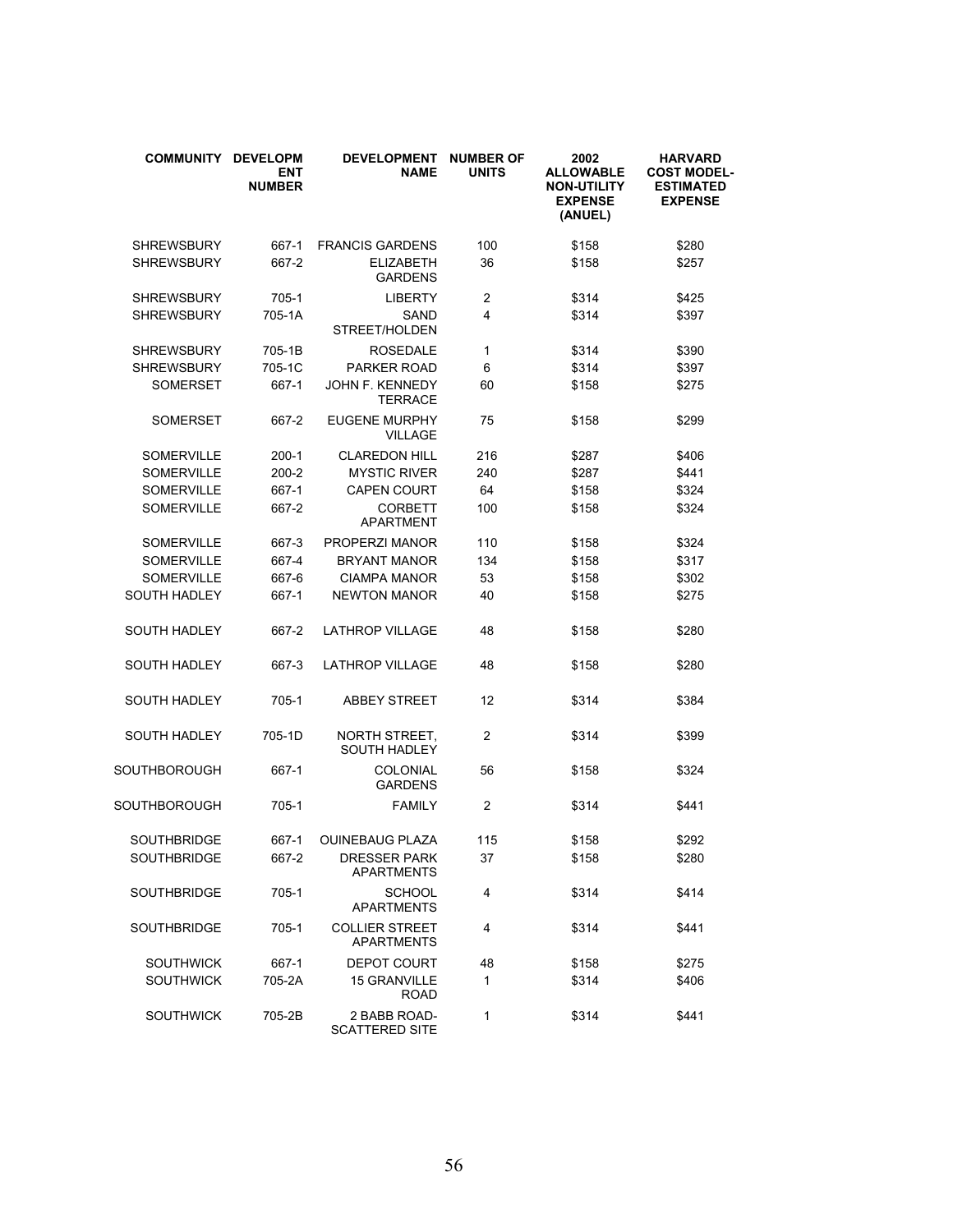| <b>COMMUNITY</b>   | <b>DEVELOPM</b><br><b>ENT</b><br><b>NUMBER</b> | <b>DEVELOPMENT</b><br><b>NAME</b>                            | <b>NUMBER OF</b><br><b>UNITS</b> | 2002<br><b>ALLOWABLE</b><br><b>NON-UTILITY</b><br><b>EXPENSE</b><br>(ANUEL) | <b>HARVARD</b><br><b>COST MODEL-</b><br><b>ESTIMATED</b><br><b>EXPENSE</b> |
|--------------------|------------------------------------------------|--------------------------------------------------------------|----------------------------------|-----------------------------------------------------------------------------|----------------------------------------------------------------------------|
| <b>SOUTHWICK</b>   | 705-2C                                         | <b>16 CONGAMOND</b><br><b>ROAD- SCATTERED</b><br><b>SITE</b> | 1                                | \$314                                                                       | \$414                                                                      |
| <b>SOUTHWICK</b>   | 705-2D                                         | <b>48 BIRCHWOOD</b><br>ROAD-SCATTERED<br><b>SITE</b>         | 1                                | \$314                                                                       | \$406                                                                      |
| <b>SOUTHWICK</b>   | 705-2E                                         | 76 SUMMER DRIVE-<br><b>SCATTERED SITE</b>                    | 1                                | \$314                                                                       | \$408                                                                      |
| <b>SOUTHWICK</b>   | 705-3                                          |                                                              | 1                                | \$314                                                                       | \$441                                                                      |
| <b>SPENCER</b>     | 667-1                                          | <b>HOWE VILLAGE</b>                                          | 84                               | \$158                                                                       | \$280                                                                      |
| <b>SPENCER</b>     | 667-2                                          | <b>HOWE VILLAGE-</b><br>667-2                                | 60                               | \$158                                                                       | \$280                                                                      |
| <b>SPENCER</b>     | 667-3                                          | <b>DEPOT VILLAGE</b>                                         | 30                               | \$158                                                                       | \$264                                                                      |
| <b>SPENCER</b>     | 705-1                                          |                                                              | 8                                | \$314                                                                       | \$407                                                                      |
| <b>SPRINGFIELD</b> | $200-1$                                        | <b>REED VILLAGE</b>                                          | 202                              | \$287                                                                       | \$390                                                                      |
| SPRINGFIELD        | $200 - 2$                                      | <b>DUGGAN</b>                                                | 196                              | \$287                                                                       | \$400                                                                      |
| SPRINGFIELD        | $200-3$                                        | <b>ROBINSON</b><br><b>GARDENS</b>                            | 136                              | \$287                                                                       | \$383                                                                      |
| SPRINGFIELD        | 667-1                                          | <b>CARPE DIEM</b>                                            | 75                               | \$158                                                                       | \$282                                                                      |
| SPRINGFIELD        | 667-2                                          | <b>HARRY HOGAN</b>                                           | 32                               | \$158                                                                       | \$300                                                                      |
| SPRINGFIELD        | 667-3                                          | <b>FOREST PARK</b>                                           | 116                              | \$158                                                                       | \$288                                                                      |
| SPRINGFIELD        | 667-4                                          | ORCHARD MANOR                                                | 40                               | \$158                                                                       | \$288                                                                      |
| SPRINGFIELD        | 667-5                                          | <b>GENTILE</b><br><b>APARTMENTS</b>                          | 102                              | \$158                                                                       | \$294                                                                      |
| SPRINGFIELD        | 667-6                                          | MORRIS SCHOOL                                                | 19                               | \$158                                                                       | \$278                                                                      |
| <b>SPRINGFIELD</b> | 667-7                                          | <b>MORRIS SCHOOL</b><br><b>EXTENSION</b>                     | 45                               | \$158                                                                       | \$270                                                                      |
| SPRINGFIELD        | 705-1                                          | <b>SCATTERED SITE</b>                                        | 22                               | \$314                                                                       | \$441                                                                      |
| SPRINGFIELD        | 705-2                                          | <b>SCATTERED SITE</b>                                        | 18                               | \$314                                                                       | \$441                                                                      |
| <b>SPRINGFIELD</b> | 705-3                                          | <b>SCATTERED SITE</b>                                        | 8                                | \$314                                                                       | \$441                                                                      |
| <b>STERLING</b>    | 667-1                                          | SHOLAN TERRACE                                               | 40                               | \$158                                                                       | \$275                                                                      |
| <b>STOCKBRIDGE</b> | 667-1                                          | <b>HEATON COURT</b>                                          | 53                               | \$158                                                                       | \$279                                                                      |
| <b>STONEHAM</b>    | $200-1$                                        |                                                              | 48                               | \$287                                                                       | \$441                                                                      |
| <b>STONEHAM</b>    | 200-2                                          |                                                              | 24                               | \$287                                                                       | \$441                                                                      |
| <b>STONEHAM</b>    | 667-1                                          |                                                              | 29                               | \$158                                                                       | \$318                                                                      |
| <b>STONEHAM</b>    | 667-2                                          |                                                              | 40                               | \$158                                                                       | \$318                                                                      |
| <b>STONEHAM</b>    | 667-3                                          |                                                              | 40                               | \$158                                                                       | \$324                                                                      |
| <b>STONEHAM</b>    | 667-4                                          |                                                              | 100                              | \$158                                                                       | \$324                                                                      |
| <b>STOUGHTON</b>   | $200-1$                                        | 200 VETERANS                                                 | 26                               | \$287                                                                       | \$441                                                                      |
| <b>STOUGHTON</b>   | 667-1                                          | LA CIVITA COURT                                              | 44                               | \$158                                                                       | \$318                                                                      |
| <b>STOUGHTON</b>   | 667-2                                          | LA CIVITA COURT                                              | 48                               | \$158                                                                       | \$324                                                                      |
| <b>STOUGHTON</b>   | 667-3                                          | ROSE FORTE                                                   | 69                               | \$158                                                                       | \$324                                                                      |
| <b>STOUGHTON</b>   | 667-4                                          | <b>AUGUSTINE SILVA</b><br><b>HOUSE</b>                       | 19                               | \$158                                                                       | \$302                                                                      |
| <b>STOUGHTON</b>   | 705-1A                                         | 167-169 PORTER<br><b>STREET</b>                              | $\overline{\mathbf{c}}$          | \$314                                                                       | \$441                                                                      |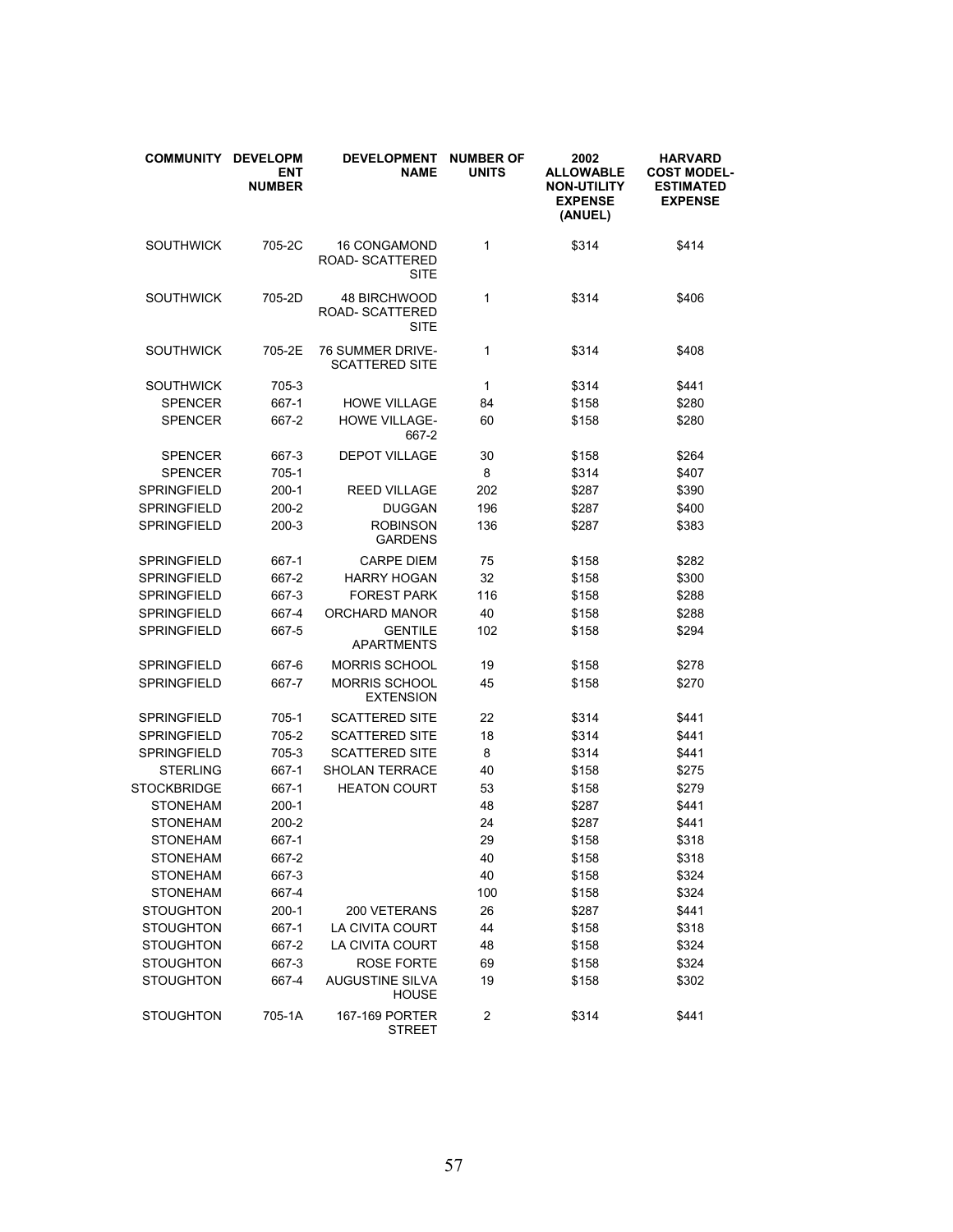| <b>COMMUNITY</b> | <b>DEVELOPM</b><br><b>ENT</b><br><b>NUMBER</b> | <b>DEVELOPMENT</b><br><b>NAME</b>       | <b>NUMBER OF</b><br><b>UNITS</b> | 2002<br><b>ALLOWABLE</b><br><b>NON-UTILITY</b><br><b>EXPENSE</b><br>(ANUEL) | <b>HARVARD</b><br><b>COST MODEL-</b><br><b>ESTIMATED</b><br><b>EXPENSE</b> |
|------------------|------------------------------------------------|-----------------------------------------|----------------------------------|-----------------------------------------------------------------------------|----------------------------------------------------------------------------|
| <b>STOUGHTON</b> | 705-1B                                         | 38 WELLESLEY<br><b>ROAD</b>             | 1                                | \$314                                                                       | \$441                                                                      |
| <b>STOUGHTON</b> | 705-1C                                         | 71 CONNELL<br><b>AVENUE</b>             | 1                                | \$314                                                                       | \$441                                                                      |
| <b>STOUGHTON</b> | 705-1D                                         | <b>227 PERRY STREET</b>                 | 1                                | \$314                                                                       | \$441                                                                      |
| <b>STOUGHTON</b> | 705-1E                                         | 646 WEST STREET                         | 1                                | \$314                                                                       | \$441                                                                      |
| <b>STOUGHTON</b> | 705-1F                                         | 17 SPRINGWOOD<br><b>AVENUE</b>          | 1                                | \$314                                                                       | \$441                                                                      |
| <b>STOUGHTON</b> | 705-2                                          | <b>BRITTON AVENUE</b>                   | 12                               | \$314                                                                       | \$441                                                                      |
| <b>SUDBURY</b>   | 667-1                                          | <b>MUSKETAHQUID</b><br><b>VILLAGE</b>   | 64                               | \$158                                                                       | \$324                                                                      |
| <b>SUDBURY</b>   | 705-1A                                         | 21 GREAT LAKE DR                        | 1                                | \$314                                                                       | \$441                                                                      |
| <b>SUDBURY</b>   | 705-1B                                         | 56 GREAT ROAD                           | 1                                | \$314                                                                       | \$441                                                                      |
| <b>SUDBURY</b>   | 705-1C                                         | 41 GREAT RD                             | 1                                | \$314                                                                       | \$441                                                                      |
| <b>SUDBURY</b>   | 705-1D                                         | 11 FORD RD                              | 1                                | \$314                                                                       | \$441                                                                      |
| <b>SUDBURY</b>   | 705-1E                                         | 8 OAKWOOD<br><b>AVENUE</b>              | 1                                | \$314                                                                       | \$441                                                                      |
| <b>SUDBURY</b>   | 705-2A                                         | 2 BEECHWOOD AVE                         | 1                                | \$314                                                                       | \$441                                                                      |
| <b>SUDBURY</b>   | 705-2B                                         | 9 RICHARD AVE                           | 1                                | \$314                                                                       | \$402                                                                      |
| <b>SUDBURY</b>   | 705-2C                                         | 19 GREENWOOD RD                         | 1                                | \$314                                                                       | \$441                                                                      |
| <b>SUDBURY</b>   | 705-4                                          |                                         | 12                               | \$314                                                                       | \$404                                                                      |
| <b>SUTTON</b>    | 667-1                                          | <b>ORCHARD</b><br><b>APARTMENTS</b>     | 40                               | \$158                                                                       | \$280                                                                      |
| SWAMPSCOTT       | $200-1$                                        | M. KELLY VET &<br><b>FAMILY HOUSING</b> | 36                               | \$287                                                                       | \$441                                                                      |
| SWAMPSCOTT       | 667-1                                          | <b>DUNCAN TERRACE</b>                   | 40                               | \$158                                                                       | \$346                                                                      |
| SWAMPSCOTT       | 667-2                                          | DOHERTY CIRCLE                          | 44                               | \$158                                                                       | \$324                                                                      |
| <b>SWANSEA</b>   | 667-1                                          | <b>MARTIN COURT</b>                     | 64                               | \$158                                                                       | \$280                                                                      |
| <b>TAUNTON</b>   | $200-1$                                        | <b>PAUL BUNKER</b>                      | 100                              | \$287                                                                       | \$441                                                                      |
| <b>TAUNTON</b>   | $200 - 2$                                      | <b>HIGHLAND HEIGHTS</b>                 | 40                               | \$287                                                                       | \$441                                                                      |
| <b>TAUNTON</b>   |                                                | 667-1 FITZSIMMONS ARMS                  | 103                              | \$158                                                                       | \$322                                                                      |
| <b>TAUNTON</b>   | 667-2                                          | ARDMORE<br><b>APARTMENTS</b>            | 70                               | \$158                                                                       | \$324                                                                      |
| <b>TAUNTON</b>   | 667-3                                          | <b>JOHN SHEA COURT</b>                  | 44                               | \$158                                                                       | \$313                                                                      |
| <b>TAUNTON</b>   | 667-4                                          | <b>CASWELL GROVE</b>                    | 59                               | \$158                                                                       | \$300                                                                      |
| <b>TAUNTON</b>   | 705-1                                          | <b>SCATTERED SITE</b>                   | 9                                | \$314                                                                       | \$441                                                                      |
| <b>TAUNTON</b>   | 705-2                                          | <b>SCATTERED SITE</b>                   | 15                               | \$314                                                                       | \$441                                                                      |
| <b>TEMPLETON</b> | 667-1                                          | PHOENIX COURT                           | 52                               | \$158                                                                       | \$306                                                                      |
| <b>TEMPLETON</b> | 705-1                                          | <b>TUCKER BUILDING</b>                  | 8                                | \$314                                                                       | \$379                                                                      |
| <b>TEWKSBURY</b> | 667-1                                          | <b>GREELEY VILLAGE</b>                  | 40                               | \$158                                                                       | \$275                                                                      |
| <b>TEWKSBURY</b> | 667-2                                          | <b>VYNEBROOK</b><br><b>VILLAGE</b>      | 40                               | \$158                                                                       | \$275                                                                      |
| <b>TEWKSBURY</b> | 667-3                                          | SAUNDERS CIRCLE                         | 60                               | \$158                                                                       | \$280                                                                      |
| <b>TEWKSBURY</b> | 705-1                                          | <b>WATER STREET</b>                     | $\mathbf{1}$                     | \$314                                                                       | \$417                                                                      |
| <b>TEWKSBURY</b> | 705-2                                          | <b>ERLIN TERRACE</b>                    | 1                                | \$314                                                                       | \$329                                                                      |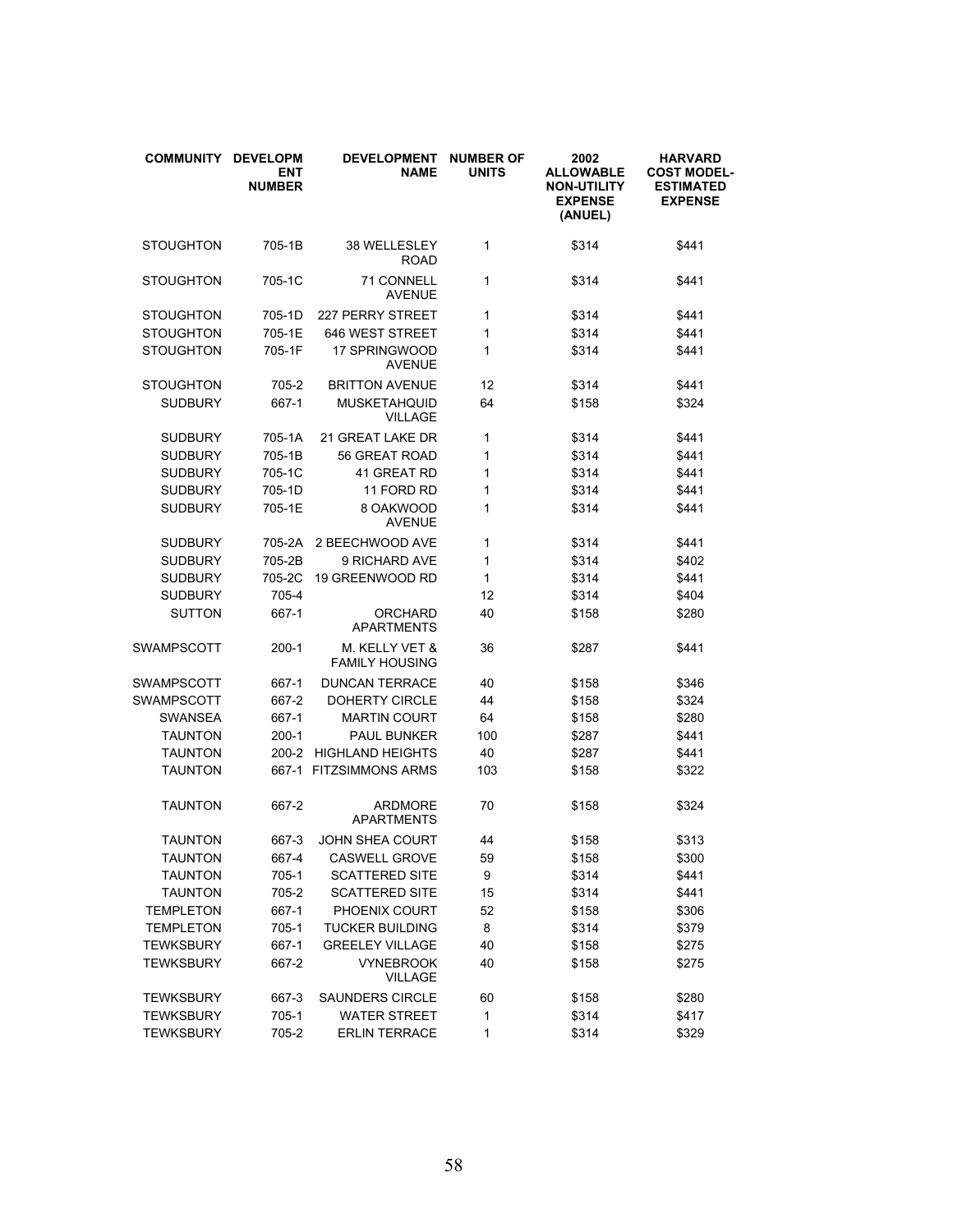| COMMUNITY DEVELOPM | <b>ENT</b><br><b>NUMBER</b> | <b>DEVELOPMENT</b><br><b>NAME</b>         | <b>NUMBER OF</b><br><b>UNITS</b> | 2002<br><b>ALLOWABLE</b><br><b>NON-UTILITY</b><br><b>EXPENSE</b><br>(ANUEL) | <b>HARVARD</b><br><b>COST MODEL-</b><br><b>ESTIMATED</b><br><b>EXPENSE</b> |
|--------------------|-----------------------------|-------------------------------------------|----------------------------------|-----------------------------------------------------------------------------|----------------------------------------------------------------------------|
| <b>TEWKSBURY</b>   | 705-3                       | POND VIEW                                 | 12                               | \$314                                                                       | \$377                                                                      |
| <b>TOPSFIELD</b>   | 667-1                       | <b>LITTLE BROOK</b><br><b>VILLAGE</b>     | 60                               | \$158                                                                       | \$324                                                                      |
| TYNGSBOROUGH       | 667-1                       | <b>BRINLEY TERRACE</b>                    | 58                               | \$158                                                                       | \$270                                                                      |
| TYNGSBOROUGH       | 667-2                       | <b>RED PINE TERRACE</b>                   | 36                               | \$158                                                                       | \$259                                                                      |
| TYNGSBOROUGH       | 705-1                       | <b>RED PINE TERRACE</b>                   | 14                               | \$314                                                                       | \$371                                                                      |
| <b>UPTON</b>       | 667-1                       | <b>COACH ROAD APTS</b>                    | 40                               | \$158                                                                       | \$318                                                                      |
| <b>UXBRIDGE</b>    | $200-1$                     | <b>VETERANS</b><br><b>PARKWAY</b>         | 22                               | \$287                                                                       | \$321                                                                      |
| <b>UXBRIDGE</b>    | 667-1                       | <b>CALUMET COURT</b>                      | 30                               | \$158                                                                       | \$293                                                                      |
| <b>UXBRIDGE</b>    | 667-2                       | <b>CENTENNIAL</b><br><b>COURT</b>         | 56                               | \$158                                                                       | \$299                                                                      |
| <b>UXBRIDGE</b>    | 705-1                       | <b>WATERMAN APTS</b>                      | 12                               | \$314                                                                       | \$362                                                                      |
| <b>WAKEFIELD</b>   | 667-1                       | <b>HARTS HILL</b>                         | 52                               | \$158                                                                       | \$324                                                                      |
| <b>WAKEFIELD</b>   | 667-2                       | <b>HARTS HILL</b>                         | 64                               | \$158                                                                       | \$324                                                                      |
| <b>WAKEFIELD</b>   | 667-3                       | LINCOLN SCHOOL<br><b>HOUSE</b>            | 25                               | \$158                                                                       | \$313                                                                      |
| <b>WAKEFIELD</b>   | 705-1                       | <b>SCATTERED SITE-</b><br>ELM ST/NELLY ST | 8                                | \$314                                                                       | \$395                                                                      |
| <b>WALPOLE</b>     | 667-1                       | <b>NEPONSET VIEW</b>                      | 64                               | \$158                                                                       | \$324                                                                      |
| <b>WALPOLE</b>     | 667-2                       | <b>DIAMOND POND</b><br><b>TERRACE</b>     | 54                               | \$158                                                                       | \$317                                                                      |
| <b>WALPOLE</b>     | 705-1                       | <b>ELLIS STREET</b>                       | 12                               | \$314                                                                       | \$422                                                                      |
| <b>WALTHAM</b>     | $200-1$                     | PROSPECT<br><b>TERRACE</b>                | 140                              | \$287                                                                       | \$441                                                                      |
| <b>WALTHAM</b>     | 200-2                       | <b>CHESTERBROOK</b><br>GARDENS            | 101                              | \$287                                                                       | \$441                                                                      |
| WALTHAM            | $200 - 3$                   | <b>DANA COURT</b>                         | 32                               | \$287                                                                       | \$441                                                                      |
| <b>WALTHAM</b>     | 667-1                       | <b>CAREY COURT</b>                        | 24                               | \$158                                                                       | \$333                                                                      |
| <b>WALTHAM</b>     | 667-2                       | <b>BEAVER BROOK</b><br>APARTMENTS         | 60                               | \$158                                                                       | \$326                                                                      |
| <b>WALTHAM</b>     | 667-3                       | <b>MYRTLE STREET</b>                      | 24                               | \$158                                                                       | \$333                                                                      |
| <b>WALTHAM</b>     | 667-4                       | <b>ORANGE STREET</b>                      | 32                               | \$158                                                                       | \$333                                                                      |
| <b>WALTHAM</b>     | 667-7                       | <b>BANKS STREET</b>                       | $\overline{7}$                   | \$158                                                                       | \$331                                                                      |
| <b>WALTHAM</b>     | 667-8                       | <b>WINCHESTER -</b><br>CRANE              | 59                               | \$158                                                                       | \$321                                                                      |
| <b>WALTHAM</b>     | 667-9                       | SOUTH STREET                              | 20                               | \$158                                                                       | \$309                                                                      |
| <b>WALTHAM</b>     | 705-2                       | <b>GORMAN'S COURT</b>                     | 4                                | \$314                                                                       | \$406                                                                      |
| <b>WALTHAM</b>     | 705-2                       | BRIGHT STREET                             | 4                                | \$314                                                                       | \$406                                                                      |
| <b>WALTHAM</b>     | 705-2A                      | <b>SOUTH STREET</b>                       | 6                                | \$314                                                                       | \$441                                                                      |
| <b>WALTHAM</b>     | 705-3                       | <b>NEW GROVE</b><br><b>STREET</b>         | 8                                | \$314                                                                       | \$428                                                                      |
| <b>WARE</b>        | 667-1                       | <b>VALLEY VIEW</b>                        | 56                               | \$158                                                                       | \$280                                                                      |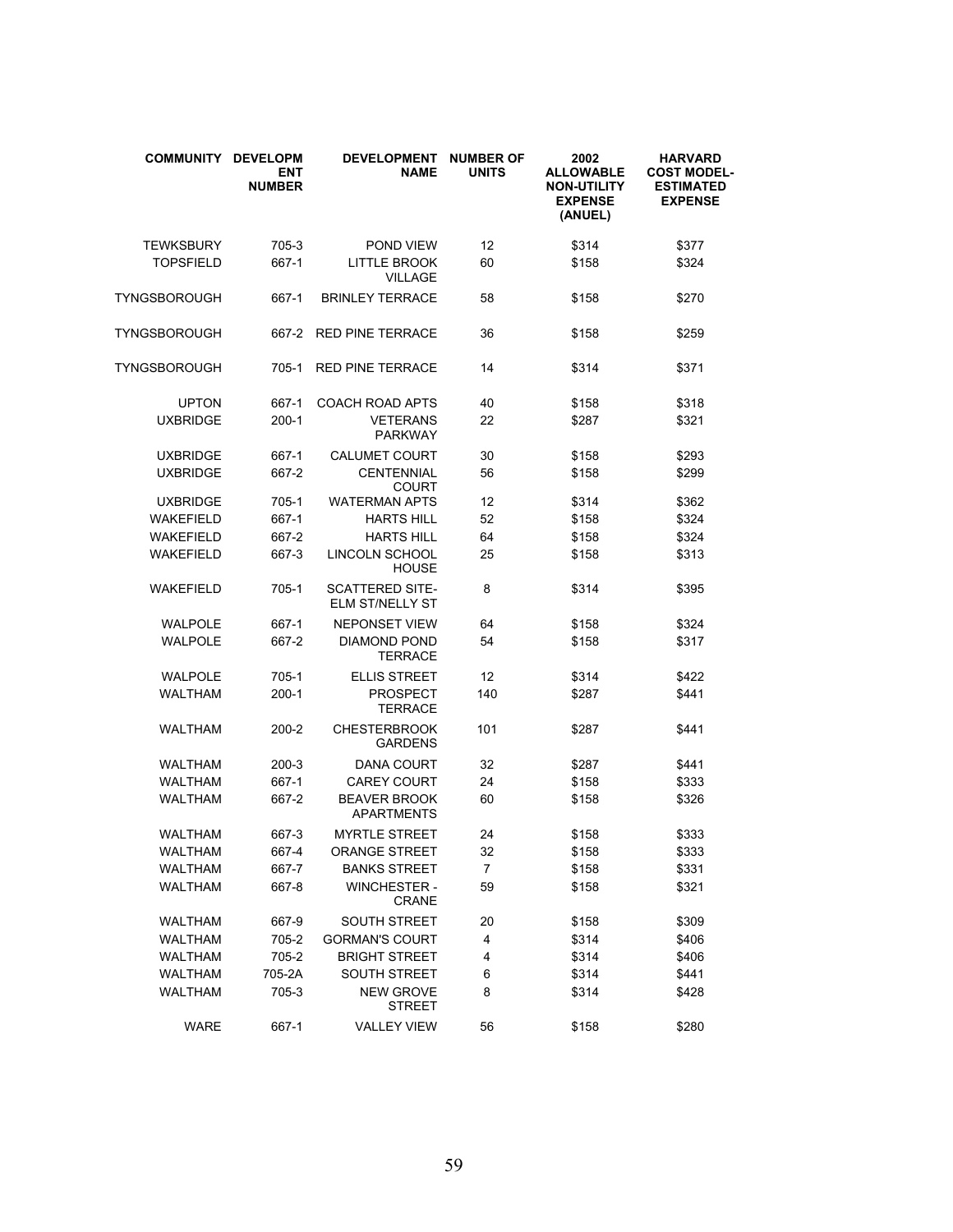| <b>COMMUNITY</b>     | <b>DEVELOPM</b><br><b>ENT</b><br><b>NUMBER</b> | <b>DEVELOPMENT</b><br><b>NAME</b>               | <b>NUMBER OF</b><br><b>UNITS</b> | 2002<br><b>ALLOWABLE</b><br><b>NON-UTILITY</b><br><b>EXPENSE</b><br>(ANUEL) | <b>HARVARD</b><br><b>COST MODEL-</b><br><b>ESTIMATED</b><br><b>EXPENSE</b> |
|----------------------|------------------------------------------------|-------------------------------------------------|----------------------------------|-----------------------------------------------------------------------------|----------------------------------------------------------------------------|
| <b>WARE</b>          | 667-2                                          | <b>VALLEY VIEW</b><br><b>ANNEX</b>              | 20                               | \$158                                                                       | \$268                                                                      |
| WARE                 | 667-3                                          | <b>WEIR RIVER APTS</b>                          | 10                               | \$158                                                                       | \$275                                                                      |
| <b>WARE</b>          | 705-1                                          | <b>SCATTERED SITE</b><br><b>FAMILY DWELLING</b> | 3                                | \$314                                                                       | \$373                                                                      |
| <b>WARE</b>          | 705-2                                          | <b>161 WEST STREET</b>                          | 22                               | \$314                                                                       | \$349                                                                      |
| <b>WAREHAM</b>       | 667-1                                          | <b>AGAWAM VILLAGE</b>                           | 40                               | \$158                                                                       | \$318                                                                      |
| <b>WAREHAM</b>       | 667-2                                          | REDWOOD PARK                                    | 64                               | \$158                                                                       | \$346                                                                      |
| <b>WARREN</b>        | 667-1                                          | <b>WINTHROP</b><br><b>TERRACE</b>               | 60                               | \$158                                                                       | \$247                                                                      |
| <b>WARREN</b>        | $705-1$                                        | <b>FAMILY HOUSING</b>                           | 6                                | \$314                                                                       | \$348                                                                      |
| <b>WARREN</b>        | 705-2                                          | <b>FAMILY HOUSING</b>                           | $\overline{c}$                   | \$314                                                                       | \$300                                                                      |
| <b>WARREN</b>        | 705-3                                          | <b>FAMILY HOUSING</b>                           | $\overline{2}$                   | \$314                                                                       | \$302                                                                      |
| <b>WATERTOWN</b>     | $200-1$                                        | <b>LEXINGTON STREET</b>                         | 24                               | \$287                                                                       | \$410                                                                      |
| <b>WATERTOWN</b>     | 200-2                                          | <b>WILLOW PARK</b>                              | 60                               | \$287                                                                       | \$441                                                                      |
| <b>WATERTOWN</b>     | 200-3                                          | <b>LEXINGTON</b><br><b>GARDEN</b>               | 142                              | \$287                                                                       | \$433                                                                      |
| <b>WATERTOWN</b>     | 667-1                                          | <b>MCSHERRY</b><br><b>GARDEN</b>                | 40                               | \$158                                                                       | \$324                                                                      |
| <b>WATERTOWN</b>     | 667-2                                          | <b>WOODLAND</b><br><b>TOWERS</b>                | 164                              | \$158                                                                       | \$319                                                                      |
| <b>WATERTOWN</b>     | 667-3                                          | 100 WARREN ST.                                  | 72                               | \$158                                                                       | \$310                                                                      |
| <b>WATERTOWN</b>     | $705-1$                                        | 113-115 POPLAR<br><b>STREET</b>                 | $\overline{2}$                   | \$314                                                                       | \$395                                                                      |
| <b>WATERTOWN</b>     | 705-1                                          | 8-10 HERSOM<br><b>STREET</b>                    | $\overline{2}$                   | \$314                                                                       | \$395                                                                      |
| <b>WATERTOWN</b>     |                                                | 705-1 9-11 DANA TERRACE                         | $\overline{2}$                   | \$314                                                                       | \$400                                                                      |
| <b>WATERTOWN</b>     | $705-1$                                        | <b>6-8 KEITH STREET</b>                         | 3                                | \$314                                                                       | \$373                                                                      |
| WAYLAND              | 667-1                                          | <b>BENT PARK</b>                                | 56                               | \$158                                                                       | \$324                                                                      |
| <b>WEBSTER</b>       | 200-1                                          | <b>SECOND ISLAND</b>                            | 30                               | \$287                                                                       | \$389                                                                      |
| <b>WEBSTER</b>       | 667-1                                          | <b>GOLDEN HEIGHTS</b>                           | 72                               | \$158                                                                       | \$280                                                                      |
| WELLESLEY            | 200-1                                          | <b>BARTON ROAD</b>                              | 90                               | \$287                                                                       | \$402                                                                      |
| WELLESLEY            | 667-1                                          | <b>MORTON CIRCLE</b>                            | 36                               | \$158                                                                       | \$324                                                                      |
| WELLESLEY            | 667-2                                          | <b>KILMAIN HOUSE</b>                            | 40                               | \$158                                                                       | \$324                                                                      |
| WELLESLEY            | 667-3                                          | <b>DEAN HOUSE</b>                               | 26                               | \$158                                                                       | \$324                                                                      |
| <b>WELLESLEY</b>     | 667-3                                          | <b>LIST HOUSE</b>                               | 32                               | \$158                                                                       | \$324                                                                      |
| WELLESLEY            | 705-1                                          | <b>WALDO COURT</b>                              | 12                               | \$314                                                                       | \$410                                                                      |
| <b>WENHAM</b>        | 667-1                                          | <b>ENON VILLAGE</b>                             | 88                               | \$158                                                                       | \$344                                                                      |
| <b>WEST BOYLSTON</b> | 667-1                                          | <b>ORCHARD KNOLL</b>                            | 28                               | \$158                                                                       | \$268                                                                      |
| <b>WEST BOYLSTON</b> | 667-2                                          | ORCHARD KNOLL                                   | 8                                | \$158                                                                       | \$257                                                                      |
| <b>WEST BOYLSTON</b> | 705-1                                          | ORCHARD KNOLL                                   | 6                                | \$314                                                                       | \$400                                                                      |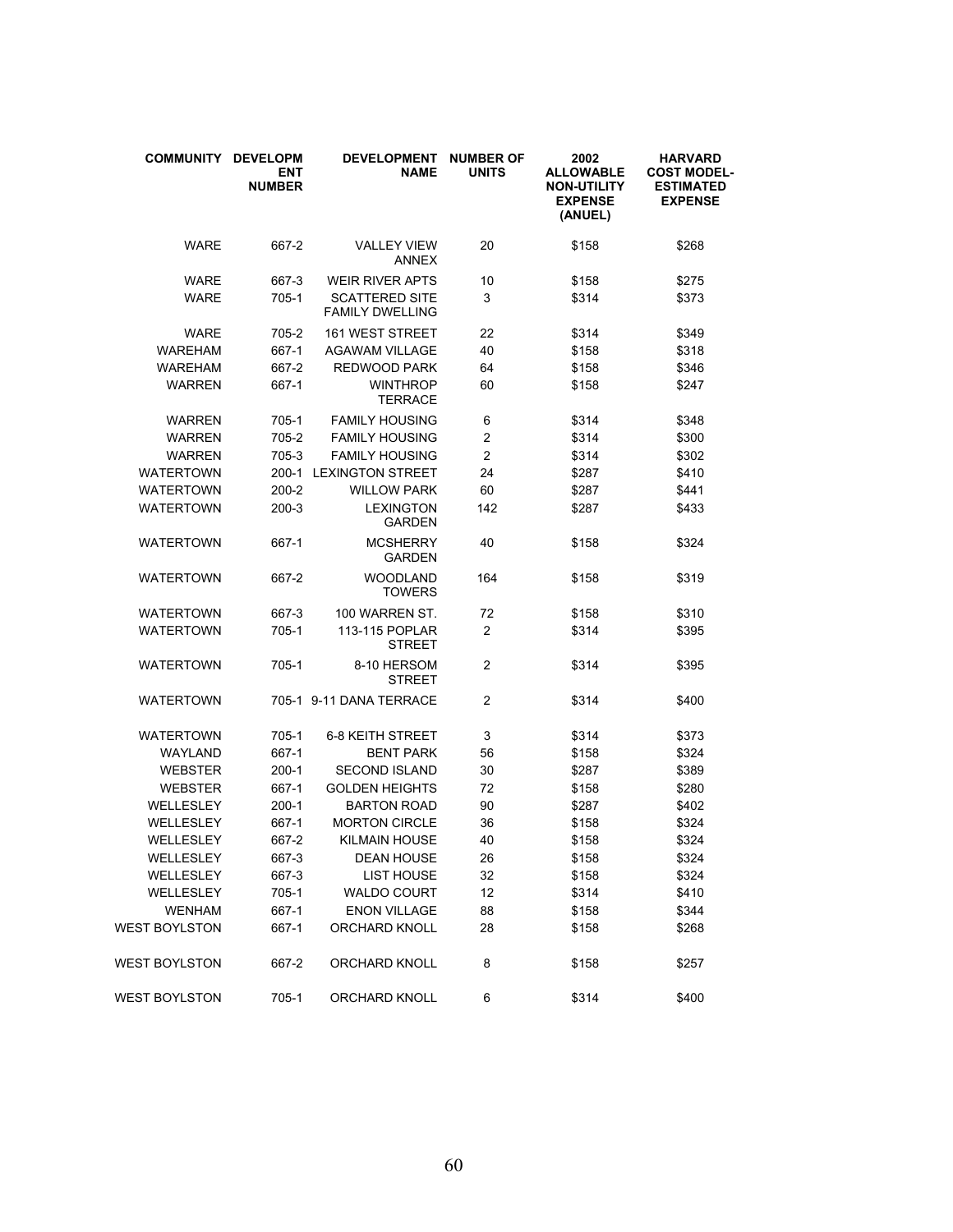| <b>COMMUNITY</b>                  | <b>DEVELOPM</b><br><b>ENT</b><br><b>NUMBER</b> | <b>DEVELOPMENT</b><br><b>NAME</b>          | <b>NUMBER OF</b><br><b>UNITS</b> | 2002<br><b>ALLOWABLE</b><br><b>NON-UTILITY</b><br><b>EXPENSE</b><br>(ANUEL) | <b>HARVARD</b><br><b>COST MODEL-</b><br><b>ESTIMATED</b><br><b>EXPENSE</b> |
|-----------------------------------|------------------------------------------------|--------------------------------------------|----------------------------------|-----------------------------------------------------------------------------|----------------------------------------------------------------------------|
| <b>WEST BOYLSTON</b>              | 705-2                                          | <b>ORCHARD KNOLL</b>                       | 13                               | \$314                                                                       | \$368                                                                      |
| <b>WEST</b><br><b>BRIDGEWATER</b> | 667-1                                          | <b>D'ARPINO VILLAGE</b>                    | 48                               | \$158                                                                       | \$280                                                                      |
| <b>WEST BROOKFIELD</b>            | 667-1                                          | <b>OLDE VILLAGE</b><br><b>PALCE</b>        | 36                               | \$158                                                                       | \$257                                                                      |
| <b>WEST BROOKFIELD</b>            | 705-1                                          | <b>OLDE VILLAGE</b><br><b>PLACE</b>        | 10                               | \$314                                                                       | \$366                                                                      |
| <b>WEST NEWBURY</b>               | 667-1                                          |                                            | 14                               | \$158                                                                       | \$252                                                                      |
| <b>WEST NEWBURY</b>               | $705-1$                                        | <b>HILLS COURT</b>                         | 6                                | \$314                                                                       | \$397                                                                      |
| <b>WEST NEWBURY</b>               | 705-1                                          | <b>BOYNTON COURT</b>                       | 6                                | \$314                                                                       | \$372                                                                      |
| <b>WEST SPRINGFIELD</b>           |                                                | 200-1 BIRCH PARK CIRCLE                    | 90                               | \$287                                                                       | \$387                                                                      |
| <b>WEST SPRINGFIELD</b>           | 667-1                                          | <b>PAUL P FLAK</b>                         | 48                               | \$158                                                                       | \$275                                                                      |
| <b>WEST SPRINGFIELD</b>           | 667-2                                          | <b>GROVE VILLAGE</b>                       | 74                               | \$158                                                                       | \$280                                                                      |
| <b>WEST SPRINGFIELD</b>           | 667-3                                          | <b>OXFORD PLACE</b>                        | 100                              | \$158                                                                       | \$278                                                                      |
| <b>WEST SPRINGFIELD</b>           | 667-4                                          | <b>MAIN STREET</b><br><b>SCHOOL</b>        | 26                               | \$158                                                                       | \$289                                                                      |
| <b>WEST SPRINGFIELD</b>           | $705-1$                                        | <b>ELM STREET</b>                          | 2                                | \$314                                                                       | \$328                                                                      |
| <b>WEST SPRINGFIELD</b>           | $705-1$                                        | <b>GUY PLACE</b>                           | 2                                | \$314                                                                       | \$399                                                                      |
| <b>WEST SPRINGFIELD</b>           | 705-2                                          | 757 MAIN STREET                            | 2                                | \$314                                                                       | \$404                                                                      |
| <b>WESTBOROUGH</b>                | $200-1$                                        | <b>VETERANS</b>                            | 14                               | \$287                                                                       | \$391                                                                      |
| <b>WESTBOROUGH</b>                | 667-1                                          | <b>MAYBERRY COURT</b>                      | 40                               | \$158                                                                       | \$280                                                                      |
| WESTBOROUGH                       | 667-2                                          | <b>CEDAR ESTATES</b>                       | 36                               | \$158                                                                       | \$260                                                                      |
| <b>WESTBOROUGH</b>                | 705-1                                          | <b>FORREST LANE</b>                        | 12                               | \$314                                                                       | \$396                                                                      |
| <b>WESTFIELD</b>                  | 200-1                                          | <b>COLONIAL PINES</b><br><b>ACRES</b>      | 62                               | \$287                                                                       | \$403                                                                      |
| <b>WESTFIELD</b>                  | 667-1                                          | <b>DOLAN</b><br>APARTMENTS                 | 50                               | \$158                                                                       | \$288                                                                      |
| WESTFIELD                         | 667-2                                          | <b>JOHN F. KENNEDY</b><br><b>APTS</b>      | 52                               | \$158                                                                       | \$282                                                                      |
| <b>WESTFIELD</b>                  | 667-3                                          | <b>CHARLES F. ELY</b><br>APTS. - SITE ONLY | 60                               | \$158                                                                       | \$294                                                                      |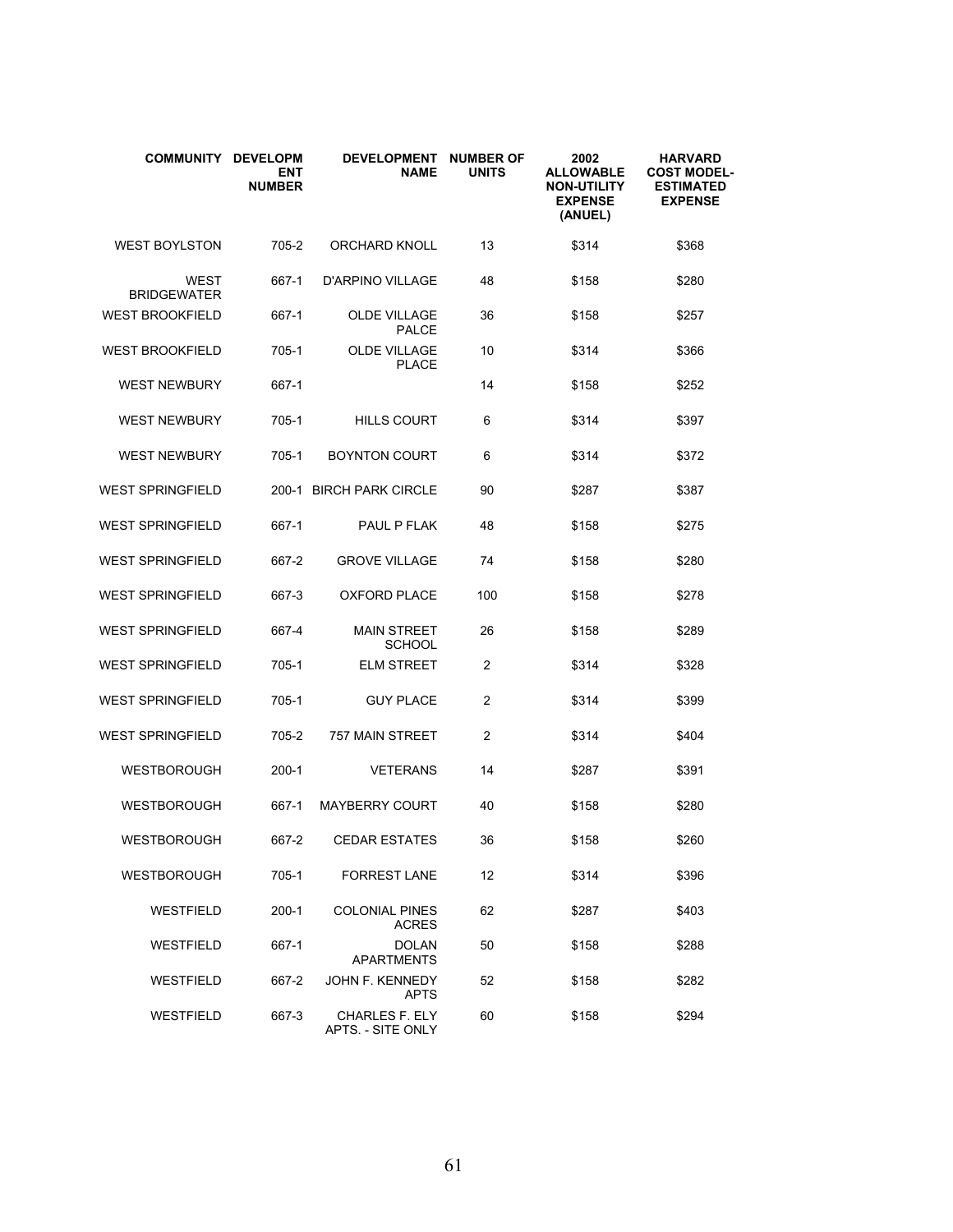| <b>COMMUNITY</b> | <b>DEVELOPM</b><br><b>ENT</b><br><b>NUMBER</b> | <b>DEVELOPMENT</b><br><b>NAME</b>               | <b>NUMBER OF</b><br><b>UNITS</b> | 2002<br><b>ALLOWABLE</b><br><b>NON-UTILITY</b><br><b>EXPENSE</b><br>(ANUEL) | <b>HARVARD</b><br><b>COST MODEL-</b><br><b>ESTIMATED</b><br><b>EXPENSE</b> |
|------------------|------------------------------------------------|-------------------------------------------------|----------------------------------|-----------------------------------------------------------------------------|----------------------------------------------------------------------------|
| WESTFIELD        | 667-4                                          | <b>WASHINGTON</b><br><b>HOUSE</b>               | 112                              | \$158                                                                       | \$302                                                                      |
| WESTFIELD        | 667-5                                          | <b>ROBT MCGINN</b><br>APTS.                     | 64                               | \$158                                                                       | \$283                                                                      |
| WESTFIELD        | 705-1                                          | <b>COWLES COURT</b>                             | 6                                | \$314                                                                       | \$441                                                                      |
| WESTFIELD        | 705-2                                          | <b>HIGH STREET</b>                              | $\overline{2}$                   | \$314                                                                       | \$428                                                                      |
| WESTFIELD        | 705-2                                          |                                                 | 9                                | \$314                                                                       | \$428                                                                      |
| WESTFIELD        | 705-2                                          |                                                 | $\overline{2}$                   | \$314                                                                       | \$437                                                                      |
| WESTFIELD        | 705-2                                          | <b>15 CHESTNUT</b><br><b>STREET</b>             | 3                                | \$314                                                                       | \$432                                                                      |
| WESTFIELD        | 705-2                                          | 103 MAIN STREET                                 | $\overline{2}$                   | \$314                                                                       | \$441                                                                      |
| <b>WESTFORD</b>  | 667-1                                          | <b>WESTFORD</b><br><b>ELDERLY HOUSING</b>       | 48                               | \$158                                                                       | \$280                                                                      |
| WESTFORD         | 667-2                                          | <b>SARGENT SCHOOL</b><br><b>ELDERLY HOUSING</b> | 25                               | \$158                                                                       | \$260                                                                      |
| WESTFORD         | $705-1$                                        | <b>SARGENT FAMILY</b><br><b>HOUSING</b>         | 6                                | \$314                                                                       | \$364                                                                      |
| WESTPORT         | 667-1                                          | <b>GREENWOOD</b><br><b>TERRACE</b>              | 48                               | \$158                                                                       | \$280                                                                      |
| WEYMOUTH         | 200-1                                          | <b>LAKEVIEW MANOR</b>                           | 364                              | \$287                                                                       | \$441                                                                      |
| WEYMOUTH         | 667-1                                          | <b>JOSEPH CREHAN</b>                            | 80                               | \$158                                                                       | \$318                                                                      |
| WEYMOUTH         | 667-2                                          | <b>JOSEPH CREHAN</b>                            | 76                               | \$158                                                                       | \$324                                                                      |
| <b>WEYMOUTH</b>  | 667-3                                          | POPE TOWERS                                     | 60                               | \$158                                                                       | \$315                                                                      |
| WHITMAN          | 667-1                                          | <b>STETSON TERRACE</b>                          | 40                               | \$158                                                                       | \$275                                                                      |
| <b>WHITMAN</b>   | 667-3                                          | <b>HARVARD COURT</b>                            | 80                               | \$158                                                                       | \$290                                                                      |
| <b>WHITMAN</b>   | 667-4                                          | PINE CIRCLE                                     | 44                               | \$158                                                                       | \$279                                                                      |
| <b>WHITMAN</b>   | $705-1$                                        | <b>SCHOOL STREET</b>                            | 1                                | \$314                                                                       | \$441                                                                      |
| <b>WHITMAN</b>   | 705-1                                          | <b>BELMONT STREET</b>                           | 1                                | \$314                                                                       | \$441                                                                      |
| <b>WHITMAN</b>   | 705-1                                          | <b>STETSON</b>                                  | 1                                | \$314                                                                       | \$441                                                                      |
| <b>WHITMAN</b>   | 705-1                                          | <b>VINCENT STREET</b>                           | 1                                | \$314                                                                       | \$441                                                                      |
| <b>WHITMAN</b>   | 705-1                                          | <b>FULLERTON</b>                                | 3                                | \$314                                                                       | \$395                                                                      |
| <b>WHITMAN</b>   | 705-1                                          | <b>BEDFORD STREET</b>                           | 1                                | \$314                                                                       | \$414                                                                      |
| <b>WHITMAN</b>   | 705-1                                          | <b>SOUTH AVENUE</b>                             | $\overline{c}$                   | \$314                                                                       | \$422                                                                      |
| <b>WHITMAN</b>   | 705-2                                          | PINEHAVE DRIVE                                  | 8                                | \$314                                                                       | \$403                                                                      |
| WILBRAHAM        | 667-1                                          | <b>MILES MORGAN</b>                             | 40                               | \$158                                                                       | \$275                                                                      |
| WILBRAHAM        | 667-2                                          | <b>PINES</b>                                    | 34                               | \$158                                                                       | \$264                                                                      |
| WILBRAHAM        | 705-1                                          | <b>24 GROVE STREET</b>                          | 1                                | \$314                                                                       | \$441                                                                      |
| WILBRAHAM        | $705-1$                                        | <b>125 MANCHONIS</b><br><b>ROAD</b>             | 1                                | \$314                                                                       | \$424                                                                      |
| <b>WILBRAHAM</b> | 705-1                                          | 2 RIDGEWOOD<br><b>STREET</b>                    | 1                                | \$314                                                                       | \$424                                                                      |
| <b>WILBRAHAM</b> | 705-2                                          | 73 & 75 OLD<br><b>BOSTON ROAD</b>               | 2                                | \$314                                                                       | \$369                                                                      |
| WILBRAHAM        | 705-2                                          | 116 & 118<br><b>MANCHONIS ROAD</b>              | 2                                | \$314                                                                       | \$408                                                                      |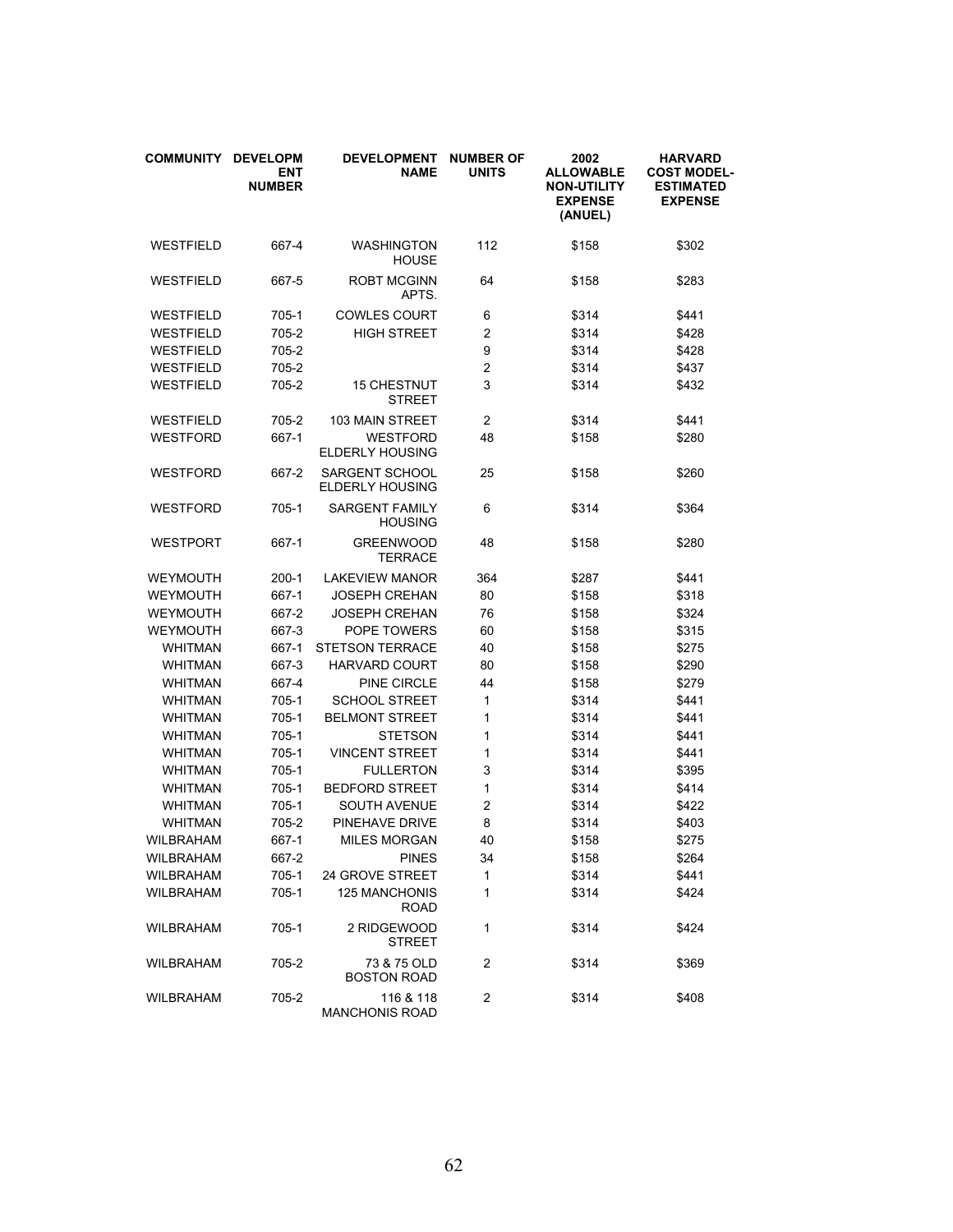| <b>COMMUNITY</b>  | <b>DEVELOPM</b><br><b>ENT</b><br><b>NUMBER</b> | <b>DEVELOPMENT</b><br><b>NAME</b>         | <b>NUMBER OF</b><br><b>UNITS</b> | 2002<br><b>ALLOWABLE</b><br><b>NON-UTILITY</b><br><b>EXPENSE</b><br>(ANUEL) | <b>HARVARD</b><br><b>COST MODEL-</b><br><b>ESTIMATED</b><br><b>EXPENSE</b> |
|-------------------|------------------------------------------------|-------------------------------------------|----------------------------------|-----------------------------------------------------------------------------|----------------------------------------------------------------------------|
| WILBRAHAM         | 705-2                                          | 3 & 5 COTTAGE<br><b>AVENUE</b>            | 2                                | \$314                                                                       | \$408                                                                      |
| WILLIAMSTOWN      | 667-1                                          | <b>MEADOWVALE</b>                         | 30                               | \$158                                                                       | \$227                                                                      |
| WILLIAMSTOWN      | 705-1                                          | <b>STETSON ROAD</b><br><b>DEVELOPMENT</b> | 6                                | \$314                                                                       | \$335                                                                      |
| WILLIAMSTOWN      | 705-2                                          | <b>COLE AVENUE</b><br><b>DEVELOPMENT</b>  | $\overline{c}$                   | \$314                                                                       | \$287                                                                      |
| <b>WILMINGTON</b> | 667-1                                          | <b>DEMING WAY</b>                         | 40                               | \$158                                                                       | \$318                                                                      |
| <b>WILMINGTON</b> | 667-2                                          | <b>DEMING WAY</b>                         | 29                               | \$158                                                                       | \$325                                                                      |
| <b>WILMINGTON</b> | 705-1                                          | <b>43 NORTH STREET</b>                    | 1                                | \$314                                                                       | \$441                                                                      |
| <b>WILMINGTON</b> | $705-1$                                        | <b>OAKRIDGE CIRCLE</b>                    | 1                                | \$314                                                                       | \$441                                                                      |
| <b>WILMINGTON</b> | 705-1A                                         | <b>SUNCREST AVE</b>                       | 1                                | \$314                                                                       | \$441                                                                      |
| <b>WILMINGTON</b> | 705-1B                                         | <b>BLACKSTONE</b><br><b>STREET</b>        | 1                                | \$314                                                                       | \$441                                                                      |
| <b>WILMINGTON</b> | 705-2                                          | <b>SCATTERED SITE</b>                     | 8                                | \$314                                                                       | \$441                                                                      |
| <b>WILMINGTON</b> | 705-3                                          |                                           | 1                                | \$314                                                                       | \$441                                                                      |
| <b>WINCHENDON</b> | 667-1                                          | <b>HYDE PARK</b>                          | 77                               | \$158                                                                       | \$280                                                                      |
| <b>WINCHENDON</b> | 667-2                                          |                                           | 10                               | \$158                                                                       | \$250                                                                      |
| <b>WINCHENDON</b> | 705-1                                          | <b>SCATTERED SITE</b>                     | 11                               | \$314                                                                       | \$365                                                                      |
| <b>WINCHENDON</b> | 705-2                                          |                                           | 12                               | \$314                                                                       | \$356                                                                      |
| <b>WINCHESTER</b> | 667-1                                          | <b>MARY MURPHY</b><br>APTS.               | 52                               | \$158                                                                       | \$339                                                                      |
| <b>WINCHESTER</b> | 667-2A                                         | <b>JOHN L DOHERY</b><br><b>APTS</b>       | 54                               | \$158                                                                       | \$320                                                                      |
| <b>WINCHESTER</b> | 667-2B                                         | JOHN L DOHERTY<br><b>APTS</b>             | 12                               | \$158                                                                       | \$320                                                                      |
| <b>WINCHESTER</b> | 705-1A                                         |                                           | 3                                | \$314                                                                       | \$434                                                                      |
| <b>WINCHESTER</b> | 705-1B                                         |                                           | 2                                | \$314                                                                       | \$441                                                                      |
| <b>WINCHESTER</b> | 705-1C                                         |                                           | 4                                | \$314                                                                       | \$441                                                                      |
| <b>WINTHROP</b>   | 200-1                                          | <b>VETERANS</b>                           | 73                               | \$287                                                                       | \$437                                                                      |
| <b>WINTHROP</b>   | 667-1                                          | <b>VIKING GARDENS</b>                     | 30                               | \$158                                                                       | \$324                                                                      |
| <b>WINTHROP</b>   | 667-2                                          | <b>GOLDEN CIRCLE</b>                      | 176                              | \$158                                                                       | \$319                                                                      |
| <b>WINTHROP</b>   | 667-3                                          | <b>OVERLOOK DRIVE</b>                     | 100                              | \$158                                                                       | \$322                                                                      |
| <b>WINTHROP</b>   | 667-4                                          | <b>KING GARDENS</b>                       | 42                               | \$158                                                                       | \$308                                                                      |
| <b>WINTHROP</b>   | 705-1                                          | <b>KING GARDENS</b>                       | 8                                | \$314                                                                       | \$430                                                                      |
| <b>WOBURN</b>     | $200-1$                                        | <b>CRESTON AVENUE</b>                     | 68                               | \$287                                                                       | \$441                                                                      |
| <b>WOBURN</b>     | 200-2                                          | <b>WEBSTER AVENUE</b>                     | 58                               | \$287                                                                       | \$441                                                                      |
| <b>WOBURN</b>     | $200-3$                                        | LIBERTY AVE.                              | 48                               | \$287                                                                       | \$441                                                                      |
| <b>WOBURN</b>     | 667-1                                          | <b>WARREN AVENUE</b>                      | 40                               | \$158                                                                       | \$324                                                                      |
| <b>WOBURN</b>     | 667-2                                          | NICHOLS STREET<br><b>EXTENSION</b>        | 54                               | \$158                                                                       | \$318                                                                      |
| <b>WOBURN</b>     | 667-3                                          | <b>CAMPBELL STREET</b>                    | 100                              | \$158                                                                       | \$324                                                                      |
| <b>WOBURN</b>     | 667-4                                          | <b>LIBRARY PLACE</b>                      | 45                               | \$158                                                                       | \$315                                                                      |
| <b>WORCESTER</b>  | $200-1$                                        | <b>LAKESIDE APTS</b>                      | 203                              | \$287                                                                       | \$402                                                                      |
| <b>WORCESTER</b>  | 200-2                                          | <b>CURTIS APTS</b>                        | 384                              | \$287                                                                       | \$411                                                                      |